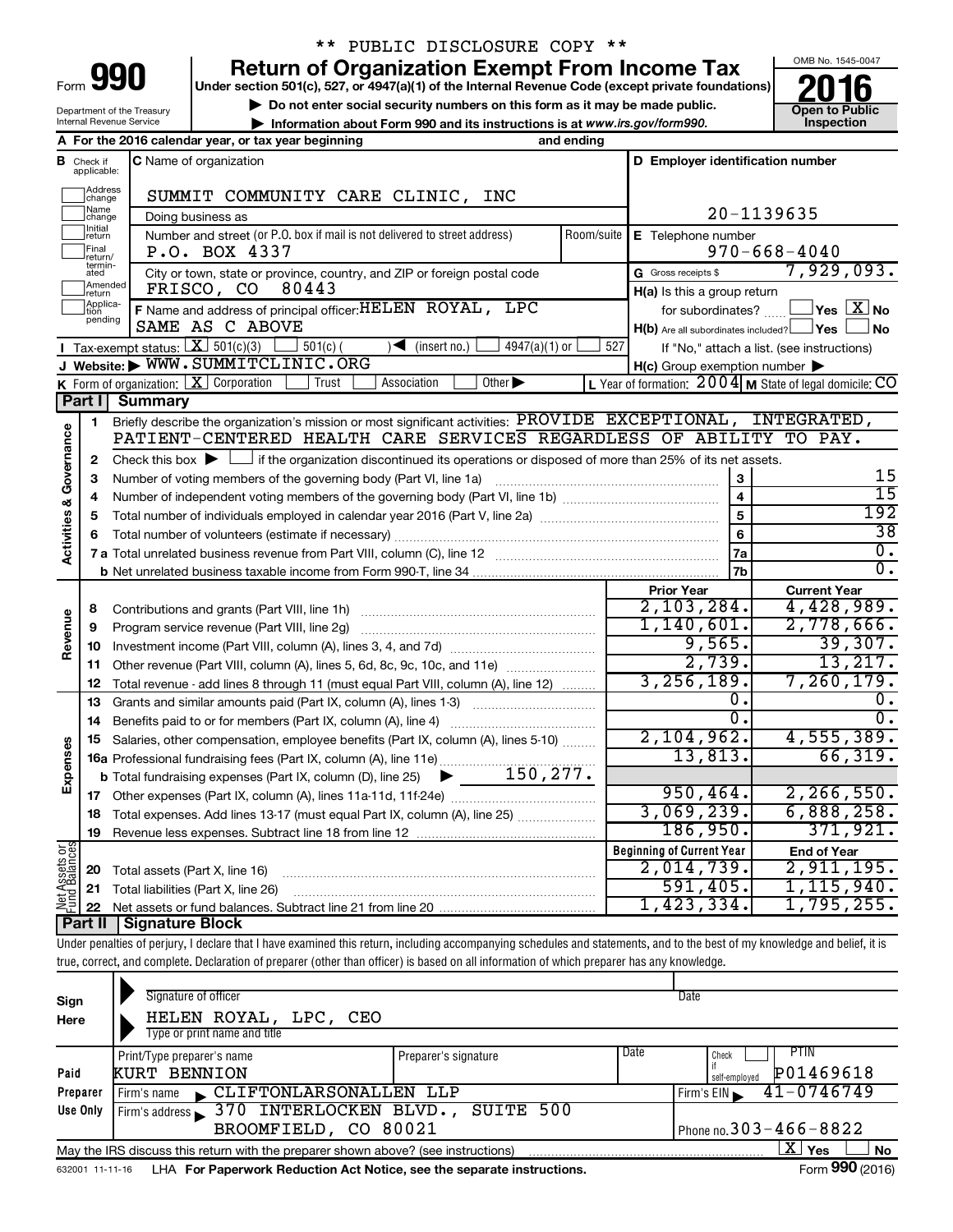|              | Part III   Statement of Program Service Accomplishments                                                                                                                                                     |
|--------------|-------------------------------------------------------------------------------------------------------------------------------------------------------------------------------------------------------------|
|              | $\overline{\mathbf{x}}$                                                                                                                                                                                     |
| $\mathbf{1}$ | Briefly describe the organization's mission:<br>PROVIDE EXCEPTIONAL, INTEGRATED, PATIENT-CENTERED HEALTH CARE SERVICES                                                                                      |
|              | DESIGNED TO MEET THE NEEDS OF ALL PATIENTS, PARTICULARLY THOSE WHO                                                                                                                                          |
|              | EXPERIENCE BARRIERS TO ACCESSING<br>CARE, REGARDLESS OF THEIR ABILITY TO                                                                                                                                    |
|              | PAY.                                                                                                                                                                                                        |
| $\mathbf{2}$ | Did the organization undertake any significant program services during the year which were not listed on the<br>$\boxed{\text{X}}$ Yes<br>  No<br>prior Form 990 or 990-EZ?                                 |
| 3            | If "Yes," describe these new services on Schedule O.<br>$\overline{Y}$ es $\overline{X}$ No<br>Did the organization cease conducting, or make significant changes in how it conducts, any program services? |
|              | If "Yes," describe these changes on Schedule O.                                                                                                                                                             |
| 4            | Describe the organization's program service accomplishments for each of its three largest program services, as measured by expenses.                                                                        |
|              | Section 501(c)(3) and 501(c)(4) organizations are required to report the amount of grants and allocations to others, the total expenses, and                                                                |
|              | revenue, if any, for each program service reported.<br>2,778,666.<br>5,731,571. including grants of \$                                                                                                      |
| 4a           | $\overline{0}$ . ) (Revenue \$<br>) (Expenses \$<br>(Code:<br>THE SUMMIT COMMUNITY CARE CLINIC WAS ESTABLISHED IN 1993 AS A                                                                                 |
|              | ONE-NIGHT-A-WEEK WALK-IN CLINIC STAFFED<br>ENTIRELY BY VOLUNTEERS AND                                                                                                                                       |
|              | MANAGED BY SUMMIT COUNTY PUBLIC HEALTH.<br>THE CARE CLINIC WAS FOUNDED TO                                                                                                                                   |
|              | ADDRESS THE NEED FOR PRIMARY AND PREVENTATIVE HEALTH CARE FOR PEOPLE                                                                                                                                        |
|              | WHO WERE UNINSURED AND UNDERINSURED IN SUMMIT COUNTY, COLORADO.<br>IN THE                                                                                                                                   |
|              | FIRST YEAR OF OPERATION THE CARE CLINIC PROVIDED 294 VISITS.<br>IN 2005,                                                                                                                                    |
|              | THE CARE CLINIC BECAME ITS OWN $501(C)(3)$ ORGANIZATION, AND IN 2006, THE                                                                                                                                   |
|              | CARE CLINIC MOVED INTO ITS CURRENT FACILITY IN THE MEDICAL OFFICE                                                                                                                                           |
|              | BUILDING, LOCATED BESIDE ST ANTHONY SUMMIT MEDICAL CENTER IN FRISCO.                                                                                                                                        |
|              | WITH THE EXPANDED CLINIC SPACE, THE CARE CLINIC WAS ABLE TO ADD                                                                                                                                             |
|              | BEHAVIORAL HEALTH (2006) AND ORAL HEALTH (2007)<br>TO ITS MENU OF                                                                                                                                           |
|              | SERVICES. (CONTINUED IN SCHEDULE O)                                                                                                                                                                         |
| 4b           | ) (Revenue \$<br>(Code: ) (Expenses \$<br>including grants of \$                                                                                                                                            |
|              |                                                                                                                                                                                                             |
|              |                                                                                                                                                                                                             |
|              |                                                                                                                                                                                                             |
|              |                                                                                                                                                                                                             |
|              |                                                                                                                                                                                                             |
|              |                                                                                                                                                                                                             |
|              |                                                                                                                                                                                                             |
|              |                                                                                                                                                                                                             |
|              |                                                                                                                                                                                                             |
|              |                                                                                                                                                                                                             |
|              |                                                                                                                                                                                                             |
|              |                                                                                                                                                                                                             |
| 4с           | ) (Revenue \$<br>(Code:<br>) (Expenses \$<br>including grants of \$                                                                                                                                         |
|              |                                                                                                                                                                                                             |
|              |                                                                                                                                                                                                             |
|              |                                                                                                                                                                                                             |
|              |                                                                                                                                                                                                             |
|              |                                                                                                                                                                                                             |
|              |                                                                                                                                                                                                             |
|              |                                                                                                                                                                                                             |
|              |                                                                                                                                                                                                             |
|              |                                                                                                                                                                                                             |
|              |                                                                                                                                                                                                             |
|              |                                                                                                                                                                                                             |
|              |                                                                                                                                                                                                             |
|              |                                                                                                                                                                                                             |
|              |                                                                                                                                                                                                             |
| 4d           | Other program services (Describe in Schedule O.)                                                                                                                                                            |
| 4е           | (Expenses \$<br>(Revenue \$<br>including grants of \$                                                                                                                                                       |
|              | 5,731,571.<br>Total program service expenses<br>Form 990 (2016)                                                                                                                                             |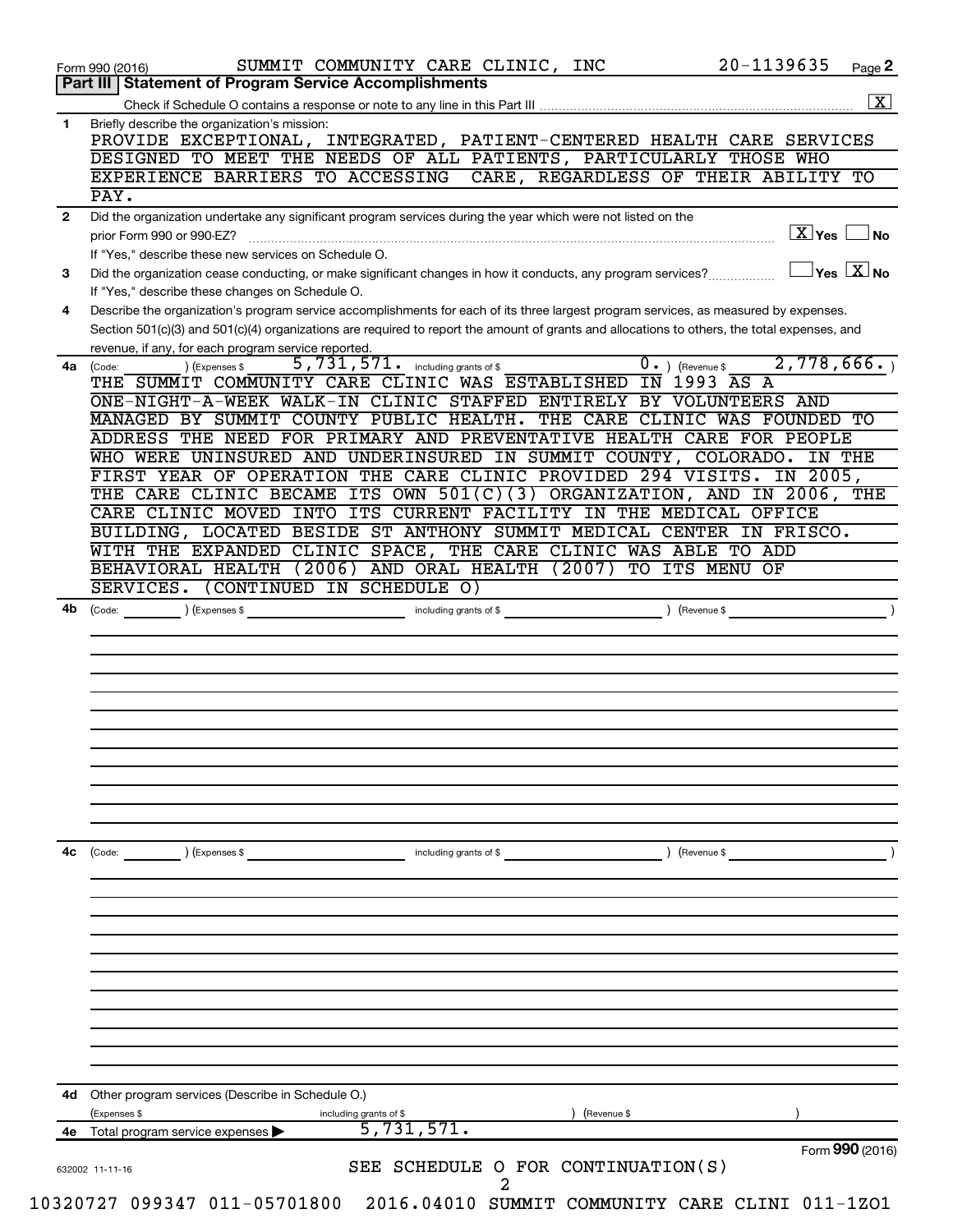|  | Form 990 (2016) |  |
|--|-----------------|--|
|  |                 |  |

Form 990 (2016) SUMMIT COMMUNITY CARE CLINIC, INC 20-1139635 <sub>Page</sub>

|     | <b>Part IV   Checklist of Required Schedules</b>                                                                                                                                                                                    |                 |                         |                         |
|-----|-------------------------------------------------------------------------------------------------------------------------------------------------------------------------------------------------------------------------------------|-----------------|-------------------------|-------------------------|
|     |                                                                                                                                                                                                                                     |                 | Yes                     | No                      |
| 1   | Is the organization described in section 501(c)(3) or 4947(a)(1) (other than a private foundation)?                                                                                                                                 |                 |                         |                         |
|     |                                                                                                                                                                                                                                     | 1               | X                       |                         |
| 2   | Is the organization required to complete Schedule B, Schedule of Contributors? [11] the organization required to complete Schedule B, Schedule of Contributors?                                                                     | $\mathbf{2}$    | $\overline{\mathbf{X}}$ |                         |
| З   | Did the organization engage in direct or indirect political campaign activities on behalf of or in opposition to candidates for                                                                                                     |                 |                         |                         |
|     |                                                                                                                                                                                                                                     | 3               |                         | x                       |
| 4   | Section 501(c)(3) organizations. Did the organization engage in lobbying activities, or have a section 501(h) election in effect                                                                                                    |                 |                         |                         |
|     |                                                                                                                                                                                                                                     | 4               | х                       |                         |
| 5   | Is the organization a section 501(c)(4), 501(c)(5), or 501(c)(6) organization that receives membership dues, assessments, or                                                                                                        |                 |                         |                         |
|     |                                                                                                                                                                                                                                     | 5               |                         | x                       |
| 6   | Did the organization maintain any donor advised funds or any similar funds or accounts for which donors have the right to                                                                                                           |                 |                         |                         |
|     | provide advice on the distribution or investment of amounts in such funds or accounts? If "Yes," complete Schedule D, Part I                                                                                                        | 6               |                         | х                       |
|     |                                                                                                                                                                                                                                     |                 |                         |                         |
| 7   | Did the organization receive or hold a conservation easement, including easements to preserve open space,                                                                                                                           |                 |                         | х                       |
|     |                                                                                                                                                                                                                                     | $\overline{7}$  |                         |                         |
| 8   | Did the organization maintain collections of works of art, historical treasures, or other similar assets? If "Yes," complete                                                                                                        |                 |                         | X                       |
|     | Schedule D, Part III <b>Marting Constructs</b> and the construction of the construction of the construction of the construction of the construction of the construction of the construction of the construction of the construction | 8               |                         |                         |
| 9   | Did the organization report an amount in Part X, line 21, for escrow or custodial account liability, serve as a custodian for                                                                                                       |                 |                         |                         |
|     | amounts not listed in Part X; or provide credit counseling, debt management, credit repair, or debt negotiation services?                                                                                                           |                 |                         |                         |
|     | If "Yes," complete Schedule D, Part IV                                                                                                                                                                                              | 9               |                         | x                       |
| 10  | Did the organization, directly or through a related organization, hold assets in temporarily restricted endowments, permanent                                                                                                       |                 |                         |                         |
|     |                                                                                                                                                                                                                                     | 10              | х                       |                         |
| 11  | If the organization's answer to any of the following questions is "Yes," then complete Schedule D, Parts VI, VII, VIII, IX, or X                                                                                                    |                 |                         |                         |
|     | as applicable.                                                                                                                                                                                                                      |                 |                         |                         |
|     | a Did the organization report an amount for land, buildings, and equipment in Part X, line 10? If "Yes," complete Schedule D,                                                                                                       |                 |                         |                         |
|     | Part VI                                                                                                                                                                                                                             | 11a             | х                       |                         |
|     | <b>b</b> Did the organization report an amount for investments - other securities in Part X, line 12 that is 5% or more of its total                                                                                                |                 |                         |                         |
|     | assets reported in Part X, line 16? If "Yes," complete Schedule D, Part VII [11] [11] [12] [12] [12] [12] [12] [                                                                                                                    | 11b             |                         | х                       |
|     | c Did the organization report an amount for investments - program related in Part X, line 13 that is 5% or more of its total                                                                                                        |                 |                         |                         |
|     |                                                                                                                                                                                                                                     | 11c             |                         | X                       |
|     | d Did the organization report an amount for other assets in Part X, line 15 that is 5% or more of its total assets reported in                                                                                                      |                 |                         |                         |
|     |                                                                                                                                                                                                                                     | 11d             |                         | х                       |
|     | e Did the organization report an amount for other liabilities in Part X, line 25? If "Yes," complete Schedule D, Part X                                                                                                             | 11e             | Х                       |                         |
|     | f Did the organization's separate or consolidated financial statements for the tax year include a footnote that addresses                                                                                                           |                 |                         |                         |
|     | the organization's liability for uncertain tax positions under FIN 48 (ASC 740)? If "Yes," complete Schedule D, Part X                                                                                                              | 11f             | х                       |                         |
|     | 12a Did the organization obtain separate, independent audited financial statements for the tax year? If "Yes," complete                                                                                                             |                 |                         |                         |
|     | Schedule D, Parts XI and XII                                                                                                                                                                                                        | 12a             | х                       |                         |
|     | <b>b</b> Was the organization included in consolidated, independent audited financial statements for the tax year?                                                                                                                  |                 |                         |                         |
|     | If "Yes," and if the organization answered "No" to line 12a, then completing Schedule D, Parts XI and XII is optional <i>manum</i>                                                                                                  | 12 <sub>b</sub> |                         | х                       |
| 13  |                                                                                                                                                                                                                                     | 13              |                         | $\overline{\textbf{x}}$ |
| 14a |                                                                                                                                                                                                                                     | 14a             |                         | $\overline{\text{x}}$   |
|     | <b>b</b> Did the organization have aggregate revenues or expenses of more than \$10,000 from grantmaking, fundraising, business,                                                                                                    |                 |                         |                         |
|     | investment, and program service activities outside the United States, or aggregate foreign investments valued at \$100,000                                                                                                          |                 |                         |                         |
|     |                                                                                                                                                                                                                                     | 14b             |                         | х                       |
| 15  | Did the organization report on Part IX, column (A), line 3, more than \$5,000 of grants or other assistance to or for any                                                                                                           |                 |                         |                         |
|     |                                                                                                                                                                                                                                     | 15              |                         | х                       |
| 16  | Did the organization report on Part IX, column (A), line 3, more than \$5,000 of aggregate grants or other assistance to                                                                                                            |                 |                         |                         |
|     |                                                                                                                                                                                                                                     | 16              |                         | х                       |
| 17  | Did the organization report a total of more than \$15,000 of expenses for professional fundraising services on Part IX,                                                                                                             |                 |                         |                         |
|     |                                                                                                                                                                                                                                     | 17              | х                       |                         |
| 18  | Did the organization report more than \$15,000 total of fundraising event gross income and contributions on Part VIII, lines                                                                                                        |                 |                         |                         |
|     |                                                                                                                                                                                                                                     | 18              | х                       |                         |
| 19  | Did the organization report more than \$15,000 of gross income from gaming activities on Part VIII, line 9a? If "Yes,"                                                                                                              |                 |                         |                         |
|     |                                                                                                                                                                                                                                     | 19              |                         | х                       |
|     |                                                                                                                                                                                                                                     |                 |                         |                         |

Form (2016) **990**

632003 11-11-16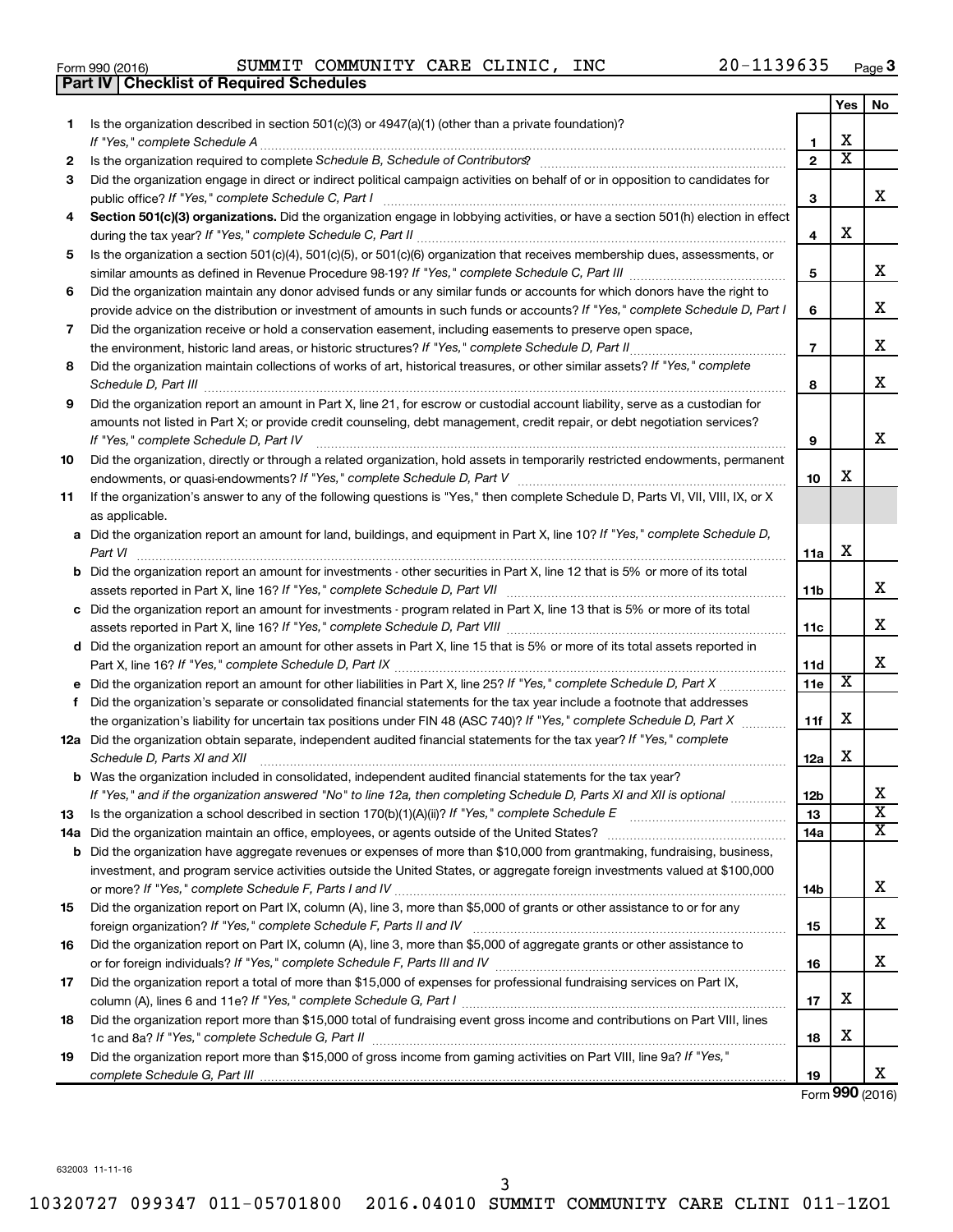|  | Form 990 (2016) |  |
|--|-----------------|--|
|  |                 |  |

*(continued)* **Part IV Checklist of Required Schedules**

Form 990 (2016) SUMMIT COMMUNITY CARE CLINIC, INC 20-1139635 <sub>Page</sub>

|     |                                                                                                                                                                                                                                                                   |                        | Yes                     | No                      |
|-----|-------------------------------------------------------------------------------------------------------------------------------------------------------------------------------------------------------------------------------------------------------------------|------------------------|-------------------------|-------------------------|
|     | 20a Did the organization operate one or more hospital facilities? If "Yes," complete Schedule H                                                                                                                                                                   | 20a                    |                         | X                       |
|     |                                                                                                                                                                                                                                                                   | 20 <sub>b</sub>        |                         |                         |
| 21  | Did the organization report more than \$5,000 of grants or other assistance to any domestic organization or                                                                                                                                                       |                        |                         |                         |
|     |                                                                                                                                                                                                                                                                   | 21                     |                         | х                       |
| 22  | Did the organization report more than \$5,000 of grants or other assistance to or for domestic individuals on                                                                                                                                                     |                        |                         |                         |
|     |                                                                                                                                                                                                                                                                   | 22                     |                         | x                       |
| 23  | Did the organization answer "Yes" to Part VII, Section A, line 3, 4, or 5 about compensation of the organization's current                                                                                                                                        |                        |                         |                         |
|     | and former officers, directors, trustees, key employees, and highest compensated employees? If "Yes," complete                                                                                                                                                    |                        |                         |                         |
|     | Schedule J <b>Execute Schedule J Execute Schedule J Execute Schedule J Execute Schedule J</b>                                                                                                                                                                     | 23                     | х                       |                         |
|     | 24a Did the organization have a tax-exempt bond issue with an outstanding principal amount of more than \$100,000 as of the                                                                                                                                       |                        |                         |                         |
|     | last day of the year, that was issued after December 31, 2002? If "Yes," answer lines 24b through 24d and complete                                                                                                                                                |                        |                         |                         |
|     | Schedule K. If "No", go to line 25a                                                                                                                                                                                                                               | 24a                    |                         | x                       |
|     |                                                                                                                                                                                                                                                                   | 24b                    |                         |                         |
|     | c Did the organization maintain an escrow account other than a refunding escrow at any time during the year to defease                                                                                                                                            | 24c                    |                         |                         |
|     |                                                                                                                                                                                                                                                                   | 24d                    |                         |                         |
|     | 25a Section 501(c)(3), 501(c)(4), and 501(c)(29) organizations. Did the organization engage in an excess benefit                                                                                                                                                  |                        |                         |                         |
|     |                                                                                                                                                                                                                                                                   | 25a                    |                         | x                       |
|     | <b>b</b> Is the organization aware that it engaged in an excess benefit transaction with a disqualified person in a prior year, and                                                                                                                               |                        |                         |                         |
|     | that the transaction has not been reported on any of the organization's prior Forms 990 or 990-EZ? If "Yes," complete                                                                                                                                             |                        |                         |                         |
|     | Schedule L, Part I                                                                                                                                                                                                                                                | 25b                    |                         | x                       |
| 26  | Did the organization report any amount on Part X, line 5, 6, or 22 for receivables from or payables to any current or                                                                                                                                             |                        |                         |                         |
|     | former officers, directors, trustees, key employees, highest compensated employees, or disqualified persons? If "Yes,"                                                                                                                                            |                        |                         |                         |
|     |                                                                                                                                                                                                                                                                   | 26                     |                         | x                       |
| 27  | Did the organization provide a grant or other assistance to an officer, director, trustee, key employee, substantial                                                                                                                                              |                        |                         |                         |
|     | contributor or employee thereof, a grant selection committee member, or to a 35% controlled entity or family member                                                                                                                                               |                        |                         |                         |
|     |                                                                                                                                                                                                                                                                   | 27                     |                         | x                       |
| 28  | Was the organization a party to a business transaction with one of the following parties (see Schedule L, Part IV                                                                                                                                                 |                        |                         |                         |
|     | instructions for applicable filing thresholds, conditions, and exceptions):                                                                                                                                                                                       |                        |                         | x                       |
|     | a A current or former officer, director, trustee, or key employee? If "Yes," complete Schedule L, Part IV                                                                                                                                                         | 28a<br>28 <sub>b</sub> |                         | $\overline{\mathtt{x}}$ |
|     | b A family member of a current or former officer, director, trustee, or key employee? If "Yes," complete Schedule L, Part IV<br>c An entity of which a current or former officer, director, trustee, or key employee (or a family member thereof) was an officer, |                        |                         |                         |
|     |                                                                                                                                                                                                                                                                   | 28c                    |                         | X                       |
| 29  |                                                                                                                                                                                                                                                                   | 29                     | $\overline{\textbf{x}}$ |                         |
| 30  | Did the organization receive contributions of art, historical treasures, or other similar assets, or qualified conservation                                                                                                                                       |                        |                         |                         |
|     |                                                                                                                                                                                                                                                                   | 30                     |                         | x                       |
| 31. | Did the organization liquidate, terminate, or dissolve and cease operations?                                                                                                                                                                                      |                        |                         |                         |
|     |                                                                                                                                                                                                                                                                   | 31                     |                         | х                       |
| 32  | Did the organization sell, exchange, dispose of, or transfer more than 25% of its net assets? If "Yes," complete                                                                                                                                                  |                        |                         |                         |
|     | Schedule N, Part II                                                                                                                                                                                                                                               | 32                     |                         | х                       |
| 33  | Did the organization own 100% of an entity disregarded as separate from the organization under Regulations                                                                                                                                                        |                        |                         |                         |
|     |                                                                                                                                                                                                                                                                   | 33                     |                         | х                       |
| 34  | Was the organization related to any tax-exempt or taxable entity? If "Yes," complete Schedule R, Part II, III, or IV, and                                                                                                                                         |                        |                         | х                       |
|     | Part V, line 1                                                                                                                                                                                                                                                    | 34                     |                         | $\overline{\texttt{x}}$ |
|     |                                                                                                                                                                                                                                                                   | 35a                    |                         |                         |
|     | b If "Yes" to line 35a, did the organization receive any payment from or engage in any transaction with a controlled entity                                                                                                                                       | 35 <sub>b</sub>        |                         |                         |
| 36  | Section 501(c)(3) organizations. Did the organization make any transfers to an exempt non-charitable related organization?                                                                                                                                        |                        |                         |                         |
|     |                                                                                                                                                                                                                                                                   | 36                     |                         | x                       |
| 37  | Did the organization conduct more than 5% of its activities through an entity that is not a related organization                                                                                                                                                  |                        |                         |                         |
|     |                                                                                                                                                                                                                                                                   | 37                     |                         | x                       |
| 38  | Did the organization complete Schedule O and provide explanations in Schedule O for Part VI, lines 11b and 19?                                                                                                                                                    |                        |                         |                         |
|     |                                                                                                                                                                                                                                                                   | 38                     | X                       |                         |

Form (2016) **990**

632004 11-11-16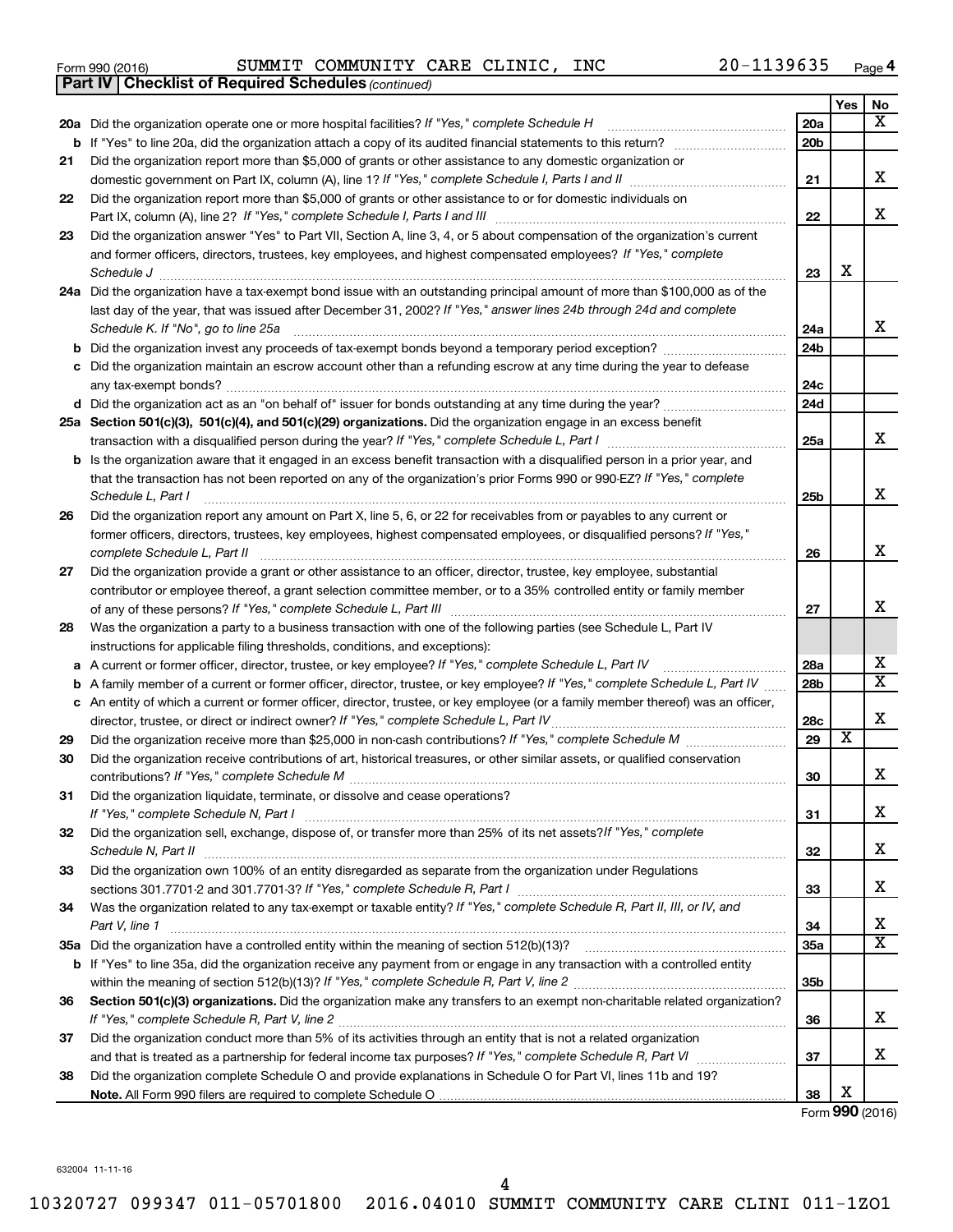|               | SUMMIT COMMUNITY CARE CLINIC, INC<br>20-1139635<br>Form 990 (2016)                                                                              |                 |                       | Page 5                  |
|---------------|-------------------------------------------------------------------------------------------------------------------------------------------------|-----------------|-----------------------|-------------------------|
| <b>Part V</b> | <b>Statements Regarding Other IRS Filings and Tax Compliance</b>                                                                                |                 |                       |                         |
|               | Check if Schedule O contains a response or note to any line in this Part V                                                                      |                 |                       | $\overline{\mathbf{x}}$ |
|               |                                                                                                                                                 |                 | Yes                   | No                      |
|               | 8<br>1a                                                                                                                                         |                 |                       |                         |
| b             | $\overline{0}$<br>Enter the number of Forms W-2G included in line 1a. Enter -0- if not applicable<br>1 <sub>b</sub>                             |                 |                       |                         |
|               | c Did the organization comply with backup withholding rules for reportable payments to vendors and reportable gaming                            |                 |                       |                         |
|               |                                                                                                                                                 | 1c              |                       |                         |
|               | 2a Enter the number of employees reported on Form W-3, Transmittal of Wage and Tax Statements,                                                  |                 |                       |                         |
|               | 192<br>filed for the calendar year ending with or within the year covered by this return<br>2a                                                  |                 |                       |                         |
|               |                                                                                                                                                 | 2 <sub>b</sub>  | х                     |                         |
|               |                                                                                                                                                 |                 |                       |                         |
|               | 3a Did the organization have unrelated business gross income of \$1,000 or more during the year?                                                | 3a              |                       | х                       |
|               |                                                                                                                                                 | 3 <sub>b</sub>  |                       |                         |
|               | 4a At any time during the calendar year, did the organization have an interest in, or a signature or other authority over, a                    |                 |                       |                         |
|               | financial account in a foreign country (such as a bank account, securities account, or other financial account)?                                | 4a              |                       | x                       |
|               | <b>b</b> If "Yes," enter the name of the foreign country: $\blacktriangleright$                                                                 |                 |                       |                         |
|               | See instructions for filing requirements for FinCEN Form 114, Report of Foreign Bank and Financial Accounts (FBAR).                             |                 |                       |                         |
|               |                                                                                                                                                 | 5a              |                       | x                       |
| b             |                                                                                                                                                 | 5b              |                       | $\overline{\texttt{x}}$ |
|               |                                                                                                                                                 | 5с              |                       |                         |
|               | 6a Does the organization have annual gross receipts that are normally greater than \$100,000, and did the organization solicit                  |                 |                       |                         |
|               |                                                                                                                                                 | 6a              |                       | x                       |
|               | <b>b</b> If "Yes," did the organization include with every solicitation an express statement that such contributions or gifts                   |                 |                       |                         |
|               |                                                                                                                                                 | 6b              |                       |                         |
| 7             | Organizations that may receive deductible contributions under section 170(c).                                                                   |                 |                       |                         |
| a             | Did the organization receive a payment in excess of \$75 made partly as a contribution and partly for goods and services provided to the payor? | 7a<br>7b        | x<br>х                |                         |
|               |                                                                                                                                                 |                 |                       |                         |
|               | c Did the organization sell, exchange, or otherwise dispose of tangible personal property for which it was required                             |                 |                       |                         |
|               |                                                                                                                                                 | 7c              |                       | х                       |
|               | 7d<br>d If "Yes," indicate the number of Forms 8282 filed during the year [11] [11] No. 2014 [12] [12] Hall St. [12]                            |                 |                       |                         |
|               | e Did the organization receive any funds, directly or indirectly, to pay premiums on a personal benefit contract?                               | 7e              |                       | х                       |
| f             | Did the organization, during the year, pay premiums, directly or indirectly, on a personal benefit contract?                                    | 7f              |                       | $\overline{\text{X}}$   |
| g             | If the organization received a contribution of qualified intellectual property, did the organization file Form 8899 as required?                | 7g              |                       |                         |
|               | h If the organization received a contribution of cars, boats, airplanes, or other vehicles, did the organization file a Form 1098-C?            | 7h              |                       |                         |
| 8             | Sponsoring organizations maintaining donor advised funds. Did a donor advised fund maintained by the                                            |                 |                       |                         |
|               | sponsoring organization have excess business holdings at any time during the year?                                                              | 8               |                       |                         |
|               | Sponsoring organizations maintaining donor advised funds.                                                                                       |                 |                       |                         |
| a             | Did the sponsoring organization make any taxable distributions under section 4966?                                                              | 9а              |                       |                         |
| b             |                                                                                                                                                 | 9b              |                       |                         |
| 10            | Section 501(c)(7) organizations. Enter:                                                                                                         |                 |                       |                         |
| a             | Initiation fees and capital contributions included on Part VIII, line 12<br>10a                                                                 |                 |                       |                         |
| b             | Gross receipts, included on Form 990, Part VIII, line 12, for public use of club facilities<br>10 <sub>b</sub>                                  |                 |                       |                         |
| 11            | Section 501(c)(12) organizations. Enter:                                                                                                        |                 |                       |                         |
| a             | 11a                                                                                                                                             |                 |                       |                         |
|               | b Gross income from other sources (Do not net amounts due or paid to other sources against                                                      |                 |                       |                         |
|               | 11b                                                                                                                                             |                 |                       |                         |
|               | 12a Section 4947(a)(1) non-exempt charitable trusts. Is the organization filing Form 990 in lieu of Form 1041?                                  | 12a             |                       |                         |
|               |                                                                                                                                                 |                 |                       |                         |
| 13            | Section 501(c)(29) qualified nonprofit health insurance issuers.                                                                                |                 |                       |                         |
|               | a Is the organization licensed to issue qualified health plans in more than one state?                                                          | 13a             |                       |                         |
|               | Note. See the instructions for additional information the organization must report on Schedule O.                                               |                 |                       |                         |
|               | <b>b</b> Enter the amount of reserves the organization is required to maintain by the states in which the                                       |                 |                       |                         |
|               | 13 <sub>b</sub>                                                                                                                                 |                 |                       |                         |
|               | 13c                                                                                                                                             |                 |                       | х                       |
|               | 14a Did the organization receive any payments for indoor tanning services during the tax year?                                                  | 14a             |                       |                         |
|               |                                                                                                                                                 | 14 <sub>b</sub> | Enrm $QQ \cap (2016)$ |                         |

SUMMIT COMMUNITY CARE CLINIC, INC  $20-1139635$ 

Form (2016) **990**

632005 11-11-16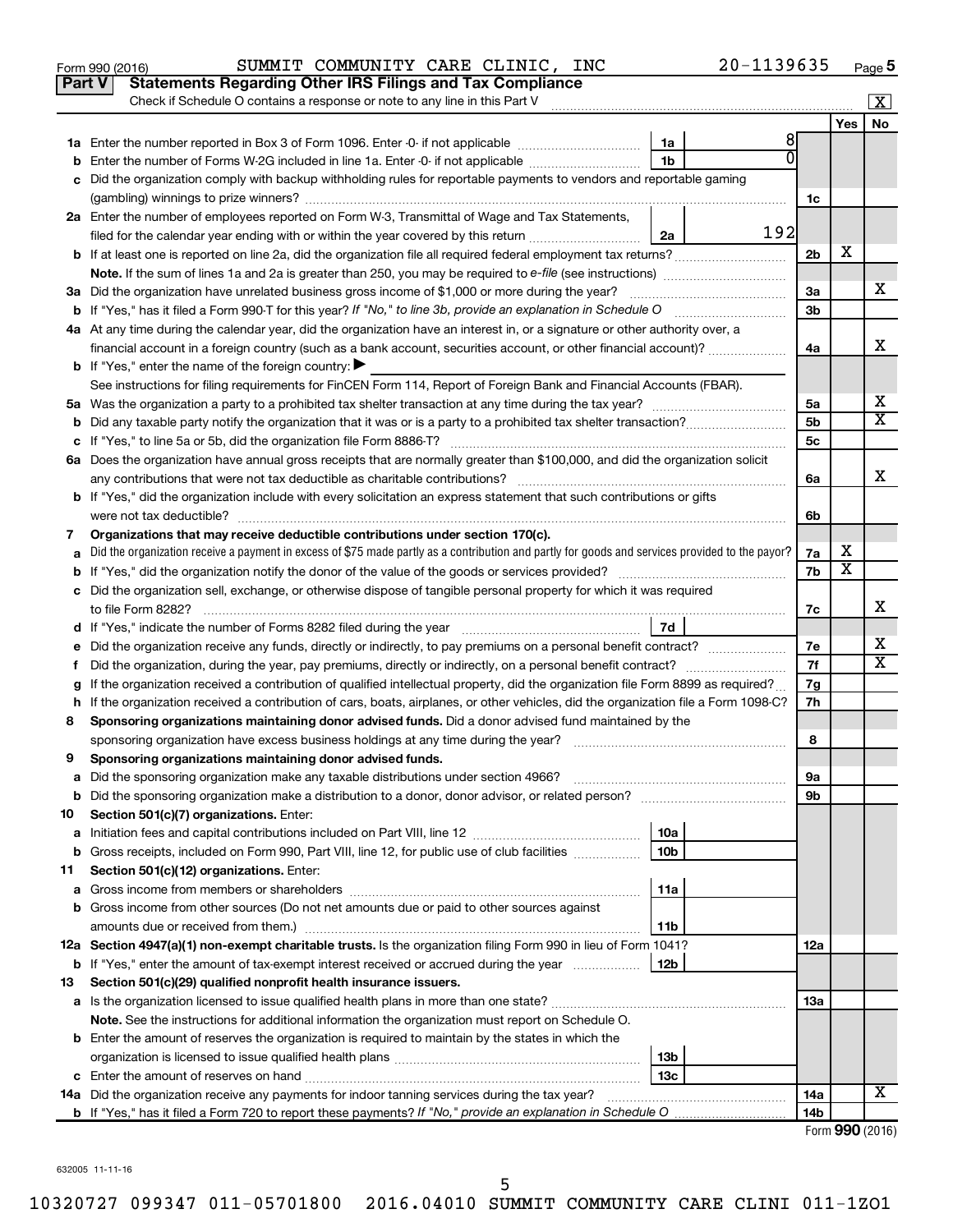|  | Form 990 (2016) |
|--|-----------------|
|--|-----------------|

#### Form 990 (2016) SUMMIT COMMUNITY CARE CLINIC, INC 20-1139635 <sub>Page</sub>

**Part VI** Governance, Management, and Disclosure For each "Yes" response to lines 2 through 7b below, and for a "No" response *to line 8a, 8b, or 10b below, describe the circumstances, processes, or changes in Schedule O. See instructions.*

|     |                                                                                                                                                                                                                                |    |    |                 |                              | $\overline{\mathbf{X}}$ |
|-----|--------------------------------------------------------------------------------------------------------------------------------------------------------------------------------------------------------------------------------|----|----|-----------------|------------------------------|-------------------------|
|     | <b>Section A. Governing Body and Management</b>                                                                                                                                                                                |    |    |                 |                              |                         |
|     |                                                                                                                                                                                                                                |    |    |                 | Yes                          | No                      |
|     | <b>1a</b> Enter the number of voting members of the governing body at the end of the tax year                                                                                                                                  | 1a | 15 |                 |                              |                         |
|     | If there are material differences in voting rights among members of the governing body, or if the governing                                                                                                                    |    |    |                 |                              |                         |
|     | body delegated broad authority to an executive committee or similar committee, explain in Schedule O.                                                                                                                          |    |    |                 |                              |                         |
| b   | Enter the number of voting members included in line 1a, above, who are independent                                                                                                                                             | 1b | 15 |                 |                              |                         |
| 2   | Did any officer, director, trustee, or key employee have a family relationship or a business relationship with any other                                                                                                       |    |    |                 |                              |                         |
|     | officer, director, trustee, or key employee?                                                                                                                                                                                   |    |    | $\mathbf{2}$    |                              | x                       |
| 3   | Did the organization delegate control over management duties customarily performed by or under the direct supervision                                                                                                          |    |    |                 |                              |                         |
|     |                                                                                                                                                                                                                                |    |    |                 | х<br>$\overline{\textbf{x}}$ |                         |
| 4   | Did the organization make any significant changes to its governing documents since the prior Form 990 was filed?                                                                                                               |    |    |                 |                              |                         |
| 5   |                                                                                                                                                                                                                                |    |    | 5               |                              | X                       |
| 6   |                                                                                                                                                                                                                                |    |    | 6               |                              | $\overline{\textbf{X}}$ |
| 7a  | Did the organization have members, stockholders, or other persons who had the power to elect or appoint one or                                                                                                                 |    |    |                 |                              |                         |
|     |                                                                                                                                                                                                                                |    |    | 7a              |                              | х                       |
|     | <b>b</b> Are any governance decisions of the organization reserved to (or subject to approval by) members, stockholders, or                                                                                                    |    |    |                 |                              |                         |
|     | persons other than the governing body?                                                                                                                                                                                         |    |    | 7b              |                              | x                       |
| 8   | Did the organization contemporaneously document the meetings held or written actions undertaken during the year by the following:                                                                                              |    |    |                 |                              |                         |
| a   |                                                                                                                                                                                                                                |    |    | 8а              | х                            |                         |
| b   |                                                                                                                                                                                                                                |    |    | 8b              | x                            |                         |
| 9   | Is there any officer, director, trustee, or key employee listed in Part VII, Section A, who cannot be reached at the                                                                                                           |    |    |                 |                              |                         |
|     |                                                                                                                                                                                                                                |    |    | 9               |                              | x.                      |
|     | <b>Section B. Policies</b> (This Section B requests information about policies not required by the Internal Revenue Code.)                                                                                                     |    |    |                 |                              |                         |
|     |                                                                                                                                                                                                                                |    |    |                 | Yes                          | No                      |
|     |                                                                                                                                                                                                                                |    |    | 10a             | х                            |                         |
|     | <b>b</b> If "Yes," did the organization have written policies and procedures governing the activities of such chapters, affiliates,                                                                                            |    |    |                 |                              |                         |
|     |                                                                                                                                                                                                                                |    |    | 10 <sub>b</sub> | х                            |                         |
|     | 11a Has the organization provided a complete copy of this Form 990 to all members of its governing body before filing the form?                                                                                                |    |    | 11a             | X                            |                         |
| b   | Describe in Schedule O the process, if any, used by the organization to review this Form 990.                                                                                                                                  |    |    |                 |                              |                         |
| 12a | Did the organization have a written conflict of interest policy? If "No," go to line 13                                                                                                                                        |    |    | 12a             | х                            |                         |
| b   | Were officers, directors, or trustees, and key employees required to disclose annually interests that could give rise to conflicts?                                                                                            |    |    |                 | $\overline{\textbf{x}}$      |                         |
| с   | 12 <sub>b</sub><br>Did the organization regularly and consistently monitor and enforce compliance with the policy? If "Yes," describe                                                                                          |    |    |                 |                              |                         |
|     | in Schedule O how this was done                                                                                                                                                                                                |    |    | 12c             | х                            |                         |
| 13  | Did the organization have a written whistleblower policy?                                                                                                                                                                      |    |    | 13              | x                            |                         |
| 14  |                                                                                                                                                                                                                                |    |    | 14              | x                            |                         |
| 15  | Did the process for determining compensation of the following persons include a review and approval by independent                                                                                                             |    |    |                 |                              |                         |
|     | persons, comparability data, and contemporaneous substantiation of the deliberation and decision?                                                                                                                              |    |    |                 |                              |                         |
| а   | The organization's CEO, Executive Director, or top management official manufactured content of the organization's CEO, Executive Director, or top management official manufactured content of the state of the state of the st |    |    | 15a             | х                            |                         |
| b   |                                                                                                                                                                                                                                |    |    | 15b             |                              | X                       |
|     | If "Yes" to line 15a or 15b, describe the process in Schedule O (see instructions).                                                                                                                                            |    |    |                 |                              |                         |
|     | 16a Did the organization invest in, contribute assets to, or participate in a joint venture or similar arrangement with a                                                                                                      |    |    |                 |                              |                         |
|     | taxable entity during the year?                                                                                                                                                                                                |    |    | 16a             |                              | х                       |
|     | b If "Yes," did the organization follow a written policy or procedure requiring the organization to evaluate its participation                                                                                                 |    |    |                 |                              |                         |
|     | in joint venture arrangements under applicable federal tax law, and take steps to safequard the organization's                                                                                                                 |    |    |                 |                              |                         |
|     | exempt status with respect to such arrangements?                                                                                                                                                                               |    |    | 16b             |                              |                         |
|     | <b>Section C. Disclosure</b>                                                                                                                                                                                                   |    |    |                 |                              |                         |
| 17  | <b>NONE</b><br>List the states with which a copy of this Form 990 is required to be filed $\blacktriangleright$                                                                                                                |    |    |                 |                              |                         |
| 18  | Section 6104 requires an organization to make its Forms 1023 (or 1024 if applicable), 990, and 990-T (Section 501(c)(3)s only) available                                                                                       |    |    |                 |                              |                         |
|     | for public inspection. Indicate how you made these available. Check all that apply.                                                                                                                                            |    |    |                 |                              |                         |
|     | $\lfloor \underline{X} \rfloor$ Upon request<br>Own website<br>Another's website<br>Other (explain in Schedule O)                                                                                                              |    |    |                 |                              |                         |
| 19  | Describe in Schedule O whether (and if so, how) the organization made its governing documents, conflict of interest policy, and financial                                                                                      |    |    |                 |                              |                         |
|     | statements available to the public during the tax year.                                                                                                                                                                        |    |    |                 |                              |                         |
| 20  | State the name, address, and telephone number of the person who possesses the organization's books and records:                                                                                                                |    |    |                 |                              |                         |
|     | HELEN ROYAL LPC - $(970)668-6883$                                                                                                                                                                                              |    |    |                 |                              |                         |
|     | 360 PEAK ONE DRIVE, SUITE 100, FRISCO,<br>80443<br>CO                                                                                                                                                                          |    |    |                 |                              |                         |
|     | 632006 11-11-16                                                                                                                                                                                                                |    |    |                 |                              | Form 990 (2016)         |
|     | 6                                                                                                                                                                                                                              |    |    |                 |                              |                         |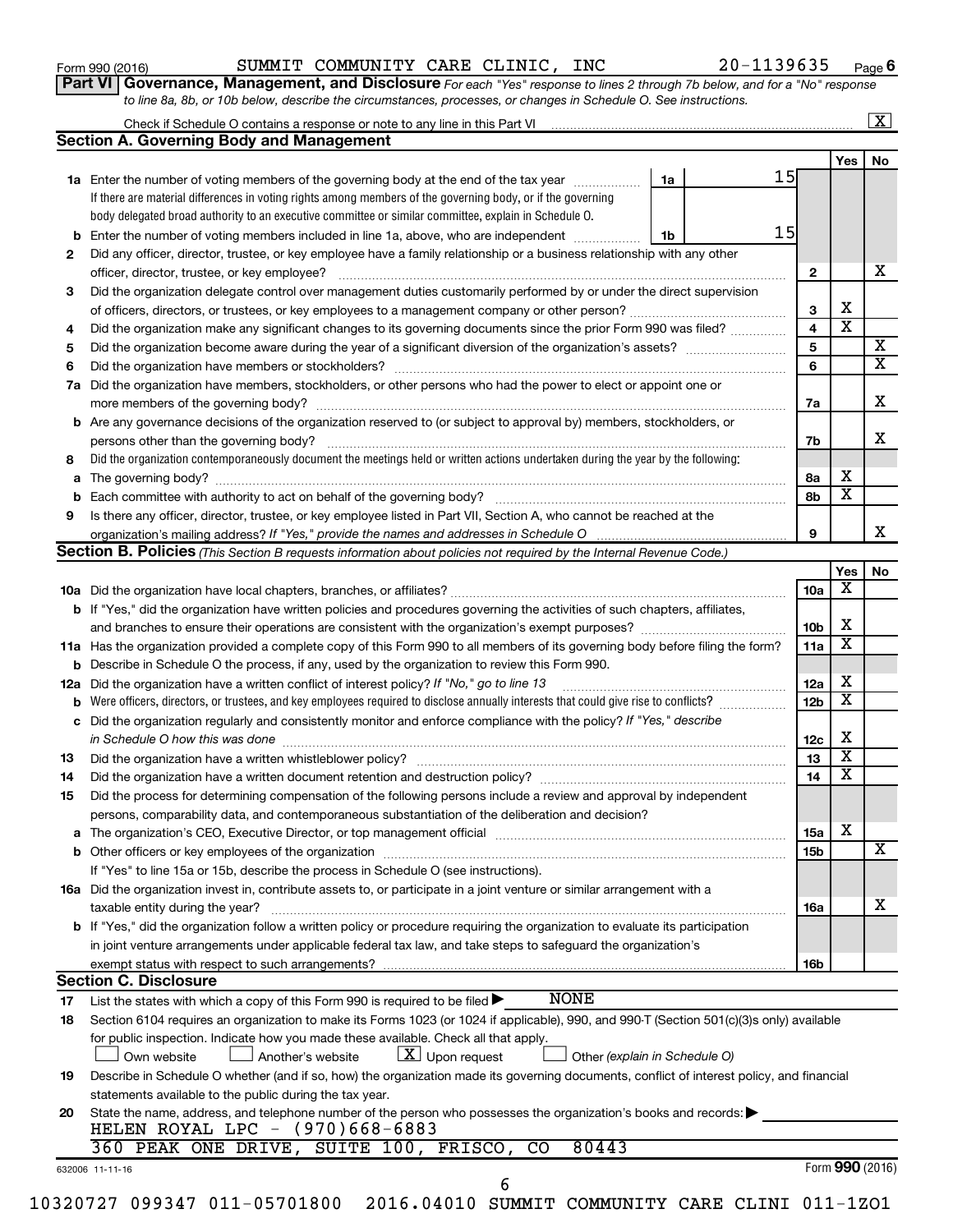Form 990 (2016) SUMMIT COMMUNITY CARE CLINIC, INC 20-1139635 <sub>Page</sub>

 $\Box$ 

| Part VII Compensation of Officers, Directors, Trustees, Key Employees, Highest Compensated |  |
|--------------------------------------------------------------------------------------------|--|
| <b>Employees, and Independent Contractors</b>                                              |  |

Check if Schedule O contains a response or note to any line in this Part VII

**Section A. Officers, Directors, Trustees, Key Employees, and Highest Compensated Employees**

**1a**  Complete this table for all persons required to be listed. Report compensation for the calendar year ending with or within the organization's tax year.

**•** List all of the organization's current officers, directors, trustees (whether individuals or organizations), regardless of amount of compensation. Enter -0- in columns  $(D)$ ,  $(E)$ , and  $(F)$  if no compensation was paid.

**•** List all of the organization's **current** key employees, if any. See instructions for definition of "key employee."

**•** List the organization's five current highest compensated employees (other than an officer, director, trustee, or key employee) who received report-

**•** List all of the organization's former officers, key employees, and highest compensated employees who received more than \$100,000 of able compensation (Box 5 of Form W-2 and/or Box 7 of Form 1099-MISC) of more than \$100,000 from the organization and any related organizations. reportable compensation from the organization and any related organizations.

**•** List all of the organization's former directors or trustees that received, in the capacity as a former director or trustee of the organization, more than \$10,000 of reportable compensation from the organization and any related organizations.

List persons in the following order: individual trustees or directors; institutional trustees; officers; key employees; highest compensated employees; and former such persons.

Check this box if neither the organization nor any related organization compensated any current officer, director, or trustee.  $\Box$ 

| (A)                               | (B)                    | (C)                                     |                                                                  |             |              |                                   |        | (D)                             | (E)                              | (F)                      |
|-----------------------------------|------------------------|-----------------------------------------|------------------------------------------------------------------|-------------|--------------|-----------------------------------|--------|---------------------------------|----------------------------------|--------------------------|
| Name and Title                    | Average                | Position<br>(do not check more than one |                                                                  |             |              |                                   |        | Reportable                      | Reportable                       | Estimated                |
|                                   | hours per              |                                         | box, unless person is both an<br>officer and a director/trustee) |             |              |                                   |        | compensation                    | compensation                     | amount of                |
|                                   | week                   |                                         |                                                                  |             |              |                                   |        | from                            | from related                     | other                    |
|                                   | (list any<br>hours for |                                         |                                                                  |             |              |                                   |        | the                             | organizations<br>(W-2/1099-MISC) | compensation<br>from the |
|                                   | related                |                                         |                                                                  |             |              |                                   |        | organization<br>(W-2/1099-MISC) |                                  | organization             |
|                                   | organizations          |                                         |                                                                  |             |              |                                   |        |                                 |                                  | and related              |
|                                   | below                  |                                         |                                                                  |             |              |                                   |        |                                 |                                  | organizations            |
|                                   | line)                  | Individual trustee or director          | Institutional trustee                                            | Officer     | Key employee | Highest compensated<br>  employee | Former |                                 |                                  |                          |
| PAT KOPYSTIANSKYJ, RN<br>(1)      | 1.50                   |                                         |                                                                  |             |              |                                   |        |                                 |                                  |                          |
| PRESIDENT                         |                        | X                                       |                                                                  | $\mathbf X$ |              |                                   |        | $\mathbf 0$ .                   | $\mathbf 0$ .                    | 0.                       |
| (2)<br>DON PARSONS, MD            | 1.50                   |                                         |                                                                  |             |              |                                   |        |                                 |                                  |                          |
| VICE PRESIDENT                    |                        | X                                       |                                                                  | X           |              |                                   |        | 0                               | 0.                               | $\mathbf 0$ .            |
| CATHY CHEROUTES, JD<br>(3)        | 1.50                   |                                         |                                                                  |             |              |                                   |        |                                 |                                  |                          |
| <b>SECRETARY</b>                  |                        | X                                       |                                                                  | $\mathbf X$ |              |                                   |        | $\mathbf 0$                     | 0.                               | $\mathbf 0$ .            |
| KYLE RICHARDSON<br>(4)            | 1.50                   |                                         |                                                                  |             |              |                                   |        |                                 |                                  |                          |
| TREASURER (THROUGH FEB 2016)      |                        | X                                       |                                                                  | X           |              |                                   |        | 0.                              | $\mathbf 0$                      | $\mathbf 0$ .            |
| (5) BRADEN MCMILLAN               | 1.50                   |                                         |                                                                  |             |              |                                   |        |                                 |                                  |                          |
| TREASURER                         |                        | X                                       |                                                                  | $\mathbf X$ |              |                                   |        | $\mathbf 0$                     | 0.                               | $\mathbf 0$ .            |
| (6) WILSON STRONG, MD, IMMEDIATE  | 1.50                   |                                         |                                                                  |             |              |                                   |        |                                 |                                  |                          |
| PAST PRESIDENT (THROUGH AUG 2016) |                        | Χ                                       |                                                                  |             |              |                                   |        | 0                               | 0                                | 0.                       |
| (7)<br>DANA COTTRELL              | 1.50                   |                                         |                                                                  |             |              |                                   |        |                                 |                                  |                          |
| BOARD MEMBER                      |                        | X                                       |                                                                  |             |              |                                   |        | 0                               | 0.                               | $\mathbf 0$ .            |
| (8) DEB CROOK, RN, MSN            | 1.50                   |                                         |                                                                  |             |              |                                   |        |                                 |                                  |                          |
| BOARD MEMBER                      |                        | X                                       |                                                                  |             |              |                                   |        | 0                               | 0                                | $\mathbf 0$ .            |
| (9) BRIAN DUCHINSKY               | 1.50                   |                                         |                                                                  |             |              |                                   |        |                                 |                                  |                          |
| BOARD MEMBER (THROUGH SEP 2016)   |                        | X                                       |                                                                  |             |              |                                   |        | 0                               | $\mathbf 0$                      | $\mathbf 0$ .            |
| (10) GASTON FEUEREISEN            | 1.50                   |                                         |                                                                  |             |              |                                   |        |                                 |                                  |                          |
| BOARD MEMBER (THROUGH SEP 2016)   |                        | X                                       |                                                                  |             |              |                                   |        | 0                               | 0                                | 0.                       |
| (11) MARGE GAVENDA                | 1.50                   |                                         |                                                                  |             |              |                                   |        |                                 |                                  |                          |
| <b>BOARD MEMBER</b>               |                        | $\mathbf X$                             |                                                                  |             |              |                                   |        | 0                               | 0.                               | $\mathbf 0$ .            |
| (12) MARGERY LANGMUIR             | 1.50                   |                                         |                                                                  |             |              |                                   |        |                                 |                                  |                          |
| BOARD MEMBER                      |                        | X                                       |                                                                  |             |              |                                   |        | 0.                              | 0.                               | $\mathbf 0$ .            |
| (13) TOM MARMINS                  | 1.50                   |                                         |                                                                  |             |              |                                   |        |                                 |                                  |                          |
| BOARD MEMBER                      |                        | $\mathbf X$                             |                                                                  |             |              |                                   |        | $\mathbf 0$                     | 0.                               | $\mathbf 0$ .            |
| (14) DAVID NICOLI, ESQ.           | 1.50                   |                                         |                                                                  |             |              |                                   |        |                                 |                                  |                          |
| BOARD MEMBER                      |                        | X                                       |                                                                  |             |              |                                   |        | 0                               | $\mathbf 0$ .                    | 0.                       |
| (15) RICK O'BRIEN, MD             | 1.50                   |                                         |                                                                  |             |              |                                   |        |                                 |                                  |                          |
| BOARD MEMBER                      |                        | $\mathbf X$                             |                                                                  |             |              |                                   |        | $\mathbf 0$                     | $\mathbf 0$ .                    | $\mathbf 0$ .            |
| (16) ROBIN ROBSON, CPA            | 1.50                   |                                         |                                                                  |             |              |                                   |        |                                 |                                  |                          |
| BOARD MEMBER (THROUGH SEP 2016)   |                        | X                                       |                                                                  |             |              |                                   |        | 0                               | $\mathbf 0$ .                    | 0.                       |
| (17) MARK SPIERS                  | 1.50                   |                                         |                                                                  |             |              |                                   |        |                                 |                                  |                          |
| <b>BOARD MEMBER</b>               |                        | X                                       |                                                                  |             |              |                                   |        | $\mathbf 0$ .                   | $\mathbf 0$ .                    | 0.                       |

632007 11-11-16

10320727 099347 011-05701800 2016.04010 SUMMIT COMMUNITY CARE CLINI 011-1ZO1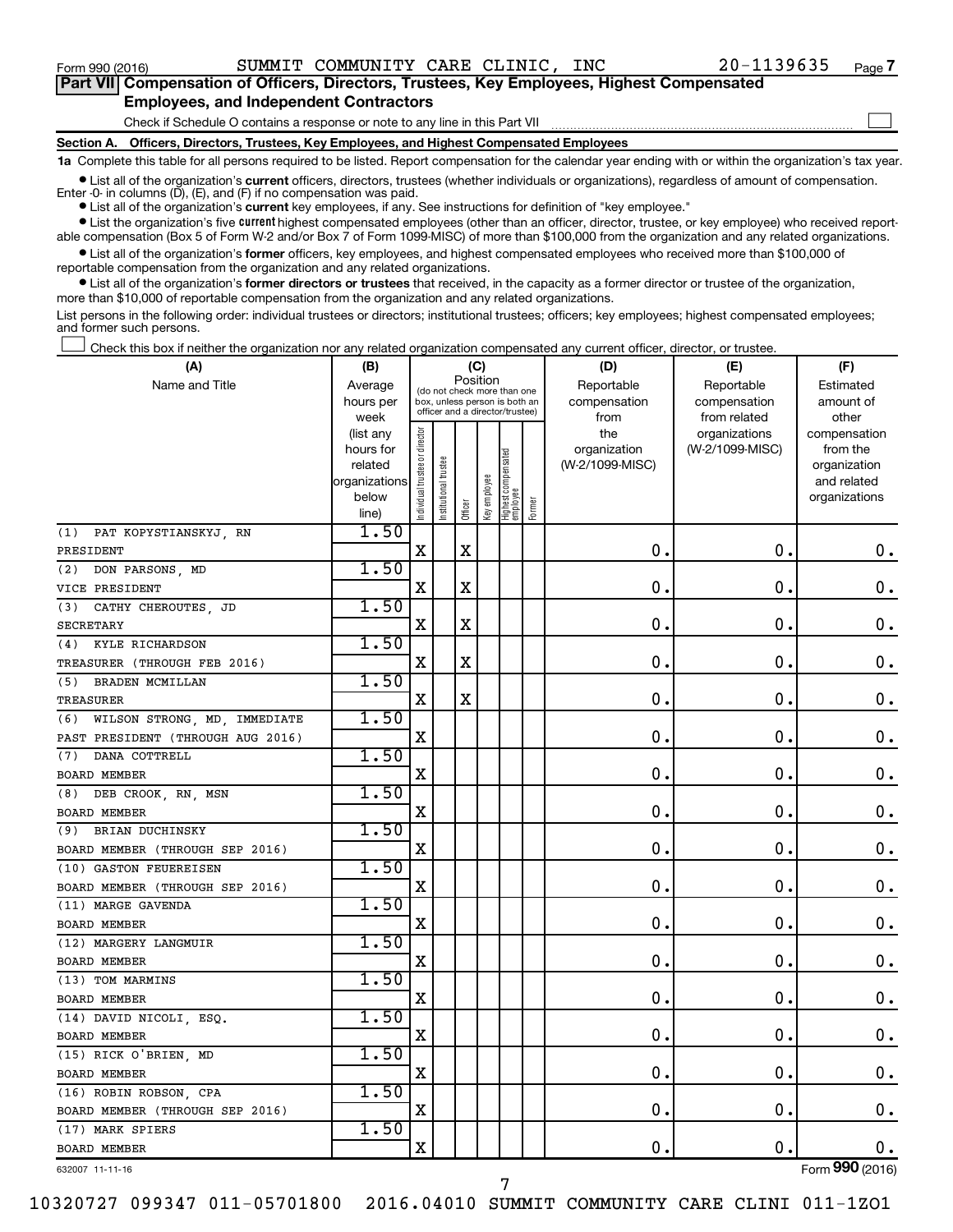| SUMMIT COMMUNITY CARE CLINIC, INC<br>Form 990 (2016)                                                                                                                                                                                                         |                                                                      |                                |                       |                                                                                                                    |              |                                  |        |                                           | 20-1139635                                        |                                        | Page 8                                                                   |
|--------------------------------------------------------------------------------------------------------------------------------------------------------------------------------------------------------------------------------------------------------------|----------------------------------------------------------------------|--------------------------------|-----------------------|--------------------------------------------------------------------------------------------------------------------|--------------|----------------------------------|--------|-------------------------------------------|---------------------------------------------------|----------------------------------------|--------------------------------------------------------------------------|
| Part VII Section A. Officers, Directors, Trustees, Key Employees, and Highest Compensated Employees (continued)                                                                                                                                              |                                                                      |                                |                       |                                                                                                                    |              |                                  |        |                                           |                                                   |                                        |                                                                          |
| (A)<br>Name and title                                                                                                                                                                                                                                        | (B)<br>Average<br>hours per<br>week                                  |                                |                       | (C)<br>Position<br>(do not check more than one<br>box, unless person is both an<br>officer and a director/trustee) |              |                                  |        | (D)<br>Reportable<br>compensation<br>from | (E)<br>Reportable<br>compensation<br>from related | (F)<br>Estimated<br>amount of<br>other |                                                                          |
|                                                                                                                                                                                                                                                              | (list any<br>hours for<br>related<br>organizations<br>below<br>line) | Individual trustee or director | Institutional trustee | Officer                                                                                                            | key employee | Highest compensated<br> employee | Former | the<br>organization<br>(W-2/1099-MISC)    | organizations<br>(W-2/1099-MISC)                  |                                        | compensation<br>from the<br>organization<br>and related<br>organizations |
| (18) NORM STOLLER, DDS                                                                                                                                                                                                                                       | 1.50                                                                 |                                |                       |                                                                                                                    |              |                                  |        |                                           |                                                   |                                        |                                                                          |
| BOARD MEMBER                                                                                                                                                                                                                                                 |                                                                      | X                              |                       |                                                                                                                    |              |                                  |        | 0.                                        | 0.                                                |                                        | 0.                                                                       |
| (19) BILL WAY                                                                                                                                                                                                                                                | 1.50                                                                 | Χ                              |                       |                                                                                                                    |              |                                  |        | 0.                                        | 0.                                                |                                        |                                                                          |
| BOARD MEMBER<br>(20) MAUREEN WESTERLAND, M ED                                                                                                                                                                                                                | 1.50                                                                 |                                |                       |                                                                                                                    |              |                                  |        |                                           |                                                   |                                        | 0.                                                                       |
| BOARD MEMBER                                                                                                                                                                                                                                                 |                                                                      | X                              |                       |                                                                                                                    |              |                                  |        | 0.                                        | 0.                                                |                                        | 0.                                                                       |
| (21) HELEN ROYAL, LPC                                                                                                                                                                                                                                        | 40.00                                                                |                                |                       |                                                                                                                    |              |                                  |        |                                           |                                                   |                                        |                                                                          |
| COO, INTERIM CEO & CEO                                                                                                                                                                                                                                       |                                                                      |                                |                       | X                                                                                                                  |              |                                  |        | 92,232.                                   | 0.                                                |                                        | 4,801.                                                                   |
| (22) SARAH VAINE, MA, LPC                                                                                                                                                                                                                                    | 40.00                                                                |                                |                       |                                                                                                                    |              |                                  |        |                                           |                                                   |                                        |                                                                          |
| CEO (THROUGH JUNE 2016)                                                                                                                                                                                                                                      |                                                                      |                                |                       | X                                                                                                                  |              |                                  |        | 59,518.                                   | 0.                                                |                                        | 10,548.                                                                  |
| (23) TOMMY BARNHART                                                                                                                                                                                                                                          | 15.00                                                                |                                |                       |                                                                                                                    |              |                                  |        |                                           |                                                   |                                        |                                                                          |
| CFO                                                                                                                                                                                                                                                          |                                                                      |                                |                       | X                                                                                                                  |              |                                  |        | 0.                                        | 0.                                                |                                        | 0.                                                                       |
| (24) JAMES OBERHEIDE, MD                                                                                                                                                                                                                                     | 40.00                                                                |                                |                       |                                                                                                                    |              |                                  |        |                                           |                                                   |                                        |                                                                          |
| PHYSICIAN                                                                                                                                                                                                                                                    |                                                                      |                                |                       |                                                                                                                    |              | X                                |        | 147,977.                                  | 0.                                                |                                        | 20,050.                                                                  |
| (25) CHRISTINE HOPPE, MD                                                                                                                                                                                                                                     | 40.00                                                                |                                |                       |                                                                                                                    |              |                                  |        |                                           |                                                   |                                        |                                                                          |
| MEDICAL DIRECTOR                                                                                                                                                                                                                                             | 40.00                                                                |                                |                       |                                                                                                                    |              | X                                |        | 120,050.                                  | 0.                                                |                                        | 10,954.                                                                  |
| (26) KATHLEEN COWIE, MD<br>PHYSICIAN                                                                                                                                                                                                                         |                                                                      |                                |                       |                                                                                                                    |              | $\mathbf X$                      |        | 116,926.                                  | 0.                                                |                                        |                                                                          |
|                                                                                                                                                                                                                                                              |                                                                      |                                |                       |                                                                                                                    |              |                                  |        | 536,703.                                  | $\overline{0}$ .                                  |                                        | $\frac{0}{46,353}$ .                                                     |
| 1b Sub-total<br>c Total from continuation sheets to Part VII, Section A manuscription.                                                                                                                                                                       |                                                                      |                                |                       |                                                                                                                    |              |                                  |        | σ.                                        | $\overline{0}$ .                                  |                                        |                                                                          |
|                                                                                                                                                                                                                                                              |                                                                      |                                |                       |                                                                                                                    |              |                                  |        | 536,703.                                  | $\overline{0}$ .                                  |                                        | 46, 353.                                                                 |
| Total number of individuals (including but not limited to those listed above) who received more than \$100,000 of reportable<br>$\mathbf{2}$                                                                                                                 |                                                                      |                                |                       |                                                                                                                    |              |                                  |        |                                           |                                                   |                                        |                                                                          |
| compensation from the organization $\blacktriangleright$                                                                                                                                                                                                     |                                                                      |                                |                       |                                                                                                                    |              |                                  |        |                                           |                                                   |                                        | 3                                                                        |
|                                                                                                                                                                                                                                                              |                                                                      |                                |                       |                                                                                                                    |              |                                  |        |                                           |                                                   |                                        | No<br>Yes                                                                |
| 3<br>Did the organization list any former officer, director, or trustee, key employee, or highest compensated employee on                                                                                                                                    |                                                                      |                                |                       |                                                                                                                    |              |                                  |        |                                           |                                                   | 3                                      | X                                                                        |
| 4 For any individual listed on line 1a, is the sum of reportable compensation and other compensation from the organization                                                                                                                                   |                                                                      |                                |                       |                                                                                                                    |              |                                  |        |                                           |                                                   |                                        |                                                                          |
| and related organizations greater than \$150,000? If "Yes," complete Schedule J for such individual                                                                                                                                                          |                                                                      |                                |                       |                                                                                                                    |              |                                  |        |                                           |                                                   | 4                                      | х                                                                        |
| Did any person listed on line 1a receive or accrue compensation from any unrelated organization or individual for services<br>5                                                                                                                              |                                                                      |                                |                       |                                                                                                                    |              |                                  |        |                                           |                                                   |                                        |                                                                          |
| <b>Section B. Independent Contractors</b>                                                                                                                                                                                                                    |                                                                      |                                |                       |                                                                                                                    |              |                                  |        |                                           |                                                   | 5                                      | x                                                                        |
|                                                                                                                                                                                                                                                              |                                                                      |                                |                       |                                                                                                                    |              |                                  |        |                                           |                                                   |                                        |                                                                          |
| Complete this table for your five highest compensated independent contractors that received more than \$100,000 of compensation from<br>1.<br>the organization. Report compensation for the calendar year ending with or within the organization's tax year. |                                                                      |                                |                       |                                                                                                                    |              |                                  |        |                                           |                                                   |                                        |                                                                          |
| (A)<br>Name and business address                                                                                                                                                                                                                             |                                                                      |                                |                       |                                                                                                                    |              |                                  |        | (B)<br>Description of services            |                                                   | (C)<br>Compensation                    |                                                                          |
| CATAMOUNT CONSTRUCTORS INC., 1527 COLE                                                                                                                                                                                                                       |                                                                      |                                |                       |                                                                                                                    |              |                                  |        |                                           |                                                   |                                        |                                                                          |
| BLVD., SUITE 100, LAKEWOOD, CO 80401                                                                                                                                                                                                                         |                                                                      |                                |                       |                                                                                                                    |              |                                  |        | CONSTRUCTION                              |                                                   |                                        | 264,195.                                                                 |
|                                                                                                                                                                                                                                                              |                                                                      |                                |                       |                                                                                                                    |              |                                  |        |                                           |                                                   |                                        |                                                                          |
|                                                                                                                                                                                                                                                              |                                                                      |                                |                       |                                                                                                                    |              |                                  |        |                                           |                                                   |                                        |                                                                          |
|                                                                                                                                                                                                                                                              |                                                                      |                                |                       |                                                                                                                    |              |                                  |        |                                           |                                                   |                                        |                                                                          |
|                                                                                                                                                                                                                                                              |                                                                      |                                |                       |                                                                                                                    |              |                                  |        |                                           |                                                   |                                        |                                                                          |
|                                                                                                                                                                                                                                                              |                                                                      |                                |                       |                                                                                                                    |              |                                  |        |                                           |                                                   |                                        |                                                                          |
|                                                                                                                                                                                                                                                              |                                                                      |                                |                       |                                                                                                                    |              |                                  |        |                                           |                                                   |                                        |                                                                          |
|                                                                                                                                                                                                                                                              |                                                                      |                                |                       |                                                                                                                    |              |                                  |        |                                           |                                                   |                                        |                                                                          |
| Total number of independent contractors (including but not limited to those listed above) who received more than<br>2                                                                                                                                        |                                                                      |                                |                       |                                                                                                                    |              | 1                                |        |                                           |                                                   |                                        |                                                                          |
| \$100,000 of compensation from the organization                                                                                                                                                                                                              |                                                                      |                                |                       |                                                                                                                    |              |                                  |        |                                           |                                                   |                                        |                                                                          |

632008 11-11-16

Form (2016) **990**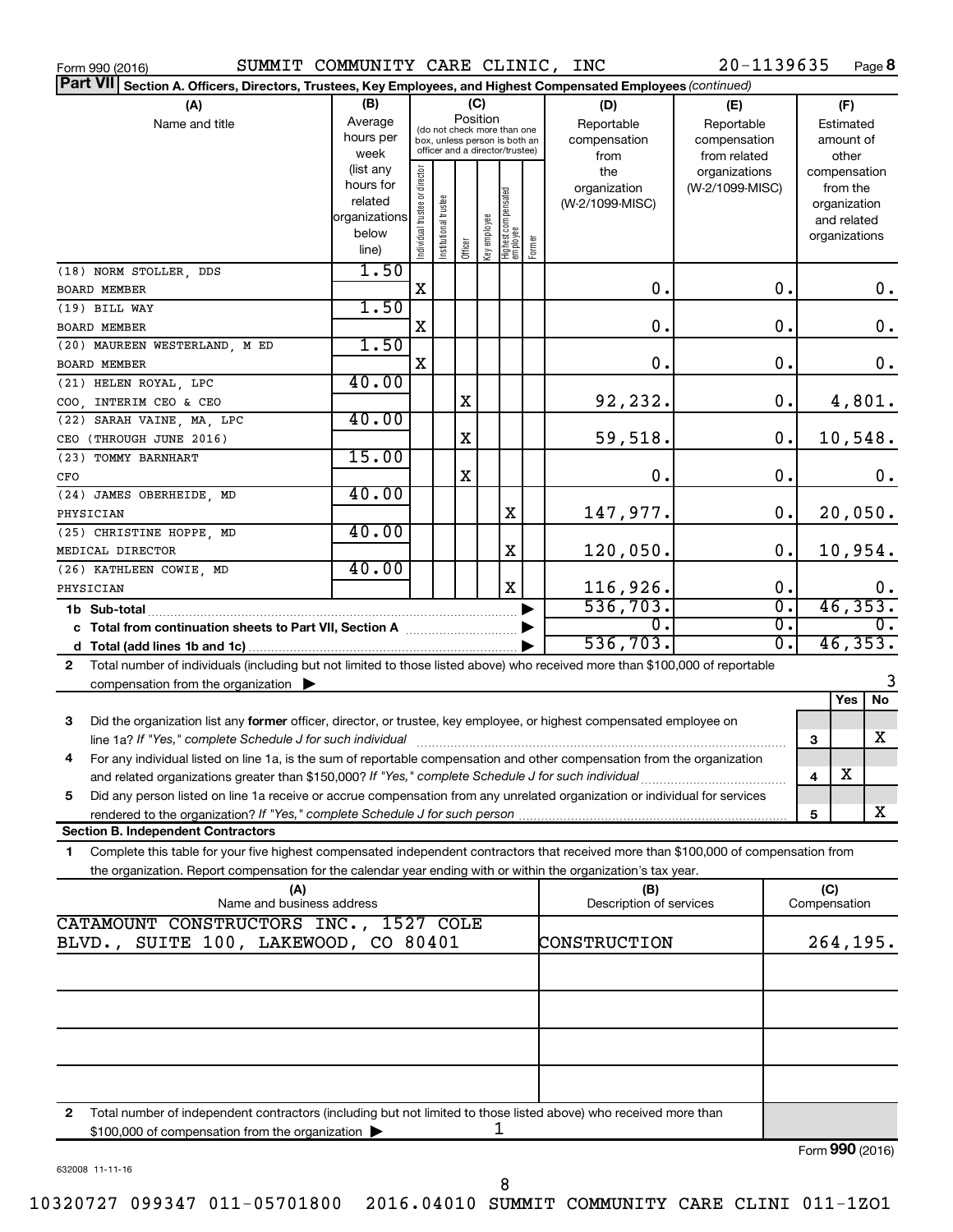|                                                           |    |             | Form 990 (2016)                                                         |                |                                | SUMMIT COMMUNITY CARE CLINIC, INC |                                          | 20-1139635                       | Page 9                                                             |
|-----------------------------------------------------------|----|-------------|-------------------------------------------------------------------------|----------------|--------------------------------|-----------------------------------|------------------------------------------|----------------------------------|--------------------------------------------------------------------|
| <b>Part VIII</b>                                          |    |             | <b>Statement of Revenue</b>                                             |                |                                |                                   |                                          |                                  |                                                                    |
|                                                           |    |             |                                                                         |                |                                |                                   |                                          |                                  |                                                                    |
|                                                           |    |             |                                                                         |                |                                | Total revenue                     | Related or<br>exempt function<br>revenue | Unrelated<br>business<br>revenue | (D)<br>Revenue excluded<br>from tax under<br>sections<br>512 - 514 |
|                                                           |    |             | 1 a Federated campaigns                                                 | 1a             |                                |                                   |                                          |                                  |                                                                    |
|                                                           |    |             | <b>b</b> Membership dues                                                | 1b             |                                |                                   |                                          |                                  |                                                                    |
|                                                           |    |             | c Fundraising events                                                    | 1c             | 142,232.                       |                                   |                                          |                                  |                                                                    |
|                                                           |    |             | d Related organizations                                                 | 1 <sub>d</sub> |                                |                                   |                                          |                                  |                                                                    |
|                                                           |    |             | e Government grants (contributions)                                     |                | $1e$ 2, 428, 881.              |                                   |                                          |                                  |                                                                    |
|                                                           |    |             | f All other contributions, gifts, grants, and                           |                |                                |                                   |                                          |                                  |                                                                    |
|                                                           |    |             | similar amounts not included above                                      |                | $1$ if $\vert 1$ , 857 , 876.  |                                   |                                          |                                  |                                                                    |
| Contributions, Gifts, Grants<br>and Other Similar Amounts |    |             | g Noncash contributions included in lines 1a-1f: \$                     |                | 98,576.                        |                                   |                                          |                                  |                                                                    |
|                                                           |    |             |                                                                         |                |                                | 4, 428, 989.                      |                                          |                                  |                                                                    |
|                                                           |    |             |                                                                         |                | <b>Business Code</b>           |                                   |                                          |                                  |                                                                    |
|                                                           |    |             | 2 a PATIENT FEES                                                        |                |                                | 624100 2,736,166. 2,736,166.      |                                          |                                  |                                                                    |
|                                                           |    | $\mathbf b$ | <b>MEDICAID EHR INCENTIVE</b>                                           |                | 624100                         |                                   | $42,500.$ $42,500.$                      |                                  |                                                                    |
|                                                           |    | с           |                                                                         |                |                                |                                   |                                          |                                  |                                                                    |
|                                                           |    | d           |                                                                         |                |                                |                                   |                                          |                                  |                                                                    |
| Program Service<br>Revenue                                |    |             |                                                                         |                |                                |                                   |                                          |                                  |                                                                    |
|                                                           |    | f.          | All other program service revenue                                       |                |                                |                                   |                                          |                                  |                                                                    |
|                                                           |    |             |                                                                         |                |                                | $\blacktriangleright$ 2,778,666.  |                                          |                                  |                                                                    |
|                                                           | З  |             | Investment income (including dividends, interest, and                   |                |                                |                                   |                                          |                                  |                                                                    |
|                                                           |    |             |                                                                         |                |                                | 8,904.                            |                                          |                                  | 8,904.                                                             |
|                                                           | 4  |             | Income from investment of tax-exempt bond proceeds                      |                |                                |                                   |                                          |                                  |                                                                    |
|                                                           | 5  |             |                                                                         |                |                                |                                   |                                          |                                  |                                                                    |
|                                                           |    |             |                                                                         | (i) Real       | (ii) Personal                  |                                   |                                          |                                  |                                                                    |
|                                                           |    |             | <b>6 a</b> Gross rents                                                  |                |                                |                                   |                                          |                                  |                                                                    |
|                                                           |    |             | Less: rental expenses                                                   |                |                                |                                   |                                          |                                  |                                                                    |
|                                                           |    |             | c Rental income or (loss)                                               |                |                                |                                   |                                          |                                  |                                                                    |
|                                                           |    |             |                                                                         |                |                                |                                   |                                          |                                  |                                                                    |
|                                                           |    |             | <b>7 a</b> Gross amount from sales of                                   | (i) Securities | (ii) Other                     |                                   |                                          |                                  |                                                                    |
|                                                           |    |             | assets other than inventory                                             | 690, 803.      |                                |                                   |                                          |                                  |                                                                    |
|                                                           |    |             | <b>b</b> Less: cost or other basis                                      |                |                                |                                   |                                          |                                  |                                                                    |
|                                                           |    |             | and sales expenses                                                      | 660, 400.      |                                |                                   |                                          |                                  |                                                                    |
|                                                           |    |             | c Gain or (loss)                                                        | 30,403.        |                                |                                   |                                          |                                  |                                                                    |
|                                                           |    |             |                                                                         |                |                                | $30,403$ .                        |                                          |                                  | 30,403.                                                            |
|                                                           |    |             | 8 a Gross income from fundraising events (not                           |                |                                |                                   |                                          |                                  |                                                                    |
|                                                           |    |             | including \$ $142, 232$ of                                              |                |                                |                                   |                                          |                                  |                                                                    |
| <b>Other Revenue</b>                                      |    |             | contributions reported on line 1c). See                                 |                |                                |                                   |                                          |                                  |                                                                    |
|                                                           |    |             |                                                                         |                |                                |                                   |                                          |                                  |                                                                    |
|                                                           |    |             |                                                                         | $\mathbf b$    | 8,514.                         |                                   |                                          |                                  |                                                                    |
|                                                           |    |             | c Net income or (loss) from fundraising events                          |                | .                              | 12,141.                           |                                          |                                  | 12,141.                                                            |
|                                                           |    |             | 9 a Gross income from gaming activities. See                            |                |                                |                                   |                                          |                                  |                                                                    |
|                                                           |    |             |                                                                         |                |                                |                                   |                                          |                                  |                                                                    |
|                                                           |    |             |                                                                         | b              |                                |                                   |                                          |                                  |                                                                    |
|                                                           |    |             |                                                                         |                |                                |                                   |                                          |                                  |                                                                    |
|                                                           |    |             | 10 a Gross sales of inventory, less returns                             |                |                                |                                   |                                          |                                  |                                                                    |
|                                                           |    |             |                                                                         |                |                                |                                   |                                          |                                  |                                                                    |
|                                                           |    |             |                                                                         |                |                                |                                   |                                          |                                  |                                                                    |
|                                                           |    |             | c Net income or (loss) from sales of inventory<br>Miscellaneous Revenue |                |                                |                                   |                                          |                                  |                                                                    |
|                                                           |    |             | 11 a MISCELLANEOUS INCOME                                               |                | <b>Business Code</b><br>900099 | 1,076.                            |                                          |                                  | 1,076.                                                             |
|                                                           |    | b           |                                                                         |                |                                |                                   |                                          |                                  |                                                                    |
|                                                           |    | с           |                                                                         |                |                                |                                   |                                          |                                  |                                                                    |
|                                                           |    | d           |                                                                         |                |                                |                                   |                                          |                                  |                                                                    |
|                                                           |    |             |                                                                         |                |                                | 1,076.                            |                                          |                                  |                                                                    |
|                                                           | 12 |             |                                                                         |                |                                | 7, 260, 179.2, 778, 666.          |                                          | 0.                               | 52,524.                                                            |
| 632009 11-11-16                                           |    |             |                                                                         |                |                                |                                   |                                          |                                  | Form 990 (2016)                                                    |

632009 11-11-16

Form **990** (2016) **990**

**9**

10320727 099347 011-05701800 2016.04010 SUMMIT COMMUNITY CARE CLINI 011-1ZO1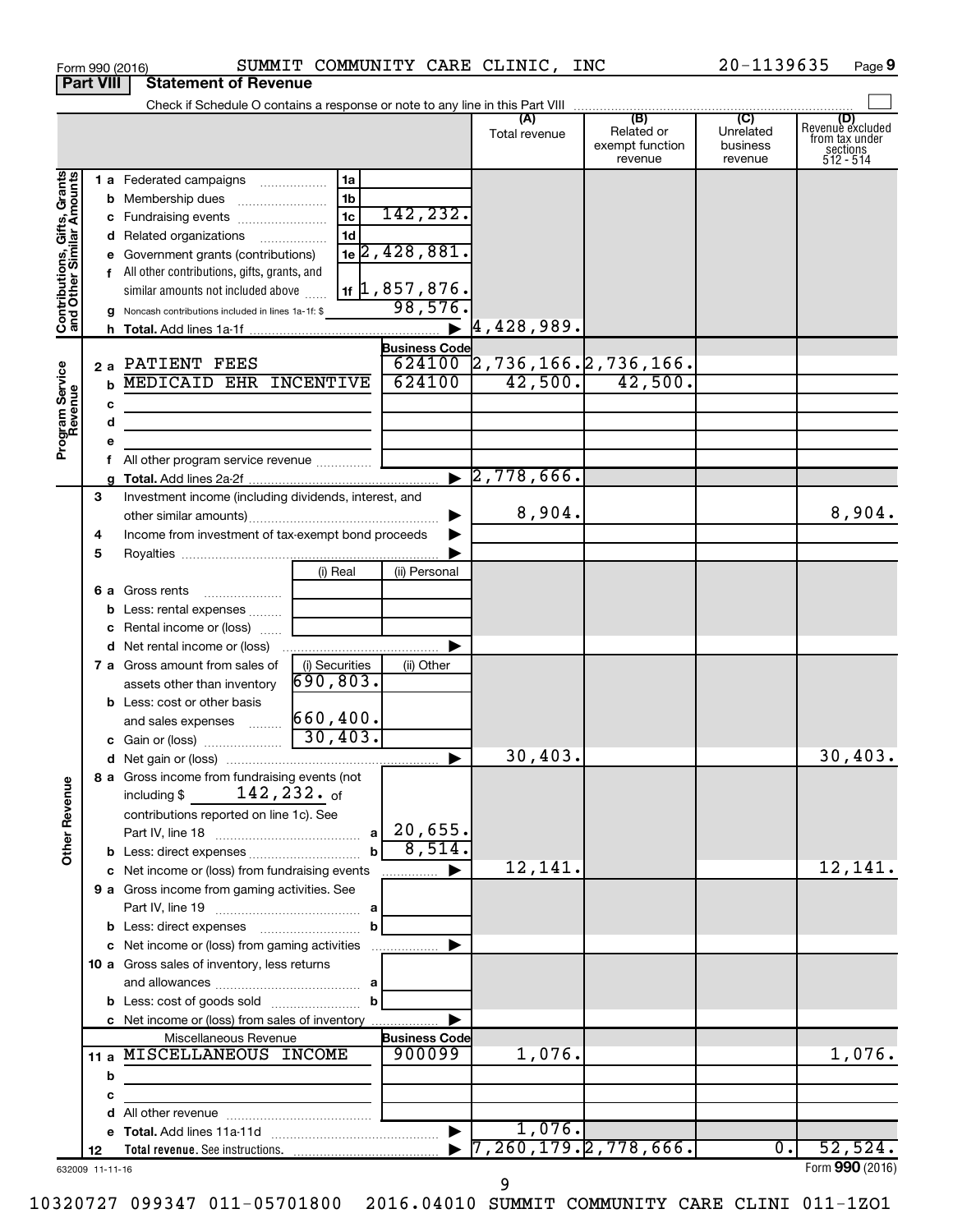**Part IX Statement of Functional Expenses**

Form 990 (2016) SUMMIT COMMUNITY CARE CLINIC, INC 20-1139635 Page

|              | Section 501(c)(3) and 501(c)(4) organizations must complete all columns. All other organizations must complete column (A). |                       |                                    |                                    |                                |
|--------------|----------------------------------------------------------------------------------------------------------------------------|-----------------------|------------------------------------|------------------------------------|--------------------------------|
|              | Check if Schedule O contains a response or note to any line in this Part IX                                                |                       |                                    |                                    |                                |
|              | Do not include amounts reported on lines 6b,<br>7b, 8b, 9b, and 10b of Part VIII.                                          | (A)<br>Total expenses | (B)<br>Program service<br>expenses | Management and<br>general expenses | (D)<br>Fundraising<br>expenses |
| 1.           | Grants and other assistance to domestic organizations                                                                      |                       |                                    |                                    |                                |
|              | and domestic governments. See Part IV, line 21                                                                             |                       |                                    |                                    |                                |
| 2            | Grants and other assistance to domestic                                                                                    |                       |                                    |                                    |                                |
|              | individuals. See Part IV, line 22                                                                                          |                       |                                    |                                    |                                |
| 3            | Grants and other assistance to foreign                                                                                     |                       |                                    |                                    |                                |
|              | organizations, foreign governments, and foreign                                                                            |                       |                                    |                                    |                                |
|              | individuals. See Part IV, lines 15 and 16                                                                                  |                       |                                    |                                    |                                |
| 4            | Benefits paid to or for members                                                                                            |                       |                                    |                                    |                                |
| 5            | Compensation of current officers, directors,                                                                               |                       |                                    |                                    |                                |
|              | trustees, and key employees                                                                                                | 167,099.              |                                    | 165,428.                           | 1,671.                         |
| 6            | Compensation not included above, to disqualified                                                                           |                       |                                    |                                    |                                |
|              | persons (as defined under section 4958(f)(1)) and                                                                          |                       |                                    |                                    |                                |
|              | persons described in section 4958(c)(3)(B)                                                                                 |                       |                                    |                                    |                                |
| 7            |                                                                                                                            | 3,489,966.            | 3, 249, 401.                       | 183, 513.                          | 57,052.                        |
| 8            | Pension plan accruals and contributions (include                                                                           |                       |                                    |                                    |                                |
|              | section 401(k) and 403(b) employer contributions)                                                                          |                       |                                    |                                    |                                |
| 9            |                                                                                                                            | 808,049.<br>90, 275.  | 746, 225.<br>81,598.               | 49,976.<br>6,613.                  | $\frac{11,848}{2,064}$         |
| 10           |                                                                                                                            |                       |                                    |                                    |                                |
| 11           | Fees for services (non-employees):                                                                                         | 59,500.               |                                    |                                    |                                |
| a            |                                                                                                                            |                       |                                    | 59,500.                            |                                |
| b            |                                                                                                                            | 28,740.               |                                    | 28,740.                            |                                |
|              |                                                                                                                            |                       |                                    |                                    |                                |
| d            |                                                                                                                            | 66, 319.              |                                    |                                    | 66, 319.                       |
|              | Professional fundraising services. See Part IV, line 17                                                                    | 3,913.                |                                    | 3,913.                             |                                |
| a            | Investment management fees<br>Other. (If line 11g amount exceeds 10% of line 25,                                           |                       |                                    |                                    |                                |
|              | column (A) amount, list line 11g expenses on Sch O.)                                                                       | 532,549.              | 347,863.                           | 182,840.                           | 1,846.                         |
| 12           |                                                                                                                            |                       |                                    |                                    |                                |
| 13           |                                                                                                                            | 272,730.              | 144,067.                           | 126, 354.                          | 2,309.<br>708.                 |
| 14           |                                                                                                                            | 111,906.              | 84,937.                            | 26, 261.                           |                                |
| 15           |                                                                                                                            | 108,471.              | 71,769.                            | 36,702.                            |                                |
| 16           |                                                                                                                            | 43,160.               | 26,118.                            | 17,037.                            | $\overline{5}$ .               |
| 17           |                                                                                                                            |                       |                                    |                                    |                                |
| 18           | Payments of travel or entertainment expenses                                                                               |                       |                                    |                                    |                                |
|              | for any federal, state, or local public officials                                                                          |                       |                                    |                                    |                                |
| 19           | Conferences, conventions, and meetings                                                                                     | 248.                  |                                    | 248.                               |                                |
| 20<br>21     | Interest                                                                                                                   |                       |                                    |                                    |                                |
| 22           | Depreciation, depletion, and amortization                                                                                  | 47,611.               | 35,963.                            | 11,648.                            |                                |
| 23           | Insurance                                                                                                                  | 77,727.               | 74, 243.                           | 3,484                              |                                |
| 24           | Other expenses. Itemize expenses not covered<br>above. (List miscellaneous expenses in line 24e. If line                   |                       |                                    |                                    |                                |
|              | 24e amount exceeds 10% of line 25, column (A)<br>amount, list line 24e expenses on Schedule O.)                            |                       |                                    |                                    |                                |
| $\mathbf{a}$ | MEDICAL SUPPLIES                                                                                                           | 597,570.              | 597,570.                           |                                    |                                |
| b            | PROVISION FOR BAD DEBT                                                                                                     | 161,099.              | 161,099.                           |                                    |                                |
|              | MISCELLANEOUS EXPENSES                                                                                                     | 99,585.               | 33, 273.                           | 59,857.                            | 6,455.                         |
| d            | DUES AND LICENSES                                                                                                          | 62,576.               | 30,901.                            | 31,675.                            |                                |
|              | e All other expenses                                                                                                       | 59, 165.              | 46,544.                            | 12,621.                            |                                |
| 25           | Total functional expenses. Add lines 1 through 24e                                                                         | 6,888,258.            | 5,731,571.                         | 1,006,410.                         | 150, 277.                      |
| 26           | Joint costs. Complete this line only if the organization                                                                   |                       |                                    |                                    |                                |
|              | reported in column (B) joint costs from a combined                                                                         |                       |                                    |                                    |                                |
|              | educational campaign and fundraising solicitation.                                                                         |                       |                                    |                                    |                                |
|              | Check here $\blacktriangleright$<br>if following SOP 98-2 (ASC 958-720)                                                    |                       |                                    |                                    |                                |

632010 11-11-16

Form (2016) **990**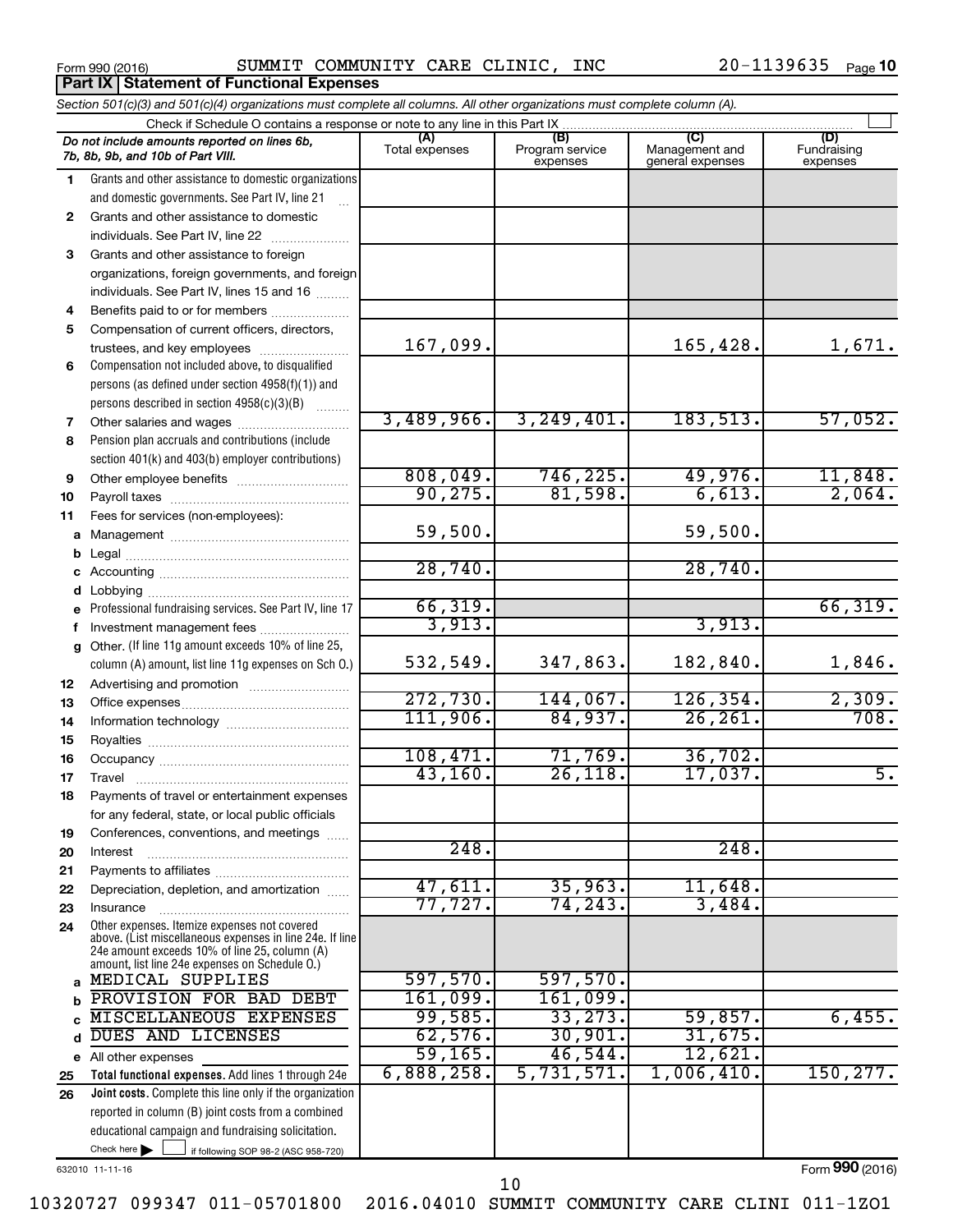| Form 990 (2016) |  | SUMMIT COMMUNITY CARE CLINIC, |  |  | INC | $20 - 1139635$ Page 11 |  |  |
|-----------------|--|-------------------------------|--|--|-----|------------------------|--|--|
|-----------------|--|-------------------------------|--|--|-----|------------------------|--|--|

**Part X Balance Sheet**

|                             |    |                                                                                                                         |         | (A)<br>Beginning of year |                         | (B)<br>End of year                      |
|-----------------------------|----|-------------------------------------------------------------------------------------------------------------------------|---------|--------------------------|-------------------------|-----------------------------------------|
|                             | 1  |                                                                                                                         |         | 228, 256.                | $\mathbf{1}$            | 1, 217, 650.                            |
|                             | 2  |                                                                                                                         | 33,797. | $\overline{\mathbf{2}}$  | 0.                      |                                         |
|                             | З  |                                                                                                                         |         | 600, 812.                | 3                       | 433,644.                                |
|                             | 4  |                                                                                                                         |         | 256, 221.                | $\overline{\mathbf{4}}$ | 395,964.                                |
|                             | 5  | Loans and other receivables from current and former officers, directors,                                                |         |                          |                         |                                         |
|                             |    | trustees, key employees, and highest compensated employees. Complete                                                    |         |                          |                         |                                         |
|                             |    |                                                                                                                         |         |                          | 5                       |                                         |
|                             | 6  | Loans and other receivables from other disqualified persons (as defined under                                           |         |                          |                         |                                         |
|                             |    | section 4958(f)(1)), persons described in section 4958(c)(3)(B), and contributing                                       |         |                          |                         |                                         |
|                             |    | employers and sponsoring organizations of section 501(c)(9) voluntary                                                   |         |                          |                         |                                         |
|                             |    | employees' beneficiary organizations (see instr). Complete Part II of Sch L                                             |         |                          | 6                       |                                         |
| Assets                      | 7  |                                                                                                                         |         |                          | 7                       |                                         |
|                             | 8  |                                                                                                                         |         | 38,946.                  | 8                       | 35,564.                                 |
|                             | 9  | Prepaid expenses and deferred charges                                                                                   |         | 51,392.                  | 9                       | 17,398.                                 |
|                             |    | <b>10a</b> Land, buildings, and equipment: cost or other                                                                |         |                          |                         |                                         |
|                             |    | 1,221,320.<br>basis. Complete Part VI of Schedule D  10a                                                                |         |                          |                         |                                         |
|                             |    | 417,845.<br>10 <sub>b</sub><br><b>b</b> Less: accumulated depreciation                                                  |         | 169,612.                 | 10 <sub>c</sub>         | 803,475.                                |
|                             | 11 |                                                                                                                         |         | 626, 603.                | 11                      | 0.                                      |
|                             | 12 |                                                                                                                         |         |                          | 12                      |                                         |
|                             | 13 |                                                                                                                         |         |                          | 13                      |                                         |
|                             | 14 |                                                                                                                         |         |                          | 14                      |                                         |
|                             | 15 |                                                                                                                         |         | 9,100.                   | 15                      | 7,500.                                  |
|                             | 16 |                                                                                                                         |         | 2,014,739.               | 16                      | 2,911,195.                              |
|                             | 17 |                                                                                                                         |         | 390, 311.                | 17                      | 866,594.                                |
|                             | 18 |                                                                                                                         |         |                          | 18                      |                                         |
|                             | 19 |                                                                                                                         |         | 201,094.                 | 19                      | 220, 176.                               |
|                             | 20 |                                                                                                                         |         |                          | 20                      |                                         |
|                             | 21 | Escrow or custodial account liability. Complete Part IV of Schedule D                                                   |         |                          | 21                      |                                         |
|                             | 22 | Loans and other payables to current and former officers, directors, trustees,                                           |         |                          |                         |                                         |
| Liabilities                 |    | key employees, highest compensated employees, and disqualified persons.                                                 |         |                          |                         |                                         |
|                             |    |                                                                                                                         |         |                          | 22                      |                                         |
|                             | 23 | Secured mortgages and notes payable to unrelated third parties                                                          |         |                          | 23                      |                                         |
|                             | 24 | Unsecured notes and loans payable to unrelated third parties                                                            |         |                          | 24                      |                                         |
|                             | 25 | Other liabilities (including federal income tax, payables to related third                                              |         |                          |                         |                                         |
|                             |    | parties, and other liabilities not included on lines 17-24). Complete Part X of                                         |         |                          |                         |                                         |
|                             |    | Schedule D                                                                                                              |         | 0.                       | 25                      | 29,170.                                 |
|                             | 26 |                                                                                                                         |         | 591,405.                 | 26                      | 1, 115, 940.                            |
|                             |    | Organizations that follow SFAS 117 (ASC 958), check here $\blacktriangleright \begin{array}{c} \perp X \end{array}$ and |         |                          |                         |                                         |
|                             |    | complete lines 27 through 29, and lines 33 and 34.                                                                      |         |                          |                         |                                         |
| Net Assets or Fund Balances | 27 |                                                                                                                         |         | 1, 174, 167.             | 27                      | 1,527,546.                              |
|                             | 28 |                                                                                                                         |         | 249, 167.                | 28                      | 267,709.                                |
|                             | 29 | Permanently restricted net assets                                                                                       |         |                          | 29                      |                                         |
|                             |    | Organizations that do not follow SFAS 117 (ASC 958), check here ▶ L                                                     |         |                          |                         |                                         |
|                             |    | and complete lines 30 through 34.                                                                                       |         |                          |                         |                                         |
|                             | 30 |                                                                                                                         |         |                          | 30                      |                                         |
|                             | 31 | Paid-in or capital surplus, or land, building, or equipment fund                                                        |         |                          | 31                      |                                         |
|                             | 32 | Retained earnings, endowment, accumulated income, or other funds                                                        |         |                          | 32                      |                                         |
|                             | 33 |                                                                                                                         |         | 1,423,334.               | 33                      | 1,795,255.                              |
|                             | 34 |                                                                                                                         |         | 2,014,739.               | 34                      | 2,911,195.<br>$T_{\text{c}}$ 000 (2016) |

Form (2016) **990**

11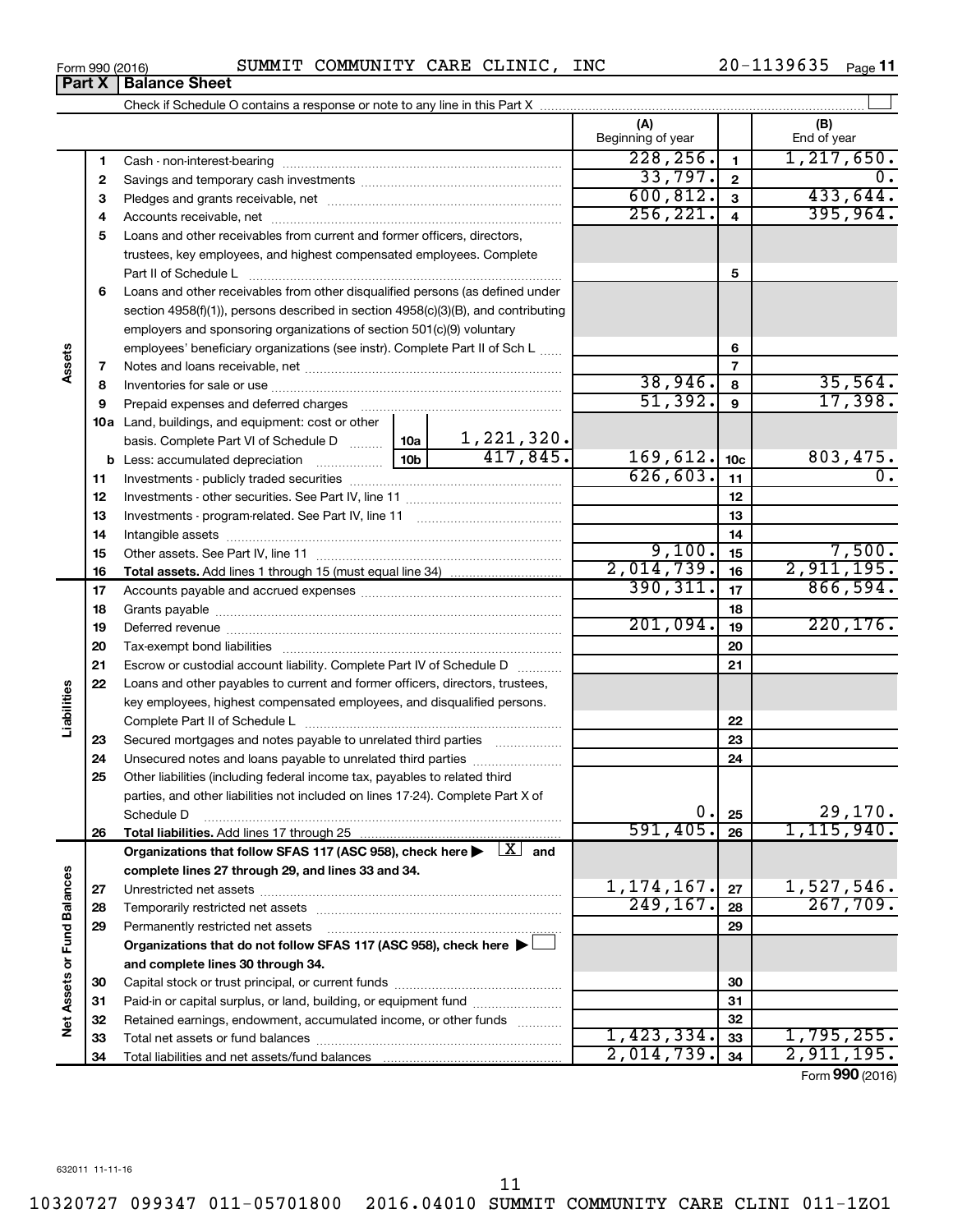|    | SUMMIT COMMUNITY CARE CLINIC, INC<br>Form 990 (2016)                                                                                 | 20-1139635              |                |     | Page 12                     |
|----|--------------------------------------------------------------------------------------------------------------------------------------|-------------------------|----------------|-----|-----------------------------|
|    | <b>Part XI Reconciliation of Net Assets</b>                                                                                          |                         |                |     |                             |
|    |                                                                                                                                      |                         |                |     |                             |
|    |                                                                                                                                      |                         |                |     |                             |
| 1  |                                                                                                                                      | $\mathbf{1}$            | 7,260,179.     |     |                             |
| 2  |                                                                                                                                      | $\overline{2}$          | 6,888,258.     |     |                             |
| 3  |                                                                                                                                      | 3                       |                |     | 371,921.                    |
| 4  |                                                                                                                                      | $\overline{\mathbf{A}}$ | 1,423,334.     |     |                             |
| 5  |                                                                                                                                      | 5                       |                |     |                             |
| 6  | Donated services and use of facilities                                                                                               | 6                       |                |     |                             |
| 7  | Investment expenses                                                                                                                  | $\overline{7}$          |                |     |                             |
| 8  | Prior period adjustments                                                                                                             | 8                       |                |     |                             |
| 9  |                                                                                                                                      | 9                       |                |     | $\overline{0}$ .            |
| 10 | Net assets or fund balances at end of year. Combine lines 3 through 9 (must equal Part X, line 33,                                   |                         |                |     |                             |
|    | column (B))                                                                                                                          | 10                      | 1,795,255.     |     |                             |
|    | Part XII Financial Statements and Reporting                                                                                          |                         |                |     |                             |
|    |                                                                                                                                      |                         |                |     |                             |
|    |                                                                                                                                      |                         |                | Yes | <b>No</b>                   |
| 1  | $\mathbf{X}$ Accrual<br>Accounting method used to prepare the Form 990: [13] Cash<br>Other                                           |                         |                |     |                             |
|    | If the organization changed its method of accounting from a prior year or checked "Other," explain in Schedule O.                    |                         |                |     |                             |
|    |                                                                                                                                      |                         | 2a             |     | x                           |
|    | If "Yes," check a box below to indicate whether the financial statements for the year were compiled or reviewed on a                 |                         |                |     |                             |
|    | separate basis, consolidated basis, or both:                                                                                         |                         |                |     |                             |
|    | Separate basis<br>Consolidated basis<br>Both consolidated and separate basis                                                         |                         |                |     |                             |
|    |                                                                                                                                      |                         | 2 <sub>b</sub> | х   |                             |
|    | If "Yes," check a box below to indicate whether the financial statements for the year were audited on a separate basis,              |                         |                |     |                             |
|    | consolidated basis, or both:                                                                                                         |                         |                |     |                             |
|    | $ \mathbf{X} $ Separate basis<br>Consolidated basis<br>Both consolidated and separate basis                                          |                         |                |     |                             |
|    | c If "Yes" to line 2a or 2b, does the organization have a committee that assumes responsibility for oversight of the audit,          |                         |                |     |                             |
|    |                                                                                                                                      |                         | 2c             | х   |                             |
|    | If the organization changed either its oversight process or selection process during the tax year, explain in Schedule O.            |                         |                |     |                             |
|    | 3a As a result of a federal award, was the organization required to undergo an audit or audits as set forth in the Single Audit      |                         |                |     |                             |
|    |                                                                                                                                      |                         | 3a             | х   |                             |
|    | <b>b</b> If "Yes," did the organization undergo the required audit or audits? If the organization did not undergo the required audit |                         |                |     |                             |
|    |                                                                                                                                      |                         | 3 <sub>b</sub> | х   |                             |
|    |                                                                                                                                      |                         |                |     | $F_{\alpha r m}$ 990 (2016) |

Form (2016) **990**

632012 11-11-16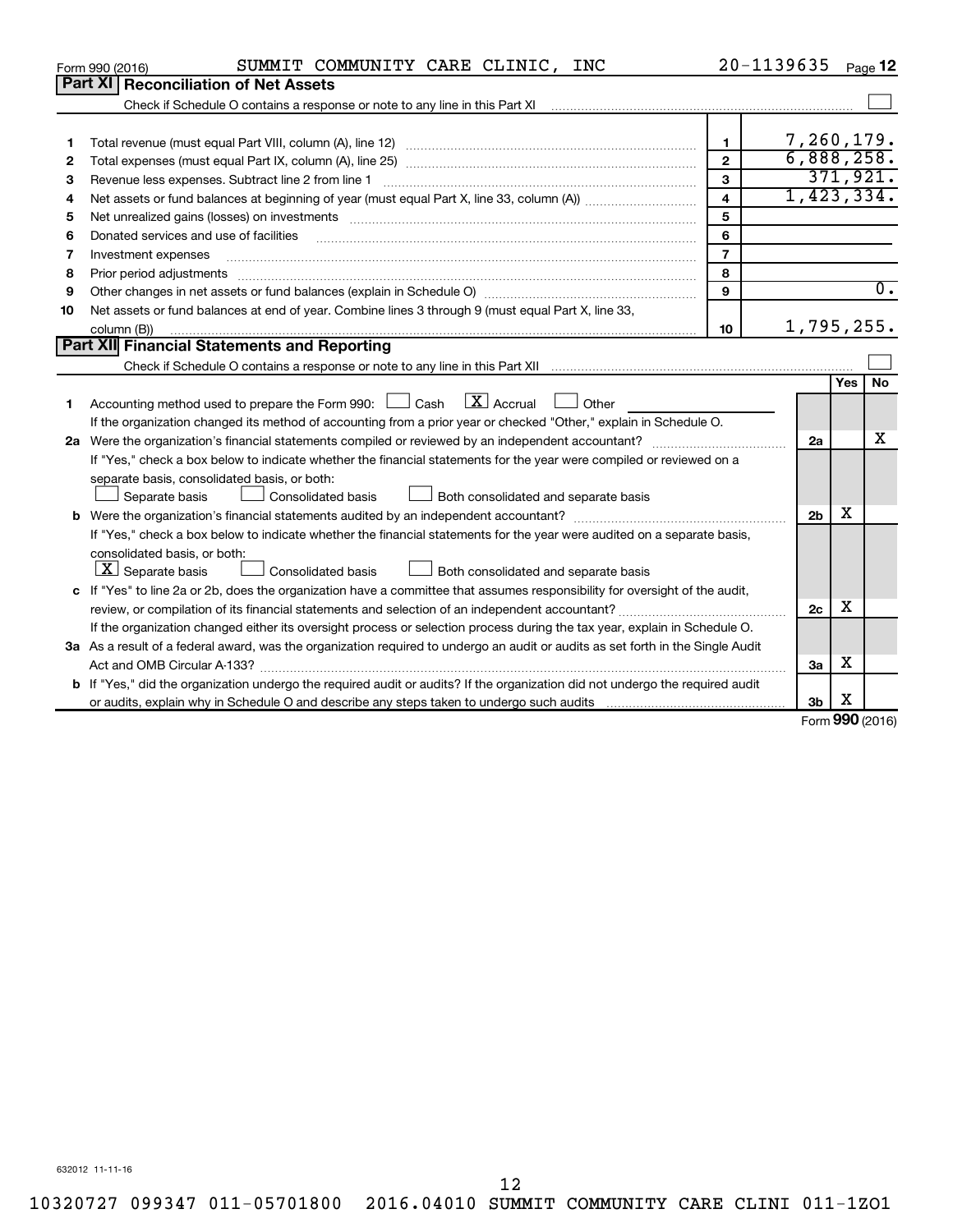# Form 990 or 990-EZ) **Public Charity Status and Public Support**<br>
Complete if the organization is a section 501(c)(3) organization or a section<br> **2016**

**4947(a)(1) nonexempt charitable trust. | Attach to Form 990 or Form 990-EZ.** 

| --                    | -- |
|-----------------------|----|
| <b>Open to Public</b> |    |
| <b>Inspection</b>     |    |

OMB No. 1545-0047

Department of the Treasury Internal Revenue Service

| Information about Schedule A (Form 990 or 990-EZ) and its instructions is at WWW.irs.gov/form990. |  |
|---------------------------------------------------------------------------------------------------|--|
|                                                                                                   |  |

| Name of the organization                                                                                                                                                                                                                                              |                                                                |                            | <b>Employer identification number</b> |
|-----------------------------------------------------------------------------------------------------------------------------------------------------------------------------------------------------------------------------------------------------------------------|----------------------------------------------------------------|----------------------------|---------------------------------------|
| SUMMIT COMMUNITY CARE CLINIC, INC                                                                                                                                                                                                                                     |                                                                |                            | 20-1139635                            |
| Part I<br>Reason for Public Charity Status (All organizations must complete this part.) See instructions.                                                                                                                                                             |                                                                |                            |                                       |
| The organization is not a private foundation because it is: (For lines 1 through 12, check only one box.)                                                                                                                                                             |                                                                |                            |                                       |
| 1<br>A church, convention of churches, or association of churches described in section 170(b)(1)(A)(i).                                                                                                                                                               |                                                                |                            |                                       |
| 2<br>A school described in section 170(b)(1)(A)(ii). (Attach Schedule E (Form 990 or 990-EZ).)                                                                                                                                                                        |                                                                |                            |                                       |
| 3<br>A hospital or a cooperative hospital service organization described in section 170(b)(1)(A)(iii).                                                                                                                                                                |                                                                |                            |                                       |
| A medical research organization operated in conjunction with a hospital described in section 170(b)(1)(A)(iii). Enter the hospital's name,<br>4                                                                                                                       |                                                                |                            |                                       |
| city, and state:                                                                                                                                                                                                                                                      |                                                                |                            |                                       |
| An organization operated for the benefit of a college or university owned or operated by a governmental unit described in<br>5                                                                                                                                        |                                                                |                            |                                       |
| section 170(b)(1)(A)(iv). (Complete Part II.)                                                                                                                                                                                                                         |                                                                |                            |                                       |
| A federal, state, or local government or governmental unit described in section 170(b)(1)(A)(v).<br>6                                                                                                                                                                 |                                                                |                            |                                       |
| 7<br>An organization that normally receives a substantial part of its support from a governmental unit or from the general public described in                                                                                                                        |                                                                |                            |                                       |
| section 170(b)(1)(A)(vi). (Complete Part II.)                                                                                                                                                                                                                         |                                                                |                            |                                       |
| 8<br>A community trust described in section 170(b)(1)(A)(vi). (Complete Part II.)                                                                                                                                                                                     |                                                                |                            |                                       |
| 9<br>An agricultural research organization described in section 170(b)(1)(A)(ix) operated in conjunction with a land-grant college                                                                                                                                    |                                                                |                            |                                       |
| or university or a non-land-grant college of agriculture (see instructions). Enter the name, city, and state of the college or                                                                                                                                        |                                                                |                            |                                       |
| university:<br>$\boxed{\text{X}}$                                                                                                                                                                                                                                     |                                                                |                            |                                       |
| 10<br>An organization that normally receives: (1) more than 33 1/3% of its support from contributions, membership fees, and gross receipts from                                                                                                                       |                                                                |                            |                                       |
| activities related to its exempt functions - subject to certain exceptions, and (2) no more than 33 1/3% of its support from gross investment                                                                                                                         |                                                                |                            |                                       |
| income and unrelated business taxable income (less section 511 tax) from businesses acquired by the organization after June 30, 1975.                                                                                                                                 |                                                                |                            |                                       |
| See section 509(a)(2). (Complete Part III.)<br>11                                                                                                                                                                                                                     |                                                                |                            |                                       |
| An organization organized and operated exclusively to test for public safety. See section 509(a)(4).<br>12 <sub>2</sub><br>An organization organized and operated exclusively for the benefit of, to perform the functions of, or to carry out the purposes of one or |                                                                |                            |                                       |
| more publicly supported organizations described in section 509(a)(1) or section 509(a)(2). See section 509(a)(3). Check the box in                                                                                                                                    |                                                                |                            |                                       |
| lines 12a through 12d that describes the type of supporting organization and complete lines 12e, 12f, and 12g.                                                                                                                                                        |                                                                |                            |                                       |
| Type I. A supporting organization operated, supervised, or controlled by its supported organization(s), typically by giving<br>a                                                                                                                                      |                                                                |                            |                                       |
| the supported organization(s) the power to regularly appoint or elect a majority of the directors or trustees of the supporting                                                                                                                                       |                                                                |                            |                                       |
| organization. You must complete Part IV, Sections A and B.                                                                                                                                                                                                            |                                                                |                            |                                       |
| Type II. A supporting organization supervised or controlled in connection with its supported organization(s), by having<br>b                                                                                                                                          |                                                                |                            |                                       |
| control or management of the supporting organization vested in the same persons that control or manage the supported                                                                                                                                                  |                                                                |                            |                                       |
| organization(s). You must complete Part IV, Sections A and C.                                                                                                                                                                                                         |                                                                |                            |                                       |
| Type III functionally integrated. A supporting organization operated in connection with, and functionally integrated with,<br>c                                                                                                                                       |                                                                |                            |                                       |
| its supported organization(s) (see instructions). You must complete Part IV, Sections A, D, and E.                                                                                                                                                                    |                                                                |                            |                                       |
| d<br>Type III non-functionally integrated. A supporting organization operated in connection with its supported organization(s)                                                                                                                                        |                                                                |                            |                                       |
| that is not functionally integrated. The organization generally must satisfy a distribution requirement and an attentiveness                                                                                                                                          |                                                                |                            |                                       |
| requirement (see instructions). You must complete Part IV, Sections A and D, and Part V.                                                                                                                                                                              |                                                                |                            |                                       |
| Check this box if the organization received a written determination from the IRS that it is a Type I, Type II, Type III                                                                                                                                               |                                                                |                            |                                       |
| functionally integrated, or Type III non-functionally integrated supporting organization.                                                                                                                                                                             |                                                                |                            |                                       |
|                                                                                                                                                                                                                                                                       |                                                                |                            |                                       |
| Provide the following information about the supported organization(s).<br>g                                                                                                                                                                                           |                                                                |                            |                                       |
| (ii) EIN<br>(i) Name of supported<br>(iii) Type of organization                                                                                                                                                                                                       | (iv) Is the organization listed<br>in your governing document? | (v) Amount of monetary     | (vi) Amount of other                  |
| (described on lines 1-10<br>organization<br>Yes<br>above (see instructions))                                                                                                                                                                                          | No                                                             | support (see instructions) | support (see instructions)            |
|                                                                                                                                                                                                                                                                       |                                                                |                            |                                       |
|                                                                                                                                                                                                                                                                       |                                                                |                            |                                       |
|                                                                                                                                                                                                                                                                       |                                                                |                            |                                       |
|                                                                                                                                                                                                                                                                       |                                                                |                            |                                       |
|                                                                                                                                                                                                                                                                       |                                                                |                            |                                       |
|                                                                                                                                                                                                                                                                       |                                                                |                            |                                       |
|                                                                                                                                                                                                                                                                       |                                                                |                            |                                       |
|                                                                                                                                                                                                                                                                       |                                                                |                            |                                       |
|                                                                                                                                                                                                                                                                       |                                                                |                            |                                       |
|                                                                                                                                                                                                                                                                       |                                                                |                            |                                       |
| Total                                                                                                                                                                                                                                                                 |                                                                |                            |                                       |

LHA For Paperwork Reduction Act Notice, see the Instructions for Form 990 or 990-EZ. 632021 09-21-16 Schedule A (Form 990 or 990-EZ) 2016 13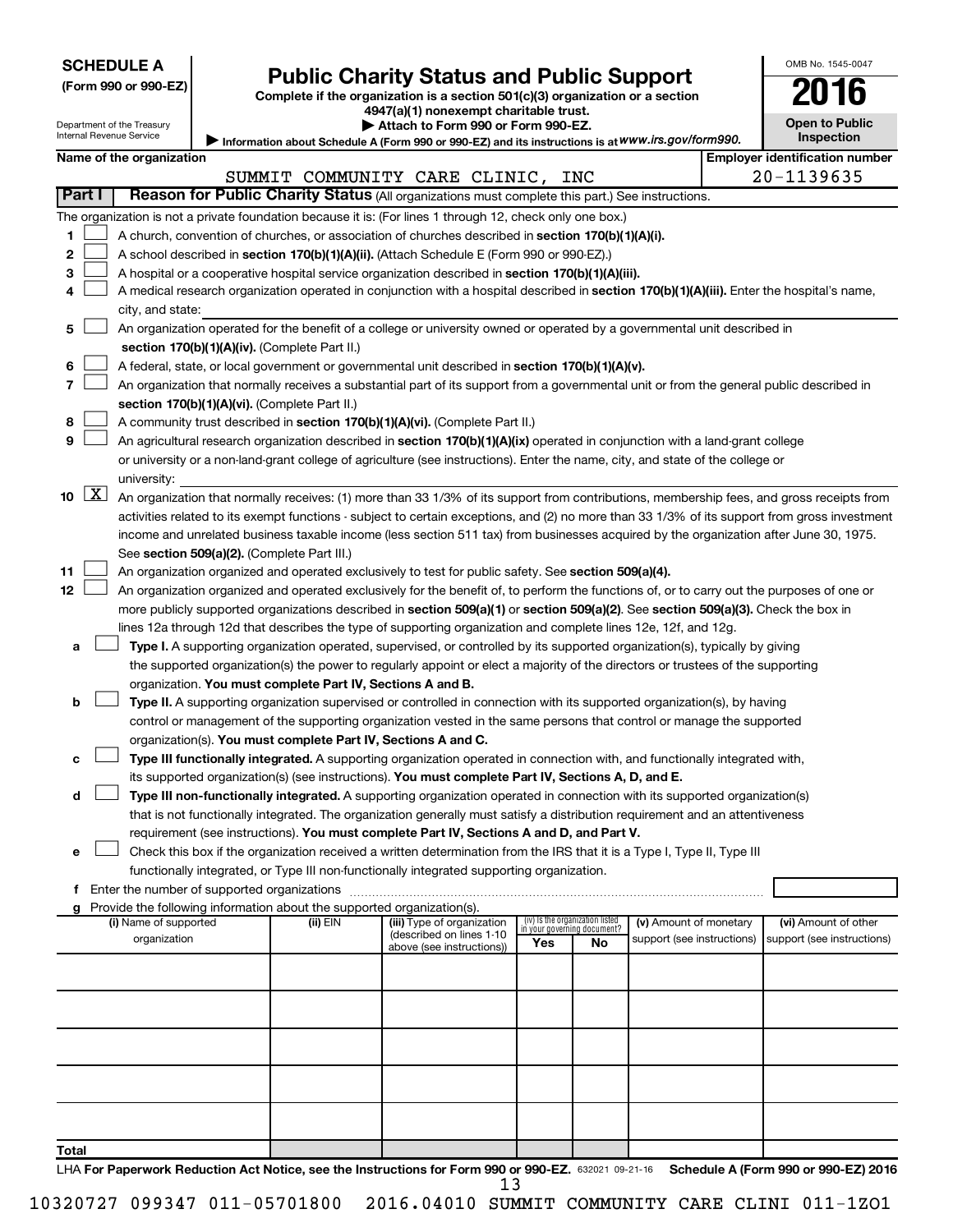#### Schedule A (Form 990 or 990-EZ) 2016  ${\tt SUMMIT}$   ${\tt COMMUNITY}$   ${\tt CARE}$   ${\tt CLINIC}$ ,  ${\tt INC}$   $20$  –  $1139635$   ${\tt Page}$ **Part II Support Schedule for Organizations Described in Sections 170(b)(1)(A)(iv) and 170(b)(1)(A)(vi)**

(Complete only if you checked the box on line 5, 7, or 8 of Part I or if the organization failed to qualify under Part III. If the organization fails to qualify under the tests listed below, please complete Part III.)

|   | <b>Section A. Public Support</b>                                                                                                               |          |          |            |            |          |           |
|---|------------------------------------------------------------------------------------------------------------------------------------------------|----------|----------|------------|------------|----------|-----------|
|   | Calendar year (or fiscal year beginning in) $\blacktriangleright$                                                                              | (a) 2012 | (b) 2013 | $(c)$ 2014 | $(d)$ 2015 | (e) 2016 | (f) Total |
|   | 1 Gifts, grants, contributions, and                                                                                                            |          |          |            |            |          |           |
|   | membership fees received. (Do not                                                                                                              |          |          |            |            |          |           |
|   | include any "unusual grants.")                                                                                                                 |          |          |            |            |          |           |
|   | 2 Tax revenues levied for the organ-                                                                                                           |          |          |            |            |          |           |
|   | ization's benefit and either paid to                                                                                                           |          |          |            |            |          |           |
|   | or expended on its behalf                                                                                                                      |          |          |            |            |          |           |
|   | 3 The value of services or facilities                                                                                                          |          |          |            |            |          |           |
|   | furnished by a governmental unit to                                                                                                            |          |          |            |            |          |           |
|   | the organization without charge                                                                                                                |          |          |            |            |          |           |
|   | 4 Total. Add lines 1 through 3                                                                                                                 |          |          |            |            |          |           |
| 5 | The portion of total contributions                                                                                                             |          |          |            |            |          |           |
|   | by each person (other than a                                                                                                                   |          |          |            |            |          |           |
|   | governmental unit or publicly                                                                                                                  |          |          |            |            |          |           |
|   | supported organization) included                                                                                                               |          |          |            |            |          |           |
|   | on line 1 that exceeds 2% of the                                                                                                               |          |          |            |            |          |           |
|   | amount shown on line 11,                                                                                                                       |          |          |            |            |          |           |
|   | column (f)                                                                                                                                     |          |          |            |            |          |           |
|   | 6 Public support. Subtract line 5 from line 4.                                                                                                 |          |          |            |            |          |           |
|   | <b>Section B. Total Support</b>                                                                                                                |          |          |            |            |          |           |
|   | Calendar year (or fiscal year beginning in) $\blacktriangleright$                                                                              | (a) 2012 | (b) 2013 | $(c)$ 2014 | $(d)$ 2015 | (e) 2016 | (f) Total |
|   | 7 Amounts from line 4                                                                                                                          |          |          |            |            |          |           |
| 8 | Gross income from interest,                                                                                                                    |          |          |            |            |          |           |
|   | dividends, payments received on                                                                                                                |          |          |            |            |          |           |
|   | securities loans, rents, royalties                                                                                                             |          |          |            |            |          |           |
|   | and income from similar sources                                                                                                                |          |          |            |            |          |           |
| 9 | Net income from unrelated business                                                                                                             |          |          |            |            |          |           |
|   | activities, whether or not the                                                                                                                 |          |          |            |            |          |           |
|   | business is regularly carried on                                                                                                               |          |          |            |            |          |           |
|   | <b>10</b> Other income. Do not include gain                                                                                                    |          |          |            |            |          |           |
|   | or loss from the sale of capital                                                                                                               |          |          |            |            |          |           |
|   | assets (Explain in Part VI.)                                                                                                                   |          |          |            |            |          |           |
|   | 11 Total support. Add lines 7 through 10                                                                                                       |          |          |            |            |          |           |
|   | <b>12</b> Gross receipts from related activities, etc. (see instructions)                                                                      |          |          |            |            | 12       |           |
|   | 13 First five years. If the Form 990 is for the organization's first, second, third, fourth, or fifth tax year as a section 501(c)(3)          |          |          |            |            |          |           |
|   | organization, check this box and stop here                                                                                                     |          |          |            |            |          |           |
|   | Section C. Computation of Public Support Percentage                                                                                            |          |          |            |            |          |           |
|   |                                                                                                                                                |          |          |            |            | 14       | %         |
|   |                                                                                                                                                |          |          |            |            | 15       | %         |
|   | 16a 33 1/3% support test - 2016. If the organization did not check the box on line 13, and line 14 is 33 1/3% or more, check this box and      |          |          |            |            |          |           |
|   | stop here. The organization qualifies as a publicly supported organization manufactured content and the organization                           |          |          |            |            |          |           |
|   | b 33 1/3% support test - 2015. If the organization did not check a box on line 13 or 16a, and line 15 is 33 1/3% or more, check this box       |          |          |            |            |          |           |
|   |                                                                                                                                                |          |          |            |            |          |           |
|   | 17a 10% -facts-and-circumstances test - 2016. If the organization did not check a box on line 13, 16a, or 16b, and line 14 is 10% or more,     |          |          |            |            |          |           |
|   | and if the organization meets the "facts-and-circumstances" test, check this box and stop here. Explain in Part VI how the organization        |          |          |            |            |          |           |
|   |                                                                                                                                                |          |          |            |            |          |           |
|   | <b>b 10%</b> -facts-and-circumstances test - 2015. If the organization did not check a box on line 13, 16a, 16b, or 17a, and line 15 is 10% or |          |          |            |            |          |           |
|   | more, and if the organization meets the "facts-and-circumstances" test, check this box and stop here. Explain in Part VI how the               |          |          |            |            |          |           |
|   | organization meets the "facts-and-circumstances" test. The organization qualifies as a publicly supported organization                         |          |          |            |            |          |           |
|   |                                                                                                                                                |          |          |            |            |          |           |
|   | 18 Private foundation. If the organization did not check a box on line 13, 16a, 16b, 17a, or 17b, check this box and see instructions          |          |          |            |            |          |           |

**Schedule A (Form 990 or 990-EZ) 2016**

632022 09-21-16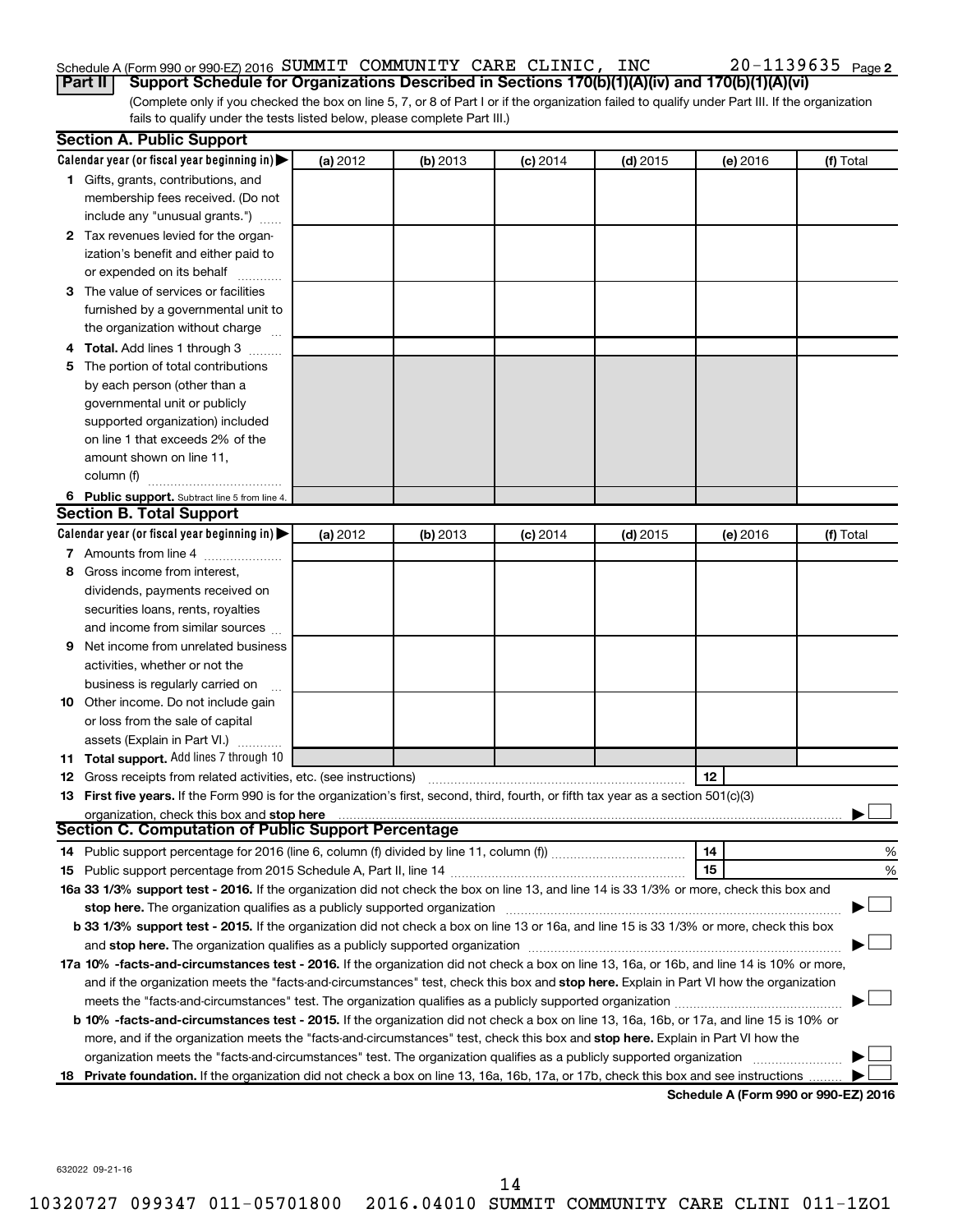#### Schedule A (Form 990 or 990-EZ) 2016  ${\tt SUMMIT}$   ${\tt COMMUNITY}$   ${\tt CARE}$   ${\tt CLINIC}$ ,  ${\tt INC}$   $20$  –  $1139635$   ${\tt Page}$ **Part III Support Schedule for Organizations Described in Section 509(a)(2)**

(Complete only if you checked the box on line 10 of Part I or if the organization failed to qualify under Part II. If the organization fails to qualify under the tests listed below, please complete Part II.)

| <b>Section A. Public Support</b>                                                                                                                    |              |                                         |            |              |                                      |                                          |
|-----------------------------------------------------------------------------------------------------------------------------------------------------|--------------|-----------------------------------------|------------|--------------|--------------------------------------|------------------------------------------|
| Calendar year (or fiscal year beginning in)                                                                                                         | (a) 2012     | (b) 2013                                | $(c)$ 2014 | $(d)$ 2015   | (e) 2016                             | (f) Total                                |
| 1 Gifts, grants, contributions, and                                                                                                                 |              |                                         |            |              |                                      |                                          |
| membership fees received. (Do not                                                                                                                   |              |                                         |            |              |                                      |                                          |
| include any "unusual grants.")                                                                                                                      | 3,011,374.   | 2,595,105.                              | 3,562,451. | 2,103,284.   | 4,428,989.                           | 15,701,203.                              |
| 2 Gross receipts from admissions,<br>merchandise sold or services per-<br>formed, or facilities furnished in<br>any activity that is related to the |              |                                         |            |              |                                      |                                          |
| organization's tax-exempt purpose                                                                                                                   | 887,270.     | 1, 162, 545.                            | 2,145,064. | 1,140,601.   | 2,778,666.                           | 8, 114, 146.                             |
| 3 Gross receipts from activities that                                                                                                               |              |                                         |            |              |                                      |                                          |
| are not an unrelated trade or bus-                                                                                                                  |              |                                         |            |              |                                      |                                          |
| iness under section 513                                                                                                                             | 45,301.      | 35,489.                                 | 43,200.    |              |                                      | $20,655.$ 144,645.                       |
| 4 Tax revenues levied for the organ-                                                                                                                |              |                                         |            |              |                                      |                                          |
| ization's benefit and either paid to<br>or expended on its behalf                                                                                   |              |                                         |            |              |                                      |                                          |
| 5 The value of services or facilities                                                                                                               |              |                                         |            |              |                                      |                                          |
| furnished by a governmental unit to                                                                                                                 |              |                                         |            |              |                                      |                                          |
| the organization without charge                                                                                                                     |              | 170, 550. 170, 550. 325, 650. 130, 875. |            |              | 340, 350.                            | 1, 137, 975.                             |
| 6 Total. Add lines 1 through 5                                                                                                                      | 4, 114, 495. | 3,963,689.                              | 6,076,365. | 3, 374, 760. | 7,568,660.                           | 25,097,969.                              |
| 7a Amounts included on lines 1, 2, and                                                                                                              |              |                                         |            |              |                                      |                                          |
| 3 received from disqualified persons                                                                                                                |              |                                         |            |              | 49,400.                              | 49,400.                                  |
| <b>b</b> Amounts included on lines 2 and 3 received<br>from other than disqualified persons that<br>exceed the greater of \$5,000 or 1% of the      |              |                                         |            |              |                                      | $0$ .                                    |
| amount on line 13 for the year                                                                                                                      |              |                                         |            |              | 49,400.                              | 49,400.                                  |
| c Add lines 7a and 7b                                                                                                                               |              |                                         |            |              |                                      | 25,048,569.                              |
| 8 Public support. (Subtract line 7c from line 6.)<br><b>Section B. Total Support</b>                                                                |              |                                         |            |              |                                      |                                          |
| Calendar year (or fiscal year beginning in)                                                                                                         | (a) 2012     | (b) 2013                                | $(c)$ 2014 | $(d)$ 2015   | (e) 2016                             | (f) Total                                |
| 9 Amounts from line 6                                                                                                                               | 4, 114, 495. | 3,963,689                               | 6,076,365  | 3, 374, 760  | 7,568,660                            | 25,097,969.                              |
| <b>10a</b> Gross income from interest,<br>dividends, payments received on<br>securities loans, rents, royalties                                     |              |                                         |            |              |                                      |                                          |
| and income from similar sources                                                                                                                     | 17,989.      | 16,216.                                 | 18,353.    | 12,817.      | 8,904.                               | 74,279.                                  |
| <b>b</b> Unrelated business taxable income<br>(less section 511 taxes) from businesses<br>acquired after June 30, 1975                              |              |                                         |            |              |                                      |                                          |
|                                                                                                                                                     | 17,989.      | 16, 216.                                | 18, 353.   | 12,817.      | 8,904.                               | 74,279.                                  |
| c Add lines 10a and 10b<br>11 Net income from unrelated business<br>activities not included in line 10b.<br>whether or not the business is          |              |                                         |            |              |                                      |                                          |
| regularly carried on<br>12 Other income. Do not include gain<br>or loss from the sale of capital                                                    |              |                                         | 2,561.     | 2,739.       | 1,076.                               | 6,376.                                   |
| assets (Explain in Part VI.)<br><b>13</b> Total support. (Add lines 9, 10c, 11, and 12.)                                                            | 4, 132, 484. | 3,979,905.                              | 6,097,279. | 3,390,316.   | 7,578,640.                           | 25, 178, 624.                            |
| 14 First five years. If the Form 990 is for the organization's first, second, third, fourth, or fifth tax year as a section 501(c)(3) organization, |              |                                         |            |              |                                      |                                          |
| check this box and stop here                                                                                                                        |              |                                         |            |              |                                      |                                          |
| <b>Section C. Computation of Public Support Percentage</b>                                                                                          |              |                                         |            |              |                                      |                                          |
|                                                                                                                                                     |              |                                         |            |              | 15                                   | 99.48<br>%                               |
| 16 Public support percentage from 2015 Schedule A, Part III, line 15                                                                                |              |                                         |            |              | 16                                   | 99.54<br>$\%$                            |
| Section D. Computation of Investment Income Percentage                                                                                              |              |                                         |            |              |                                      |                                          |
| 17 Investment income percentage for 2016 (line 10c, column (f) divided by line 13, column (f))                                                      |              |                                         |            |              | 17                                   | .30<br>$\%$                              |
| 18 Investment income percentage from 2015 Schedule A, Part III, line 17                                                                             |              |                                         |            |              | 18                                   | .43<br>%                                 |
| 19a 33 1/3% support tests - 2016. If the organization did not check the box on line 14, and line 15 is more than 33 1/3%, and line 17 is not        |              |                                         |            |              |                                      |                                          |
| more than 33 1/3%, check this box and stop here. The organization qualifies as a publicly supported organization                                    |              |                                         |            |              |                                      | $\blacktriangleright$ $\boxed{\text{X}}$ |
| b 33 1/3% support tests - 2015. If the organization did not check a box on line 14 or line 19a, and line 16 is more than 33 1/3%, and               |              |                                         |            |              |                                      |                                          |
| line 18 is not more than 33 1/3%, check this box and stop here. The organization qualifies as a publicly supported organization                     |              |                                         |            |              |                                      |                                          |
|                                                                                                                                                     |              |                                         |            |              |                                      |                                          |
| 632023 09-21-16                                                                                                                                     |              |                                         |            |              | Schedule A (Form 990 or 990-EZ) 2016 |                                          |
|                                                                                                                                                     |              |                                         | 15         |              |                                      |                                          |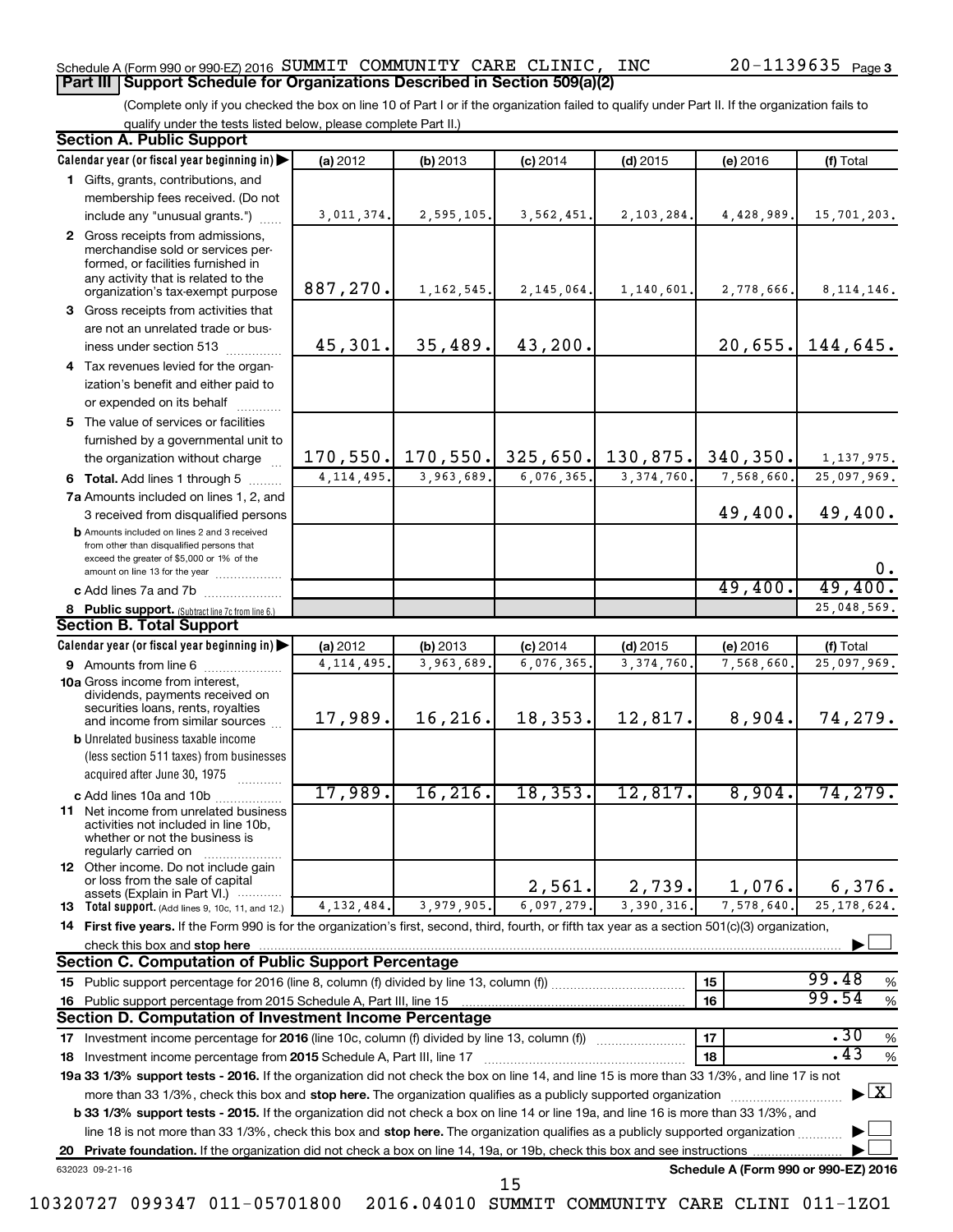**1**

**2**

**3a**

**3b**

**3c**

**4a**

**4b**

**4c**

**5a**

**5b 5c**

**6**

**7**

**8**

**9a**

**9b**

**9c**

**10a**

**10b**

**Yes No**

## **Part IV Supporting Organizations**

(Complete only if you checked a box in line 12 on Part I. If you checked 12a of Part I, complete Sections A and B. If you checked 12b of Part I, complete Sections A and C. If you checked 12c of Part I, complete Sections A, D, and E. If you checked 12d of Part I, complete Sections A and D, and complete Part V.)

#### **Section A. All Supporting Organizations**

- **1** Are all of the organization's supported organizations listed by name in the organization's governing documents? If "No," describe in Part VI how the supported organizations are designated. If designated by *class or purpose, describe the designation. If historic and continuing relationship, explain.*
- **2** Did the organization have any supported organization that does not have an IRS determination of status under section 509(a)(1) or (2)? If "Yes," explain in Part VI how the organization determined that the supported *organization was described in section 509(a)(1) or (2).*
- **3a** Did the organization have a supported organization described in section 501(c)(4), (5), or (6)? If "Yes," answer *(b) and (c) below.*
- **b** Did the organization confirm that each supported organization qualified under section 501(c)(4), (5), or (6) and satisfied the public support tests under section 509(a)(2)? If "Yes," describe in Part VI when and how the *organization made the determination.*
- **c** Did the organization ensure that all support to such organizations was used exclusively for section 170(c)(2)(B) purposes? If "Yes," explain in Part VI what controls the organization put in place to ensure such use.
- **4 a** *If* Was any supported organization not organized in the United States ("foreign supported organization")? *"Yes," and if you checked 12a or 12b in Part I, answer (b) and (c) below.*
- **b** Did the organization have ultimate control and discretion in deciding whether to make grants to the foreign supported organization? If "Yes," describe in Part VI how the organization had such control and discretion *despite being controlled or supervised by or in connection with its supported organizations.*
- **c** Did the organization support any foreign supported organization that does not have an IRS determination under sections 501(c)(3) and 509(a)(1) or (2)? If "Yes," explain in Part VI what controls the organization used *to ensure that all support to the foreign supported organization was used exclusively for section 170(c)(2)(B) purposes.*
- **5a** Did the organization add, substitute, or remove any supported organizations during the tax year? If "Yes," answer (b) and (c) below (if applicable). Also, provide detail in Part VI, including (i) the names and EIN *numbers of the supported organizations added, substituted, or removed; (ii) the reasons for each such action; (iii) the authority under the organization's organizing document authorizing such action; and (iv) how the action was accomplished (such as by amendment to the organizing document).*
- **b** Type I or Type II only. Was any added or substituted supported organization part of a class already designated in the organization's organizing document?
- **c Substitutions only.**  Was the substitution the result of an event beyond the organization's control?
- **6** Did the organization provide support (whether in the form of grants or the provision of services or facilities) to support or benefit one or more of the filing organization's supported organizations? If "Yes," provide detail in anyone other than (i) its supported organizations, (ii) individuals that are part of the charitable class benefited by one or more of its supported organizations, or (iii) other supporting organizations that also *Part VI.*
- **7** Did the organization provide a grant, loan, compensation, or other similar payment to a substantial contributor regard to a substantial contributor? If "Yes," complete Part I of Schedule L (Form 990 or 990-EZ). (defined in section 4958(c)(3)(C)), a family member of a substantial contributor, or a 35% controlled entity with
- **8** Did the organization make a loan to a disqualified person (as defined in section 4958) not described in line 7? *If "Yes," complete Part I of Schedule L (Form 990 or 990-EZ).*
- **9 a** Was the organization controlled directly or indirectly at any time during the tax year by one or more in section 509(a)(1) or (2))? If "Yes," provide detail in Part VI. disqualified persons as defined in section 4946 (other than foundation managers and organizations described
- **b** Did one or more disqualified persons (as defined in line 9a) hold a controlling interest in any entity in which the supporting organization had an interest? If "Yes," provide detail in Part VI.
- **c** Did a disqualified person (as defined in line 9a) have an ownership interest in, or derive any personal benefit from, assets in which the supporting organization also had an interest? If "Yes," provide detail in Part VI.
- **10 a** Was the organization subject to the excess business holdings rules of section 4943 because of section supporting organizations)? If "Yes," answer 10b below. 4943(f) (regarding certain Type II supporting organizations, and all Type III non-functionally integrated
	- **b** Did the organization have any excess business holdings in the tax year? (Use Schedule C, Form 4720, to *determine whether the organization had excess business holdings.)*

632024 09-21-16

**Schedule A (Form 990 or 990-EZ) 2016**

10320727 099347 011-05701800 2016.04010 SUMMIT COMMUNITY CARE CLINI 011-1ZO1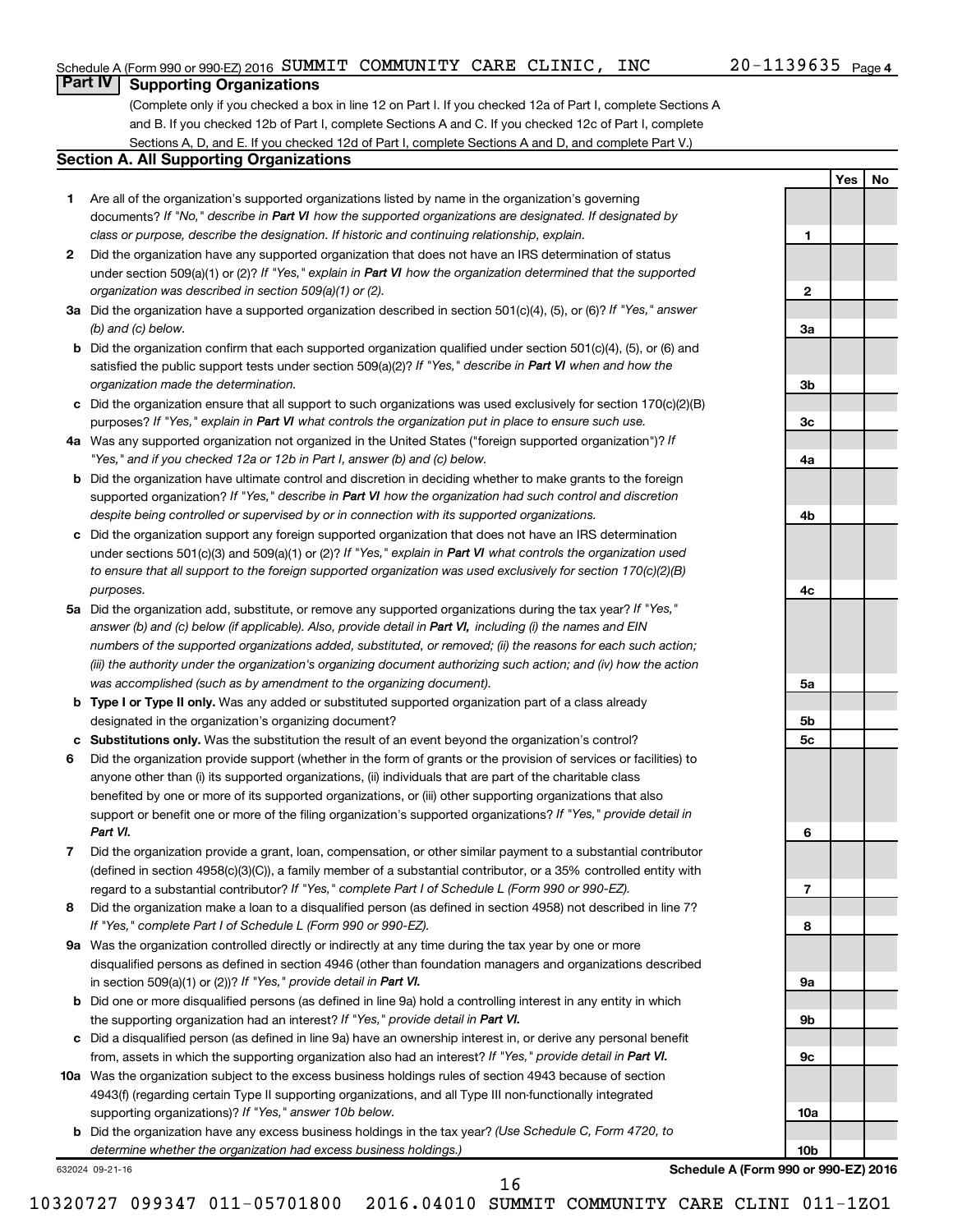#### Schedule A (Form 990 or 990-EZ) 2016 SUMMIT COMMUNITY CARE CLINIC, INC  $ZU-1139635$  Page SUMMIT COMMUNITY CARE CLINIC, INC 20-1139635

|    | Part IV<br><b>Supporting Organizations (continued)</b>                                                                          |                 |     |    |
|----|---------------------------------------------------------------------------------------------------------------------------------|-----------------|-----|----|
|    |                                                                                                                                 |                 | Yes | No |
| 11 | Has the organization accepted a gift or contribution from any of the following persons?                                         |                 |     |    |
|    | a A person who directly or indirectly controls, either alone or together with persons described in (b) and (c)                  |                 |     |    |
|    | below, the governing body of a supported organization?                                                                          | 11a             |     |    |
|    | <b>b</b> A family member of a person described in (a) above?                                                                    | 11 <sub>b</sub> |     |    |
|    | c A 35% controlled entity of a person described in (a) or (b) above? If "Yes" to a, b, or c, provide detail in Part VI.         | 11c             |     |    |
|    | <b>Section B. Type I Supporting Organizations</b>                                                                               |                 |     |    |
|    |                                                                                                                                 |                 | Yes | No |
| 1  | Did the directors, trustees, or membership of one or more supported organizations have the power to                             |                 |     |    |
|    | regularly appoint or elect at least a majority of the organization's directors or trustees at all times during the              |                 |     |    |
|    |                                                                                                                                 |                 |     |    |
|    | tax year? If "No," describe in Part VI how the supported organization(s) effectively operated, supervised, or                   |                 |     |    |
|    | controlled the organization's activities. If the organization had more than one supported organization,                         |                 |     |    |
|    | describe how the powers to appoint and/or remove directors or trustees were allocated among the supported                       |                 |     |    |
|    | organizations and what conditions or restrictions, if any, applied to such powers during the tax year.                          | 1               |     |    |
| 2  | Did the organization operate for the benefit of any supported organization other than the supported                             |                 |     |    |
|    | organization(s) that operated, supervised, or controlled the supporting organization? If "Yes," explain in                      |                 |     |    |
|    | Part VI how providing such benefit carried out the purposes of the supported organization(s) that operated,                     |                 |     |    |
|    | supervised, or controlled the supporting organization.                                                                          | $\mathbf{2}$    |     |    |
|    | <b>Section C. Type II Supporting Organizations</b>                                                                              |                 |     |    |
|    |                                                                                                                                 |                 | Yes | No |
| 1  | Were a majority of the organization's directors or trustees during the tax year also a majority of the directors                |                 |     |    |
|    | or trustees of each of the organization's supported organization(s)? If "No," describe in Part VI how control                   |                 |     |    |
|    | or management of the supporting organization was vested in the same persons that controlled or managed                          |                 |     |    |
|    | the supported organization(s).                                                                                                  | 1               |     |    |
|    | <b>Section D. All Type III Supporting Organizations</b>                                                                         |                 |     |    |
|    |                                                                                                                                 |                 | Yes | No |
| 1  | Did the organization provide to each of its supported organizations, by the last day of the fifth month of the                  |                 |     |    |
|    | organization's tax year, (i) a written notice describing the type and amount of support provided during the prior tax           |                 |     |    |
|    | year, (ii) a copy of the Form 990 that was most recently filed as of the date of notification, and (iii) copies of the          |                 |     |    |
|    | organization's governing documents in effect on the date of notification, to the extent not previously provided?                | 1               |     |    |
| 2  | Were any of the organization's officers, directors, or trustees either (i) appointed or elected by the supported                |                 |     |    |
|    | organization(s) or (ii) serving on the governing body of a supported organization? If "No," explain in Part VI how              |                 |     |    |
|    | the organization maintained a close and continuous working relationship with the supported organization(s).                     | 2               |     |    |
| 3  | By reason of the relationship described in (2), did the organization's supported organizations have a                           |                 |     |    |
|    | significant voice in the organization's investment policies and in directing the use of the organization's                      |                 |     |    |
|    | income or assets at all times during the tax year? If "Yes," describe in Part VI the role the organization's                    |                 |     |    |
|    | supported organizations played in this regard.                                                                                  | з               |     |    |
|    | Section E. Type III Functionally Integrated Supporting Organizations                                                            |                 |     |    |
| 1  | Check the box next to the method that the organization used to satisfy the Integral Part Test during the yealsee instructions). |                 |     |    |
| a  | The organization satisfied the Activities Test. Complete line 2 below.                                                          |                 |     |    |
| b  | The organization is the parent of each of its supported organizations. Complete line 3 below.                                   |                 |     |    |
| c  | The organization supported a governmental entity. Describe in Part VI how you supported a government entity (see instructions). |                 |     |    |
| 2  | Activities Test. Answer (a) and (b) below.                                                                                      |                 | Yes | No |
|    | Did substantially all of the organization's activities during the tax year directly further the exempt purposes of              |                 |     |    |
| а  | the supported organization(s) to which the organization was responsive? If "Yes," then in Part VI identify                      |                 |     |    |
|    | those supported organizations and explain<br>how these activities directly furthered their exempt purposes,                     |                 |     |    |
|    | how the organization was responsive to those supported organizations, and how the organization determined                       |                 |     |    |
|    | that these activities constituted substantially all of its activities.                                                          | 2a              |     |    |
|    |                                                                                                                                 |                 |     |    |
| b  | Did the activities described in (a) constitute activities that, but for the organization's involvement, one or more             |                 |     |    |
|    | of the organization's supported organization(s) would have been engaged in? If "Yes," explain in Part VI the                    |                 |     |    |
|    | reasons for the organization's position that its supported organization(s) would have engaged in these                          |                 |     |    |
|    | activities but for the organization's involvement.                                                                              | 2b              |     |    |
| з  | Parent of Supported Organizations. Answer (a) and (b) below.                                                                    |                 |     |    |
| а  | Did the organization have the power to regularly appoint or elect a majority of the officers, directors, or                     |                 |     |    |
|    | trustees of each of the supported organizations? Provide details in Part VI.                                                    | За              |     |    |
|    | <b>b</b> Did the organization exercise a substantial degree of direction over the policies, programs, and activities of each    |                 |     |    |
|    | of its supported organizations? If "Yes," describe in Part VI the role played by the organization in this regard.               | 3b              |     |    |
|    | Schedule A (Form 990 or 990-EZ) 2016<br>632025 09-21-16<br>17                                                                   |                 |     |    |
|    |                                                                                                                                 |                 |     |    |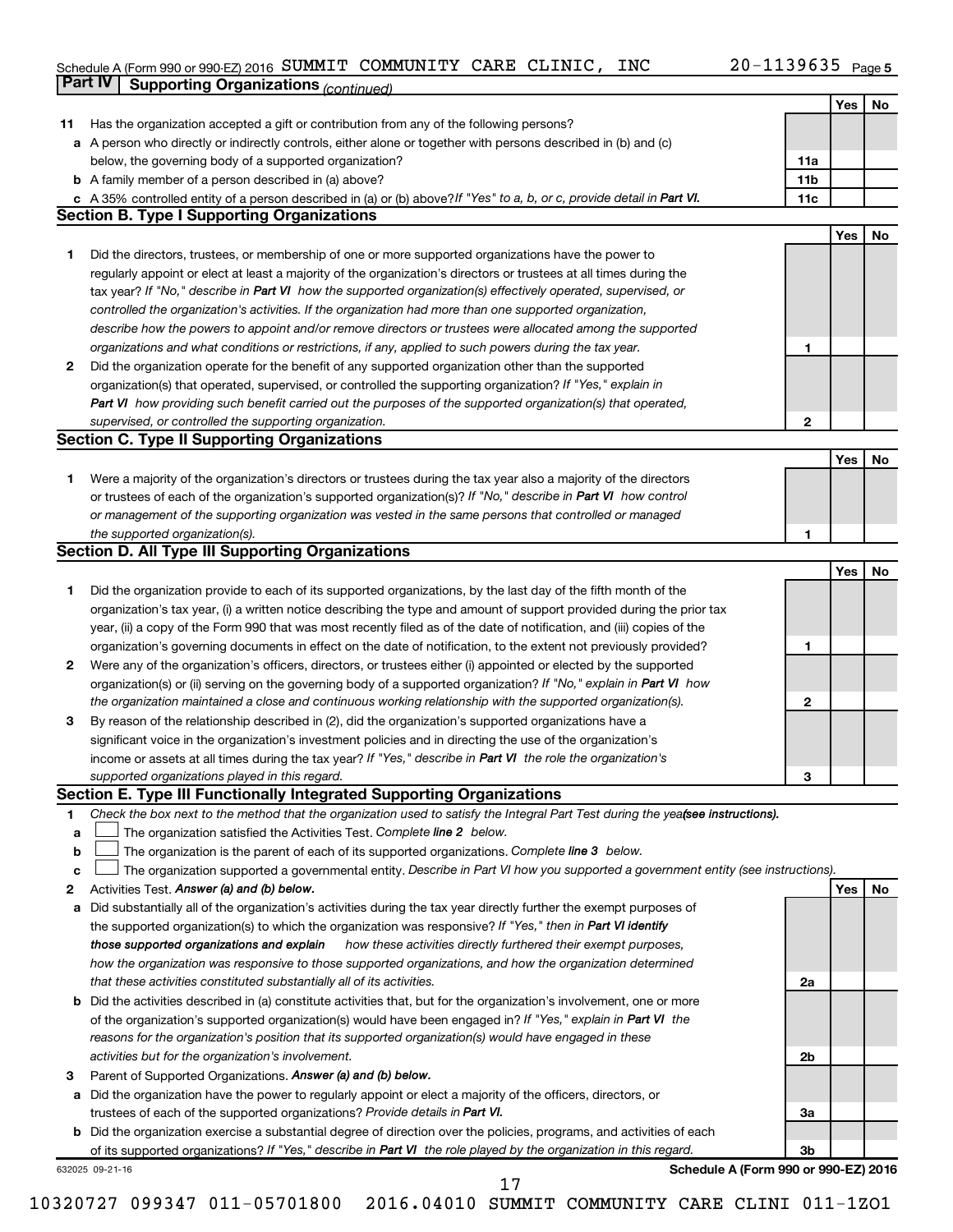#### Schedule A (Form 990 or 990-EZ) 2016  ${\tt SUMMIT}$   ${\tt COMMUNITY}$   ${\tt CARE}$   ${\tt CLINIC}$ ,  ${\tt INC}$   $20$  –  $1139635$   ${\tt Page}$ **Part V Type III Non-Functionally Integrated 509(a)(3) Supporting Organizations**

1 **Letter See instructions.** All Check here if the organization satisfied the Integral Part Test as a qualifying trust on Nov. 20, 1970 (explain in Part VI.) See instructions. All other Type III non-functionally integrated supporting organizations must complete Sections A through E.

|                                         | Section A - Adjusted Net Income                                              |                | (A) Prior Year | (B) Current Year<br>(optional) |
|-----------------------------------------|------------------------------------------------------------------------------|----------------|----------------|--------------------------------|
| 1                                       | Net short-term capital gain                                                  | 1              |                |                                |
| $\mathbf{2}$                            | Recoveries of prior-year distributions                                       | $\mathbf{2}$   |                |                                |
| 3                                       | Other gross income (see instructions)                                        | 3              |                |                                |
| 4                                       | Add lines 1 through 3                                                        | 4              |                |                                |
| 5                                       | Depreciation and depletion                                                   | 5              |                |                                |
| 6                                       | Portion of operating expenses paid or incurred for production or             |                |                |                                |
|                                         | collection of gross income or for management, conservation, or               |                |                |                                |
|                                         | maintenance of property held for production of income (see instructions)     | 6              |                |                                |
| 7                                       | Other expenses (see instructions)                                            | $\overline{7}$ |                |                                |
| 8                                       | Adjusted Net Income (subtract lines 5, 6, and 7 from line 4)                 | 8              |                |                                |
| <b>Section B - Minimum Asset Amount</b> |                                                                              |                | (A) Prior Year | (B) Current Year<br>(optional) |
| 1.                                      | Aggregate fair market value of all non-exempt-use assets (see                |                |                |                                |
|                                         | instructions for short tax year or assets held for part of year):            |                |                |                                |
|                                         | a Average monthly value of securities                                        | 1a             |                |                                |
|                                         | <b>b</b> Average monthly cash balances                                       | 1b             |                |                                |
|                                         | c Fair market value of other non-exempt-use assets                           | 1c             |                |                                |
|                                         | <b>d</b> Total (add lines 1a, 1b, and 1c)                                    | 1d             |                |                                |
|                                         | e Discount claimed for blockage or other                                     |                |                |                                |
|                                         | factors (explain in detail in <b>Part VI</b> ):                              |                |                |                                |
| 2                                       | Acquisition indebtedness applicable to non-exempt-use assets                 | $\mathbf{2}$   |                |                                |
| 3                                       | Subtract line 2 from line 1d                                                 | 3              |                |                                |
| 4                                       | Cash deemed held for exempt use. Enter 1-1/2% of line 3 (for greater amount, |                |                |                                |
|                                         | see instructions)                                                            | 4              |                |                                |
| 5                                       | Net value of non-exempt-use assets (subtract line 4 from line 3)             | 5              |                |                                |
| 6                                       | Multiply line 5 by .035                                                      | 6              |                |                                |
| 7                                       | Recoveries of prior-year distributions                                       | $\overline{7}$ |                |                                |
| 8                                       | <b>Minimum Asset Amount (add line 7 to line 6)</b>                           | 8              |                |                                |
|                                         | <b>Section C - Distributable Amount</b>                                      |                |                | <b>Current Year</b>            |
| 1                                       | Adjusted net income for prior year (from Section A, line 8, Column A)        | 1              |                |                                |
| $\mathbf{2}$                            | Enter 85% of line 1                                                          | $\mathbf{2}$   |                |                                |
| 3                                       | Minimum asset amount for prior year (from Section B, line 8, Column A)       | 3              |                |                                |
| 4                                       | Enter greater of line 2 or line 3                                            | 4              |                |                                |
| 5                                       | Income tax imposed in prior year                                             | 5              |                |                                |
| 6                                       | Distributable Amount. Subtract line 5 from line 4, unless subject to         |                |                |                                |
|                                         | emergency temporary reduction (see instructions)                             | 6              |                |                                |
|                                         |                                                                              |                |                |                                |

**7** Check here if the current year is the organization's first as a non-functionally integrated Type III supporting organization (see † instructions).

**Schedule A (Form 990 or 990-EZ) 2016**

632026 09-21-16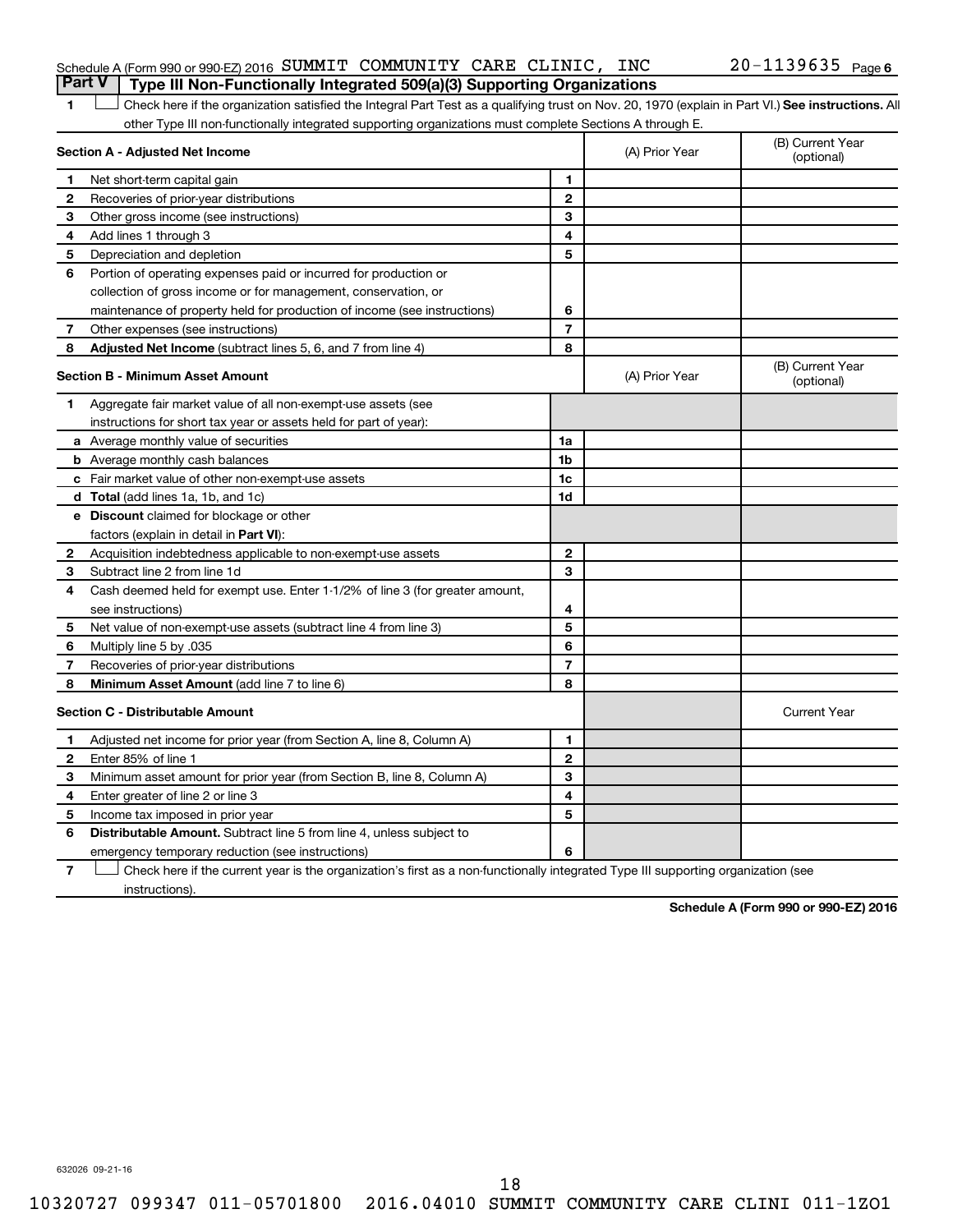#### Schedule A (Form 990 or 990-EZ) 2016 SUMMIT COMMUNITY CARE CLINIC, INC  $ZU-1139635$  Page SUMMIT COMMUNITY CARE CLINIC, INC 20-1139635

| <b>Part V</b>  | Type III Non-Functionally Integrated 509(a)(3) Supporting Organizations (continued)        |                             |                                       |                                         |  |  |
|----------------|--------------------------------------------------------------------------------------------|-----------------------------|---------------------------------------|-----------------------------------------|--|--|
|                | <b>Section D - Distributions</b>                                                           |                             |                                       | <b>Current Year</b>                     |  |  |
| 1              | Amounts paid to supported organizations to accomplish exempt purposes                      |                             |                                       |                                         |  |  |
| $\mathbf{2}$   | Amounts paid to perform activity that directly furthers exempt purposes of supported       |                             |                                       |                                         |  |  |
|                | organizations, in excess of income from activity                                           |                             |                                       |                                         |  |  |
| 3              | Administrative expenses paid to accomplish exempt purposes of supported organizations      |                             |                                       |                                         |  |  |
| 4              | Amounts paid to acquire exempt-use assets                                                  |                             |                                       |                                         |  |  |
| 5              | Qualified set-aside amounts (prior IRS approval required)                                  |                             |                                       |                                         |  |  |
| 6              | Other distributions (describe in <b>Part VI</b> ). See instructions                        |                             |                                       |                                         |  |  |
| 7              | <b>Total annual distributions.</b> Add lines 1 through 6                                   |                             |                                       |                                         |  |  |
| 8              | Distributions to attentive supported organizations to which the organization is responsive |                             |                                       |                                         |  |  |
|                | (provide details in Part VI). See instructions                                             |                             |                                       |                                         |  |  |
| 9              | Distributable amount for 2016 from Section C, line 6                                       |                             |                                       |                                         |  |  |
| 10             | Line 8 amount divided by Line 9 amount                                                     |                             |                                       |                                         |  |  |
|                |                                                                                            | (i)                         | (ii)                                  | (iii)                                   |  |  |
|                |                                                                                            | <b>Excess Distributions</b> | <b>Underdistributions</b><br>Pre-2016 | <b>Distributable</b><br>Amount for 2016 |  |  |
|                | Section E - Distribution Allocations (see instructions)                                    |                             |                                       |                                         |  |  |
| 1              | Distributable amount for 2016 from Section C, line 6                                       |                             |                                       |                                         |  |  |
| $\mathbf{2}$   | Underdistributions, if any, for years prior to 2016 (reason-                               |                             |                                       |                                         |  |  |
|                | able cause required-explain in Part VI). See instructions                                  |                             |                                       |                                         |  |  |
| 3              | Excess distributions carryover, if any, to 2016:                                           |                             |                                       |                                         |  |  |
| а              |                                                                                            |                             |                                       |                                         |  |  |
| b              |                                                                                            |                             |                                       |                                         |  |  |
|                | c From 2013                                                                                |                             |                                       |                                         |  |  |
|                | <b>d</b> From 2014                                                                         |                             |                                       |                                         |  |  |
|                | e From 2015                                                                                |                             |                                       |                                         |  |  |
|                | f Total of lines 3a through e                                                              |                             |                                       |                                         |  |  |
|                | g Applied to underdistributions of prior years                                             |                             |                                       |                                         |  |  |
|                | h Applied to 2016 distributable amount                                                     |                             |                                       |                                         |  |  |
| Ť.             | Carryover from 2011 not applied (see instructions)                                         |                             |                                       |                                         |  |  |
|                | Remainder. Subtract lines 3g, 3h, and 3i from 3f.                                          |                             |                                       |                                         |  |  |
| 4              | Distributions for 2016 from Section D,                                                     |                             |                                       |                                         |  |  |
|                | line $7:$                                                                                  |                             |                                       |                                         |  |  |
|                | a Applied to underdistributions of prior years                                             |                             |                                       |                                         |  |  |
|                | <b>b</b> Applied to 2016 distributable amount                                              |                             |                                       |                                         |  |  |
| c              | Remainder. Subtract lines 4a and 4b from 4                                                 |                             |                                       |                                         |  |  |
| 5              | Remaining underdistributions for years prior to 2016, if                                   |                             |                                       |                                         |  |  |
|                | any. Subtract lines 3g and 4a from line 2. For result greater                              |                             |                                       |                                         |  |  |
|                | than zero, explain in Part VI. See instructions                                            |                             |                                       |                                         |  |  |
| 6              | Remaining underdistributions for 2016. Subtract lines 3h                                   |                             |                                       |                                         |  |  |
|                | and 4b from line 1. For result greater than zero, explain in                               |                             |                                       |                                         |  |  |
|                | Part VI. See instructions                                                                  |                             |                                       |                                         |  |  |
| $\overline{7}$ | Excess distributions carryover to 2017. Add lines 3j                                       |                             |                                       |                                         |  |  |
|                | and 4c                                                                                     |                             |                                       |                                         |  |  |
| 8              | Breakdown of line 7:                                                                       |                             |                                       |                                         |  |  |
| а              |                                                                                            |                             |                                       |                                         |  |  |
|                | <b>b</b> Excess from 2013                                                                  |                             |                                       |                                         |  |  |
|                | c Excess from 2014                                                                         |                             |                                       |                                         |  |  |
|                | d Excess from 2015                                                                         |                             |                                       |                                         |  |  |
|                | e Excess from 2016                                                                         |                             |                                       |                                         |  |  |

**Schedule A (Form 990 or 990-EZ) 2016**

632027 09-21-16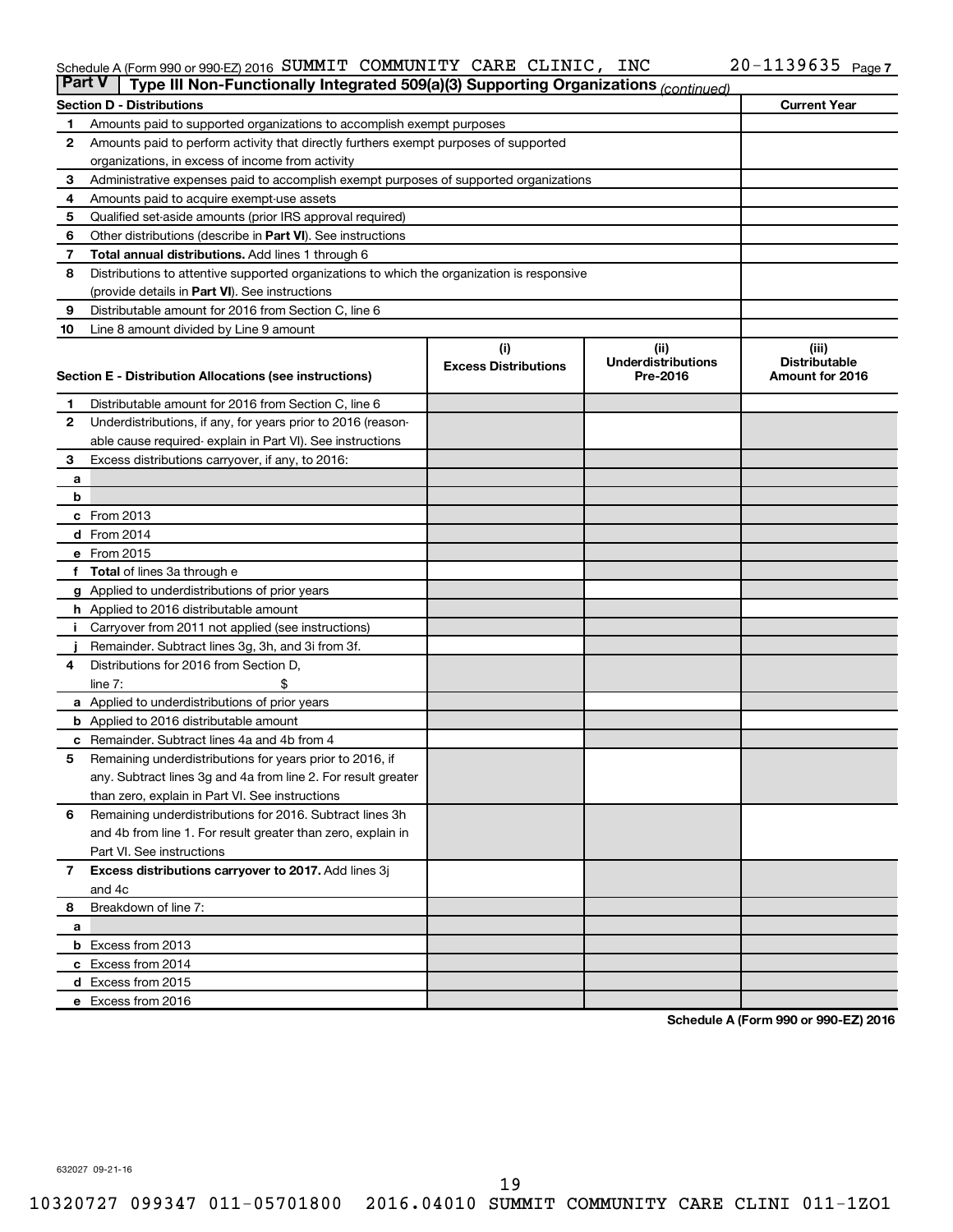|  | Schedule A (Form 990 or 990-EZ) 2016 SUMMIT COMMUNITY CARE CLINIC, INC |  |  |  |  |  | $20 - 1139635$ Page 8 |  |
|--|------------------------------------------------------------------------|--|--|--|--|--|-----------------------|--|
|--|------------------------------------------------------------------------|--|--|--|--|--|-----------------------|--|

Part VI | Supplemental Information. Provide the explanations required by Part II, line 10; Part II, line 17a or 17b; Part III, line 12; Part IV, Section A, lines 1, 2, 3b, 3c, 4b, 4c, 5a, 6, 9a, 9b, 9c, 11a, 11b, and 11c; Part IV, Section B, lines 1 and 2; Part IV, Section C, line 1; Part IV, Section D, lines 2 and 3; Part IV, Section E, lines 1c, 2a, 2b, 3a, and 3b; Part V, line 1; Part V, Section B, line 1e; Part V, Section D, lines 5, 6, and 8; and Part V, Section E, lines 2, 5, and 6. Also complete this part for any additional information. (See instructions.)

SCHEDULE A PART III LINE 12, EXPLANATION FOR OTHER INCOME

#### MISCELLANEOUS INCOME

SCHEDULE A PART III, COLUMN D

THE AMOUNTS REPORTED IN COLUMN D ARE FOR THE PERIOD BEGINING 7/1/2015

AND ENDING 12/31/2015.

632028 09-21-16

**Schedule A (Form 990 or 990-EZ) 2016**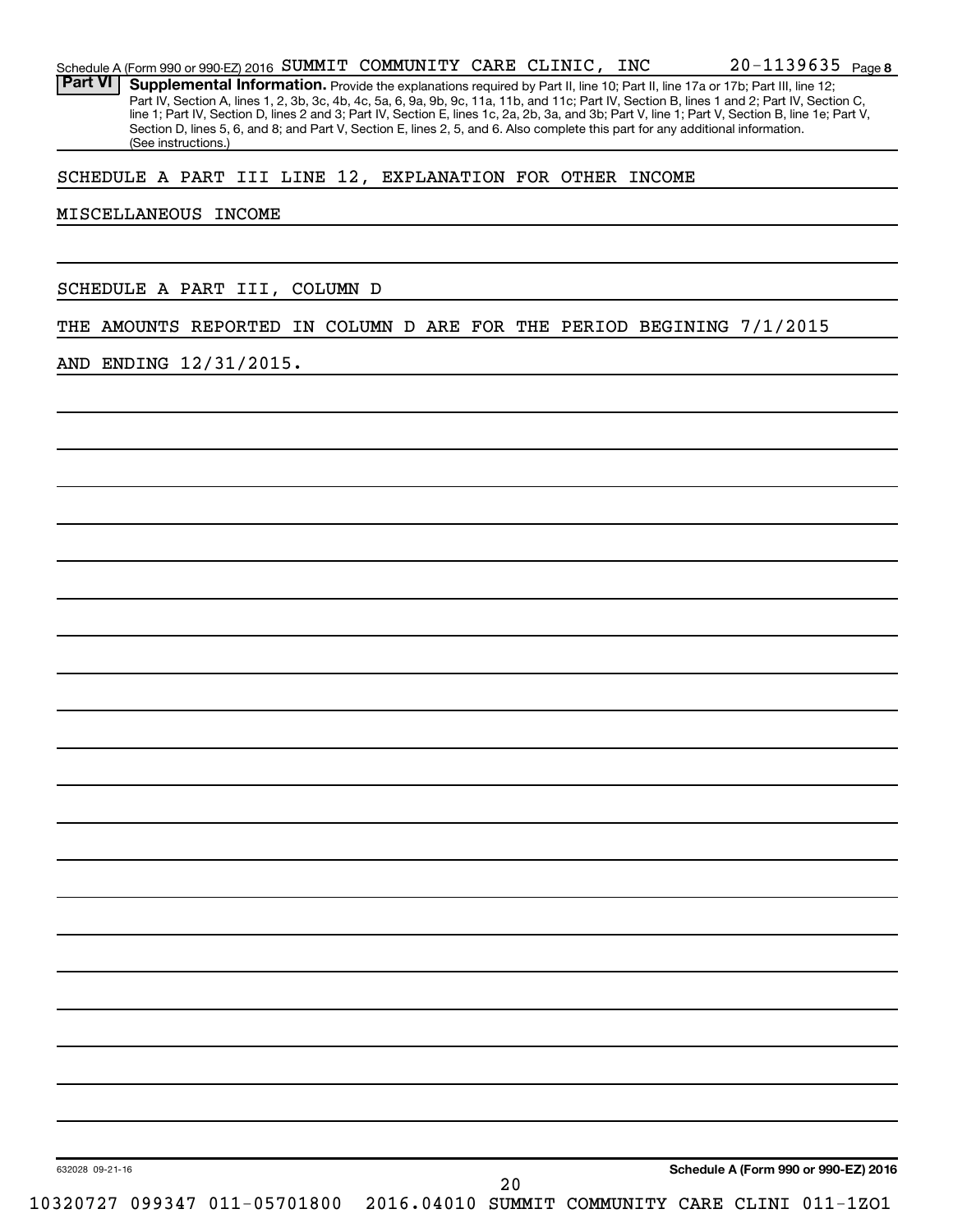Department of the Treasury Internal Revenue Service **(Form 990, 990-EZ,**

\*\* PUBLIC DISCLOSURE COPY \*\*

## **Schedule B Schedule of Contributors**

**or 990-PF) | Attach to Form 990, Form 990-EZ, or Form 990-PF. | Information about Schedule B (Form 990, 990-EZ, or 990-PF) and** its instructions is at www.irs.gov/form990.

OMB No. 1545-0047

**2016**

**Name of the organization Employer identification number**

## SUMMIT COMMUNITY CARE CLINIC, INC | 20-1139635

| <b>Organization type (check one):</b> |                                                                           |  |  |  |  |
|---------------------------------------|---------------------------------------------------------------------------|--|--|--|--|
| Filers of:                            | Section:                                                                  |  |  |  |  |
| Form 990 or 990-EZ                    | $\boxed{\textbf{X}}$ 501(c)( 3) (enter number) organization               |  |  |  |  |
|                                       | 4947(a)(1) nonexempt charitable trust not treated as a private foundation |  |  |  |  |
|                                       | 527 political organization                                                |  |  |  |  |
| Form 990-PF                           | 501(c)(3) exempt private foundation                                       |  |  |  |  |
|                                       | 4947(a)(1) nonexempt charitable trust treated as a private foundation     |  |  |  |  |
|                                       | 501(c)(3) taxable private foundation                                      |  |  |  |  |

Check if your organization is covered by the General Rule or a Special Rule.

**Note:**  Only a section 501(c)(7), (8), or (10) organization can check boxes for both the General Rule and a Special Rule. See instructions.

#### **General Rule**

**K** For an organization filing Form 990, 990-EZ, or 990-PF that received, during the year, contributions totaling \$5,000 or more (in money or property) from any one contributor. Complete Parts I and II. See instructions for determining a contributor's total contributions.

#### **Special Rules**

 $\Box$ 

any one contributor, during the year, total contributions of the greater of **(1)** \$5,000 or **(2)** 2% of the amount on (i) Form 990, Part VIII, line 1h, For an organization described in section 501(c)(3) filing Form 990 or 990-EZ that met the 33 1/3% support test of the regulations under sections 509(a)(1) and 170(b)(1)(A)(vi), that checked Schedule A (Form 990 or 990-EZ), Part II, line 13, 16a, or 16b, and that received from or (ii) Form 990-EZ, line 1. Complete Parts I and II.  $\Box$ 

year, total contributions of more than \$1,000 *exclusively* for religious, charitable, scientific, literary, or educational purposes, or for For an organization described in section 501(c)(7), (8), or (10) filing Form 990 or 990-EZ that received from any one contributor, during the the prevention of cruelty to children or animals. Complete Parts I, II, and III.  $\Box$ 

purpose. Don't complete any of the parts unless the General Rule applies to this organization because it received nonexclusively year, contributions exclusively for religious, charitable, etc., purposes, but no such contributions totaled more than \$1,000. If this box is checked, enter here the total contributions that were received during the year for an exclusively religious, charitable, etc., For an organization described in section 501(c)(7), (8), or (10) filing Form 990 or 990-EZ that received from any one contributor, during the religious, charitable, etc., contributions totaling \$5,000 or more during the year  $\ldots$  $\ldots$  $\ldots$  $\ldots$  $\ldots$  $\ldots$ 

**Caution:**  An organization that isn't covered by the General Rule and/or the Special Rules doesn't file Schedule B (Form 990, 990-EZ, or 990-PF),  **must** but it answer "No" on Part IV, line 2, of its Form 990; or check the box on line H of its Form 990-EZ or on its Form 990-PF, Part I, line 2, to certify that it doesn't meet the filing requirements of Schedule B (Form 990, 990-EZ, or 990-PF).

LHA For Paperwork Reduction Act Notice, see the Instructions for Form 990, 990-EZ, or 990-PF. Schedule B (Form 990, 990-EZ, or 990-PF) (2016)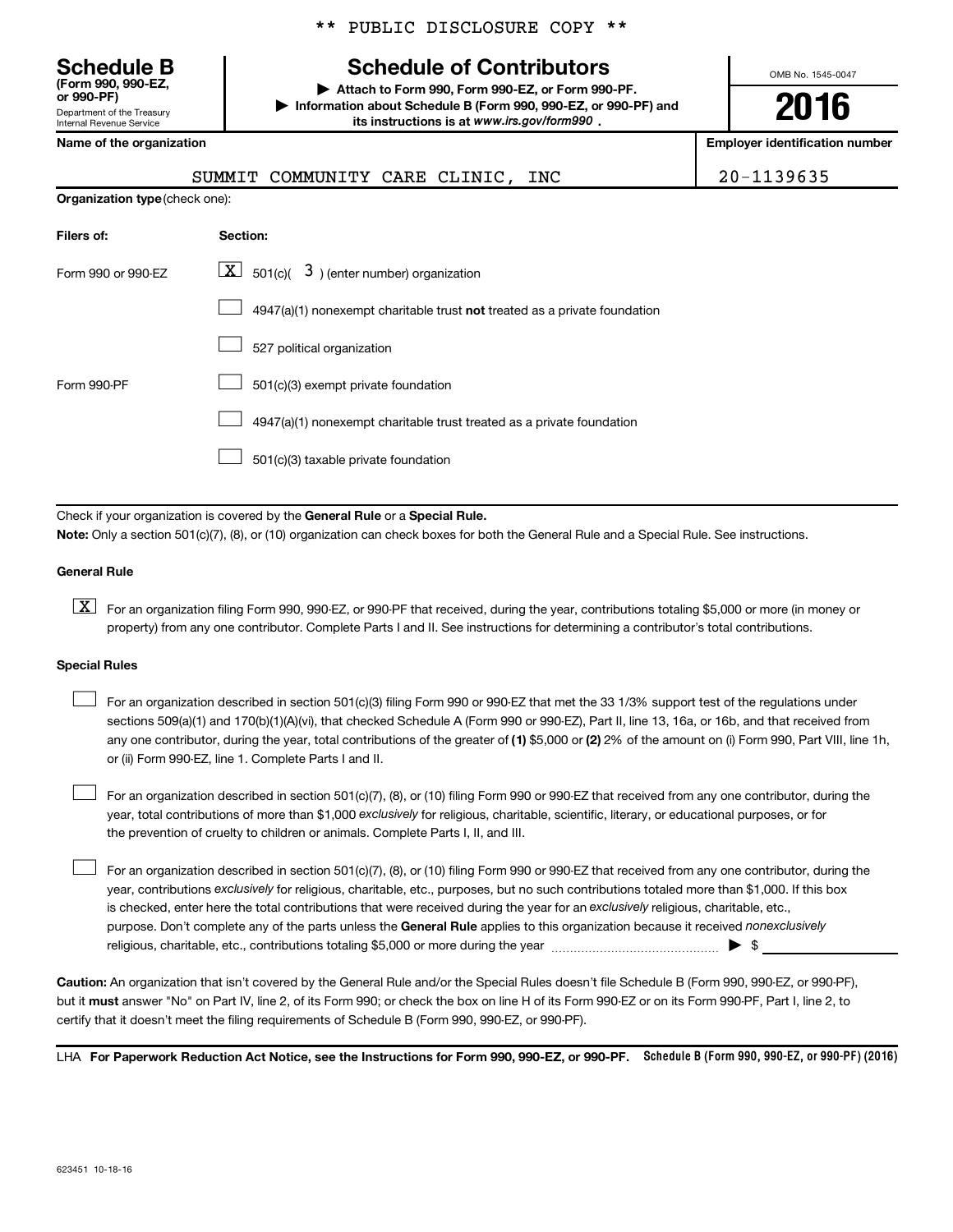#### SUMMIT COMMUNITY CARE CLINIC, INC | 20-1139635

623452 10-18-16 **Schedule B (Form 990, 990-EZ, or 990-PF) (2016) (a) No. (b) Name, address, and ZIP + 4 (c) Total contributions (d) Type of contribution Person Payroll Noncash (a) No. (b) Name, address, and ZIP + 4 (c) Total contributions (d) Type of contribution Person Payroll Noncash (a) No. (b) Name, address, and ZIP + 4 (c) Total contributions (d) Type of contribution Person Payroll Noncash (a) No. (b) Name, address, and ZIP + 4 (c) Total contributions (d) Type of contribution Person Payroll Noncash (a) No. (b) Name, address, and ZIP + 4 (c) Total contributions (d) Type of contribution Person Payroll Noncash (a) No. (b) Name, address, and ZIP + 4 (c) Total contributions (d) Type of contribution Person Payroll Noncash Part I** Contributors (See instructions). Use duplicate copies of Part I if additional space is needed. \$ (Complete Part II for noncash contributions.) \$ (Complete Part II for noncash contributions.) \$ (Complete Part II for noncash contributions.) \$ (Complete Part II for noncash contributions.) \$ (Complete Part II for noncash contributions.) \$ (Complete Part II for noncash contributions.)  $\lfloor x \rfloor$  $\Box$  $\Box$  $\overline{\mathbf{X}}$  $\Box$  $\Box$  $\boxed{\textbf{X}}$  $\Box$  $\Box$  $\boxed{\textbf{X}}$  $\Box$  $\Box$  $\boxed{\text{X}}$  $\Box$  $\Box$  $\boxed{\text{X}}$  $\Box$  $\Box$  $\begin{array}{|c|c|c|c|c|}\hline \ \text{1} & \text{Person} & \text{X} \ \hline \end{array}$ 846,429.  $2$  Person  $\overline{\text{X}}$ 533,289.  $\begin{array}{|c|c|c|c|c|c|}\hline \text{3} & \text{Person} & \text{X} \ \hline \end{array}$ 130,000.  $\begin{array}{|c|c|c|c|c|}\hline \text{4} & \text{Person} & \text{\textbf{X}}\ \hline \end{array}$ 25,000. 5 X 23,500.  $\overline{6}$  Person  $\overline{X}$ 12,000. 22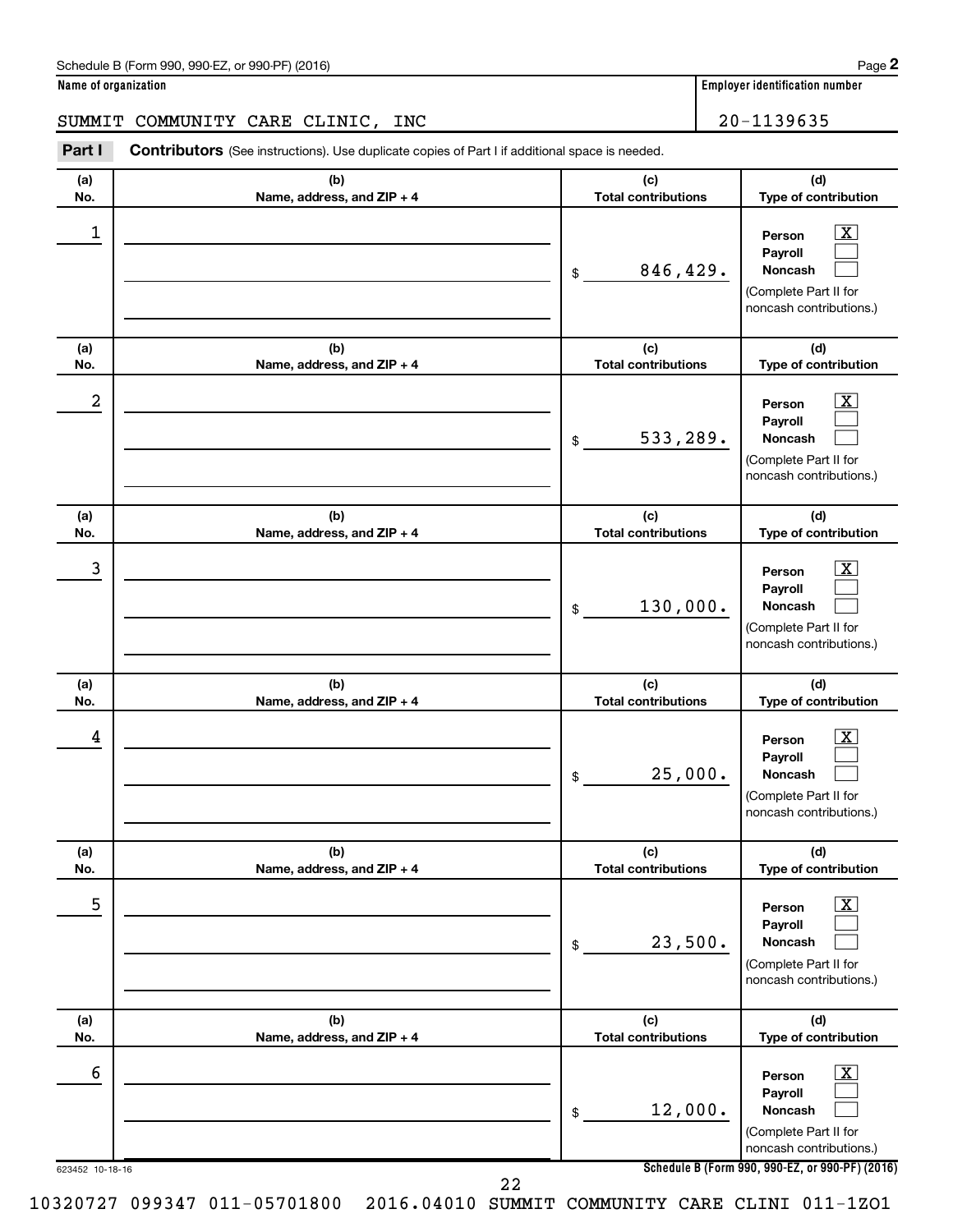#### SUMMIT COMMUNITY CARE CLINIC, INC | 20-1139635

623452 10-18-16 **Schedule B (Form 990, 990-EZ, or 990-PF) (2016) (a) No. (b) Name, address, and ZIP + 4 (c) Total contributions (d) Type of contribution Person Payroll Noncash (a) No. (b) Name, address, and ZIP + 4 (c) Total contributions (d) Type of contribution Person Payroll Noncash (a) No. (b) Name, address, and ZIP + 4 (c) Total contributions (d) Type of contribution Person Payroll Noncash (a) No. (b) Name, address, and ZIP + 4 (c) Total contributions (d) Type of contribution Person Payroll Noncash (a) No. (b) Name, address, and ZIP + 4 (c) Total contributions (d) Type of contribution Person Payroll Noncash (a) No. (b) Name, address, and ZIP + 4 (c) Total contributions (d) Type of contribution Person Payroll Noncash Part I** Contributors (See instructions). Use duplicate copies of Part I if additional space is needed. \$ (Complete Part II for noncash contributions.) \$ (Complete Part II for noncash contributions.) \$ (Complete Part II for noncash contributions.) \$ (Complete Part II for noncash contributions.) \$ (Complete Part II for noncash contributions.) \$ (Complete Part II for noncash contributions.)  $\lfloor x \rfloor$  $\Box$  $\Box$  $\overline{\mathbf{X}}$  $\Box$  $\Box$  $\boxed{\textbf{X}}$  $\Box$  $\Box$  $\boxed{\textbf{X}}$  $\Box$  $\Box$  $\boxed{\text{X}}$  $\Box$  $\Box$  $\boxed{\textbf{X}}$  $\Box$  $\Box$  $7$   $|$  Person  $\overline{\text{X}}$ 135,000.  $8$  Person  $\overline{\text{X}}$ 21,500. 9 X 15,000.  $10$  Person  $\overline{\text{X}}$ 170,714.  $\begin{array}{|c|c|c|c|c|}\hline \text{11} & \text{Person} & \text{X} \\\hline \end{array}$ 568,315.  $\begin{array}{|c|c|c|c|c|}\hline \text{12} & \text{Person} & \text{X} \\\hline \end{array}$ 15,851. 23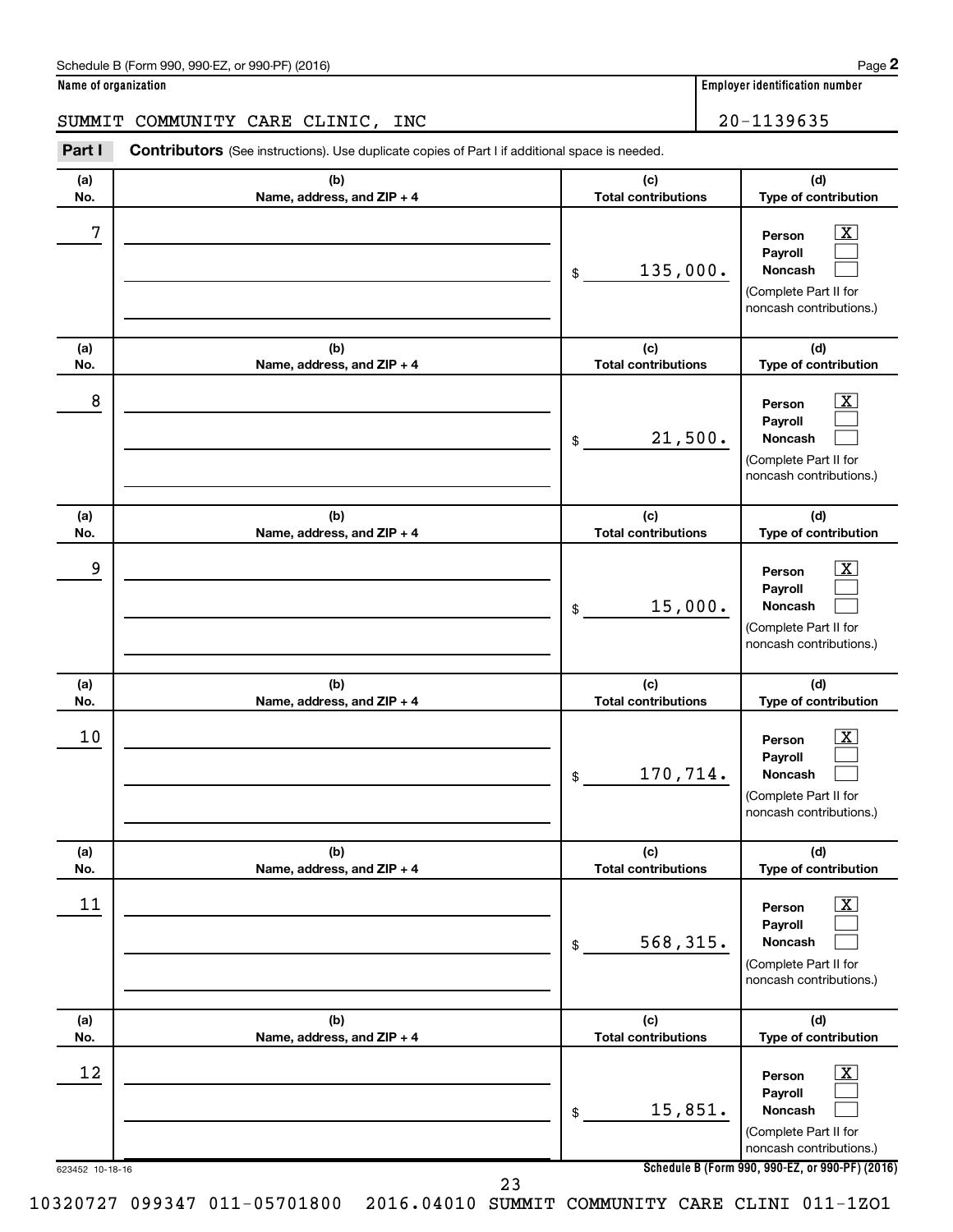#### SUMMIT COMMUNITY CARE CLINIC, INC | 20-1139635

623452 10-18-16 **Schedule B (Form 990, 990-EZ, or 990-PF) (2016) (a) No. (b) Name, address, and ZIP + 4 (c) Total contributions (d) Type of contribution Person Payroll Noncash (a) No. (b) Name, address, and ZIP + 4 (c) Total contributions (d) Type of contribution Person Payroll Noncash (a) No. (b) Name, address, and ZIP + 4 (c) Total contributions (d) Type of contribution Person Payroll Noncash (a) No. (b) Name, address, and ZIP + 4 (c) Total contributions (d) Type of contribution Person Payroll Noncash (a) No. (b) Name, address, and ZIP + 4 (c) Total contributions (d) Type of contribution Person Payroll Noncash (a) No. (b) Name, address, and ZIP + 4 (c) Total contributions (d) Type of contribution Person Payroll Noncash Part I** Contributors (See instructions). Use duplicate copies of Part I if additional space is needed. \$ (Complete Part II for noncash contributions.) \$ (Complete Part II for noncash contributions.) \$ (Complete Part II for noncash contributions.) \$ (Complete Part II for noncash contributions.) \$ (Complete Part II for noncash contributions.) \$ (Complete Part II for noncash contributions.)  $\lfloor x \rfloor$  $\Box$  $\Box$  $\overline{\mathbf{X}}$  $\Box$  $\Box$  $\boxed{\textbf{X}}$  $\Box$  $\Box$  $\boxed{\textbf{X}}$  $\Box$  $\Box$  $\boxed{\text{X}}$  $\Box$  $\Box$  $\boxed{\textbf{X}}$  $\Box$  $\Box$  $\begin{array}{|c|c|c|c|c|}\hline \text{13} & \text{Person} & \text{X} \\\hline \end{array}$ 203,000.  $\begin{array}{|c|c|c|c|c|}\hline \text{14} & \text{Person} & \text{X} \\\hline \end{array}$ 17,000.  $15$  Person  $\overline{\text{X}}$ 55,900.  $16$  Person  $\overline{\text{X}}$ 50,000.  $17$  Person  $\overline{\text{X}}$ 44,954.  $\begin{array}{|c|c|c|c|c|c|}\hline \text{18} & \text{Person} & \text{X} \\\hline \end{array}$ 43,751. 24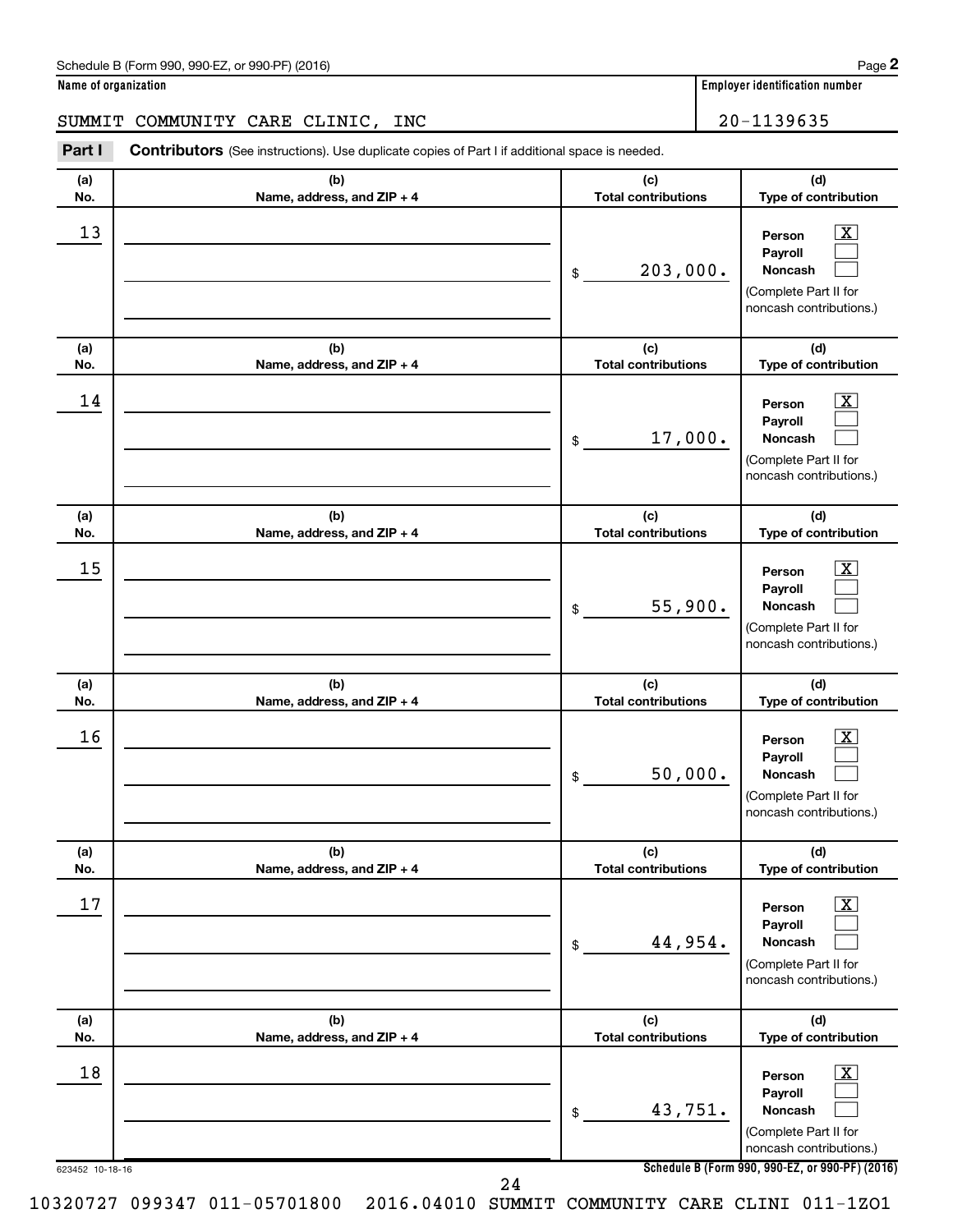#### SUMMIT COMMUNITY CARE CLINIC, INC | 20-1139635

623452 10-18-16 **Schedule B (Form 990, 990-EZ, or 990-PF) (2016) (a) No. (b) Name, address, and ZIP + 4 (c) Total contributions (d) Type of contribution Person Payroll Noncash (a) No. (b) Name, address, and ZIP + 4 (c) Total contributions (d) Type of contribution Person Payroll Noncash (a) No. (b) Name, address, and ZIP + 4 (c) Total contributions (d) Type of contribution Person Payroll Noncash (a) No. (b) Name, address, and ZIP + 4 (c) Total contributions (d) Type of contribution Person Payroll Noncash (a) No. (b) Name, address, and ZIP + 4 (c) Total contributions (d) Type of contribution Person Payroll Noncash (a) No. (b) Name, address, and ZIP + 4 (c) Total contributions (d) Type of contribution Person Payroll Noncash Part I** Contributors (See instructions). Use duplicate copies of Part I if additional space is needed. \$ (Complete Part II for noncash contributions.) \$ (Complete Part II for noncash contributions.) \$ (Complete Part II for noncash contributions.) \$ (Complete Part II for noncash contributions.) \$ (Complete Part II for noncash contributions.) \$ (Complete Part II for noncash contributions.)  $\lfloor x \rfloor$  $\Box$  $\Box$  $\overline{\mathbf{X}}$  $\Box$  $\Box$  $\boxed{\textbf{X}}$  $\Box$  $\Box$  $\boxed{\textbf{X}}$  $\Box$  $\Box$  $\boxed{\text{X}}$  $\Box$  $\Box$  $\boxed{\textbf{X}}$  $\Box$  $\Box$  $19$  Person  $\overline{\text{X}}$ 382,525.  $20$  Person  $\overline{\text{X}}$ 25,000.  $21$  Person  $\overline{\text{X}}$ 15,000.  $22$  Person  $\overline{\text{X}}$ 25,000.  $23$  Person  $\overline{\text{X}}$ 25,000.  $24$  Person  $\overline{\text{X}}$ 10,000. 25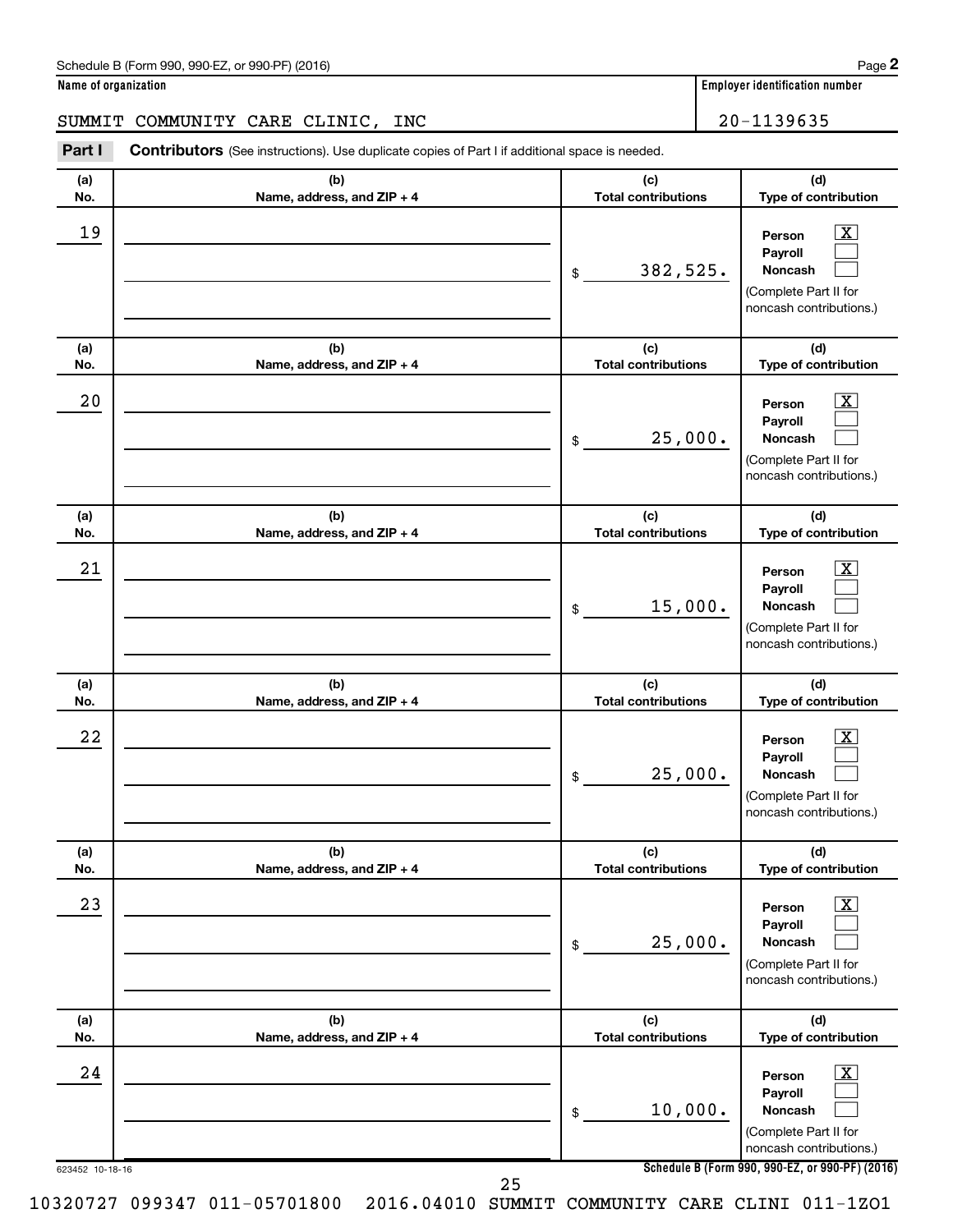## SUMMIT COMMUNITY CARE CLINIC, INC 20-1139635

| Part I                | <b>Contributors</b> (See instructions). Use duplicate copies of Part I if additional space is needed. |                                   |                                                                                                                                                                     |
|-----------------------|-------------------------------------------------------------------------------------------------------|-----------------------------------|---------------------------------------------------------------------------------------------------------------------------------------------------------------------|
| (a)<br>No.            | (b)<br>Name, address, and ZIP + 4                                                                     | (c)<br><b>Total contributions</b> | (d)<br>Type of contribution                                                                                                                                         |
| 25                    |                                                                                                       | 110,000.<br>\$                    | $\overline{\text{X}}$<br>Person<br>Pavroll<br><b>Noncash</b><br>(Complete Part II for<br>noncash contributions.)                                                    |
| (a)<br>No.            | (b)<br>Name, address, and ZIP + 4                                                                     | (c)<br><b>Total contributions</b> | (d)<br>Type of contribution                                                                                                                                         |
| 26                    |                                                                                                       | 5,100.<br>\$                      | $\overline{\mathbf{X}}$<br>Person<br>Payroll<br><b>Noncash</b><br>(Complete Part II for<br>noncash contributions.)                                                  |
| (a)<br>No.            | (b)<br>Name, address, and ZIP + 4                                                                     | (c)<br><b>Total contributions</b> | (d)<br>Type of contribution                                                                                                                                         |
| 27                    |                                                                                                       | 25,000.<br>\$                     | $\overline{\mathbf{X}}$<br>Person<br>Payroll<br><b>Noncash</b><br>(Complete Part II for<br>noncash contributions.)                                                  |
| (a)<br>No.            | (b)<br>Name, address, and ZIP + 4                                                                     | (c)<br><b>Total contributions</b> | (d)<br>Type of contribution                                                                                                                                         |
| 28                    |                                                                                                       | 10,000.<br>\$                     | $\overline{\mathbf{X}}$<br>Person<br>Payroll<br><b>Noncash</b><br>(Complete Part II for<br>noncash contributions.)                                                  |
| (a)<br>No.            | (b)<br>Name, address, and ZIP + 4                                                                     | (c)<br><b>Total contributions</b> | (d)<br>Type of contribution                                                                                                                                         |
| 29                    |                                                                                                       | 5,000.<br>\$                      | $\overline{\mathbf{X}}$<br>Person<br>Payroll<br>Noncash<br>(Complete Part II for<br>noncash contributions.)                                                         |
| (a)<br>No.            | (b)<br>Name, address, and ZIP + 4                                                                     | (c)<br><b>Total contributions</b> | (d)<br>Type of contribution                                                                                                                                         |
| 30<br>623452 10-18-16 |                                                                                                       | 5,000.<br>\$                      | $\overline{\text{X}}$<br>Person<br>Payroll<br><b>Noncash</b><br>(Complete Part II for<br>noncash contributions.)<br>Schedule B (Form 990, 990-EZ, or 990-PF) (2016) |
|                       |                                                                                                       | 26                                |                                                                                                                                                                     |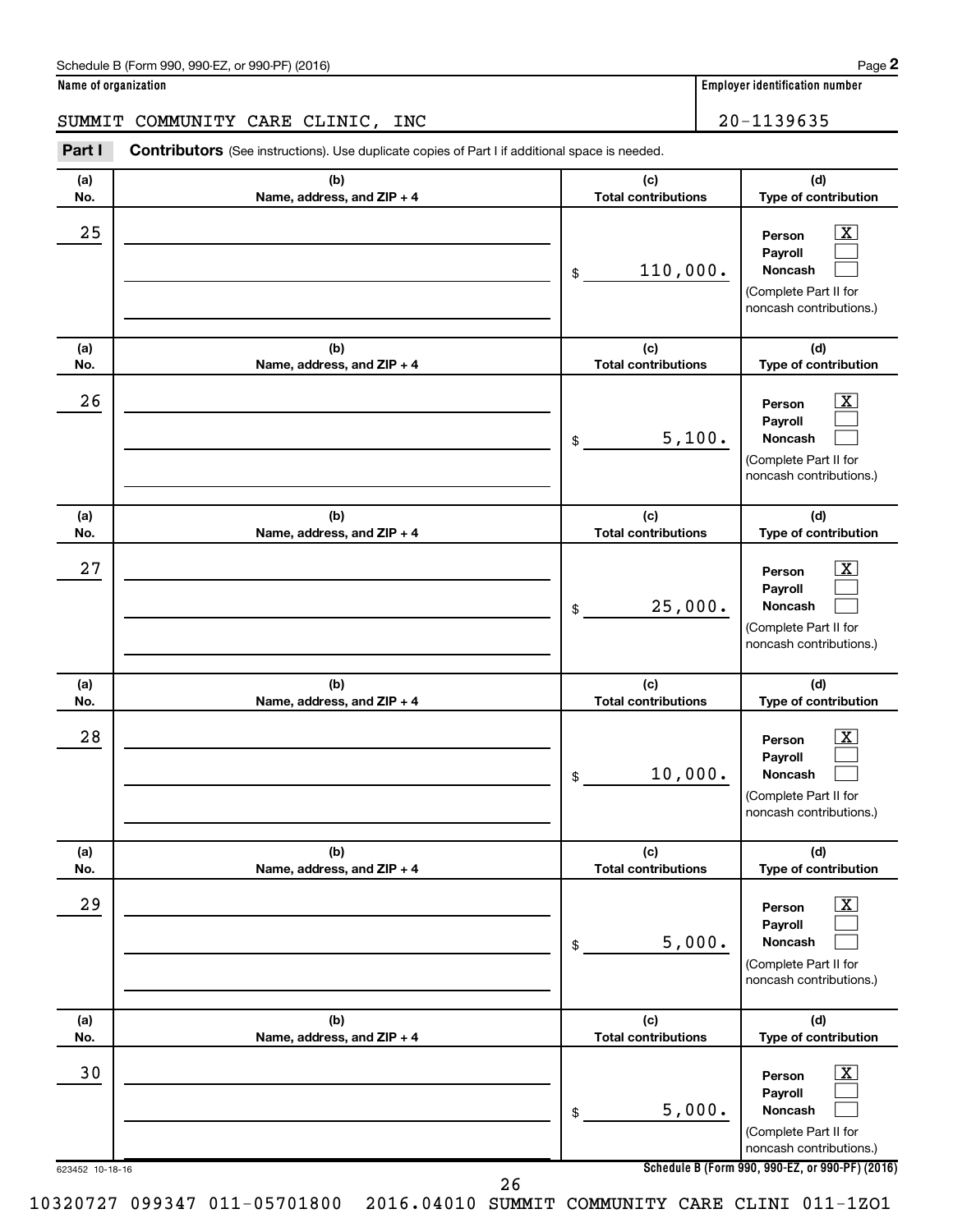#### SUMMIT COMMUNITY CARE CLINIC, INC | 20-1139635

623452 10-18-16 **Schedule B (Form 990, 990-EZ, or 990-PF) (2016) (a) No. (b) Name, address, and ZIP + 4 (c) Total contributions (d) Type of contribution Person Payroll Noncash (a) No. (b) Name, address, and ZIP + 4 (c) Total contributions (d) Type of contribution Person Payroll Noncash (a) No. (b) Name, address, and ZIP + 4 (c) Total contributions (d) Type of contribution Person Payroll Noncash (a) No. (b) Name, address, and ZIP + 4 (c) Total contributions (d) Type of contribution Person Payroll Noncash (a) No. (b) Name, address, and ZIP + 4 (c) Total contributions (d) Type of contribution Person Payroll Noncash (a) No. (b) Name, address, and ZIP + 4 (c) Total contributions (d) Type of contribution Person Payroll Noncash Part I** Contributors (See instructions). Use duplicate copies of Part I if additional space is needed. \$ (Complete Part II for noncash contributions.) \$ (Complete Part II for noncash contributions.) \$ (Complete Part II for noncash contributions.) \$ (Complete Part II for noncash contributions.) \$ (Complete Part II for noncash contributions.) \$ (Complete Part II for noncash contributions.)  $\lfloor x \rfloor$  $\Box$  $\Box$  $\overline{\mathbf{X}}$  $\Box$  $\Box$  $\boxed{\textbf{X}}$  $\Box$  $\Box$  $\boxed{\textbf{X}}$  $\Box$  $\Box$  $\boxed{\text{X}}$  $\Box$  $\Box$  $\boxed{\textbf{X}}$  $\Box$  $\Box$  $\begin{array}{|c|c|c|c|c|}\hline \text{31} & \text{Person} & \text{X} \\\hline \end{array}$ 16,700.  $\begin{array}{|c|c|c|c|c|}\hline \text{32} & \text{Person} & \text{X} \ \hline \end{array}$ 27,700.  $\overline{33}$  Person  $\overline{\text{X}}$ 5,000.  $\begin{array}{|c|c|c|c|c|}\hline \text{34} & \text{Person} & \text{X} \\\hline \end{array}$ 60,000.  $\overline{35}$  Person  $\overline{\text{X}}$ 250,000.  $36$  Person  $\overline{\text{X}}$ 5,000. 27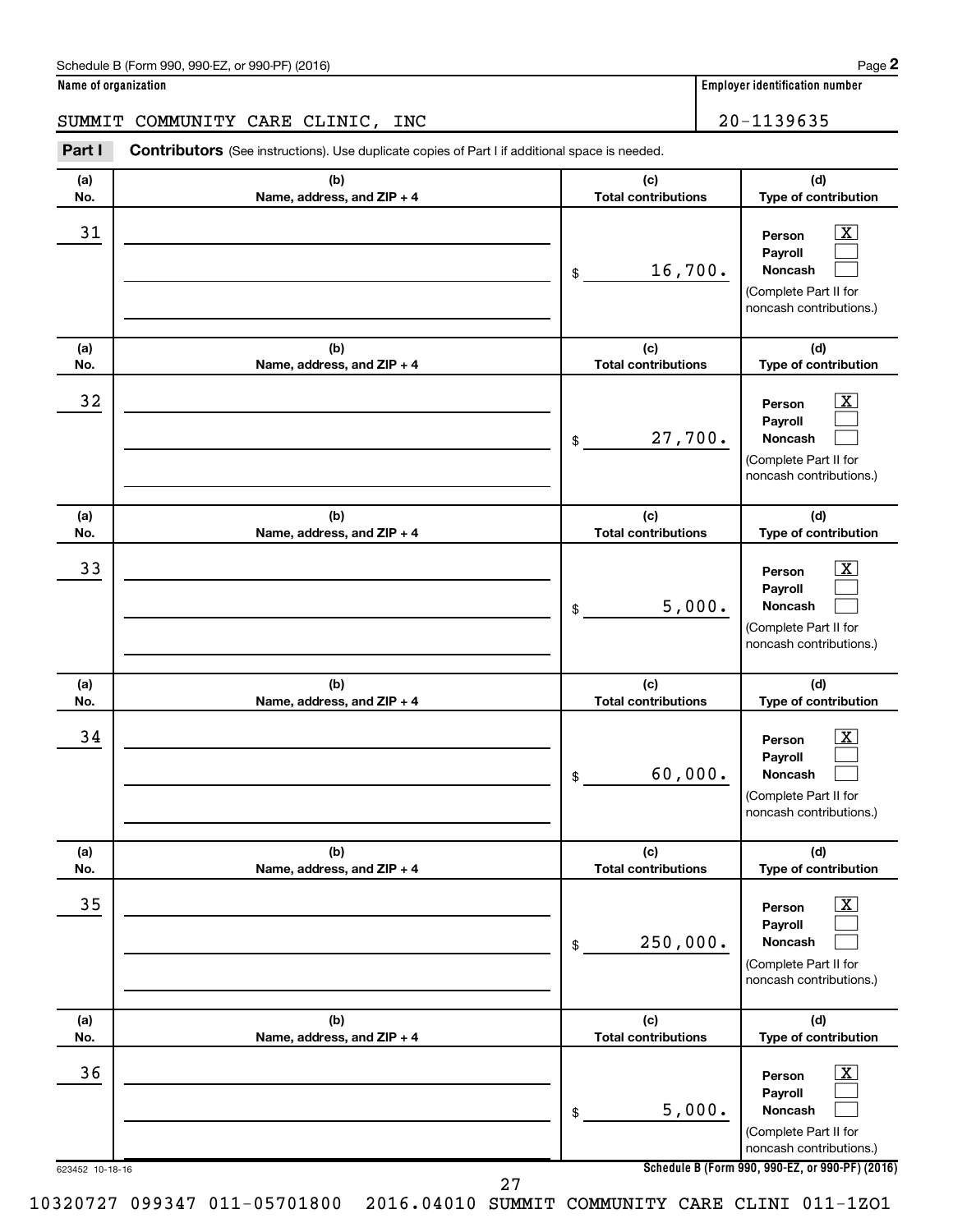#### SUMMIT COMMUNITY CARE CLINIC, INC | 20-1139635

623452 10-18-16 **Schedule B (Form 990, 990-EZ, or 990-PF) (2016) (a) No. (b) Name, address, and ZIP + 4 (c) Total contributions (d) Type of contribution Person Payroll Noncash (a) No. (b) Name, address, and ZIP + 4 (c) Total contributions (d) Type of contribution Person Payroll Noncash (a) No. (b) Name, address, and ZIP + 4 (c) Total contributions (d) Type of contribution Person Payroll Noncash (a) No. (b) Name, address, and ZIP + 4 (c) Total contributions (d) Type of contribution Person Payroll Noncash (a) No. (b) Name, address, and ZIP + 4 (c) Total contributions (d) Type of contribution Person Payroll Noncash (a) No. (b) Name, address, and ZIP + 4 (c) Total contributions (d) Type of contribution Person Payroll Noncash Part I** Contributors (See instructions). Use duplicate copies of Part I if additional space is needed. \$ (Complete Part II for noncash contributions.) \$ (Complete Part II for noncash contributions.) \$ (Complete Part II for noncash contributions.) \$ (Complete Part II for noncash contributions.) \$ (Complete Part II for noncash contributions.) \$ (Complete Part II for noncash contributions.)  $\lfloor x \rfloor$  $\Box$  $\Box$  $\overline{\mathbf{X}}$  $\Box$  $\Box$  $\boxed{\textbf{X}}$  $\Box$  $\Box$  $\boxed{\textbf{X}}$  $\Box$  $\Box$  $\boxed{\text{X}}$  $\Box$  $\Box$  $\boxed{\text{X}}$  $\Box$  $\Box$  $\overline{37}$  Person  $\overline{\text{X}}$ 5,000.  $\overline{38}$  Person  $\overline{\text{X}}$ 20,000.  $\overline{39}$  Person  $\overline{\text{X}}$ 6,200.  $40$  Person  $\overline{\text{X}}$ 5,000.  $41$  Person  $\overline{\text{X}}$ 6,000.  $42$  Person  $\overline{\text{X}}$ 15,000. 28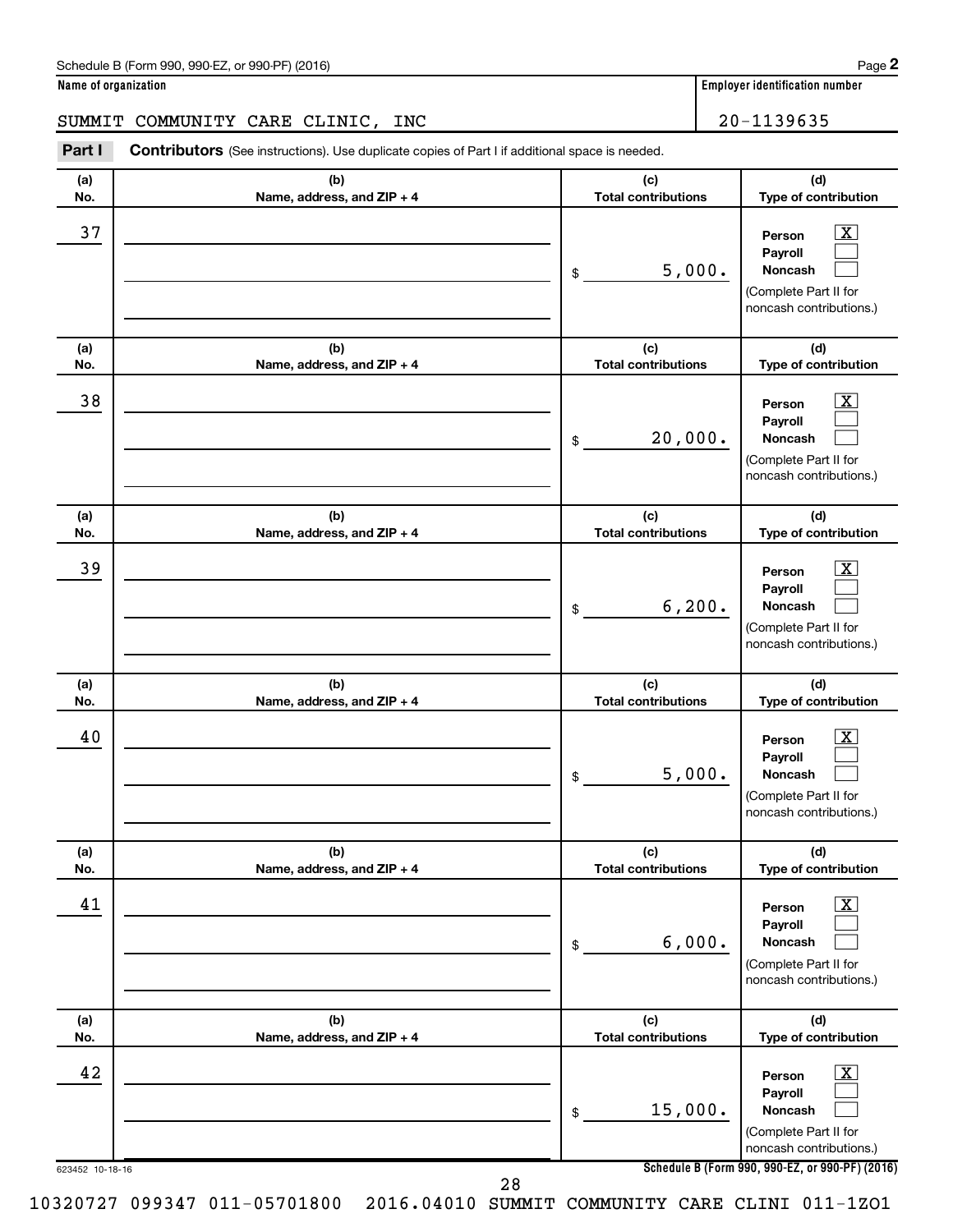#### SUMMIT COMMUNITY CARE CLINIC, INC  $\vert$  20-1139635

623452 10-18-16 **Schedule B (Form 990, 990-EZ, or 990-PF) (2016) (a) No. (b) Name, address, and ZIP + 4 (c) Total contributions (d) Type of contribution Person Payroll Noncash (a) No. (b) Name, address, and ZIP + 4 (c) Total contributions (d) Type of contribution Person Payroll Noncash (a) No. (b) Name, address, and ZIP + 4 (c) Total contributions (d) Type of contribution Person Payroll Noncash (a) No. (b) Name, address, and ZIP + 4 (c) Total contributions (d) Type of contribution Person Payroll Noncash (a) No. (b) Name, address, and ZIP + 4 (c) Total contributions (d) Type of contribution Person Payroll Noncash (a) No. (b) Name, address, and ZIP + 4 (c) Total contributions (d) Type of contribution Person Payroll Noncash Part I** Contributors (See instructions). Use duplicate copies of Part I if additional space is needed. \$ (Complete Part II for noncash contributions.) \$ (Complete Part II for noncash contributions.) \$ (Complete Part II for noncash contributions.) \$ (Complete Part II for noncash contributions.) \$ (Complete Part II for noncash contributions.) \$ (Complete Part II for noncash contributions.)  $\lfloor x \rfloor$  $\Box$  $\Box$  $\overline{\mathbf{X}}$  $\Box$  $\Box$  $\Box$  $\Box$  $\boxed{\textbf{X}}$  $\Box$  $\Box$  $\Box$  $\Box$  $\Box$  $\Box$  $\Box$  $\Box$  $\Box$  $43$  Person  $\overline{\text{X}}$ 20,000.  $44$  Person  $\overline{\text{X}}$ 8,000. 45  $23,450.$ 29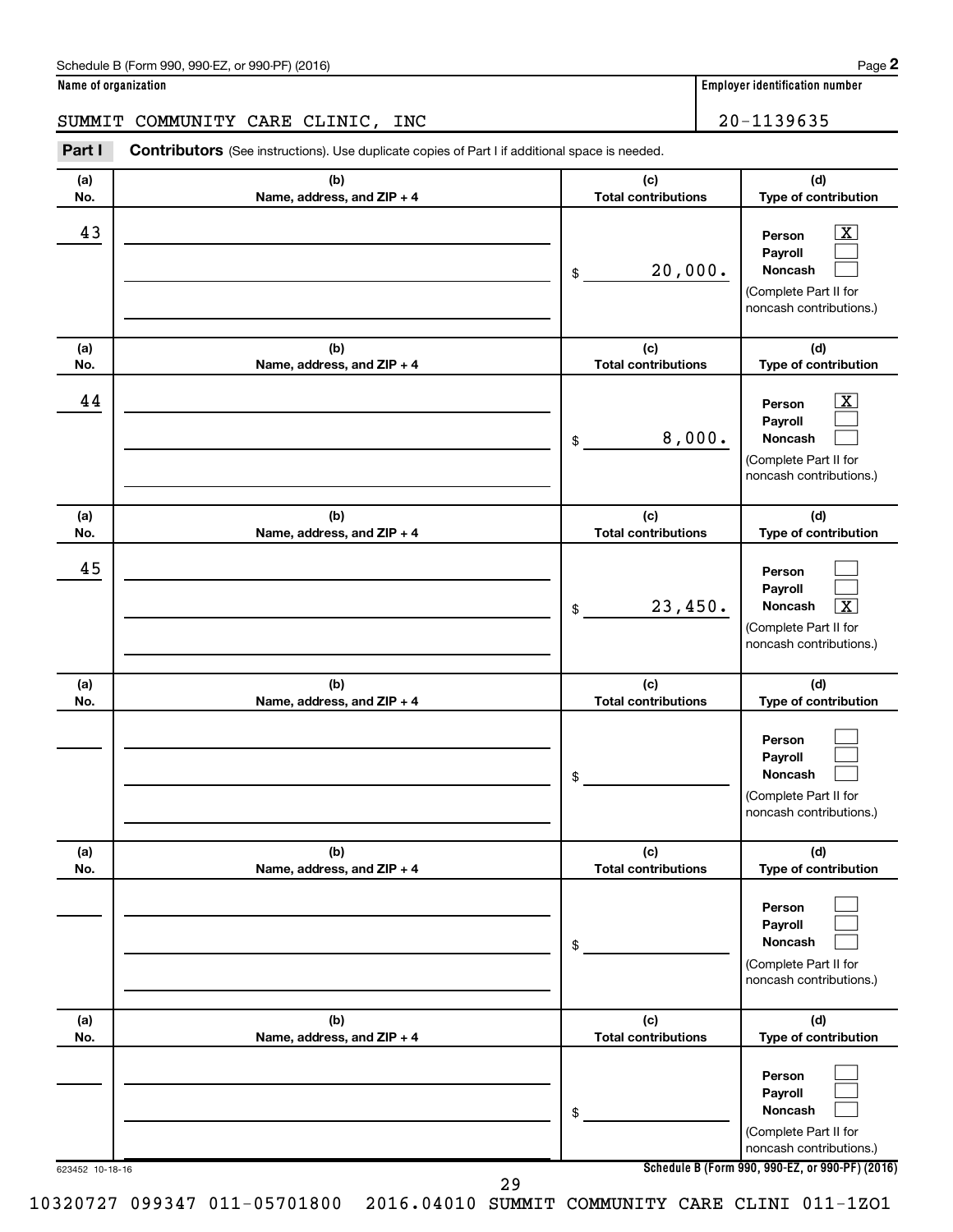## SUMMIT COMMUNITY CARE CLINIC, INC 20-1139635

Part II Noncash Property (See instructions). Use duplicate copies of Part II if additional space is needed.

| (a)<br>No.<br>from<br>Part I | (b)<br>Description of noncash property given | (c)<br>FMV (or estimate)<br>(See instructions) | (d)<br>Date received                            |
|------------------------------|----------------------------------------------|------------------------------------------------|-------------------------------------------------|
|                              | <b>SOFTWARE</b>                              |                                                |                                                 |
| 45                           |                                              |                                                |                                                 |
|                              |                                              |                                                |                                                 |
|                              |                                              | 23,450.<br>$\frac{1}{2}$                       | 01/25/16                                        |
|                              |                                              |                                                |                                                 |
|                              |                                              |                                                |                                                 |
| (a)                          |                                              | (c)                                            |                                                 |
| No.                          | (b)                                          | FMV (or estimate)                              | (d)                                             |
| from<br>Part I               | Description of noncash property given        | (See instructions)                             | Date received                                   |
|                              |                                              |                                                |                                                 |
|                              |                                              |                                                |                                                 |
|                              |                                              |                                                |                                                 |
|                              |                                              |                                                |                                                 |
|                              |                                              | \$                                             |                                                 |
|                              |                                              |                                                |                                                 |
| (a)                          |                                              |                                                |                                                 |
| No.                          | (b)                                          | (c)                                            | (d)                                             |
| from                         | Description of noncash property given        | FMV (or estimate)                              | Date received                                   |
| Part I                       |                                              | (See instructions)                             |                                                 |
|                              |                                              |                                                |                                                 |
|                              |                                              |                                                |                                                 |
|                              |                                              |                                                |                                                 |
|                              |                                              | $$\mathbb{S}$$                                 |                                                 |
|                              |                                              |                                                |                                                 |
|                              |                                              |                                                |                                                 |
| (a)<br>No.                   |                                              | (c)                                            |                                                 |
| from                         | (b)                                          | FMV (or estimate)                              | (d)                                             |
| Part I                       | Description of noncash property given        | (See instructions)                             | Date received                                   |
|                              |                                              |                                                |                                                 |
|                              |                                              |                                                |                                                 |
|                              |                                              |                                                |                                                 |
|                              |                                              |                                                |                                                 |
|                              |                                              | $$\mathbb{S}$$                                 |                                                 |
|                              |                                              |                                                |                                                 |
| (a)                          |                                              | (c)                                            |                                                 |
| No.                          | (b)                                          | FMV (or estimate)                              | (d)                                             |
| from                         | Description of noncash property given        | (See instructions)                             | Date received                                   |
| Part I                       |                                              |                                                |                                                 |
|                              |                                              |                                                |                                                 |
|                              |                                              |                                                |                                                 |
|                              |                                              |                                                |                                                 |
|                              |                                              | \$                                             |                                                 |
|                              |                                              |                                                |                                                 |
| (a)                          |                                              |                                                |                                                 |
| No.                          | (b)                                          | (c)                                            | (d)                                             |
| from                         | Description of noncash property given        | FMV (or estimate)                              | Date received                                   |
| Part I                       |                                              | (See instructions)                             |                                                 |
|                              |                                              |                                                |                                                 |
|                              |                                              |                                                |                                                 |
|                              |                                              |                                                |                                                 |
|                              |                                              |                                                |                                                 |
|                              |                                              | \$                                             | Schedule B (Form 990, 990-EZ, or 990-PF) (2016) |
| 623453 10-18-16              | 30                                           |                                                |                                                 |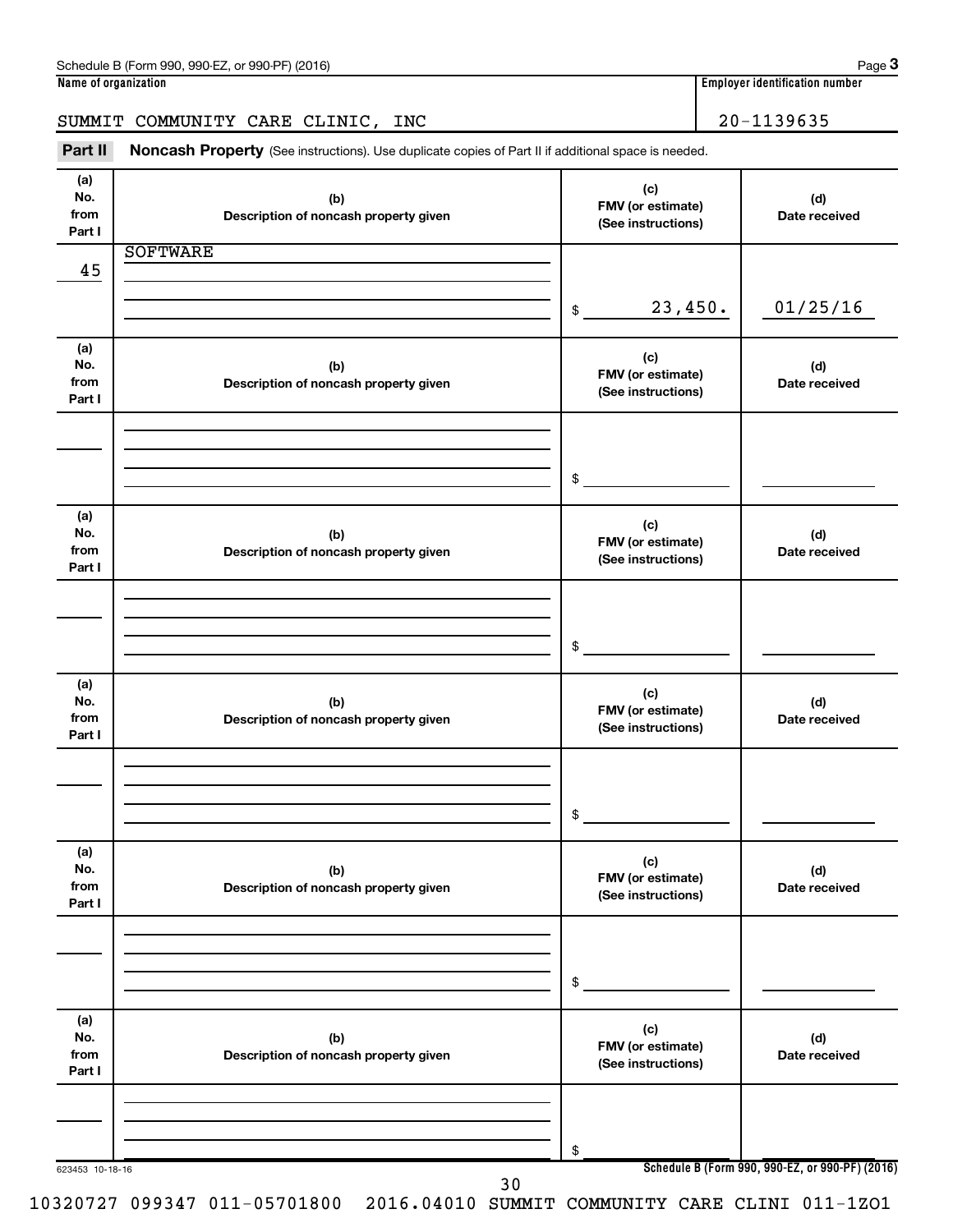|                             | Schedule B (Form 990, 990-EZ, or 990-PF) (2016)                                                                                                                                                                                                                                 |                      |  | Page                                                                                                                                                                |  |  |
|-----------------------------|---------------------------------------------------------------------------------------------------------------------------------------------------------------------------------------------------------------------------------------------------------------------------------|----------------------|--|---------------------------------------------------------------------------------------------------------------------------------------------------------------------|--|--|
| Name of organization        |                                                                                                                                                                                                                                                                                 |                      |  | <b>Employer identification number</b>                                                                                                                               |  |  |
|                             |                                                                                                                                                                                                                                                                                 |                      |  |                                                                                                                                                                     |  |  |
| Part III                    | SUMMIT COMMUNITY CARE CLINIC, INC                                                                                                                                                                                                                                               |                      |  | 20-1139635<br>Exclusively religious, charitable, etc., contributions to organizations described in section 501(c)(7), (8), or (10) that total more than \$1,000 for |  |  |
|                             | the year from any one contributor. Complete columns (a) through (e) and the following line entry. For organizations<br>completing Part III, enter the total of exclusively religious, charitable, etc., contributions of \$1,000 or less for the year. (Enter this info. once.) |                      |  | ▶\$                                                                                                                                                                 |  |  |
|                             | Use duplicate copies of Part III if additional space is needed.                                                                                                                                                                                                                 |                      |  |                                                                                                                                                                     |  |  |
| $(a)$ No.<br>from<br>Part I | (b) Purpose of gift                                                                                                                                                                                                                                                             | (c) Use of gift      |  | (d) Description of how gift is held                                                                                                                                 |  |  |
|                             |                                                                                                                                                                                                                                                                                 |                      |  |                                                                                                                                                                     |  |  |
|                             |                                                                                                                                                                                                                                                                                 | (e) Transfer of gift |  |                                                                                                                                                                     |  |  |
|                             |                                                                                                                                                                                                                                                                                 |                      |  |                                                                                                                                                                     |  |  |
|                             | Transferee's name, address, and ZIP + 4                                                                                                                                                                                                                                         |                      |  | Relationship of transferor to transferee                                                                                                                            |  |  |
|                             |                                                                                                                                                                                                                                                                                 |                      |  |                                                                                                                                                                     |  |  |
|                             |                                                                                                                                                                                                                                                                                 |                      |  |                                                                                                                                                                     |  |  |
| $(a)$ No.                   |                                                                                                                                                                                                                                                                                 |                      |  |                                                                                                                                                                     |  |  |
| from<br>Part I              | (b) Purpose of gift                                                                                                                                                                                                                                                             | (c) Use of gift      |  | (d) Description of how gift is held                                                                                                                                 |  |  |
|                             |                                                                                                                                                                                                                                                                                 |                      |  |                                                                                                                                                                     |  |  |
|                             |                                                                                                                                                                                                                                                                                 |                      |  |                                                                                                                                                                     |  |  |
|                             |                                                                                                                                                                                                                                                                                 |                      |  |                                                                                                                                                                     |  |  |
|                             |                                                                                                                                                                                                                                                                                 | (e) Transfer of gift |  |                                                                                                                                                                     |  |  |
|                             | Transferee's name, address, and ZIP + 4                                                                                                                                                                                                                                         |                      |  | Relationship of transferor to transferee                                                                                                                            |  |  |
|                             |                                                                                                                                                                                                                                                                                 |                      |  |                                                                                                                                                                     |  |  |
|                             |                                                                                                                                                                                                                                                                                 |                      |  |                                                                                                                                                                     |  |  |
|                             |                                                                                                                                                                                                                                                                                 |                      |  |                                                                                                                                                                     |  |  |
| (a) No.<br>from<br>Part I   | (b) Purpose of gift                                                                                                                                                                                                                                                             | (c) Use of gift      |  | (d) Description of how gift is held                                                                                                                                 |  |  |
|                             |                                                                                                                                                                                                                                                                                 |                      |  |                                                                                                                                                                     |  |  |
|                             |                                                                                                                                                                                                                                                                                 |                      |  |                                                                                                                                                                     |  |  |
|                             | (e) Transfer of gift                                                                                                                                                                                                                                                            |                      |  |                                                                                                                                                                     |  |  |
|                             |                                                                                                                                                                                                                                                                                 |                      |  |                                                                                                                                                                     |  |  |
|                             | Transferee's name, address, and ZIP + 4                                                                                                                                                                                                                                         |                      |  | Relationship of transferor to transferee                                                                                                                            |  |  |
|                             |                                                                                                                                                                                                                                                                                 |                      |  |                                                                                                                                                                     |  |  |
|                             |                                                                                                                                                                                                                                                                                 |                      |  |                                                                                                                                                                     |  |  |
| (a) No.<br>from             |                                                                                                                                                                                                                                                                                 |                      |  |                                                                                                                                                                     |  |  |
| Part I                      | (b) Purpose of gift                                                                                                                                                                                                                                                             | (c) Use of gift      |  | (d) Description of how gift is held                                                                                                                                 |  |  |
|                             |                                                                                                                                                                                                                                                                                 |                      |  |                                                                                                                                                                     |  |  |
|                             |                                                                                                                                                                                                                                                                                 |                      |  |                                                                                                                                                                     |  |  |
|                             |                                                                                                                                                                                                                                                                                 |                      |  |                                                                                                                                                                     |  |  |

**Transferee's name, address, and ZIP + 4 Relationship of transferor to transferee**

31

**(e) Transfer of gift**

623454 10-18-16

**Schedule B (Form 990, 990-EZ, or 990-PF) (2016)**

10320727 099347 011-05701800 2016.04010 SUMMIT COMMUNITY CARE CLINI 011-1ZO1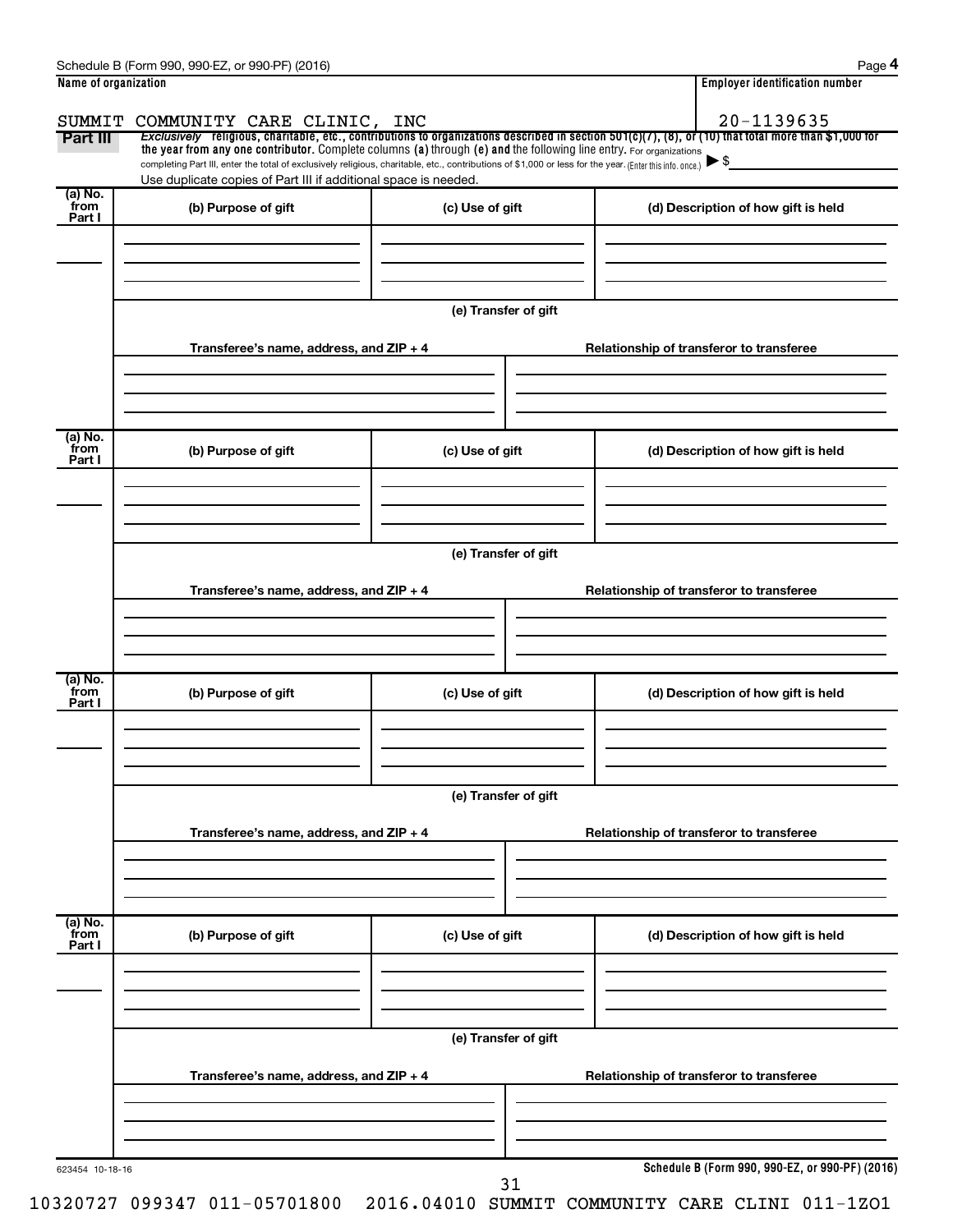#### **(Form 990 or 990-EZ) For Organizations Exempt From Income Tax Under section 501(c) and section 527 SCHEDULE C Political Campaign and Lobbying Activities**<br>Drganizations Exempt From Income Tax Under section 501(c) and section 527 **2016**

**Information about Schedule C (Form 990 or 990-EZ) and its instructions is at |**  *www.irs.gov/form990.* Complete if the organization is described below. > Attach to Form 990 or Form 990-EZ.

OMB No. 1545-0047

**Open to Public Inspection**

**Employer identification number**

### **If the organization answered "Yes," on Form 990, Part IV, line 3, or Form 990-EZ, Part V, line 46 (Political Campaign Activities), then**

- Section 501(c)(3) organizations: Complete Parts I-A and B. Do not complete Part I-C.
- Section 501(c) (other than section 501(c)(3)) organizations: Complete Parts I-A and C below. Do not complete Part I-B.
- Section 527 organizations: Complete Part I-A only.

Department of the Treasury Internal Revenue Service

### **If the organization answered "Yes," on Form 990, Part IV, line 4, or Form 990-EZ, Part VI, line 47 (Lobbying Activities), then**

- Section 501(c)(3) organizations that have filed Form 5768 (election under section 501(h)): Complete Part II-A. Do not complete Part II-B.
- Section 501(c)(3) organizations that have NOT filed Form 5768 (election under section 501(h)): Complete Part II-B. Do not complete Part II-A.

**If the organization answered "Yes," on Form 990, Part IV, line 5 (Proxy Tax) (see separate instructions) or Form 990-EZ, Part V, line 35c (Proxy Tax) (see separate instructions), then**

|                      | ● Section 501(c)(4), (5), or (6) organizations: Complete Part III. |
|----------------------|--------------------------------------------------------------------|
| Name of organization |                                                                    |

|        | SUMMIT COMMUNITY CARE CLINIC, INC                                                                                                                                                                                                                                                                                                           |                          | 20-1139635 |           |
|--------|---------------------------------------------------------------------------------------------------------------------------------------------------------------------------------------------------------------------------------------------------------------------------------------------------------------------------------------------|--------------------------|------------|-----------|
|        | Complete if the organization is exempt under section 501(c) or is a section 527 organization.<br><b>Part I-A</b>                                                                                                                                                                                                                            |                          |            |           |
| 2<br>3 | Provide a description of the organization's direct and indirect political campaign activities in Part IV.<br>Volunteer hours for political campaign activities [11] with an intervention of the state of political campaign activities [11] with an intervention of the state of the state of the state of the state of the state of the st | $\triangleright$ \$      |            |           |
|        | Part I-B<br>Complete if the organization is exempt under section 501(c)(3).                                                                                                                                                                                                                                                                 |                          |            |           |
|        |                                                                                                                                                                                                                                                                                                                                             | $\blacktriangleright$ \$ |            |           |
| 2      |                                                                                                                                                                                                                                                                                                                                             |                          |            |           |
| 3      |                                                                                                                                                                                                                                                                                                                                             |                          | Yes        | <b>No</b> |
|        |                                                                                                                                                                                                                                                                                                                                             |                          | Yes        | <b>No</b> |
|        | <b>b</b> If "Yes," describe in Part IV.                                                                                                                                                                                                                                                                                                     |                          |            |           |
|        | Complete if the organization is exempt under section 501(c), except section 501(c)(3).<br>  Part I-C I                                                                                                                                                                                                                                      |                          |            |           |
| 1.     | Enter the amount directly expended by the filing organization for section 527 exempt function activities                                                                                                                                                                                                                                    | $\triangleright$ s       |            |           |
| 2      | Enter the amount of the filing organization's funds contributed to other organizations for section 527                                                                                                                                                                                                                                      |                          |            |           |
|        |                                                                                                                                                                                                                                                                                                                                             | $\triangleright$ \$      |            |           |
| 3      | Total exempt function expenditures. Add lines 1 and 2. Enter here and on Form 1120-POL,                                                                                                                                                                                                                                                     |                          |            |           |
|        |                                                                                                                                                                                                                                                                                                                                             | $\blacktriangleright$ \$ |            |           |
| 4      |                                                                                                                                                                                                                                                                                                                                             |                          | Yes        | <b>No</b> |
| 5.     | Enter the names, addresses and employer identification number (EIN) of all section 527 political organizations to which the filing organization                                                                                                                                                                                             |                          |            |           |
|        | made payments. For each organization listed, enter the amount paid from the filing organization's funds. Also enter the amount of political                                                                                                                                                                                                 |                          |            |           |
|        | contributions received that were promptly and directly delivered to a separate political organization, such as a separate segregated fund or a                                                                                                                                                                                              |                          |            |           |
|        | political action committee (PAC). If additional space is needed, provide information in Part IV.                                                                                                                                                                                                                                            |                          |            |           |

| (a) Name | (b) Address | $(c)$ EIN | (d) Amount paid from<br>filing organization's<br>funds. If none, enter -0-. | (e) Amount of political<br>contributions received and<br>promptly and directly<br>delivered to a separate<br>political organization.<br>If none, enter -0-. |
|----------|-------------|-----------|-----------------------------------------------------------------------------|-------------------------------------------------------------------------------------------------------------------------------------------------------------|
|          |             |           |                                                                             |                                                                                                                                                             |
|          |             |           |                                                                             |                                                                                                                                                             |
|          |             |           |                                                                             |                                                                                                                                                             |
|          |             |           |                                                                             |                                                                                                                                                             |
|          |             |           |                                                                             |                                                                                                                                                             |
|          |             |           |                                                                             |                                                                                                                                                             |

**For Paperwork Reduction Act Notice, see the Instructions for Form 990 or 990-EZ. Schedule C (Form 990 or 990-EZ) 2016** LHA

632041 11-10-16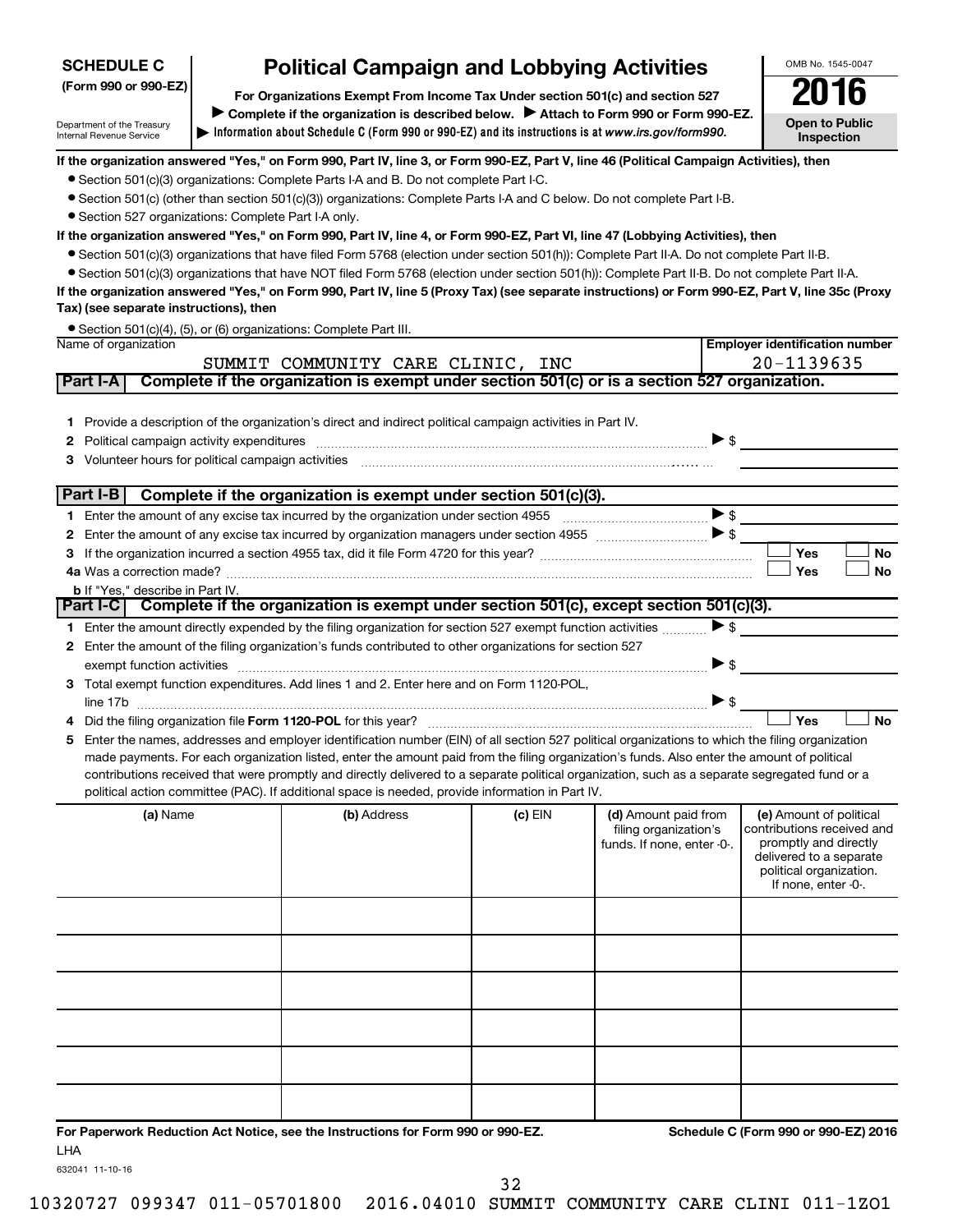| Schedule C (Form 990 or 990-EZ) 2016 SUMMIT COMMUNITY CARE CLINIC, INC                                                                                                                                                                          |                                        |                                                                                                         |            |                                        | $20 - 1139635$ Page 2          |
|-------------------------------------------------------------------------------------------------------------------------------------------------------------------------------------------------------------------------------------------------|----------------------------------------|---------------------------------------------------------------------------------------------------------|------------|----------------------------------------|--------------------------------|
| Complete if the organization is exempt under section 501(c)(3) and filed Form 5768 (election under<br>Part II-A                                                                                                                                 |                                        |                                                                                                         |            |                                        |                                |
| section 501(h)).<br>A Check $\blacktriangleright$<br>if the filing organization belongs to an affiliated group (and list in Part IV each affiliated group member's name, address, EIN,<br>expenses, and share of excess lobbying expenditures). |                                        |                                                                                                         |            |                                        |                                |
| B Check P<br>if the filing organization checked box A and "limited control" provisions apply.                                                                                                                                                   | <b>Limits on Lobbying Expenditures</b> | (The term "expenditures" means amounts paid or incurred.)                                               |            | (a) Filing<br>organization's<br>totals | (b) Affiliated group<br>totals |
| 1a Total lobbying expenditures to influence public opinion (grass roots lobbying)                                                                                                                                                               |                                        |                                                                                                         |            |                                        |                                |
|                                                                                                                                                                                                                                                 |                                        |                                                                                                         |            |                                        |                                |
| c                                                                                                                                                                                                                                               |                                        |                                                                                                         |            |                                        |                                |
| <b>d</b> Other exempt purpose expenditures                                                                                                                                                                                                      |                                        |                                                                                                         |            |                                        |                                |
|                                                                                                                                                                                                                                                 |                                        |                                                                                                         |            |                                        |                                |
| f Lobbying nontaxable amount. Enter the amount from the following table in both columns.                                                                                                                                                        |                                        |                                                                                                         |            |                                        |                                |
| If the amount on line 1e, column (a) or (b) is:                                                                                                                                                                                                 |                                        | The lobbying nontaxable amount is:                                                                      |            |                                        |                                |
| Not over \$500,000                                                                                                                                                                                                                              |                                        | 20% of the amount on line 1e.                                                                           |            |                                        |                                |
| Over \$500,000 but not over \$1,000,000                                                                                                                                                                                                         |                                        | \$100,000 plus 15% of the excess over \$500,000.                                                        |            |                                        |                                |
| Over \$1,000,000 but not over \$1,500,000                                                                                                                                                                                                       |                                        | \$175,000 plus 10% of the excess over \$1,000,000                                                       |            |                                        |                                |
| Over \$1,500,000 but not over \$17,000,000<br>\$225,000 plus 5% of the excess over \$1,500,000.                                                                                                                                                 |                                        |                                                                                                         |            |                                        |                                |
| Over \$17,000,000                                                                                                                                                                                                                               | \$1,000,000.                           |                                                                                                         |            |                                        |                                |
|                                                                                                                                                                                                                                                 |                                        |                                                                                                         |            |                                        |                                |
|                                                                                                                                                                                                                                                 |                                        |                                                                                                         |            |                                        |                                |
| h Subtract line 1g from line 1a. If zero or less, enter -0-                                                                                                                                                                                     |                                        |                                                                                                         |            |                                        |                                |
|                                                                                                                                                                                                                                                 |                                        |                                                                                                         |            |                                        |                                |
| If there is an amount other than zero on either line 1h or line 1i, did the organization file Form 4720                                                                                                                                         |                                        |                                                                                                         |            |                                        |                                |
| reporting section 4911 tax for this year?                                                                                                                                                                                                       |                                        |                                                                                                         |            |                                        | Yes<br>No                      |
| (Some organizations that made a section 501(h) election do not have to complete all of the five columns below.                                                                                                                                  |                                        | 4-Year Averaging Period Under section 501(h)<br>See the separate instructions for lines 2a through 2f.) |            |                                        |                                |
|                                                                                                                                                                                                                                                 |                                        | Lobbying Expenditures During 4-Year Averaging Period                                                    |            |                                        |                                |
| Calendar year<br>(or fiscal year beginning in)                                                                                                                                                                                                  | (a) 2013                               | (b) 2014                                                                                                | $(c)$ 2015 | $(d)$ 2016                             | (e) Total                      |
| 2a Lobbying nontaxable amount                                                                                                                                                                                                                   |                                        |                                                                                                         |            |                                        |                                |
| <b>b</b> Lobbying ceiling amount<br>(150% of line 2a, column(e))                                                                                                                                                                                |                                        |                                                                                                         |            |                                        |                                |
| c Total lobbying expenditures                                                                                                                                                                                                                   |                                        |                                                                                                         |            |                                        |                                |
| d Grassroots nontaxable amount                                                                                                                                                                                                                  |                                        |                                                                                                         |            |                                        |                                |
| e Grassroots ceiling amount<br>(150% of line 2d, column (e))                                                                                                                                                                                    |                                        |                                                                                                         |            |                                        |                                |
| f Grassroots lobbying expenditures                                                                                                                                                                                                              |                                        |                                                                                                         |            |                                        |                                |

**Schedule C (Form 990 or 990-EZ) 2016**

632042 11-10-16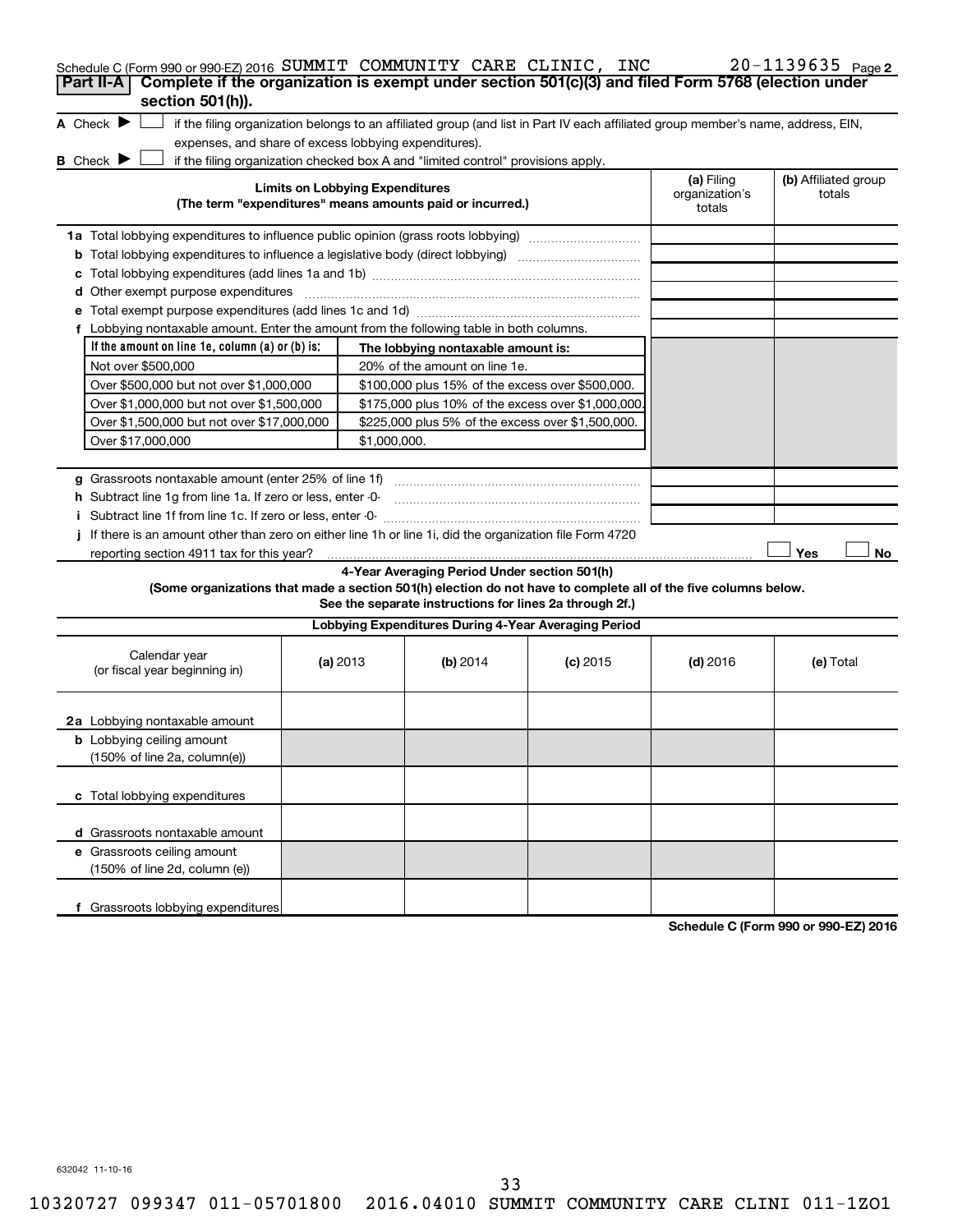#### Schedule C (Form 990 or 990-EZ) 2016  ${\tt SUMMIT}$   ${\tt COMMUNITY}$   ${\tt CARE}$   ${\tt CLINIC}$ ,  ${\tt INC}$   $20$   $-1139635$   ${\tt Page}$ **Part II-B Complete if the organization is exempt under section 501(c)(3) and has NOT filed Form 5768**

### **(election under section 501(h)).**

| For each "Yes," response on lines 1a through 1i below, provide in Part IV a detailed description                                                                                                                               |                       | (a)                     | (b) |        |
|--------------------------------------------------------------------------------------------------------------------------------------------------------------------------------------------------------------------------------|-----------------------|-------------------------|-----|--------|
| of the lobbying activity.                                                                                                                                                                                                      | Yes                   | No                      |     | Amount |
| During the year, did the filing organization attempt to influence foreign, national, state or<br>1                                                                                                                             |                       |                         |     |        |
| local legislation, including any attempt to influence public opinion on a legislative matter                                                                                                                                   |                       |                         |     |        |
| or referendum, through the use of:                                                                                                                                                                                             |                       |                         |     |        |
|                                                                                                                                                                                                                                |                       | x                       |     |        |
| Paid staff or management (include compensation in expenses reported on lines 1c through 1i)?                                                                                                                                   |                       | X                       |     |        |
|                                                                                                                                                                                                                                |                       | х                       |     |        |
|                                                                                                                                                                                                                                |                       | X                       |     |        |
|                                                                                                                                                                                                                                |                       | х                       |     |        |
|                                                                                                                                                                                                                                |                       | х                       |     |        |
| g Direct contact with legislators, their staffs, government officials, or a legislative body?                                                                                                                                  |                       | $\overline{\mathbf{X}}$ |     |        |
| h Rallies, demonstrations, seminars, conventions, speeches, lectures, or any similar means?                                                                                                                                    |                       | х                       |     |        |
| Other activities?                                                                                                                                                                                                              | $\overline{\text{x}}$ |                         |     | 5,567. |
|                                                                                                                                                                                                                                |                       |                         |     | 5,567. |
| 2a Did the activities in line 1 cause the organization to be not described in section 501(c)(3)?                                                                                                                               |                       | $\overline{\mathbf{X}}$ |     |        |
|                                                                                                                                                                                                                                |                       |                         |     |        |
| c If "Yes," enter the amount of any tax incurred by organization managers under section 4912                                                                                                                                   |                       |                         |     |        |
| d If the filing organization incurred a section 4912 tax, did it file Form 4720 for this year?                                                                                                                                 |                       |                         |     |        |
| Part III-A Complete if the organization is exempt under section 501(c)(4), section 501(c)(5), or section                                                                                                                       |                       |                         |     |        |
| $501(c)(6)$ .                                                                                                                                                                                                                  |                       |                         |     |        |
|                                                                                                                                                                                                                                |                       |                         | Yes | No     |
| 1.                                                                                                                                                                                                                             |                       | 1                       |     |        |
| 2                                                                                                                                                                                                                              |                       | $\mathbf{2}$            |     |        |
| Did the organization agree to carry over lobbying and political campaign activity expenditures from the prior year?<br>З                                                                                                       |                       | 3                       |     |        |
| Part III-B Complete if the organization is exempt under section 501(c)(4), section 501(c)(5), or section                                                                                                                       |                       |                         |     |        |
| 501(c)(6) and if either (a) BOTH Part III-A, lines 1 and 2, are answered "No," OR (b) Part III-A, line 3, is                                                                                                                   |                       |                         |     |        |
| answered "Yes."                                                                                                                                                                                                                |                       |                         |     |        |
| 1                                                                                                                                                                                                                              |                       | 1                       |     |        |
| Section 162(e) nondeductible lobbying and political expenditures (do not include amounts of political<br>2                                                                                                                     |                       |                         |     |        |
| expenses for which the section 527(f) tax was paid).                                                                                                                                                                           |                       |                         |     |        |
|                                                                                                                                                                                                                                |                       | 2a                      |     |        |
| b Carryover from last year manufactured and continuum control of the control of the control of the control of the control of the control of the control of the control of the control of the control of the control of the con |                       | 2b                      |     |        |
|                                                                                                                                                                                                                                |                       | 2c                      |     |        |
| З                                                                                                                                                                                                                              |                       | 3                       |     |        |
| If notices were sent and the amount on line 2c exceeds the amount on line 3, what portion of the excess<br>4                                                                                                                   |                       |                         |     |        |
| does the organization agree to carryover to the reasonable estimate of nondeductible lobbying and political                                                                                                                    |                       |                         |     |        |
| expenditure next year?                                                                                                                                                                                                         |                       | 4                       |     |        |
| 5 Taxable amount of lobbying and political expenditures (see instructions)                                                                                                                                                     |                       | 5                       |     |        |
| Part IV<br><b>Supplemental Information</b>                                                                                                                                                                                     |                       |                         |     |        |
| Provide the descriptions required for Part I-A, line 1; Part I-B, line 4; Part I-C, line 5; Part II-A (affiliated group list); Part II-A, lines 1 and 2 (see                                                                   |                       |                         |     |        |
| instructions); and Part II-B, line 1. Also, complete this part for any additional information.                                                                                                                                 |                       |                         |     |        |
| PART II-B, LINE 1, LOBBYING ACTIVITIES:                                                                                                                                                                                        |                       |                         |     |        |
| SUMMIT<br>COMMUNITY CARE CLINIC PAYS ANNUAL DUES TO THE COLORADO COMMUNITY                                                                                                                                                     |                       |                         |     |        |
| HEALTH NETWORK (CCHN).<br>CCHN USES A PORTION OF THOSE DUES TO CONDUCT                                                                                                                                                         |                       |                         |     |        |
|                                                                                                                                                                                                                                |                       |                         |     |        |
|                                                                                                                                                                                                                                |                       |                         |     |        |

LOBBYING ON BEHALF OF SUMMIT COMMUNITY CARE CLINIC AND OTHER MEMBER

ORGANIZATIONS.

632043 11-10-16

**Schedule C (Form 990 or 990-EZ) 2016**

20-1139635 Page 3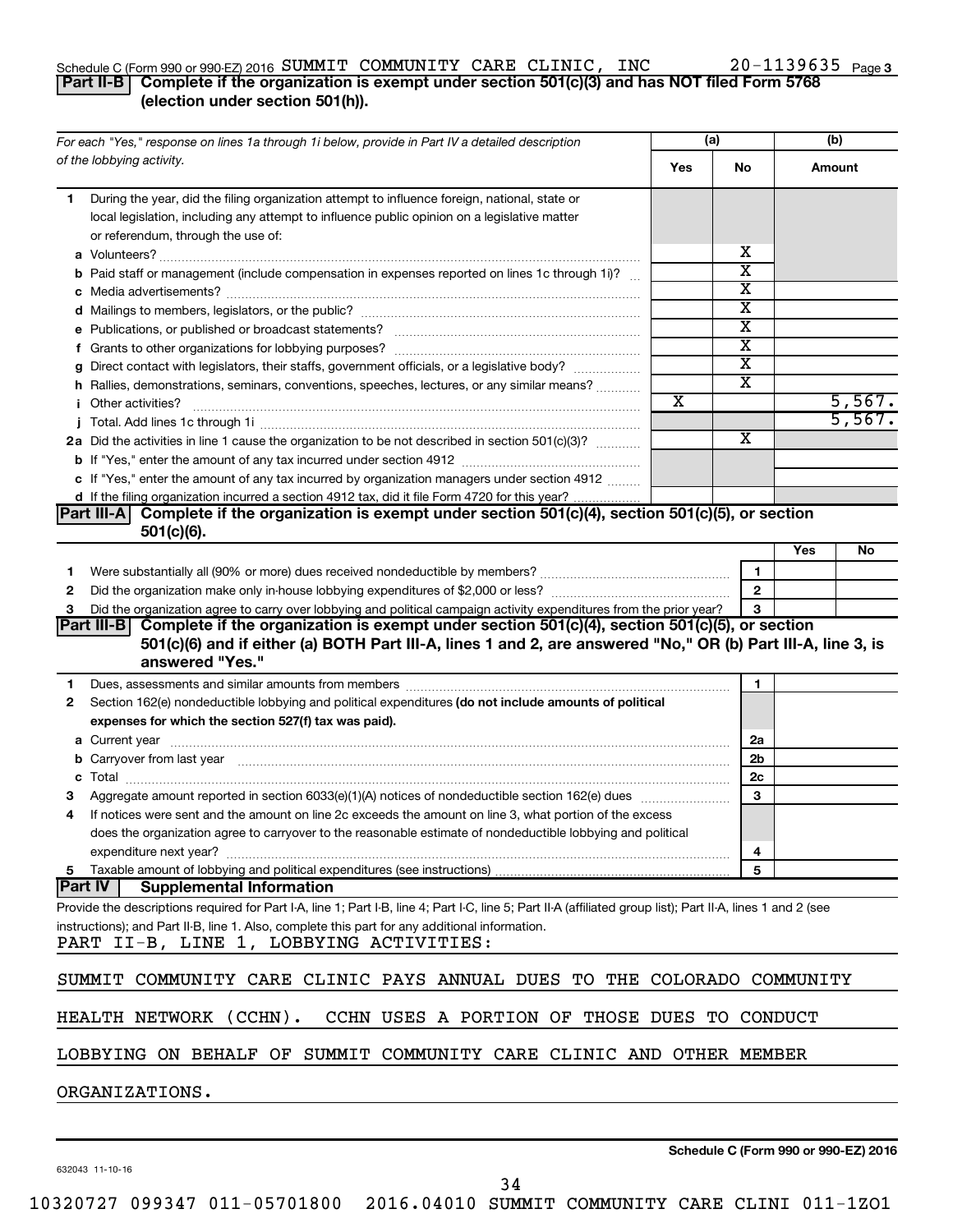| (Form 990) |  |
|------------|--|
|------------|--|

# **SCHEDULE D Supplemental Financial Statements**<br> **Form 990 2016**<br> **Part IV** line 6.7.8.9.10, 11a, 11b, 11d, 11d, 11d, 11d, 11d, 12a, 0r, 12b

**(Form 990) | Complete if the organization answered "Yes" on Form 990, Part IV, line 6, 7, 8, 9, 10, 11a, 11b, 11c, 11d, 11e, 11f, 12a, or 12b.**

**| Attach to Form 990. | Information about Schedule D (Form 990) and its instructions is at**  *www.irs.gov/form990.*



Department of the Treasury Internal Revenue Service **Name of the organization**<br>
SIJMMTT COMMIJNTTY CARE CLINTC TNC **FORE PROGREM** SUMMIT COMMUNITY CARE CLINIC

| Part I          | Organizations Maintaining Donor Advised Funds or Other Similar Funds or Accounts. Complete if the                                                                                                                             |                                                    |                                 |
|-----------------|-------------------------------------------------------------------------------------------------------------------------------------------------------------------------------------------------------------------------------|----------------------------------------------------|---------------------------------|
|                 | organization answered "Yes" on Form 990, Part IV, line 6.                                                                                                                                                                     |                                                    |                                 |
|                 |                                                                                                                                                                                                                               | (a) Donor advised funds                            | (b) Funds and other accounts    |
| 1               |                                                                                                                                                                                                                               |                                                    |                                 |
| 2               | Aggregate value of contributions to (during year)                                                                                                                                                                             |                                                    |                                 |
| З               | Aggregate value of grants from (during year)                                                                                                                                                                                  |                                                    |                                 |
| 4               |                                                                                                                                                                                                                               |                                                    |                                 |
| 5               | Did the organization inform all donors and donor advisors in writing that the assets held in donor advised funds                                                                                                              |                                                    |                                 |
|                 |                                                                                                                                                                                                                               |                                                    | Yes<br>No                       |
| 6               | Did the organization inform all grantees, donors, and donor advisors in writing that grant funds can be used only                                                                                                             |                                                    |                                 |
|                 | for charitable purposes and not for the benefit of the donor or donor advisor, or for any other purpose conferring                                                                                                            |                                                    |                                 |
|                 | impermissible private benefit?                                                                                                                                                                                                |                                                    | Yes<br>No                       |
| Part II         | Conservation Easements. Complete if the organization answered "Yes" on Form 990, Part IV, line 7.                                                                                                                             |                                                    |                                 |
| 1.              | Purpose(s) of conservation easements held by the organization (check all that apply).                                                                                                                                         |                                                    |                                 |
|                 | Preservation of land for public use (e.g., recreation or education)                                                                                                                                                           | Preservation of a historically important land area |                                 |
|                 | Protection of natural habitat                                                                                                                                                                                                 | Preservation of a certified historic structure     |                                 |
|                 | Preservation of open space                                                                                                                                                                                                    |                                                    |                                 |
| 2               | Complete lines 2a through 2d if the organization held a qualified conservation contribution in the form of a conservation easement on the last                                                                                |                                                    |                                 |
|                 | day of the tax year.                                                                                                                                                                                                          |                                                    | Held at the End of the Tax Year |
|                 |                                                                                                                                                                                                                               |                                                    | 2a                              |
|                 | <b>b</b> Total acreage restricted by conservation easements                                                                                                                                                                   |                                                    | 2b                              |
| с               | Number of conservation easements on a certified historic structure included in (a) manufacture included in (a)                                                                                                                |                                                    | 2c                              |
|                 | d Number of conservation easements included in (c) acquired after 8/17/06, and not on a historic structure                                                                                                                    |                                                    |                                 |
|                 | listed in the National Register [111] Marshall Register [11] Marshall Register [11] Marshall Register [11] Marshall Register [11] Marshall Register [11] Marshall Register [11] Marshall Register [11] Marshall Register [11] |                                                    | 2d                              |
| 3               | Number of conservation easements modified, transferred, released, extinguished, or terminated by the organization during the tax                                                                                              |                                                    |                                 |
|                 | year                                                                                                                                                                                                                          |                                                    |                                 |
| 4               | Number of states where property subject to conservation easement is located >                                                                                                                                                 |                                                    |                                 |
| 5               | Does the organization have a written policy regarding the periodic monitoring, inspection, handling of                                                                                                                        |                                                    |                                 |
|                 | violations, and enforcement of the conservation easements it holds?                                                                                                                                                           |                                                    | Yes<br>No                       |
| 6               | Staff and volunteer hours devoted to monitoring, inspecting, handling of violations, and enforcing conservation easements during the year                                                                                     |                                                    |                                 |
|                 |                                                                                                                                                                                                                               |                                                    |                                 |
| 7               | Amount of expenses incurred in monitoring, inspecting, handling of violations, and enforcing conservation easements during the year                                                                                           |                                                    |                                 |
|                 | $\blacktriangleright$ \$                                                                                                                                                                                                      |                                                    |                                 |
| 8               | Does each conservation easement reported on line 2(d) above satisfy the requirements of section 170(h)(4)(B)(i)                                                                                                               |                                                    |                                 |
|                 |                                                                                                                                                                                                                               |                                                    | Yes<br>No                       |
| 9               | In Part XIII, describe how the organization reports conservation easements in its revenue and expense statement, and balance sheet, and                                                                                       |                                                    |                                 |
|                 | include, if applicable, the text of the footnote to the organization's financial statements that describes the organization's accounting for                                                                                  |                                                    |                                 |
|                 | conservation easements.                                                                                                                                                                                                       |                                                    |                                 |
| <b>Part III</b> | Organizations Maintaining Collections of Art, Historical Treasures, or Other Similar Assets.                                                                                                                                  |                                                    |                                 |
|                 | Complete if the organization answered "Yes" on Form 990, Part IV, line 8.                                                                                                                                                     |                                                    |                                 |
|                 | 1a If the organization elected, as permitted under SFAS 116 (ASC 958), not to report in its revenue statement and balance sheet works of art,                                                                                 |                                                    |                                 |
|                 | historical treasures, or other similar assets held for public exhibition, education, or research in furtherance of public service, provide, in Part XIII,                                                                     |                                                    |                                 |
|                 | the text of the footnote to its financial statements that describes these items.                                                                                                                                              |                                                    |                                 |
|                 | b If the organization elected, as permitted under SFAS 116 (ASC 958), to report in its revenue statement and balance sheet works of art, historical                                                                           |                                                    |                                 |
|                 | treasures, or other similar assets held for public exhibition, education, or research in furtherance of public service, provide the following amounts                                                                         |                                                    |                                 |
|                 | relating to these items:                                                                                                                                                                                                      |                                                    |                                 |
|                 |                                                                                                                                                                                                                               |                                                    | $\blacktriangleright$ \$        |
|                 | (ii) Assets included in Form 990, Part X [11] Marten and Martin Martin Marten and Martin Martin Marten and Mar                                                                                                                |                                                    | $\blacktriangleright$ \$        |
| 2               | If the organization received or held works of art, historical treasures, or other similar assets for financial gain, provide                                                                                                  |                                                    |                                 |
|                 | the following amounts required to be reported under SFAS 116 (ASC 958) relating to these items:                                                                                                                               |                                                    |                                 |
| а               |                                                                                                                                                                                                                               |                                                    | $\blacktriangleright$ \$        |
|                 |                                                                                                                                                                                                                               |                                                    | $\blacktriangleright$ s         |
|                 | LHA For Paperwork Reduction Act Notice, see the Instructions for Form 990.                                                                                                                                                    |                                                    | Schedule D (Form 990) 2016      |
|                 | 632051 08-29-16                                                                                                                                                                                                               |                                                    |                                 |

35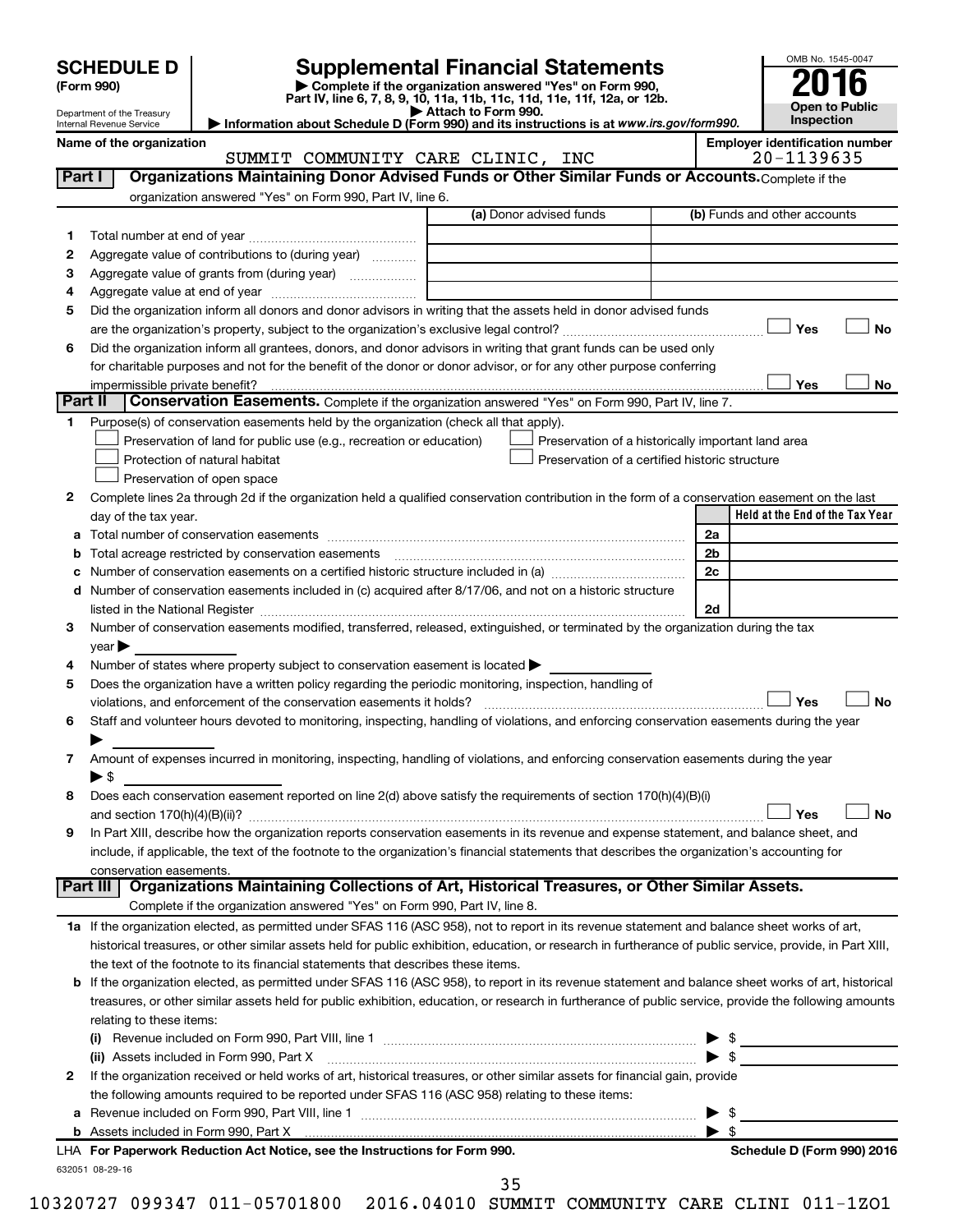|        | Schedule D (Form 990) 2016                                                                                                                                                                                                     | SUMMIT COMMUNITY CARE CLINIC, INC |   |                   |                                                                                                                                                                                                                                |          |                 | $20 - 1139635$ Page 2                |                     |          |                         |
|--------|--------------------------------------------------------------------------------------------------------------------------------------------------------------------------------------------------------------------------------|-----------------------------------|---|-------------------|--------------------------------------------------------------------------------------------------------------------------------------------------------------------------------------------------------------------------------|----------|-----------------|--------------------------------------|---------------------|----------|-------------------------|
|        | Part III<br>Organizations Maintaining Collections of Art, Historical Treasures, or Other Similar Assets (continued)                                                                                                            |                                   |   |                   |                                                                                                                                                                                                                                |          |                 |                                      |                     |          |                         |
| 3      | Using the organization's acquisition, accession, and other records, check any of the following that are a significant use of its collection items<br>(check all that apply):                                                   |                                   |   |                   |                                                                                                                                                                                                                                |          |                 |                                      |                     |          |                         |
| a      | Public exhibition                                                                                                                                                                                                              |                                   |   |                   | Loan or exchange programs                                                                                                                                                                                                      |          |                 |                                      |                     |          |                         |
| b      | Scholarly research                                                                                                                                                                                                             |                                   |   |                   | Other and the control of the control of the control of the control of the control of the control of the control of the control of the control of the control of the control of the control of the control of the control of th |          |                 |                                      |                     |          |                         |
| c      | Preservation for future generations                                                                                                                                                                                            |                                   |   |                   |                                                                                                                                                                                                                                |          |                 |                                      |                     |          |                         |
| 4      | Provide a description of the organization's collections and explain how they further the organization's exempt purpose in Part XIII.                                                                                           |                                   |   |                   |                                                                                                                                                                                                                                |          |                 |                                      |                     |          |                         |
| 5      | During the year, did the organization solicit or receive donations of art, historical treasures, or other similar assets                                                                                                       |                                   |   |                   |                                                                                                                                                                                                                                |          |                 |                                      |                     |          |                         |
|        |                                                                                                                                                                                                                                |                                   |   |                   |                                                                                                                                                                                                                                |          |                 |                                      | Yes                 |          | No                      |
|        | <b>Part IV</b><br><b>Escrow and Custodial Arrangements.</b> Complete if the organization answered "Yes" on Form 990, Part IV, line 9, or<br>reported an amount on Form 990, Part X, line 21.                                   |                                   |   |                   |                                                                                                                                                                                                                                |          |                 |                                      |                     |          |                         |
|        | 1a Is the organization an agent, trustee, custodian or other intermediary for contributions or other assets not included                                                                                                       |                                   |   |                   |                                                                                                                                                                                                                                |          |                 |                                      |                     |          |                         |
|        |                                                                                                                                                                                                                                |                                   |   |                   |                                                                                                                                                                                                                                |          |                 |                                      | Yes                 |          | <b>No</b>               |
|        | b If "Yes," explain the arrangement in Part XIII and complete the following table:                                                                                                                                             |                                   |   |                   |                                                                                                                                                                                                                                |          |                 |                                      |                     |          |                         |
|        |                                                                                                                                                                                                                                |                                   |   |                   |                                                                                                                                                                                                                                |          |                 |                                      | Amount              |          |                         |
|        | c Beginning balance measurements and the contract of the contract of the contract of the contract of the contract of the contract of the contract of the contract of the contract of the contract of the contract of the contr |                                   |   |                   |                                                                                                                                                                                                                                |          | 1c              |                                      |                     |          |                         |
|        | d Additions during the year manufactured and an account of the year manufactured and account of the year manufactured and account of the year manufactured and account of the year manufactured and account of the year manufa |                                   |   |                   |                                                                                                                                                                                                                                |          | 1d              |                                      |                     |          |                         |
|        | e Distributions during the year manufactured and an account of the year manufactured and account of the year manufactured and account of the state of the state of the state of the state of the state of the state of the sta |                                   |   |                   |                                                                                                                                                                                                                                |          | 1e              |                                      |                     |          |                         |
| f.     |                                                                                                                                                                                                                                |                                   |   |                   |                                                                                                                                                                                                                                |          | 1f              |                                      |                     |          |                         |
|        | 2a Did the organization include an amount on Form 990, Part X, line 21, for escrow or custodial account liability?                                                                                                             |                                   |   |                   |                                                                                                                                                                                                                                |          |                 |                                      | Yes                 |          | No                      |
|        |                                                                                                                                                                                                                                |                                   |   |                   |                                                                                                                                                                                                                                |          |                 |                                      |                     |          |                         |
| Part V | <b>Endowment Funds.</b> Complete if the organization answered "Yes" on Form 990, Part IV, line 10.                                                                                                                             |                                   |   |                   |                                                                                                                                                                                                                                |          |                 |                                      |                     |          |                         |
|        |                                                                                                                                                                                                                                | (a) Current year                  |   | (b) Prior year    | (c) Two years back                                                                                                                                                                                                             |          |                 | $\vert$ (d) Three years back $\vert$ | (e) Four years back |          |                         |
|        | 1a Beginning of year balance                                                                                                                                                                                                   | 657,222.                          |   | 678,643.          |                                                                                                                                                                                                                                | 661,253. |                 | 552,564.                             |                     |          | 570,500.                |
|        |                                                                                                                                                                                                                                | 2,500.                            |   | 700.              |                                                                                                                                                                                                                                | 14,100.  |                 | 25,500.                              |                     |          | 51,050.                 |
|        | c Net investment earnings, gains, and losses                                                                                                                                                                                   | 39,133.                           |   | ~19,533.          |                                                                                                                                                                                                                                | 8,473.   |                 | 83,189.                              |                     |          | 68,014.                 |
|        |                                                                                                                                                                                                                                |                                   |   |                   |                                                                                                                                                                                                                                |          |                 |                                      |                     |          |                         |
|        | e Other expenditures for facilities                                                                                                                                                                                            |                                   |   |                   |                                                                                                                                                                                                                                |          |                 |                                      |                     |          |                         |
|        | and programs                                                                                                                                                                                                                   | 640,867.                          |   |                   |                                                                                                                                                                                                                                |          |                 |                                      |                     |          | 137,000.                |
|        | f Administrative expenses                                                                                                                                                                                                      | 3,913.<br>54,075.                 |   | 2,588.            |                                                                                                                                                                                                                                | 5,183.   |                 |                                      |                     |          |                         |
| g      |                                                                                                                                                                                                                                |                                   |   | 657,222.          |                                                                                                                                                                                                                                | 678,643. |                 | 661,253.                             |                     |          | 552,564.                |
| 2      | Provide the estimated percentage of the current year end balance (line 1g, column (a)) held as:                                                                                                                                | 100.00                            |   |                   |                                                                                                                                                                                                                                |          |                 |                                      |                     |          |                         |
|        | a Board designated or quasi-endowment<br>. 00                                                                                                                                                                                  | %                                 | % |                   |                                                                                                                                                                                                                                |          |                 |                                      |                     |          |                         |
| b      | Permanent endowment >                                                                                                                                                                                                          | $\overline{.00}$                  |   |                   |                                                                                                                                                                                                                                |          |                 |                                      |                     |          |                         |
|        | c Temporarily restricted endowment $\blacktriangleright$                                                                                                                                                                       | %                                 |   |                   |                                                                                                                                                                                                                                |          |                 |                                      |                     |          |                         |
|        | The percentages on lines 2a, 2b, and 2c should equal 100%.<br>3a Are there endowment funds not in the possession of the organization that are held and administered for the organization                                       |                                   |   |                   |                                                                                                                                                                                                                                |          |                 |                                      |                     |          |                         |
|        | by:                                                                                                                                                                                                                            |                                   |   |                   |                                                                                                                                                                                                                                |          |                 |                                      |                     | Yes      | No                      |
|        | (i)                                                                                                                                                                                                                            |                                   |   |                   |                                                                                                                                                                                                                                |          |                 |                                      | 3a(i)               |          | X                       |
|        |                                                                                                                                                                                                                                |                                   |   |                   |                                                                                                                                                                                                                                |          |                 |                                      | 3a(ii)              |          | $\overline{\textbf{X}}$ |
|        |                                                                                                                                                                                                                                |                                   |   |                   |                                                                                                                                                                                                                                |          |                 |                                      | 3b                  |          |                         |
| 4      | Describe in Part XIII the intended uses of the organization's endowment funds.                                                                                                                                                 |                                   |   |                   |                                                                                                                                                                                                                                |          |                 |                                      |                     |          |                         |
|        | <b>Land, Buildings, and Equipment.</b><br><b>Part VI</b>                                                                                                                                                                       |                                   |   |                   |                                                                                                                                                                                                                                |          |                 |                                      |                     |          |                         |
|        | Complete if the organization answered "Yes" on Form 990, Part IV, line 11a. See Form 990, Part X, line 10.                                                                                                                     |                                   |   |                   |                                                                                                                                                                                                                                |          |                 |                                      |                     |          |                         |
|        | Description of property                                                                                                                                                                                                        | (a) Cost or other                 |   | (b) Cost or other |                                                                                                                                                                                                                                |          | (c) Accumulated |                                      | (d) Book value      |          |                         |
|        |                                                                                                                                                                                                                                | basis (investment)                |   | basis (other)     |                                                                                                                                                                                                                                |          | depreciation    |                                      |                     |          |                         |
|        |                                                                                                                                                                                                                                |                                   |   |                   |                                                                                                                                                                                                                                |          |                 |                                      |                     |          |                         |
|        |                                                                                                                                                                                                                                |                                   |   |                   |                                                                                                                                                                                                                                |          |                 |                                      |                     |          |                         |
|        |                                                                                                                                                                                                                                |                                   |   |                   |                                                                                                                                                                                                                                |          |                 |                                      |                     |          |                         |
|        |                                                                                                                                                                                                                                |                                   |   |                   | 593,901.                                                                                                                                                                                                                       |          | 417,845.        |                                      |                     | 176,056. |                         |
|        |                                                                                                                                                                                                                                |                                   |   |                   | 627,419.                                                                                                                                                                                                                       |          |                 |                                      |                     | 627,419. |                         |
|        | Total. Add lines 1a through 1e. (Column (d) must equal Form 990, Part X, column (B), line 10c.)                                                                                                                                |                                   |   |                   |                                                                                                                                                                                                                                |          |                 |                                      |                     | 803,475. |                         |
|        |                                                                                                                                                                                                                                |                                   |   |                   |                                                                                                                                                                                                                                |          |                 | Schedule D (Form 990) 2016           |                     |          |                         |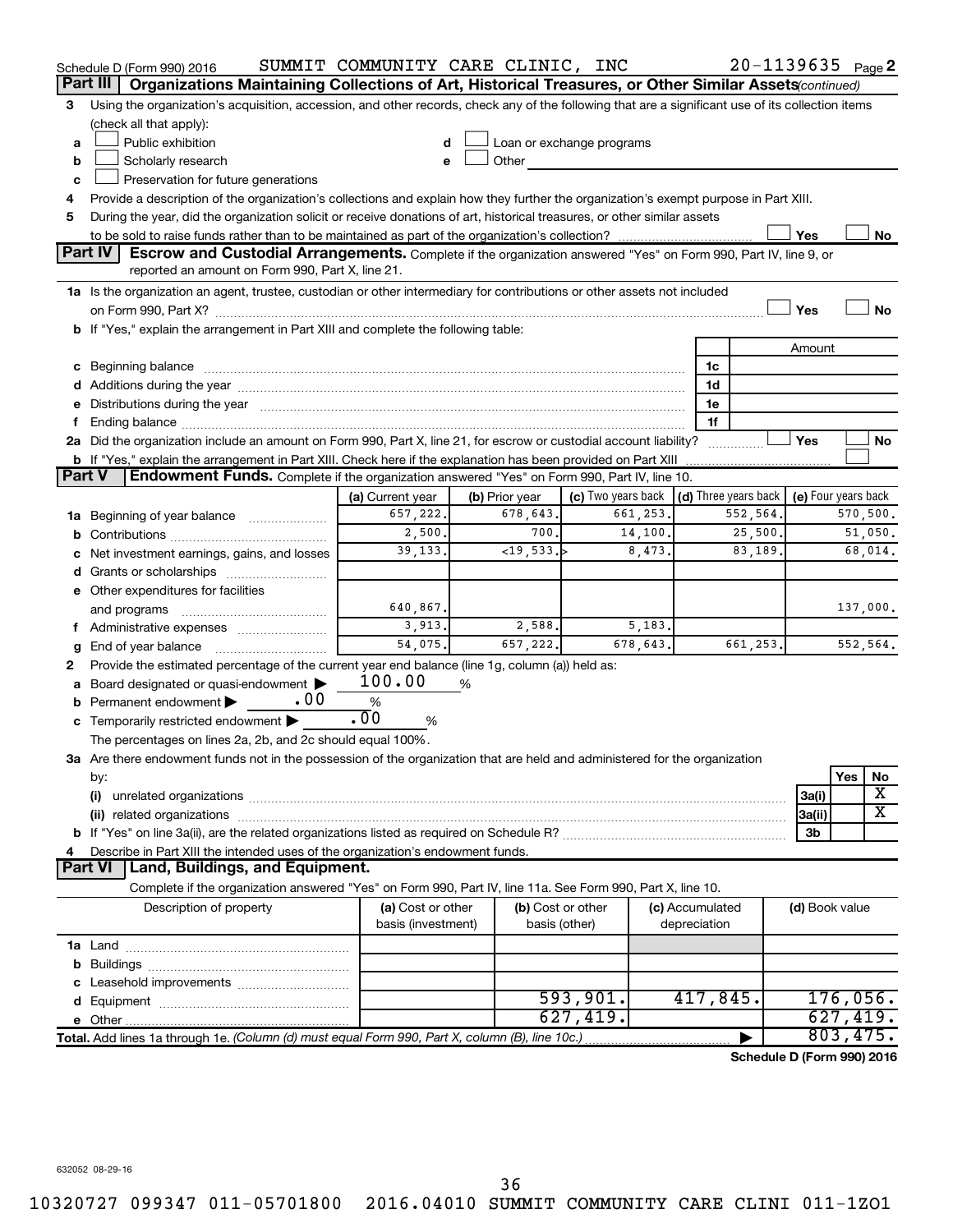| (a) Description of security or category (including name of security)                                                                                                                                                    | (b) Book value  | Complete if the organization answered "Yes" on Form 990, Part IV, line 11b. See Form 990, Part X, line 12. | (c) Method of valuation: Cost or end-of-year market value |  |
|-------------------------------------------------------------------------------------------------------------------------------------------------------------------------------------------------------------------------|-----------------|------------------------------------------------------------------------------------------------------------|-----------------------------------------------------------|--|
|                                                                                                                                                                                                                         |                 |                                                                                                            |                                                           |  |
|                                                                                                                                                                                                                         |                 |                                                                                                            |                                                           |  |
| (3) Other                                                                                                                                                                                                               |                 |                                                                                                            |                                                           |  |
| (A)                                                                                                                                                                                                                     |                 |                                                                                                            |                                                           |  |
| (B)                                                                                                                                                                                                                     |                 |                                                                                                            |                                                           |  |
| (C)                                                                                                                                                                                                                     |                 |                                                                                                            |                                                           |  |
| (D)                                                                                                                                                                                                                     |                 |                                                                                                            |                                                           |  |
| (E)                                                                                                                                                                                                                     |                 |                                                                                                            |                                                           |  |
| (F)                                                                                                                                                                                                                     |                 |                                                                                                            |                                                           |  |
| (G)                                                                                                                                                                                                                     |                 |                                                                                                            |                                                           |  |
| (H)                                                                                                                                                                                                                     |                 |                                                                                                            |                                                           |  |
| Total. (Col. (b) must equal Form 990, Part X, col. (B) line 12.) $\blacktriangleright$                                                                                                                                  |                 |                                                                                                            |                                                           |  |
| Part VIII Investments - Program Related.                                                                                                                                                                                |                 |                                                                                                            |                                                           |  |
| Complete if the organization answered "Yes" on Form 990, Part IV, line 11c. See Form 990, Part X, line 13.                                                                                                              |                 |                                                                                                            |                                                           |  |
| (a) Description of investment                                                                                                                                                                                           | (b) Book value  |                                                                                                            | (c) Method of valuation: Cost or end-of-year market value |  |
| (1)                                                                                                                                                                                                                     |                 |                                                                                                            |                                                           |  |
| (2)                                                                                                                                                                                                                     |                 |                                                                                                            |                                                           |  |
| (3)                                                                                                                                                                                                                     |                 |                                                                                                            |                                                           |  |
| (4)                                                                                                                                                                                                                     |                 |                                                                                                            |                                                           |  |
| (5)                                                                                                                                                                                                                     |                 |                                                                                                            |                                                           |  |
| (6)                                                                                                                                                                                                                     |                 |                                                                                                            |                                                           |  |
| (7)                                                                                                                                                                                                                     |                 |                                                                                                            |                                                           |  |
| (8)                                                                                                                                                                                                                     |                 |                                                                                                            |                                                           |  |
| (9)                                                                                                                                                                                                                     |                 |                                                                                                            |                                                           |  |
| Total. (Col. (b) must equal Form 990, Part X, col. (B) line 13.)<br>Part IX<br><b>Other Assets.</b>                                                                                                                     |                 |                                                                                                            |                                                           |  |
| Complete if the organization answered "Yes" on Form 990, Part IV, line 11d. See Form 990, Part X, line 15.                                                                                                              |                 |                                                                                                            |                                                           |  |
|                                                                                                                                                                                                                         |                 |                                                                                                            |                                                           |  |
|                                                                                                                                                                                                                         |                 |                                                                                                            |                                                           |  |
|                                                                                                                                                                                                                         | (a) Description |                                                                                                            | (b) Book value                                            |  |
|                                                                                                                                                                                                                         |                 |                                                                                                            |                                                           |  |
| (2)                                                                                                                                                                                                                     |                 |                                                                                                            |                                                           |  |
| (1)<br>(3)                                                                                                                                                                                                              |                 |                                                                                                            |                                                           |  |
| (4)                                                                                                                                                                                                                     |                 |                                                                                                            |                                                           |  |
| (5)                                                                                                                                                                                                                     |                 |                                                                                                            |                                                           |  |
| (6)                                                                                                                                                                                                                     |                 |                                                                                                            |                                                           |  |
| (7)                                                                                                                                                                                                                     |                 |                                                                                                            |                                                           |  |
| (8)<br>(9)                                                                                                                                                                                                              |                 |                                                                                                            |                                                           |  |
|                                                                                                                                                                                                                         |                 |                                                                                                            |                                                           |  |
| <b>Other Liabilities.</b>                                                                                                                                                                                               |                 |                                                                                                            |                                                           |  |
| Complete if the organization answered "Yes" on Form 990, Part IV, line 11e or 11f. See Form 990, Part X, line 25.                                                                                                       |                 |                                                                                                            |                                                           |  |
| (a) Description of liability                                                                                                                                                                                            |                 | (b) Book value                                                                                             |                                                           |  |
| Federal income taxes<br>(1)                                                                                                                                                                                             |                 |                                                                                                            |                                                           |  |
| <b>DEFERRED RENT</b><br>(2)                                                                                                                                                                                             |                 | 29,170.                                                                                                    |                                                           |  |
|                                                                                                                                                                                                                         |                 |                                                                                                            |                                                           |  |
|                                                                                                                                                                                                                         |                 |                                                                                                            |                                                           |  |
| (3)<br>(4)<br>(5)                                                                                                                                                                                                       |                 |                                                                                                            |                                                           |  |
| Total. (Column (b) must equal Form 990, Part X, col. (B) line 15.)<br>Part X<br>(6)                                                                                                                                     |                 |                                                                                                            |                                                           |  |
| (7)                                                                                                                                                                                                                     |                 |                                                                                                            |                                                           |  |
| (8)                                                                                                                                                                                                                     |                 |                                                                                                            |                                                           |  |
| (9)                                                                                                                                                                                                                     |                 |                                                                                                            |                                                           |  |
| Total. (Column (b) must equal Form 990, Part X, col. (B) line 25.)<br>Liability for uncertain tax positions. In Part XIII, provide the text of the footnote to the organization's financial statements that reports the |                 | 29,170.                                                                                                    |                                                           |  |

Schedule D (Form 990) 2016  $\;$  SUMMIT COMMUNITY CARE CLINIC, INC  $\;$  20-1139635  $\;$  Page

 $20 - 1139635$  Page 3

632053 08-29-16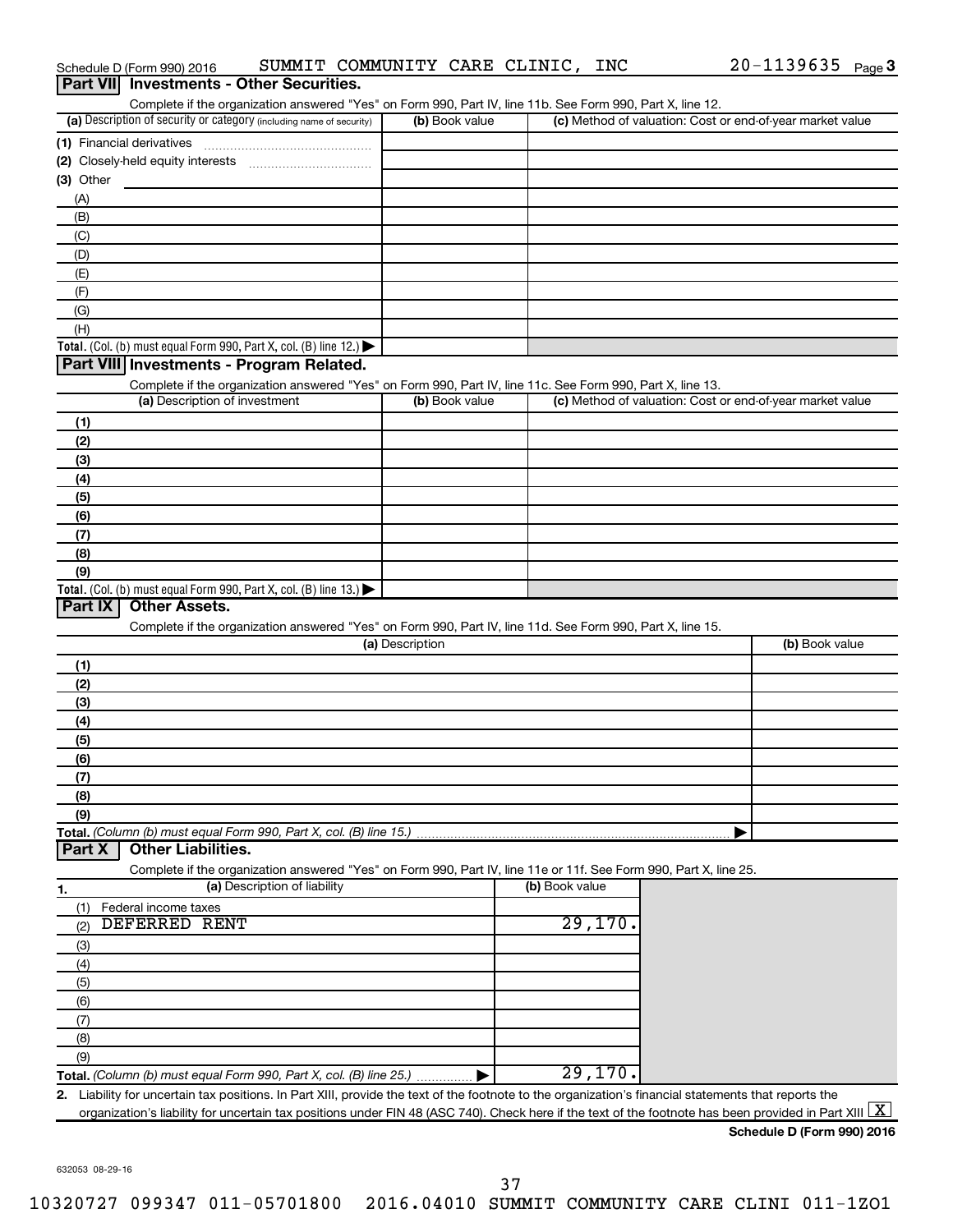|   | SUMMIT COMMUNITY CARE CLINIC, INC<br>Schedule D (Form 990) 2016                                  |                |           |                | $20 - 1139635$ Page 4 |
|---|--------------------------------------------------------------------------------------------------|----------------|-----------|----------------|-----------------------|
|   | Reconciliation of Revenue per Audited Financial Statements With Revenue per Return.<br>Part XI   |                |           |                |                       |
|   | Complete if the organization answered "Yes" on Form 990, Part IV, line 12a.                      |                |           |                |                       |
| 1 | Total revenue, gains, and other support per audited financial statements                         |                |           | $\blacksquare$ | 6,798,437.            |
| 2 | Amounts included on line 1 but not on Form 990, Part VIII, line 12:                              |                |           |                |                       |
| a |                                                                                                  | 2a             |           |                |                       |
| b |                                                                                                  | 2 <sub>b</sub> | 340, 350. |                |                       |
| c |                                                                                                  | 2c             |           |                |                       |
| d |                                                                                                  | 2d             | 127,678.  |                |                       |
| е | Add lines 2a through 2d                                                                          |                |           | <b>2e</b>      | 468,028.              |
| 3 |                                                                                                  |                |           | 3              | 6,330,409.            |
| 4 | Amounts included on Form 990, Part VIII, line 12, but not on line 1:                             |                |           |                |                       |
|   |                                                                                                  | 4a             |           |                |                       |
|   |                                                                                                  | 4 <sub>b</sub> | 929,770.  |                |                       |
|   | c Add lines 4a and 4b                                                                            |                |           | 4с             | 929,770.              |
|   |                                                                                                  |                |           | 5              | 7, 260, 179.          |
|   |                                                                                                  |                |           |                |                       |
|   | Part XII   Reconciliation of Expenses per Audited Financial Statements With Expenses per Return. |                |           |                |                       |
|   | Complete if the organization answered "Yes" on Form 990, Part IV, line 12a.                      |                |           |                |                       |
| 1 |                                                                                                  |                |           | $\blacksquare$ | 7,076,023.            |
| 2 | Amounts included on line 1 but not on Form 990, Part IX, line 25:                                |                |           |                |                       |
| a |                                                                                                  | 2a             | 340, 350. |                |                       |
| b |                                                                                                  | 2 <sub>b</sub> |           |                |                       |
|   |                                                                                                  | 2c             |           |                |                       |
| d |                                                                                                  | 2d             | 8,514.    |                |                       |
|   |                                                                                                  |                |           | 2е             | 348,864.              |
| 3 |                                                                                                  |                |           | $\mathbf{a}$   | 6,727,159.            |
| 4 | Amounts included on Form 990, Part IX, line 25, but not on line 1:                               |                |           |                |                       |
| a |                                                                                                  | 4a             |           |                |                       |
|   |                                                                                                  | 4 <sub>b</sub> | 161,099.  |                |                       |
|   | c Add lines 4a and 4b                                                                            |                |           | 4c             | 161,099.              |
|   | Part XIII Supplemental Information.                                                              |                |           |                | 6,888,258.            |

Provide the descriptions required for Part II, lines 3, 5, and 9; Part III, lines 1a and 4; Part IV, lines 1b and 2b; Part V, line 4; Part X, line 2; Part XI, lines 2d and 4b; and Part XII, lines 2d and 4b. Also complete this part to provide any additional information.

#### PART V, LINE 4:

#### ENDOWMENTS ARE BOARD DESIGNATED TO SUBSIDIZE THE ORGANIZATION'S

OPERATIONS.

PART X, LINE 2:

THE ORGANIZATION HAS PREVIOUSLY RECEIVED NOTICE OF EXEMPTION OF INCOME TAX

FROM THE INTERNAL REVENUE SERVICE UNDER SECTION 501(C)(3) OF THE FEDERAL

INTERNAL REVENUE CODE. THE ORGANIZATION IS NOT A PRIVATE FOUNDATION, AND

CONTRIBUTIONS TO THE ORGANIZATION QUALIFY AS CHARITABLE TAX DEDUCTIONS BY

THE CONTRIBUTOR.

THE ORGANIZATION FOLLOWS THE ACCOUNTING STANDARDS REGARDING THE

632054 08-29-16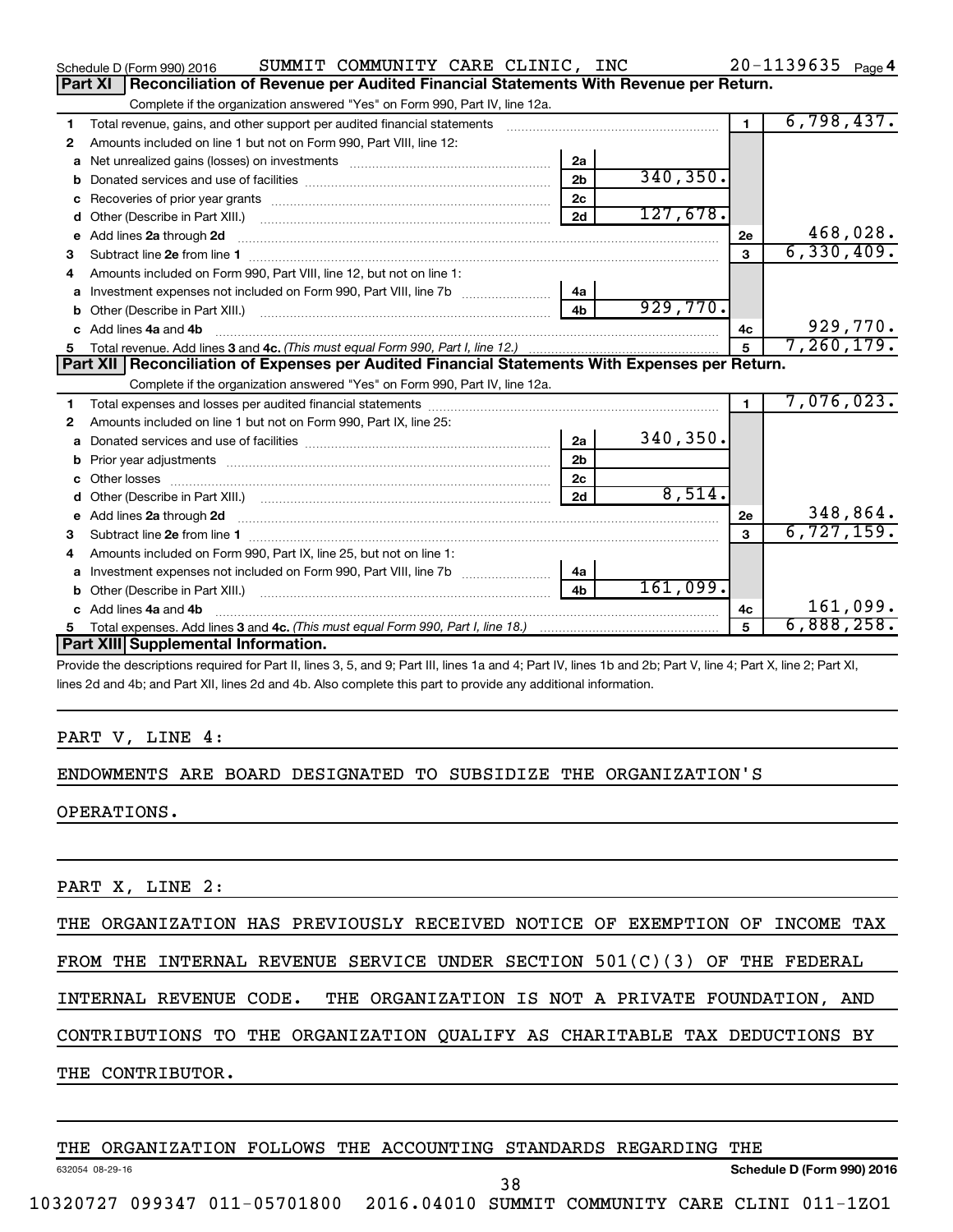| Schedule D (Form 990) 2016                              | SUMMIT COMMUNITY CARE CLINIC, |  | INC | $20 - 1139635$ Page 5 |  |
|---------------------------------------------------------|-------------------------------|--|-----|-----------------------|--|
| <b>Part XIII   Supplemental Information (continued)</b> |                               |  |     |                       |  |
|                                                         |                               |  |     |                       |  |

RECOGNITION AND MEASUREMENT OF UNCERTAIN TAX POSITIONS. THE

IMPLEMENTATION OF THE ACCOUNTING STANDARDS REGARDING UNCERTAIN TAX

PROVISIONS HAD NO IMPACT ON THE ORGANIZATION'S FINANCIAL STATEMENTS.

THE ORGANIZATION IS NOT AWARE OF ANY ACTIVITIES THAT WOULD JEOPARDIZE ITS TAX-EXEMPT STATUS OR AWARE OF ANY ACTIVITIES THAT ARE SUBJECT TO TAX ON UNRELATED BUSINESS INCOME OR EXCISE OR OTHER TAXES.

| PART XI, LINE 2D - OTHER ADJUSTMENTS:  |           |
|----------------------------------------|-----------|
| NET ASSETS RELEASED FROM RESTRICTIONS  | 119, 164. |
| FUNDRAISING EVENT EXPENSES             | 8,514.    |
| TOTAL TO SCHEDULE D, PART XI, LINE 2D  | 127,678.  |
|                                        |           |
| PART XI, LINE 4B - OTHER ADJUSTMENTS:  |           |
| PROVISION FOR BAD DEBTS                | 161,099.  |
| CAPITAL GRANTS                         | 23,450.   |
| TEMPORARILY RESTRICTED CONTRIBUTIONS   | 745,221.  |
| TOTAL TO SCHEDULE D, PART XI, LINE 4B  | 929,770.  |
| PART XII, LINE 2D - OTHER ADJUSTMENTS: |           |
| FUNDRAISING EVENT EXPENSES             | 8,514.    |
|                                        |           |

PART XII, LINE 4B - OTHER ADJUSTMENTS:

#### PROVISION FOR BAD DEBTS 161,099.

**Schedule D (Form 990) 2016**

632055 08-29-16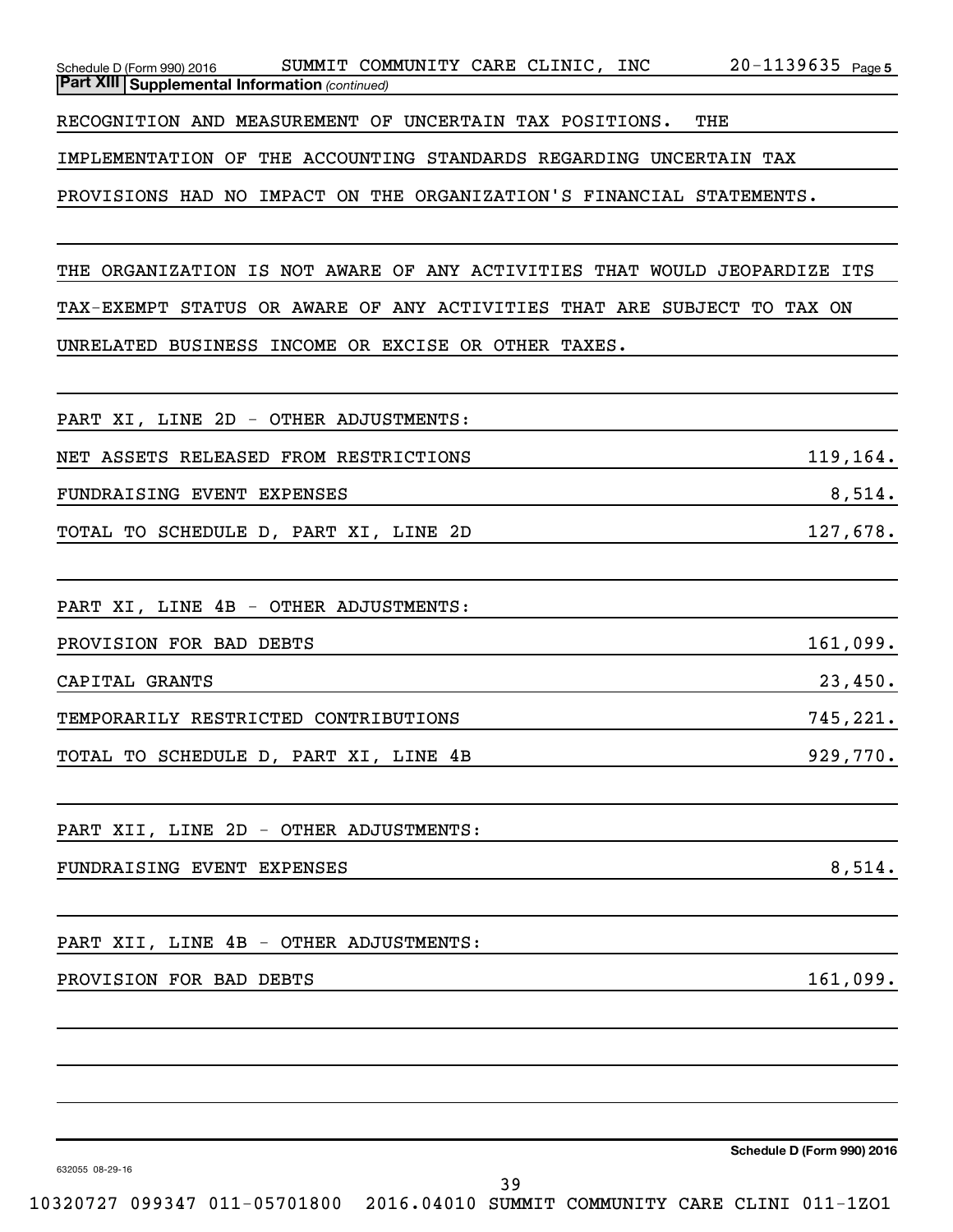| <b>SCHEDULE G</b><br>(Form 990 or 990-EZ)<br>Department of the Treasury<br>Internal Revenue Service                                                                                                                                                                                                                                                                                                                                                                                                                                       | Supplemental Information Regarding Fundraising or Gaming Activities<br>Complete if the organization answered "Yes" on Form 990, Part IV, line 17, 18, or 19, or if the<br>organization entered more than \$15,000 on Form 990-EZ, line 6a.<br>Attach to Form 990 or Form 990-EZ.<br>Information about Schedule G (Form 990 or 990-EZ) and its instructions is at WWW.irs.gov/form990. |                                                                            |         |                                                       |                                                                            | OMB No. 1545-0047<br>2016<br><b>Open to Public</b><br>Inspection |
|-------------------------------------------------------------------------------------------------------------------------------------------------------------------------------------------------------------------------------------------------------------------------------------------------------------------------------------------------------------------------------------------------------------------------------------------------------------------------------------------------------------------------------------------|---------------------------------------------------------------------------------------------------------------------------------------------------------------------------------------------------------------------------------------------------------------------------------------------------------------------------------------------------------------------------------------|----------------------------------------------------------------------------|---------|-------------------------------------------------------|----------------------------------------------------------------------------|------------------------------------------------------------------|
| Name of the organization                                                                                                                                                                                                                                                                                                                                                                                                                                                                                                                  |                                                                                                                                                                                                                                                                                                                                                                                       |                                                                            |         |                                                       |                                                                            | <b>Employer identification number</b>                            |
|                                                                                                                                                                                                                                                                                                                                                                                                                                                                                                                                           | SUMMIT COMMUNITY CARE CLINIC, INC<br>Fundraising Activities. Complete if the organization answered "Yes" on Form 990, Part IV, line 17. Form 990-EZ filers are not                                                                                                                                                                                                                    |                                                                            |         |                                                       | 20-1139635                                                                 |                                                                  |
| Part I<br>required to complete this part.<br>1 Indicate whether the organization raised funds through any of the following activities. Check all that apply.<br>$X$ Mail solicitations<br>a<br>$\overline{\mathbf{X}}$ Internet and email solicitations<br>b<br>$\overline{X}$ Phone solicitations<br>C<br>$\overline{X}$ In-person solicitations<br>d<br>2 a Did the organization have a written or oral agreement with any individual (including officers, directors, trustees, or<br>compensated at least \$5,000 by the organization. | $f\left[\frac{X}{X}\right]$ Solicitation of government grants<br>$g\mid X$ Special fundraising events<br>key employees listed in Form 990, Part VII) or entity in connection with professional fundraising services?<br>b If "Yes," list the 10 highest paid individuals or entities (fundraisers) pursuant to agreements under which the fundraiser is to be                         |                                                                            |         | $e$ $\boxed{X}$ Solicitation of non-government grants | $\boxed{\text{X}}$ Yes                                                     | <b>No</b>                                                        |
| (i) Name and address of individual<br>or entity (fundraiser)                                                                                                                                                                                                                                                                                                                                                                                                                                                                              | (ii) Activity                                                                                                                                                                                                                                                                                                                                                                         | (iii) Did<br>fundraiser<br>have custody<br>or control of<br>contributions? |         | (iv) Gross receipts<br>from activity                  | (v) Amount paid<br>to (or retained by)<br>fundraiser<br>listed in col. (i) | (vi) Amount paid<br>to (or retained by)<br>organization          |
| VIRGINIA BRADLEY - PO BOX<br>2371, FRISCO, CO 80443                                                                                                                                                                                                                                                                                                                                                                                                                                                                                       | GRANT WRITING                                                                                                                                                                                                                                                                                                                                                                         | Yes                                                                        | No<br>X | 25,000.                                               | 29,965.                                                                    | $<$ 4,965.>                                                      |
| RAY AND ASSOCIATES - PO BOX<br>7608, CAVE CREEK, AZ 85327                                                                                                                                                                                                                                                                                                                                                                                                                                                                                 | GRANT WRITING                                                                                                                                                                                                                                                                                                                                                                         |                                                                            | х       | 25,000.                                               | 21,999                                                                     | 3,001.                                                           |
| TEN MILE ENTERPRISES - PO BOX<br>1709, SILVERTHORNE, CO 80498                                                                                                                                                                                                                                                                                                                                                                                                                                                                             | GRANT WRITING                                                                                                                                                                                                                                                                                                                                                                         |                                                                            | х       | 25,000.                                               | 10,000                                                                     | 15,000.                                                          |
|                                                                                                                                                                                                                                                                                                                                                                                                                                                                                                                                           |                                                                                                                                                                                                                                                                                                                                                                                       |                                                                            |         |                                                       |                                                                            |                                                                  |
| Total<br>3 List all states in which the organization is registered or licensed to solicit contributions or has been notified it is exempt from registration<br>or licensing.<br>CO                                                                                                                                                                                                                                                                                                                                                        |                                                                                                                                                                                                                                                                                                                                                                                       |                                                                            |         | 75,000                                                | 61,964                                                                     | 13,036.                                                          |
|                                                                                                                                                                                                                                                                                                                                                                                                                                                                                                                                           |                                                                                                                                                                                                                                                                                                                                                                                       |                                                                            |         |                                                       |                                                                            |                                                                  |

**For Paperwork Reduction Act Notice, see the Instructions for Form 990 or 990-EZ. Schedule G (Form 990 or 990-EZ) 2016** LHA

632081 09-12-16

40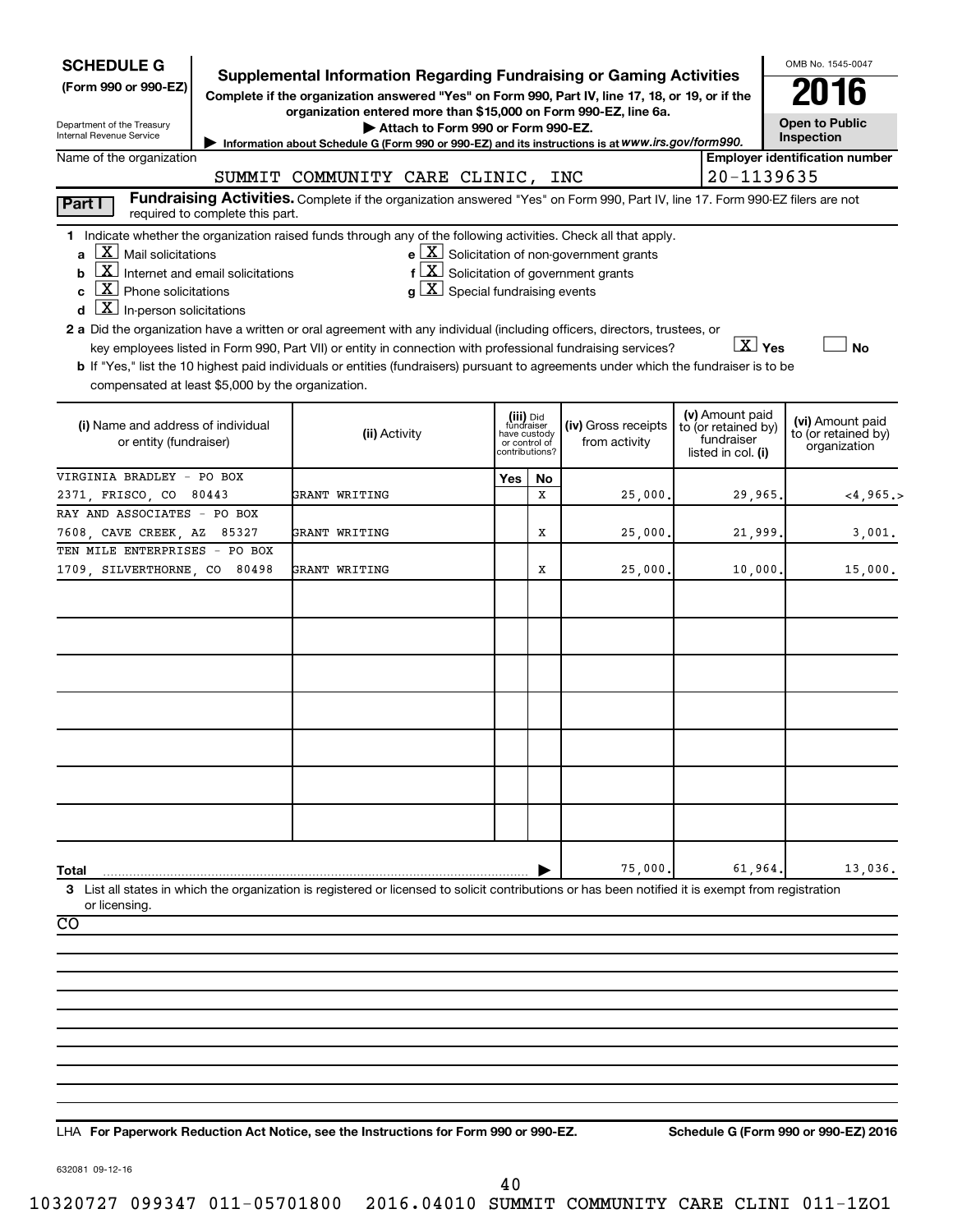Part II | Fundraising Events. Complete if the organization answered "Yes" on Form 990, Part IV, line 18, or reported more than \$15,000 of fundraising event contributions and gross income on Form 990-EZ, lines 1 and 6b. List events with gross receipts greater than \$5,000.

|                        |    | 01 Turidiaishiy event contributions and gross income on Form 990-EZ, illies T and OD. Elst events with gross receipts greater than \$0,000.                                                                                                                                                                                                            |                                        |                                                  |                                 |                                                     |
|------------------------|----|--------------------------------------------------------------------------------------------------------------------------------------------------------------------------------------------------------------------------------------------------------------------------------------------------------------------------------------------------------|----------------------------------------|--------------------------------------------------|---------------------------------|-----------------------------------------------------|
|                        |    |                                                                                                                                                                                                                                                                                                                                                        | (a) Event $#1$<br>SOUP FOR THE<br>SOUL | $(b)$ Event #2                                   | (c) Other events<br><b>NONE</b> | (d) Total events<br>(add col. (a) through           |
|                        |    |                                                                                                                                                                                                                                                                                                                                                        | (event type)                           | (event type)                                     | (total number)                  | col. (c)                                            |
| Revenue                | 1. |                                                                                                                                                                                                                                                                                                                                                        | 162,887.                               |                                                  |                                 | 162,887.                                            |
|                        |    |                                                                                                                                                                                                                                                                                                                                                        | 142,232.                               |                                                  |                                 | 142,232.                                            |
|                        |    | 3 Gross income (line 1 minus line 2)                                                                                                                                                                                                                                                                                                                   | 20,655.                                |                                                  |                                 | 20,655.                                             |
|                        |    |                                                                                                                                                                                                                                                                                                                                                        |                                        |                                                  |                                 |                                                     |
|                        | 5  |                                                                                                                                                                                                                                                                                                                                                        |                                        |                                                  |                                 |                                                     |
|                        |    |                                                                                                                                                                                                                                                                                                                                                        | 5,000.                                 |                                                  |                                 | 5,000.                                              |
| Direct Expenses        |    |                                                                                                                                                                                                                                                                                                                                                        |                                        |                                                  |                                 |                                                     |
|                        | 8  |                                                                                                                                                                                                                                                                                                                                                        |                                        |                                                  |                                 |                                                     |
|                        | 9  |                                                                                                                                                                                                                                                                                                                                                        | 3,514.                                 |                                                  |                                 | 3,514.                                              |
|                        |    | 10 Direct expense summary. Add lines 4 through 9 in column (d)                                                                                                                                                                                                                                                                                         |                                        |                                                  |                                 | 8,514.<br>12,141.                                   |
| Part III               |    | 11 Net income summary. Subtract line 10 from line 3, column (d)<br>Gaming. Complete if the organization answered "Yes" on Form 990, Part IV, line 19, or reported more than                                                                                                                                                                            |                                        |                                                  |                                 |                                                     |
|                        |    | \$15,000 on Form 990-EZ, line 6a.                                                                                                                                                                                                                                                                                                                      |                                        |                                                  |                                 |                                                     |
| Revenue                |    |                                                                                                                                                                                                                                                                                                                                                        | (a) Bingo                              | (b) Pull tabs/instant<br>bingo/progressive bingo | (c) Other gaming                | (d) Total gaming (add<br>col. (a) through col. (c)) |
|                        |    |                                                                                                                                                                                                                                                                                                                                                        |                                        |                                                  |                                 |                                                     |
|                        |    |                                                                                                                                                                                                                                                                                                                                                        |                                        |                                                  |                                 |                                                     |
|                        |    |                                                                                                                                                                                                                                                                                                                                                        |                                        |                                                  |                                 |                                                     |
| <b>Direct Expenses</b> |    |                                                                                                                                                                                                                                                                                                                                                        |                                        |                                                  |                                 |                                                     |
|                        | 4  |                                                                                                                                                                                                                                                                                                                                                        |                                        |                                                  |                                 |                                                     |
|                        |    |                                                                                                                                                                                                                                                                                                                                                        |                                        |                                                  |                                 |                                                     |
|                        |    | 6 Volunteer labor                                                                                                                                                                                                                                                                                                                                      | Yes<br>%<br>No                         | Yes<br>$\%$<br>No                                | Yes<br>%<br>No                  |                                                     |
|                        |    | 7 Direct expense summary. Add lines 2 through 5 in column (d)                                                                                                                                                                                                                                                                                          |                                        |                                                  |                                 |                                                     |
|                        | 8  |                                                                                                                                                                                                                                                                                                                                                        |                                        |                                                  |                                 |                                                     |
|                        |    |                                                                                                                                                                                                                                                                                                                                                        |                                        |                                                  |                                 |                                                     |
|                        |    | 9 Enter the state(s) in which the organization conducts gaming activities:<br><b>b</b> If "No," explain:                                                                                                                                                                                                                                               |                                        |                                                  |                                 | Yes<br><b>No</b>                                    |
|                        |    |                                                                                                                                                                                                                                                                                                                                                        |                                        |                                                  |                                 |                                                     |
|                        |    | 10a Were any of the organization's gaming licenses revoked, suspended, or terminated during the tax year?<br><b>b</b> If "Yes," explain: <u>contract and a set of the set of the set of the set of the set of the set of the set of the set of the set of the set of the set of the set of the set of the set of the set of the set of the set of </u> |                                        |                                                  |                                 | Yes<br>No                                           |
|                        |    |                                                                                                                                                                                                                                                                                                                                                        |                                        |                                                  |                                 |                                                     |
|                        |    | 632082 09-12-16                                                                                                                                                                                                                                                                                                                                        |                                        |                                                  |                                 | Schedule G (Form 990 or 990-EZ) 2016                |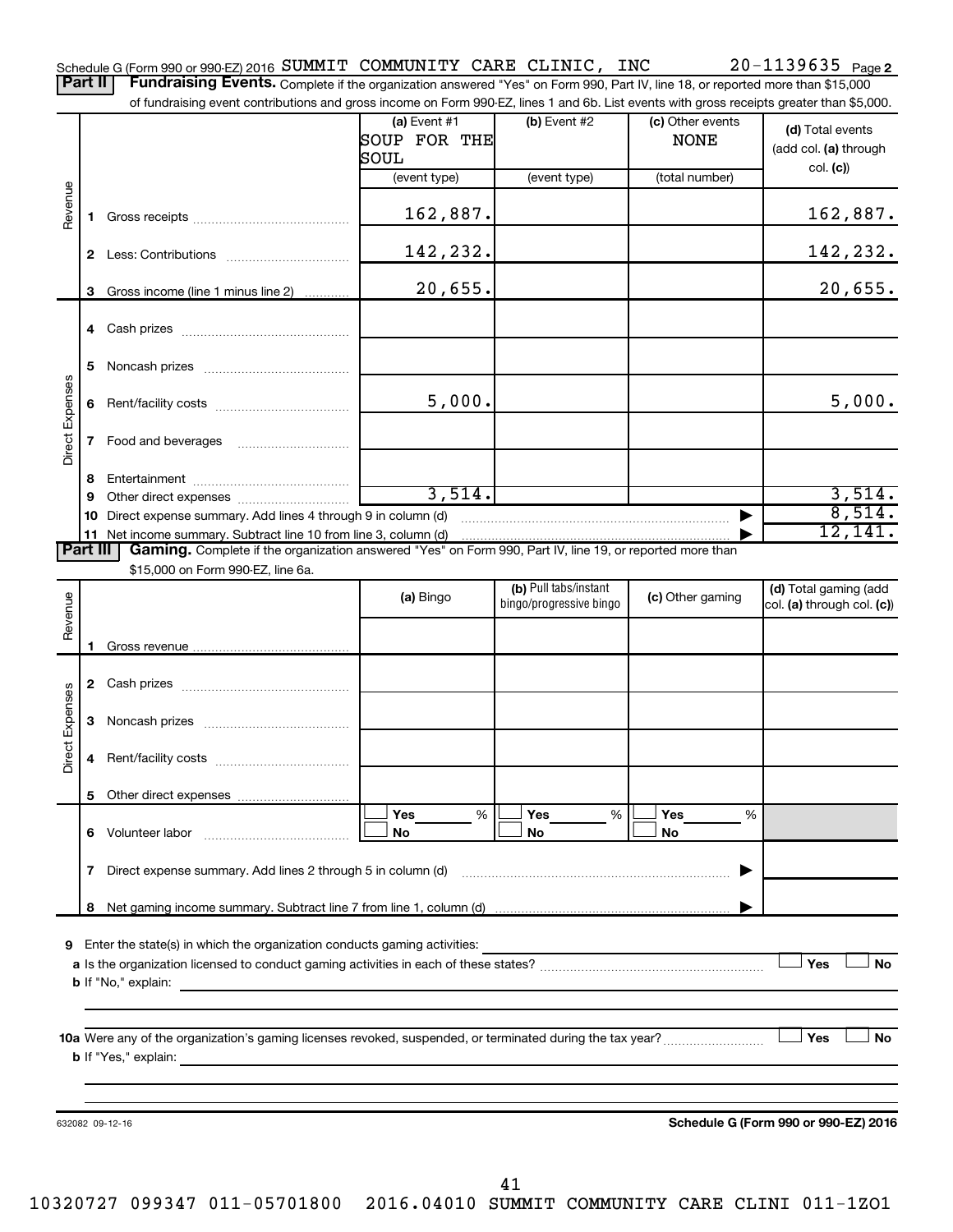|     | Schedule G (Form 990 or 990-EZ) 2016 SUMMIT COMMUNITY CARE CLINIC, INC                                                                                                                                                                    | 20-1139635      | Page 3    |
|-----|-------------------------------------------------------------------------------------------------------------------------------------------------------------------------------------------------------------------------------------------|-----------------|-----------|
|     |                                                                                                                                                                                                                                           | Yes             | No        |
|     | 12 Is the organization a grantor, beneficiary or trustee of a trust, or a member of a partnership or other entity formed                                                                                                                  |                 |           |
|     |                                                                                                                                                                                                                                           | Yes             | No        |
|     | 13 Indicate the percentage of gaming activity conducted in:                                                                                                                                                                               |                 |           |
|     | a The organization's facility <i>measurement assemble to the companion of the companisation</i> in the state of the companion of the companion of the companion of the companion of the companion of the companion of the companion       |                 | %         |
|     |                                                                                                                                                                                                                                           | 13 <sub>b</sub> | %         |
|     | 14 Enter the name and address of the person who prepares the organization's gaming/special events books and records:                                                                                                                      |                 |           |
|     | Name $\blacktriangleright$<br><u> 1989 - Johann Barbara, marka a shekara tsa 1989 - An tsa 1989 - An tsa 1989 - An tsa 1989 - An tsa 1989 - An</u>                                                                                        |                 |           |
|     |                                                                                                                                                                                                                                           |                 |           |
|     | 15a Does the organization have a contract with a third party from whom the organization receives gaming revenue?                                                                                                                          | Yes             | <b>No</b> |
|     |                                                                                                                                                                                                                                           |                 |           |
|     | of gaming revenue retained by the third party $\triangleright$ \$                                                                                                                                                                         |                 |           |
|     | c If "Yes," enter name and address of the third party:                                                                                                                                                                                    |                 |           |
|     |                                                                                                                                                                                                                                           |                 |           |
|     | Name $\blacktriangleright$ $\_\_\_\_\_\_\_\_\$                                                                                                                                                                                            |                 |           |
|     |                                                                                                                                                                                                                                           |                 |           |
|     |                                                                                                                                                                                                                                           |                 |           |
| 16. | Gaming manager information:                                                                                                                                                                                                               |                 |           |
|     |                                                                                                                                                                                                                                           |                 |           |
|     | Gaming manager compensation > \$                                                                                                                                                                                                          |                 |           |
|     |                                                                                                                                                                                                                                           |                 |           |
|     |                                                                                                                                                                                                                                           |                 |           |
|     |                                                                                                                                                                                                                                           |                 |           |
|     |                                                                                                                                                                                                                                           |                 |           |
|     | Employee<br>Director/officer<br>Independent contractor                                                                                                                                                                                    |                 |           |
|     |                                                                                                                                                                                                                                           |                 |           |
|     | <b>17</b> Mandatory distributions:                                                                                                                                                                                                        |                 |           |
|     | a Is the organization required under state law to make charitable distributions from the gaming proceeds to                                                                                                                               |                 |           |
|     | retain the state gaming license? $\Box$ No                                                                                                                                                                                                |                 |           |
|     | <b>b</b> Enter the amount of distributions required under state law to be distributed to other exempt organizations or spent in the                                                                                                       |                 |           |
|     | organization's own exempt activities during the tax year $\triangleright$ \$<br><b>Part IV</b>                                                                                                                                            |                 |           |
|     | Supplemental Information. Provide the explanations required by Part I, line 2b, columns (iii) and (v); and Part III, lines 9, 9b, 10b, 15b,<br>15c, 16, and 17b, as applicable. Also provide any additional information. See instructions |                 |           |
|     |                                                                                                                                                                                                                                           |                 |           |
|     | PART I, LINE 2B, COLUMN IV:                                                                                                                                                                                                               |                 |           |
|     | THE ORGANIZATION UTILIZED FOUR GRANT-WRITERS, INCLUDING ONE THAT WAS                                                                                                                                                                      |                 |           |
|     |                                                                                                                                                                                                                                           |                 |           |
|     | PAID LESS THAN \$5,000, TO ASSIST IN APPLYING FOR SEVERAL GRANTS.                                                                                                                                                                         | THE             |           |
|     | LARGEST GRANT, WORTH APPROXIMATELY \$650,000, WAS NOT SECURED.                                                                                                                                                                            | TO DATE,        |           |
|     | ONE GRANT OF \$25,000 HAS BEEN SUCCESSFULLY OBTAINED.                                                                                                                                                                                     |                 |           |
|     |                                                                                                                                                                                                                                           |                 |           |
|     |                                                                                                                                                                                                                                           |                 |           |
|     |                                                                                                                                                                                                                                           |                 |           |
|     |                                                                                                                                                                                                                                           |                 |           |
|     |                                                                                                                                                                                                                                           |                 |           |

632083 09-12-16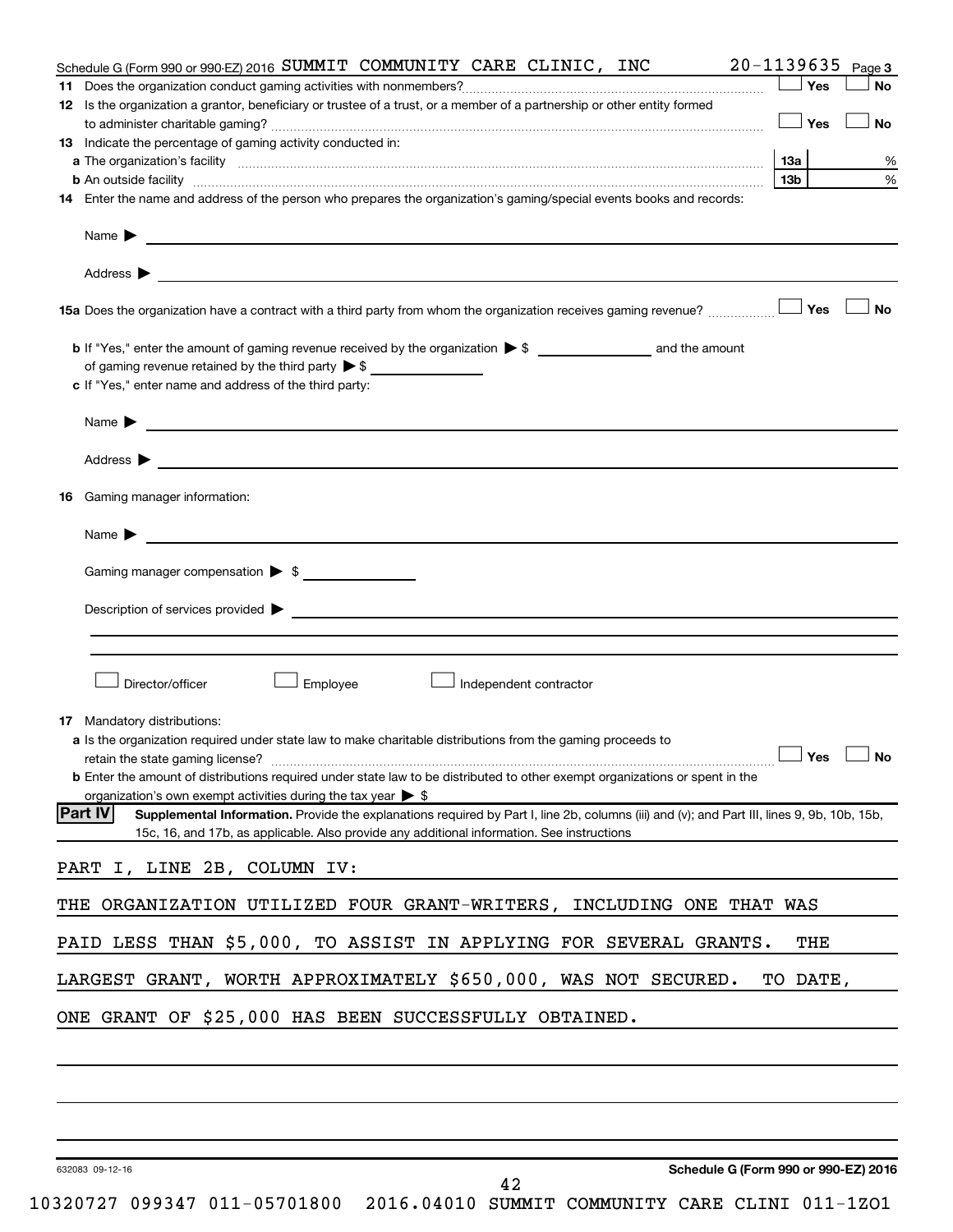|  |  |  |  | Schedule G (Form 990 or 990-EZ) |
|--|--|--|--|---------------------------------|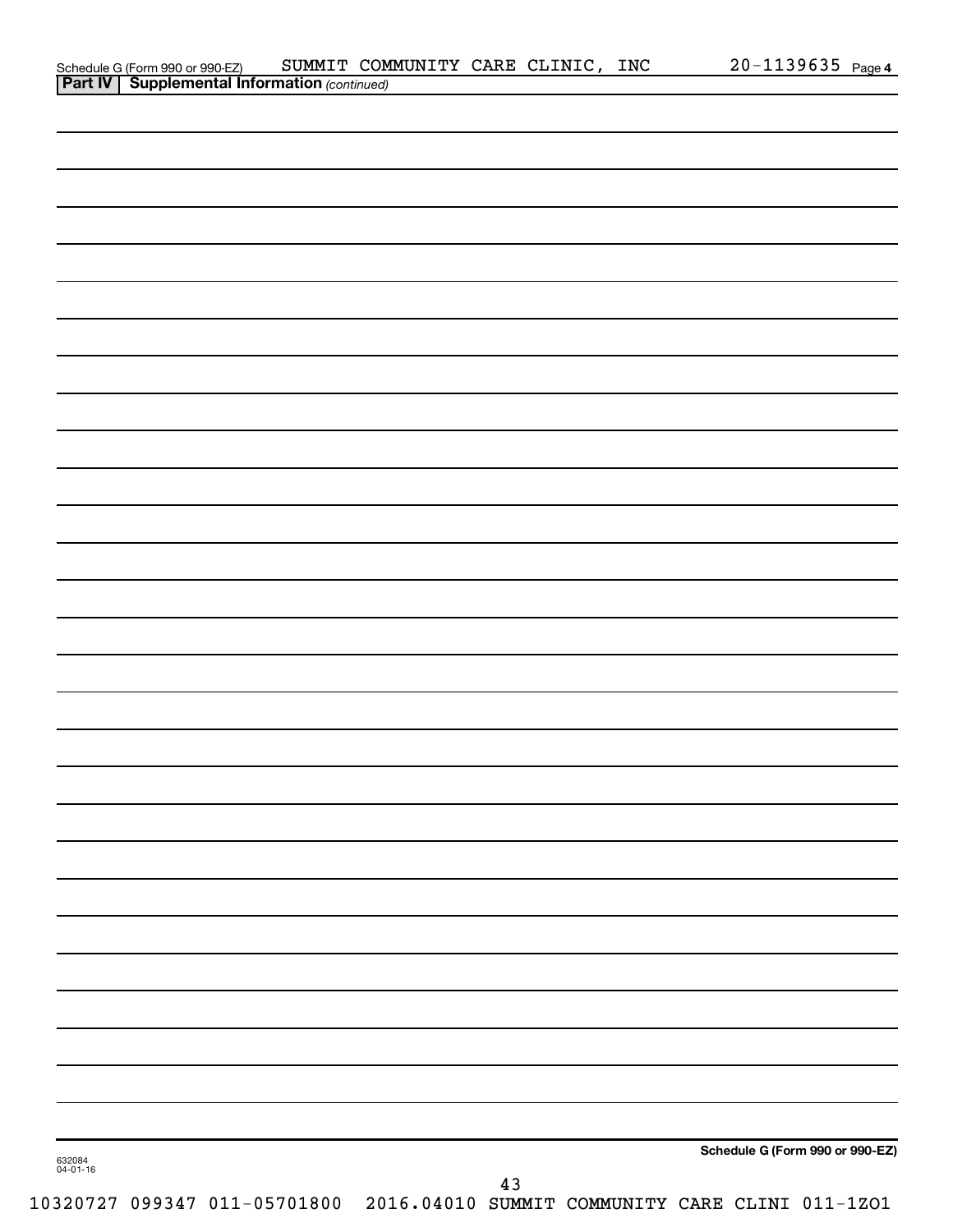|    | <b>SCHEDULE J</b>                                                                                                                                               | <b>Compensation Information</b>                                                                                                                                                                               |  | OMB No. 1545-0047          |            |                              |  |  |  |  |  |
|----|-----------------------------------------------------------------------------------------------------------------------------------------------------------------|---------------------------------------------------------------------------------------------------------------------------------------------------------------------------------------------------------------|--|----------------------------|------------|------------------------------|--|--|--|--|--|
|    | (Form 990)                                                                                                                                                      | For certain Officers, Directors, Trustees, Key Employees, and Highest                                                                                                                                         |  |                            |            |                              |  |  |  |  |  |
|    |                                                                                                                                                                 | <b>Compensated Employees</b>                                                                                                                                                                                  |  |                            | 2016       |                              |  |  |  |  |  |
|    |                                                                                                                                                                 | Complete if the organization answered "Yes" on Form 990, Part IV, line 23.<br>Attach to Form 990.                                                                                                             |  | <b>Open to Public</b>      |            |                              |  |  |  |  |  |
|    | Department of the Treasury<br>Inspection<br>Information about Schedule J (Form 990) and its instructions is at www.irs.gov/form990.<br>Internal Revenue Service |                                                                                                                                                                                                               |  |                            |            |                              |  |  |  |  |  |
|    | <b>Employer identification number</b><br>Name of the organization                                                                                               |                                                                                                                                                                                                               |  |                            |            |                              |  |  |  |  |  |
|    |                                                                                                                                                                 | SUMMIT COMMUNITY CARE CLINIC,<br>INC                                                                                                                                                                          |  | 20-1139635                 |            |                              |  |  |  |  |  |
|    | Part I                                                                                                                                                          | <b>Questions Regarding Compensation</b>                                                                                                                                                                       |  |                            |            |                              |  |  |  |  |  |
|    |                                                                                                                                                                 |                                                                                                                                                                                                               |  |                            | <b>Yes</b> | No                           |  |  |  |  |  |
| 1a |                                                                                                                                                                 | Check the appropriate box(es) if the organization provided any of the following to or for a person listed on Form 990,                                                                                        |  |                            |            |                              |  |  |  |  |  |
|    |                                                                                                                                                                 | Part VII, Section A, line 1a. Complete Part III to provide any relevant information regarding these items.                                                                                                    |  |                            |            |                              |  |  |  |  |  |
|    | First-class or charter travel                                                                                                                                   | Housing allowance or residence for personal use                                                                                                                                                               |  |                            |            |                              |  |  |  |  |  |
|    | Travel for companions                                                                                                                                           | Payments for business use of personal residence                                                                                                                                                               |  |                            |            |                              |  |  |  |  |  |
|    |                                                                                                                                                                 | ΧI<br>Health or social club dues or initiation fees<br>Tax indemnification and gross-up payments                                                                                                              |  |                            |            |                              |  |  |  |  |  |
|    |                                                                                                                                                                 | Discretionary spending account<br>Personal services (such as, maid, chauffeur, chef)                                                                                                                          |  |                            |            |                              |  |  |  |  |  |
|    |                                                                                                                                                                 |                                                                                                                                                                                                               |  |                            |            |                              |  |  |  |  |  |
|    |                                                                                                                                                                 | <b>b</b> If any of the boxes on line 1a are checked, did the organization follow a written policy regarding payment or                                                                                        |  |                            |            |                              |  |  |  |  |  |
|    |                                                                                                                                                                 |                                                                                                                                                                                                               |  | 1b                         | х          |                              |  |  |  |  |  |
| 2  |                                                                                                                                                                 | Did the organization require substantiation prior to reimbursing or allowing expenses incurred by all directors,                                                                                              |  |                            |            |                              |  |  |  |  |  |
|    |                                                                                                                                                                 |                                                                                                                                                                                                               |  | $\mathbf{2}$               | х          |                              |  |  |  |  |  |
|    |                                                                                                                                                                 |                                                                                                                                                                                                               |  |                            |            |                              |  |  |  |  |  |
| з  |                                                                                                                                                                 | Indicate which, if any, of the following the filing organization used to establish the compensation of the organization's                                                                                     |  |                            |            |                              |  |  |  |  |  |
|    |                                                                                                                                                                 | CEO/Executive Director. Check all that apply. Do not check any boxes for methods used by a related organization to                                                                                            |  |                            |            |                              |  |  |  |  |  |
|    |                                                                                                                                                                 | establish compensation of the CEO/Executive Director, but explain in Part III.                                                                                                                                |  |                            |            |                              |  |  |  |  |  |
|    | $ \mathbf{X} $ Compensation committee                                                                                                                           | Written employment contract                                                                                                                                                                                   |  |                            |            |                              |  |  |  |  |  |
|    |                                                                                                                                                                 | $ \mathbf{X} $ Compensation survey or study<br>Independent compensation consultant                                                                                                                            |  |                            |            |                              |  |  |  |  |  |
|    | $\lfloor \underline{X} \rfloor$ Form 990 of other organizations                                                                                                 | $ \mathbf{X} $ Approval by the board or compensation committee                                                                                                                                                |  |                            |            |                              |  |  |  |  |  |
|    |                                                                                                                                                                 |                                                                                                                                                                                                               |  |                            |            |                              |  |  |  |  |  |
| 4  |                                                                                                                                                                 | During the year, did any person listed on Form 990, Part VII, Section A, line 1a, with respect to the filing                                                                                                  |  |                            |            |                              |  |  |  |  |  |
|    | organization or a related organization:                                                                                                                         |                                                                                                                                                                                                               |  |                            |            |                              |  |  |  |  |  |
| а  |                                                                                                                                                                 | Receive a severance payment or change-of-control payment?                                                                                                                                                     |  | 4a                         |            | х<br>$\overline{\textbf{x}}$ |  |  |  |  |  |
| b  |                                                                                                                                                                 |                                                                                                                                                                                                               |  | 4b                         |            | X                            |  |  |  |  |  |
| c  |                                                                                                                                                                 |                                                                                                                                                                                                               |  | 4c                         |            |                              |  |  |  |  |  |
|    |                                                                                                                                                                 | If "Yes" to any of lines 4a-c, list the persons and provide the applicable amounts for each item in Part III.                                                                                                 |  |                            |            |                              |  |  |  |  |  |
|    |                                                                                                                                                                 |                                                                                                                                                                                                               |  |                            |            |                              |  |  |  |  |  |
|    |                                                                                                                                                                 | Only section 501(c)(3), 501(c)(4), and 501(c)(29) organizations must complete lines 5-9.<br>For persons listed on Form 990, Part VII, Section A, line 1a, did the organization pay or accrue any compensation |  |                            |            |                              |  |  |  |  |  |
|    |                                                                                                                                                                 |                                                                                                                                                                                                               |  |                            |            |                              |  |  |  |  |  |
|    | contingent on the revenues of:                                                                                                                                  |                                                                                                                                                                                                               |  | 5a                         |            | х                            |  |  |  |  |  |
|    |                                                                                                                                                                 |                                                                                                                                                                                                               |  | 5b                         |            | X                            |  |  |  |  |  |
|    |                                                                                                                                                                 | If "Yes" on line 5a or 5b, describe in Part III.                                                                                                                                                              |  |                            |            |                              |  |  |  |  |  |
|    |                                                                                                                                                                 | 6 For persons listed on Form 990, Part VII, Section A, line 1a, did the organization pay or accrue any compensation                                                                                           |  |                            |            |                              |  |  |  |  |  |
|    | contingent on the net earnings of:                                                                                                                              |                                                                                                                                                                                                               |  |                            |            |                              |  |  |  |  |  |
|    |                                                                                                                                                                 |                                                                                                                                                                                                               |  | 6a                         |            | х                            |  |  |  |  |  |
|    |                                                                                                                                                                 |                                                                                                                                                                                                               |  |                            |            |                              |  |  |  |  |  |
|    |                                                                                                                                                                 | If "Yes" on line 6a or 6b, describe in Part III.                                                                                                                                                              |  | 6b                         |            | X                            |  |  |  |  |  |
|    |                                                                                                                                                                 | 7 For persons listed on Form 990, Part VII, Section A, line 1a, did the organization provide any nonfixed payments                                                                                            |  |                            |            |                              |  |  |  |  |  |
|    |                                                                                                                                                                 |                                                                                                                                                                                                               |  | 7                          |            | x                            |  |  |  |  |  |
| 8  |                                                                                                                                                                 | Were any amounts reported on Form 990, Part VII, paid or accrued pursuant to a contract that was subject to the                                                                                               |  |                            |            |                              |  |  |  |  |  |
|    |                                                                                                                                                                 |                                                                                                                                                                                                               |  | 8                          |            | x                            |  |  |  |  |  |
| 9  |                                                                                                                                                                 | If "Yes" on line 8, did the organization also follow the rebuttable presumption procedure described in                                                                                                        |  |                            |            |                              |  |  |  |  |  |
|    |                                                                                                                                                                 |                                                                                                                                                                                                               |  | 9                          |            |                              |  |  |  |  |  |
|    |                                                                                                                                                                 | LHA For Paperwork Reduction Act Notice, see the Instructions for Form 990.                                                                                                                                    |  | Schedule J (Form 990) 2016 |            |                              |  |  |  |  |  |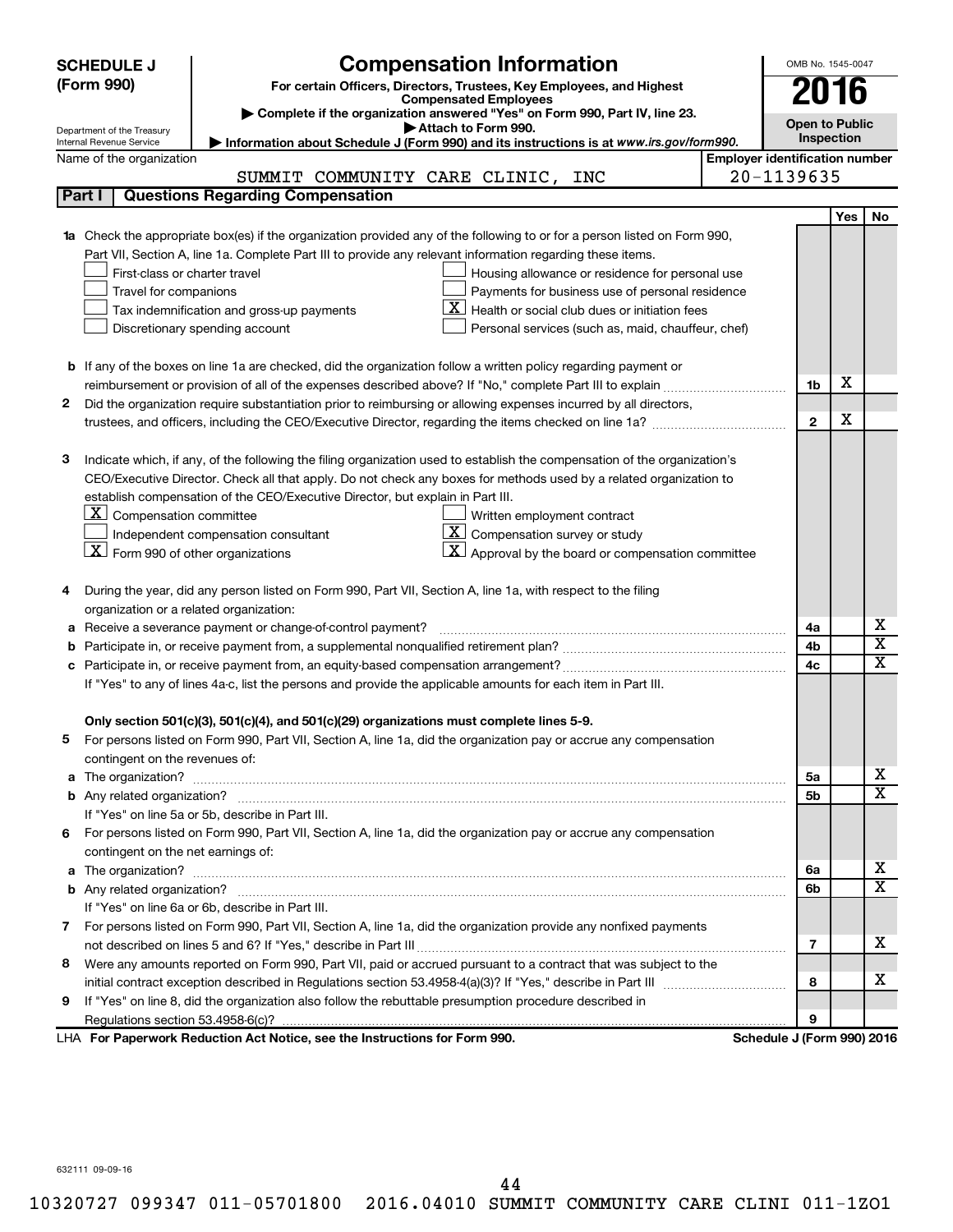**2**

#### Part II | Officers, Directors, Trustees, Key Employees, and Highest Compensated Employees. Use duplicate copies if additional space is needed.

For each individual whose compensation must be reported on Schedule J, report compensation from the organization on row (i) and from related organizations, described in the instructions, on row (ii). Do not list any individuals that aren't listed on Form 990, Part VII.

Note: The sum of columns (B)(i)-(iii) for each listed individual must equal the total amount of Form 990, Part VII, Section A, line 1a, applicable column (D) and (E) amounts for that individual.

| (A) Name and Title         |              |                          | (B) Breakdown of W-2 and/or 1099-MISC compensation |                                           | (C) Retirement and             | (D) Nontaxable   | (E) Total of columns        | (F) Compensation                                           |
|----------------------------|--------------|--------------------------|----------------------------------------------------|-------------------------------------------|--------------------------------|------------------|-----------------------------|------------------------------------------------------------|
|                            |              | (i) Base<br>compensation | (ii) Bonus &<br>incentive<br>compensation          | (iii) Other<br>reportable<br>compensation | other deferred<br>compensation | benefits         | $(B)(i)-(D)$                | in column (B)<br>reported as deferred<br>on prior Form 990 |
| JAMES OBERHEIDE, MD<br>(1) | (i)          | 147,977.                 | $\overline{0}$ .                                   | $\overline{0}$ .                          | $\overline{\mathfrak{o}}$ .    | 20,050.          | 168,027.                    | $\overline{\mathbf{0}}$ .                                  |
| PHYSICIAN                  | $\vert$ (ii) | $\overline{0}$ .         | $\overline{0}$ .                                   | $\overline{0}$ .                          | $\overline{0}$ .               | $\overline{0}$ . | $\overline{\mathfrak{o}}$ . | $\overline{0}$ .                                           |
|                            | $(\sf{i})$   |                          |                                                    |                                           |                                |                  |                             |                                                            |
|                            | (ii)         |                          |                                                    |                                           |                                |                  |                             |                                                            |
|                            | (i)          |                          |                                                    |                                           |                                |                  |                             |                                                            |
|                            | (ii)         |                          |                                                    |                                           |                                |                  |                             |                                                            |
|                            | (i)          |                          |                                                    |                                           |                                |                  |                             |                                                            |
|                            | (ii)         |                          |                                                    |                                           |                                |                  |                             |                                                            |
|                            | (i)          |                          |                                                    |                                           |                                |                  |                             |                                                            |
|                            | (ii)         |                          |                                                    |                                           |                                |                  |                             |                                                            |
|                            | (i)          |                          |                                                    |                                           |                                |                  |                             |                                                            |
|                            | (ii)         |                          |                                                    |                                           |                                |                  |                             |                                                            |
|                            | (i)          |                          |                                                    |                                           |                                |                  |                             |                                                            |
|                            | (ii)<br>(i)  |                          |                                                    |                                           |                                |                  |                             |                                                            |
|                            | (ii)         |                          |                                                    |                                           |                                |                  |                             |                                                            |
|                            | (i)          |                          |                                                    |                                           |                                |                  |                             |                                                            |
|                            | (ii)         |                          |                                                    |                                           |                                |                  |                             |                                                            |
|                            | (i)          |                          |                                                    |                                           |                                |                  |                             |                                                            |
|                            | (ii)         |                          |                                                    |                                           |                                |                  |                             |                                                            |
|                            | (i)          |                          |                                                    |                                           |                                |                  |                             |                                                            |
|                            | (ii)         |                          |                                                    |                                           |                                |                  |                             |                                                            |
|                            | (i)          |                          |                                                    |                                           |                                |                  |                             |                                                            |
|                            | (ii)         |                          |                                                    |                                           |                                |                  |                             |                                                            |
|                            | (i)          |                          |                                                    |                                           |                                |                  |                             |                                                            |
|                            | (ii)         |                          |                                                    |                                           |                                |                  |                             |                                                            |
|                            | (i)          |                          |                                                    |                                           |                                |                  |                             |                                                            |
|                            | (ii)         |                          |                                                    |                                           |                                |                  |                             |                                                            |
|                            | (i)          |                          |                                                    |                                           |                                |                  |                             |                                                            |
|                            | (ii)         |                          |                                                    |                                           |                                |                  |                             |                                                            |
|                            | $(\sf{i})$   |                          |                                                    |                                           |                                |                  |                             |                                                            |
|                            | (ii)         |                          |                                                    |                                           |                                |                  |                             |                                                            |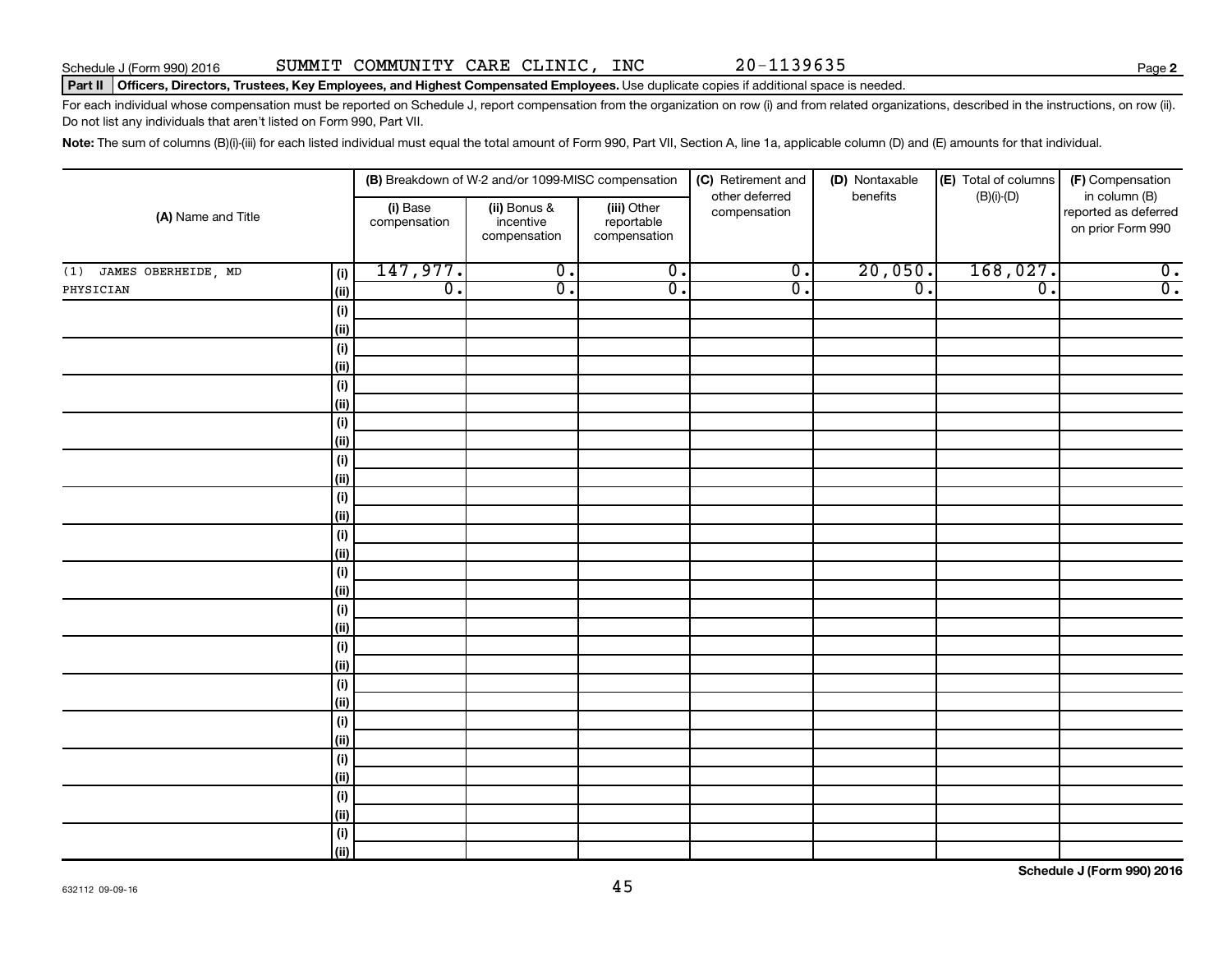#### **Part III Supplemental Information**

Provide the information, explanation, or descriptions required for Part I, lines 1a, 1b, 3, 4a, 4b, 4c, 5a, 5b, 6a, 6b, 7, and 8, and for Part II. Also complete this part for any additional information.

#### PART I, LINE 1A:

THE ORGANIZATION PAID FOR A CORPORATE PASS AT A LOCAL RECREATION CENTER TO

ALLOW EMPLOYEES TO RECEIVE A DISCOUNT WHEN USING THE RECREATION CENTER.

**Schedule J (Form 990) 2016**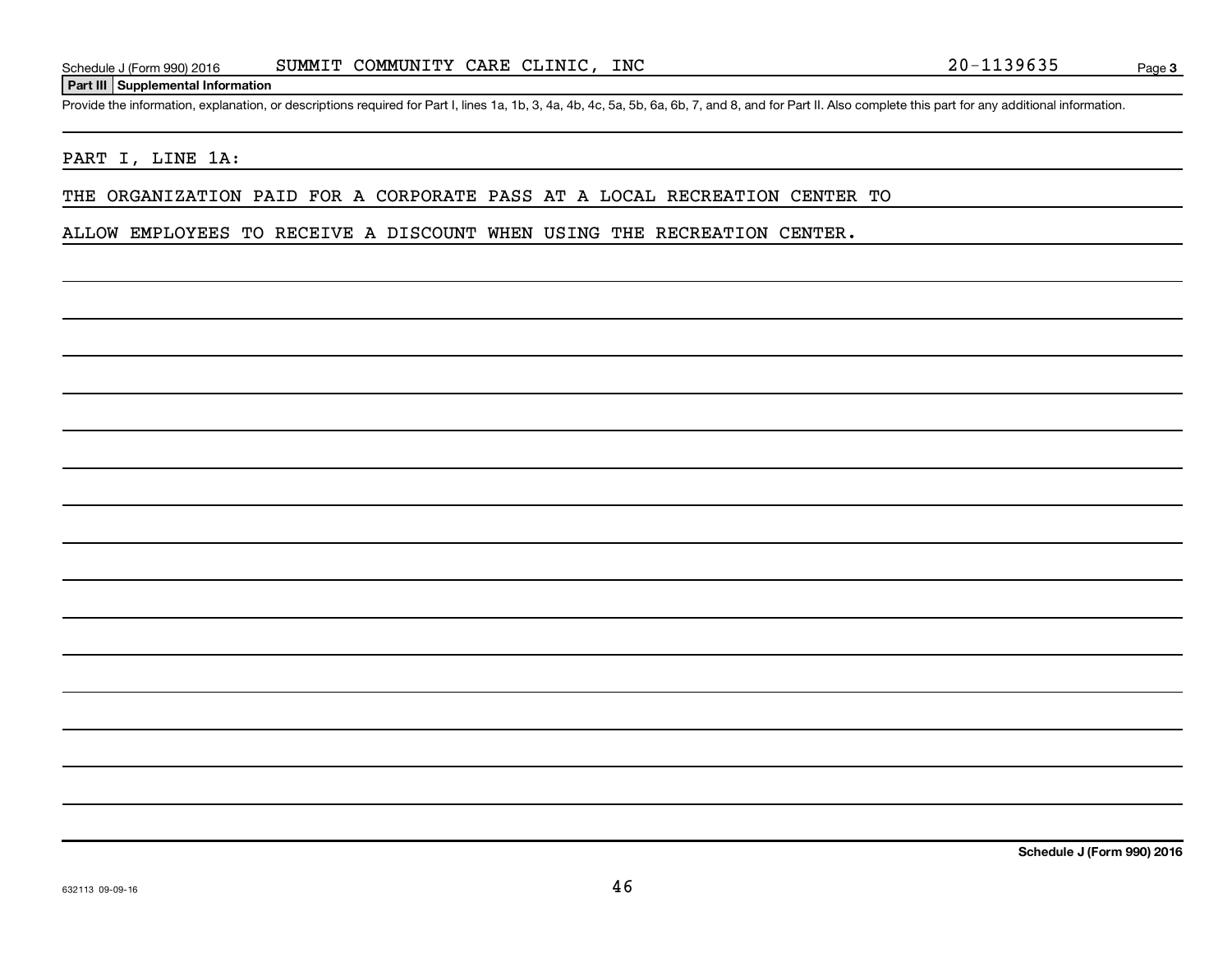| <b>SCHEDULE M</b> |  |
|-------------------|--|
| (Form 990)        |  |

## **Noncash Contributions**

OMB No. 1545-0047

Department of the Treasury Internal Revenue Service

◆ Complete if the organizations answered "Yes" on Form 990, Part IV, lines 29 or 30.<br>● Complete if the organizations answered "Yes" on Form 990, Part IV, lines 29 or 30. **Attach to Form 990.**  $\blacktriangleright$ 

**Open To Public Inspection**

| Name of the organization |  |
|--------------------------|--|
|                          |  |

 $\blacktriangleright$ 

**Information about Schedule M (Form 990) and its instructions is at**  *www.irs.gov/form990.*

## SUMMIT COMMUNITY CARE CLINIC, INC

|  | <b>Employer identification number</b> |
|--|---------------------------------------|
|  | 20-1139635                            |

| Part I | <b>Types of Property</b>                                                                                                       |                               |                                      |                                                                                                      |    |                                                              |            |     |           |  |
|--------|--------------------------------------------------------------------------------------------------------------------------------|-------------------------------|--------------------------------------|------------------------------------------------------------------------------------------------------|----|--------------------------------------------------------------|------------|-----|-----------|--|
|        |                                                                                                                                | (a)<br>Check if<br>applicable | (b)<br>Number of<br>contributions or | (c)<br>Noncash contribution<br>amounts reported on<br>items contributed Form 990, Part VIII, line 1g |    | (d)<br>Method of determining<br>noncash contribution amounts |            |     |           |  |
|        |                                                                                                                                |                               |                                      |                                                                                                      |    |                                                              |            |     |           |  |
| 1      |                                                                                                                                |                               |                                      |                                                                                                      |    |                                                              |            |     |           |  |
| 2      |                                                                                                                                |                               |                                      |                                                                                                      |    |                                                              |            |     |           |  |
| З      | Art - Fractional interests                                                                                                     |                               |                                      |                                                                                                      |    |                                                              |            |     |           |  |
| 4      | Books and publications                                                                                                         |                               |                                      |                                                                                                      |    |                                                              |            |     |           |  |
| 5      | Clothing and household goods                                                                                                   |                               |                                      |                                                                                                      |    |                                                              |            |     |           |  |
| 6      |                                                                                                                                |                               |                                      |                                                                                                      |    |                                                              |            |     |           |  |
| 7      |                                                                                                                                |                               |                                      |                                                                                                      |    |                                                              |            |     |           |  |
| 8      |                                                                                                                                |                               |                                      |                                                                                                      |    |                                                              |            |     |           |  |
| 9      | Securities - Publicly traded                                                                                                   |                               |                                      |                                                                                                      |    |                                                              |            |     |           |  |
| 10     | Securities - Closely held stock                                                                                                |                               |                                      |                                                                                                      |    |                                                              |            |     |           |  |
| 11     | Securities - Partnership, LLC, or                                                                                              |                               |                                      |                                                                                                      |    |                                                              |            |     |           |  |
|        | trust interests                                                                                                                |                               |                                      |                                                                                                      |    |                                                              |            |     |           |  |
| 12     | Securities - Miscellaneous                                                                                                     |                               |                                      |                                                                                                      |    |                                                              |            |     |           |  |
| 13     | Qualified conservation contribution -                                                                                          |                               |                                      |                                                                                                      |    |                                                              |            |     |           |  |
|        |                                                                                                                                |                               |                                      |                                                                                                      |    |                                                              |            |     |           |  |
| 14     | Qualified conservation contribution - Other                                                                                    |                               |                                      |                                                                                                      |    |                                                              |            |     |           |  |
| 15     | Real estate - Residential                                                                                                      |                               |                                      |                                                                                                      |    |                                                              |            |     |           |  |
| 16     | Real estate - Commercial                                                                                                       |                               |                                      |                                                                                                      |    |                                                              |            |     |           |  |
| 17     |                                                                                                                                |                               |                                      |                                                                                                      |    |                                                              |            |     |           |  |
| 18     |                                                                                                                                |                               |                                      |                                                                                                      |    |                                                              |            |     |           |  |
| 19     |                                                                                                                                |                               |                                      |                                                                                                      |    |                                                              |            |     |           |  |
| 20     | Drugs and medical supplies                                                                                                     | $\overline{\text{x}}$         | 37                                   |                                                                                                      |    | 75,126. INVOICED PRICE                                       |            |     |           |  |
| 21     |                                                                                                                                |                               |                                      |                                                                                                      |    |                                                              |            |     |           |  |
| 22     |                                                                                                                                |                               |                                      |                                                                                                      |    |                                                              |            |     |           |  |
| 23     |                                                                                                                                |                               |                                      |                                                                                                      |    |                                                              |            |     |           |  |
| 24     |                                                                                                                                |                               |                                      |                                                                                                      |    |                                                              |            |     |           |  |
| 25     | Other > (SOFTWARE                                                                                                              | x                             | 11                                   |                                                                                                      |    | 23,450. INVOICED PRICE                                       |            |     |           |  |
| 26     | Other $\blacktriangleright$                                                                                                    |                               |                                      |                                                                                                      |    |                                                              |            |     |           |  |
| 27     | Other $\blacktriangleright$                                                                                                    |                               |                                      |                                                                                                      |    |                                                              |            |     |           |  |
| 28     | Other $\blacktriangleright$                                                                                                    |                               |                                      |                                                                                                      |    |                                                              |            |     |           |  |
| 29     | Number of Forms 8283 received by the organization during the tax year for contributions                                        |                               |                                      |                                                                                                      |    |                                                              |            |     |           |  |
|        | for which the organization completed Form 8283, Part IV, Donee Acknowledgement                                                 |                               |                                      |                                                                                                      | 29 |                                                              |            | 0   |           |  |
|        |                                                                                                                                |                               |                                      |                                                                                                      |    |                                                              |            | Yes | <b>No</b> |  |
|        | 30a During the year, did the organization receive by contribution any property reported in Part I, lines 1 through 28, that it |                               |                                      |                                                                                                      |    |                                                              |            |     |           |  |
|        | must hold for at least three years from the date of the initial contribution, and which isn't required to be used for          |                               |                                      |                                                                                                      |    |                                                              |            |     |           |  |
|        |                                                                                                                                |                               |                                      |                                                                                                      |    |                                                              | 30a        |     | x         |  |
|        | <b>b</b> If "Yes," describe the arrangement in Part II.                                                                        |                               |                                      |                                                                                                      |    |                                                              |            |     |           |  |
| 31     | Does the organization have a gift acceptance policy that requires the review of any nonstandard contributions?                 |                               |                                      |                                                                                                      |    |                                                              | 31         |     | x         |  |
|        | 32a Does the organization hire or use third parties or related organizations to solicit, process, or sell noncash              |                               |                                      |                                                                                                      |    |                                                              |            |     |           |  |
|        | contributions?                                                                                                                 |                               |                                      |                                                                                                      |    |                                                              | <b>32a</b> |     | x         |  |
|        | <b>b</b> If "Yes," describe in Part II.                                                                                        |                               |                                      |                                                                                                      |    |                                                              |            |     |           |  |
| 33     | If the organization didn't report an amount in column (c) for a type of property for which column (a) is checked,              |                               |                                      |                                                                                                      |    |                                                              |            |     |           |  |
|        | describe in Part II.                                                                                                           |                               |                                      |                                                                                                      |    |                                                              |            |     |           |  |
| LHA    | For Paperwork Reduction Act Notice, see the Instructions for Form 990.                                                         |                               |                                      |                                                                                                      |    | Schedule M (Form 990) (2016)                                 |            |     |           |  |
|        |                                                                                                                                |                               |                                      |                                                                                                      |    |                                                              |            |     |           |  |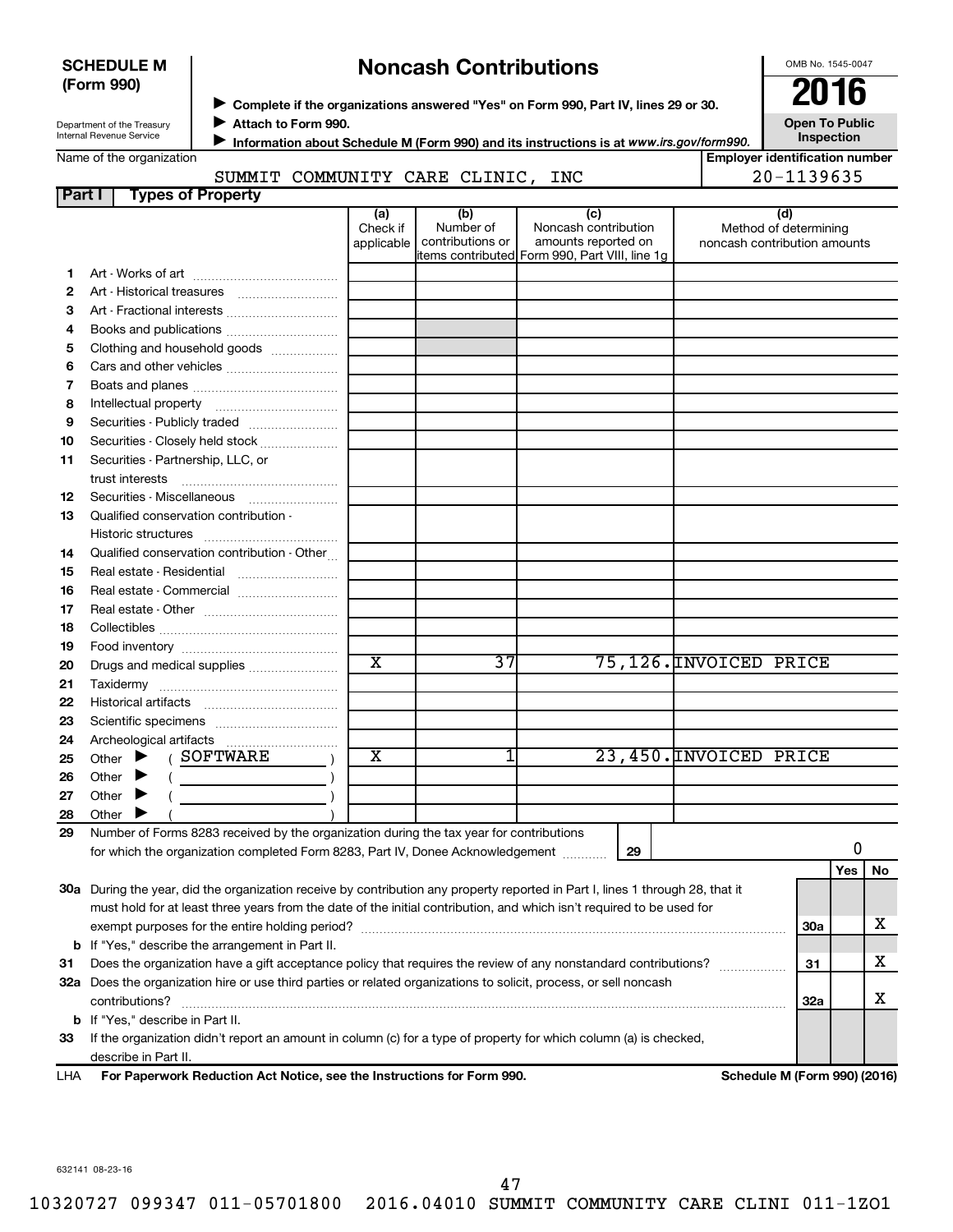|                 |  | this part for any additional information. |  |        |  |  |                                                                              |
|-----------------|--|-------------------------------------------|--|--------|--|--|------------------------------------------------------------------------------|
|                 |  |                                           |  |        |  |  |                                                                              |
|                 |  |                                           |  |        |  |  |                                                                              |
|                 |  |                                           |  |        |  |  |                                                                              |
|                 |  |                                           |  |        |  |  |                                                                              |
|                 |  |                                           |  |        |  |  |                                                                              |
|                 |  |                                           |  |        |  |  |                                                                              |
|                 |  |                                           |  |        |  |  |                                                                              |
|                 |  |                                           |  |        |  |  |                                                                              |
|                 |  |                                           |  |        |  |  |                                                                              |
|                 |  |                                           |  |        |  |  |                                                                              |
|                 |  |                                           |  |        |  |  |                                                                              |
|                 |  |                                           |  |        |  |  |                                                                              |
|                 |  |                                           |  |        |  |  |                                                                              |
|                 |  |                                           |  |        |  |  |                                                                              |
|                 |  |                                           |  |        |  |  |                                                                              |
|                 |  |                                           |  |        |  |  |                                                                              |
|                 |  |                                           |  |        |  |  |                                                                              |
|                 |  |                                           |  |        |  |  |                                                                              |
|                 |  |                                           |  |        |  |  |                                                                              |
|                 |  |                                           |  |        |  |  |                                                                              |
|                 |  |                                           |  |        |  |  |                                                                              |
|                 |  |                                           |  |        |  |  |                                                                              |
|                 |  |                                           |  |        |  |  |                                                                              |
|                 |  |                                           |  |        |  |  |                                                                              |
|                 |  |                                           |  |        |  |  |                                                                              |
|                 |  |                                           |  |        |  |  |                                                                              |
|                 |  |                                           |  |        |  |  |                                                                              |
|                 |  |                                           |  |        |  |  |                                                                              |
|                 |  |                                           |  |        |  |  |                                                                              |
| 632142 08-23-16 |  |                                           |  |        |  |  | <b>Schedule M (Form 990) (2016)</b>                                          |
|                 |  |                                           |  | $4\,8$ |  |  | 10320727 099347 011-05701800 2016.04010 SUMMIT COMMUNITY CARE CLINI 011-1ZO1 |

**Part II Supplemental Information.** 

**2**

Provide the information required by Part I, lines 30b, 32b, and 33, and whether the organization

is reporting in Part I, column (b), the number of contributions, the number of items received, or a combination of both. Also complete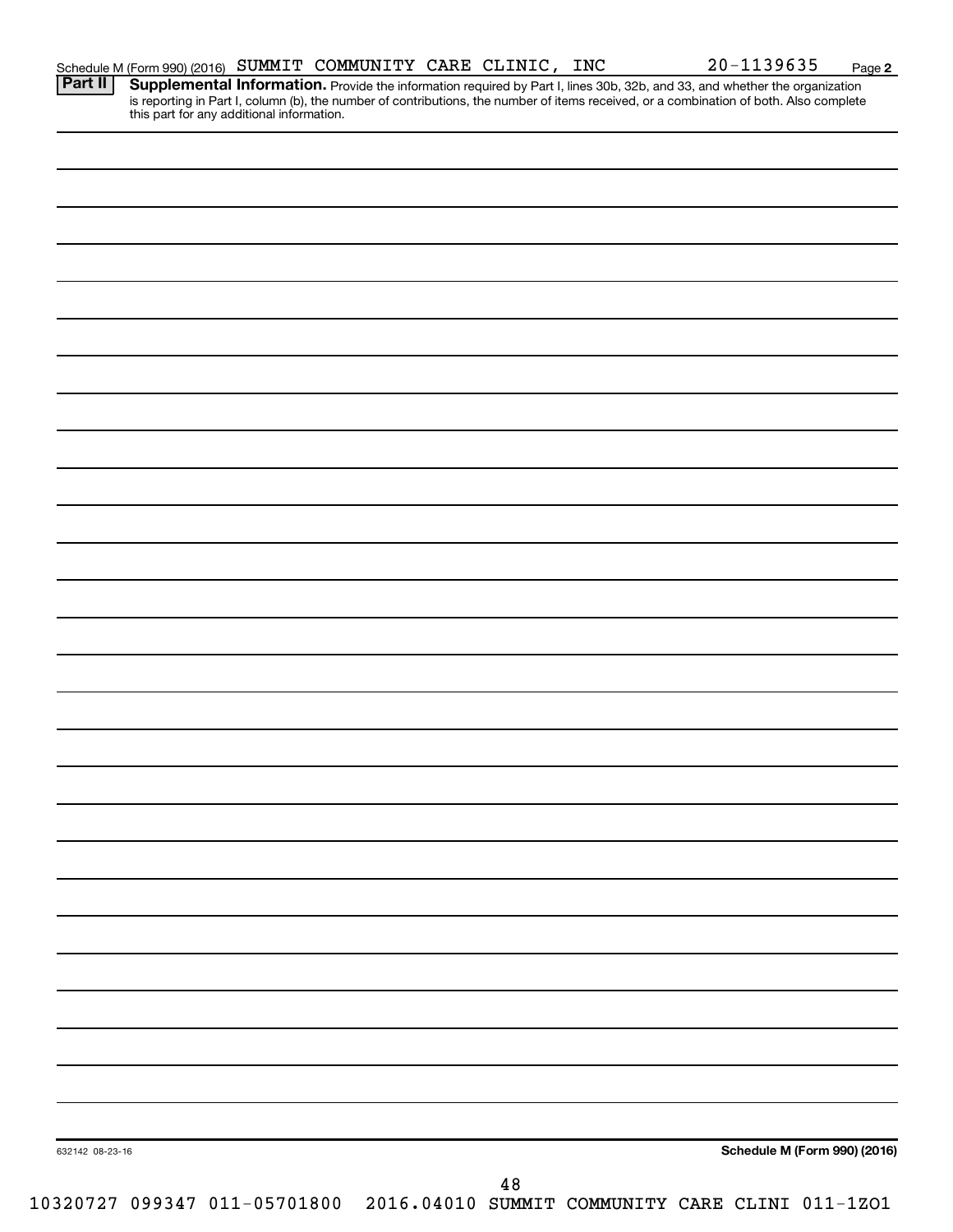**(Form 990 or 990-EZ)**

Department of the Treasury Internal Revenue Service Name of the organization

**Complete to provide information for responses to specific questions on Form 990 or 990-EZ or to provide any additional information. | Attach to Form 990 or 990-EZ. SCHEDULE O Supplemental Information to Form 990 or 990-EZ 2016**

**Information about Schedule O (Form 990 or 990-EZ) and its instructions is at WWW.irs.gov/form990.** 



SUMMIT COMMUNITY CARE CLINIC, INC  $\vert$  20-1139635

**Employer identification number**

FORM 990, PART III, LINE 2, NEW PROGRAM SERVICES:

DENTAL CLINIC WAS OPENED IN LEADVILLE, CO.

FORM 990, PART III, LINE 4A, PROGRAM SERVICE ACCOMPLISHMENTS: SINCE ITS HUMBLE BEGINNINGS IN 1993, THE CARE CLINIC HAS GROWN INTO ONE

OF THE MOST WELL RESPECTED SAFETY NET CLINICS IN THE STATE OF COLORADO.

THE CLINIC PROVIDES THE FOLLOWING SERVICES TO THE MEDICALLY UNDERSERVED INDIVIDUALS AND FAMILIES IN SUMMIT AND SURROUNDING COUNTIES: PRIMARY AND PREVENTIVE HEALTH CARE IN THE FORM OF SAME DAY OR SCHEDULED APPOINTMENTS; ORAL HEALTH MAINTENANCE AND TREATMENT; BEHAVIORAL HEALTH SERVICES; REPRODUCTIVE HEALTH AND FAMILY PLANNING SERVICES; UNIVERSAL DRUG AND ALCOHOL SCREENING AND SUBSTANCE ABUSE TREATMENT; SCHOOL BASED HEALTH SERVICES INCLUDING PRIMARY; ORAL AND BEHAVIORAL HEALTH; PATIENT NAVIGATION SERVICES; CHRONIC DISEASE MANAGEMENT; AND COMMUNITY AND SCHOOL-WIDE SCREENING EVENTS. THE CARE CLINIC USES AN INTEGRATED MODEL OF CARE DELIVERY.

632211 08-25-16 LHA For Paperwork Reduction Act Notice, see the Instructions for Form 990 or 990-EZ. Schedule O (Form 990 or 990-EZ) (2016) IN 2016, THE CARE CLINIC SERVED 7,039 UNDUPLICATED PATIENTS AND PROVIDED OVER 22,888 VISITS IN PRIMARY CARE, ORAL HEALTH OR BEHAVIORAL HEALTH AT THE MAIN CARE CLINIC OFFICE, IN THE FIVE SCHOOL-BASED HEALTH CENTERS AND THROUGH DENTAL SCREENINGS IN SUMMIT, PARK AND LAKE COUNTIES. PRIMARY CARE VISITS REPRESENT OVER 49% OF TOTAL VISITS WHILE 31% OF VISITS ARE FOR DENTAL SERVICES AND 20% OF VISITS ARE FOR BEHAVIORAL HEALTH. APPROXIMATELY 58% OF CARE CLINIC PATIENTS EARN LESS THAN 200% OF THE FEDERAL POVERTY LEVEL.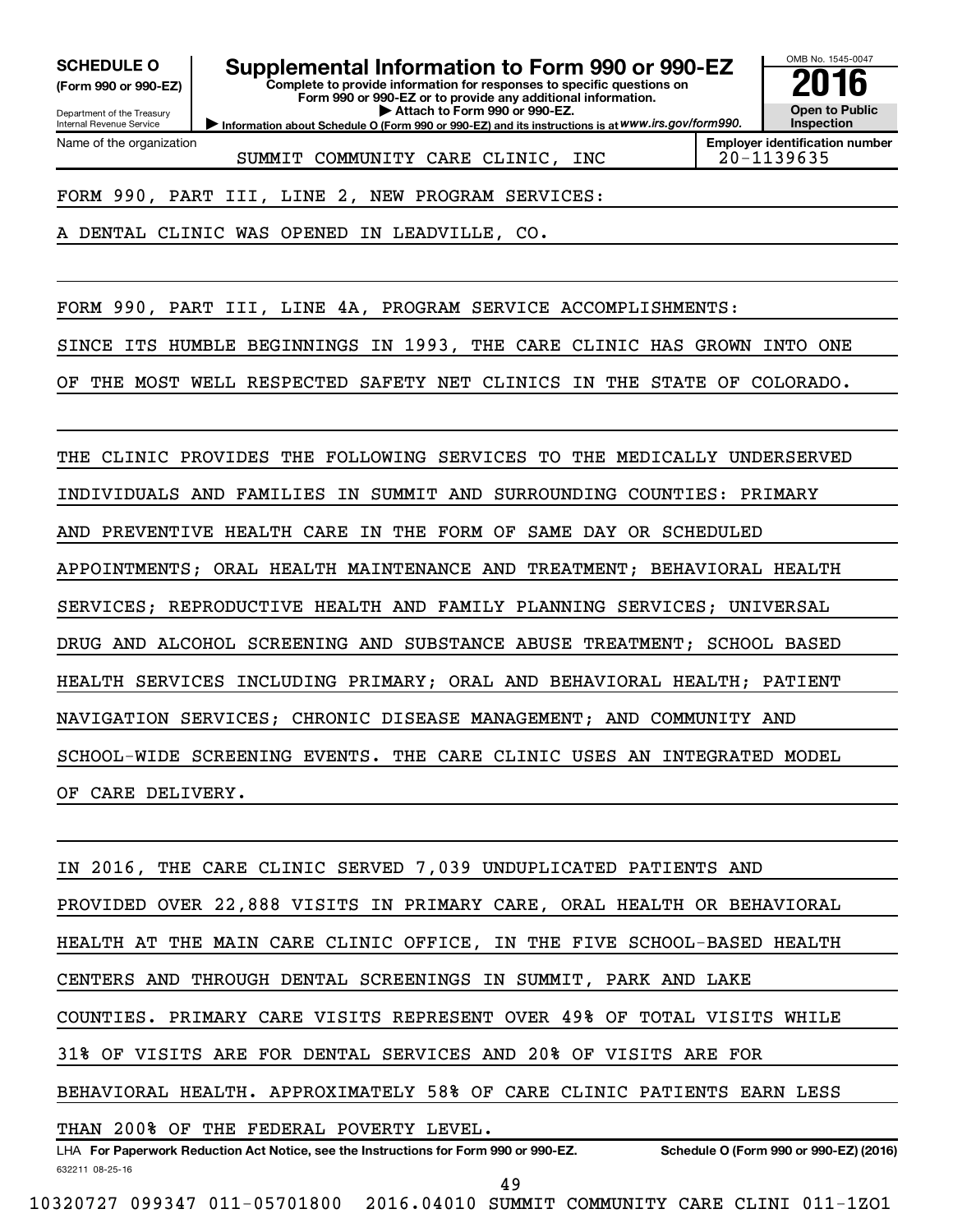THE CARE CLINIC HAS ACHIEVED A VARIETY OF SIGNIFICANT ACCOMPLISHMENTS OVER THE LAST TWELVE MONTHS. THE CARE CLINIC RAISED CLOSE TO A MILLION DOLLARS FOR CONSTRUCTION OF A NEW DENTAL OFFICE, LOCATED ON THE THIRD FLOOR OF THE MEDICAL OFFICE BUILDING. THE CONSTRUCTION INCLUDED SEVEN NEW ROOMS IN THE FACILITY, WHICH OPENED UP THREE MEDICAL ROOMS IN THE MAIN CARE CLINIC ON THE FIRST FLOOR. THE CARE CLINIC ALSO OPENED LAKE COUNTY DENTAL TWO DAYS A WEEK IN LEADVILLE. SCHOOL BASED HEALTH CENTERS CONTINUE TO EXPAND WITH THE NEW ABILITY TO ADMINISTER IMMUNIZATIONS TO STUDENTS, STUDENTS' FAMILY MEMBERS, AND STAFF.

FORM 990, PART V, LINE 2

DURING 2016, THE ORGANIZATION CHANGED PAYROLL PROCESSING COMPANIES. BECAUSE OF THIS CHANGE, FORMS W-2 WERE FILED BY BOTH PAYROLL PROCESSING COMPANIES FOR EACH EMPLOYEE, RESULTING IN A NUMBER OF W-2S THAT IS APPROXIMATELY DOUBLE THE NUMBER OF EMPLOYEES.

FORM 990, PART VI, SECTION A, LINE 1:

632212 08-25-16 **Schedule O (Form 990 or 990-EZ) (2016)** THE EXECUTIVE COMMITTEE CONSISTS OF THE OFFICERS OF THE BOARD OF DIRECTORS. THE EXECUTIVE COMMITTEE IS EMPOWERED TO MAKE DECISIONS ON BEHALF OF THE BOARD REGARDING MATTERS THAT REQUIRE IMMEDIATE ACTION. SUCH DECISIONS ARE FORMALLY ENDORSED, AMENDED, OR REJECTED BY THE BOARD OF DIRECTORS AT ITS NEXT REGULAR MEETING. EXECUTIVE COMMITTEE MEMBERS MAY CO-SIGN WITH THE CEO OR ATTEST TO THE CEO'S SIGNATURE WHEN REQUIRED ON CONTRACTS, GRANT AGREEMENTS, AND OTHER OFFICIAL DOCUMENTS. IN THE EVENT OF A CEO VACANCY, THE EXECUTIVE COMMITTEE MAY BE EMPOWERED BY THE BOARD OF DIRECTORS TO ACT IN THE ROLE OF CEO, INCLUDING AUTHORITY TO SIGN CONTRACTS, GRANT 10320727 099347 011-05701800 2016.04010 SUMMIT COMMUNITY CARE CLINI 011-1ZO1 50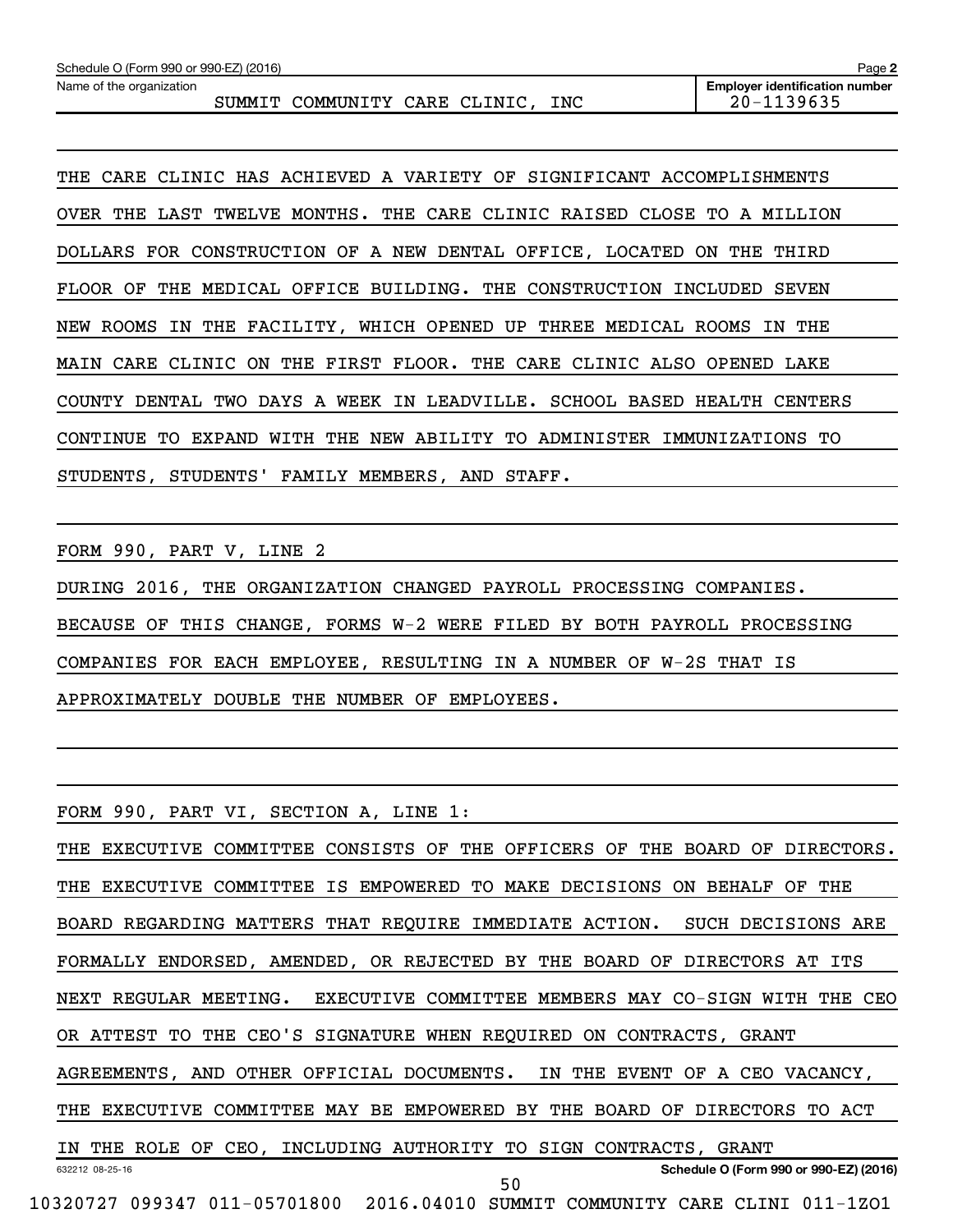| Schedule O (Form 990 or 990-EZ) (2016)                                         | Page 2                                              |
|--------------------------------------------------------------------------------|-----------------------------------------------------|
| Name of the organization<br>SUMMIT COMMUNITY CARE CLINIC, INC                  | <b>Employer identification number</b><br>20-1139635 |
| AGREEMENTS, AND OTHER OFFICIAL DOCUMENTS.                                      |                                                     |
|                                                                                |                                                     |
| FORM 990, PART VI, SECTION A, LINE 3:                                          |                                                     |
| ORGANIZATION CONTRACTS WITH TEN MILE ENTERPRISES LLC TO PROVIDE A CHIEF<br>THE |                                                     |
| FINANCIAL OFFICER.                                                             |                                                     |
|                                                                                |                                                     |
| FORM 990, PART VI, SECTION A, LINE 4:                                          |                                                     |
| IN OCTOBER 2016, INCLUDING THE FOLLOWING<br>THE BYLAWS WERE AMENDED            |                                                     |
| SIGNIFICANT CHANGES: (A) THE ORGANIZATION'S MISSION STATEMENT                  | WAS UPDATED                                         |
| ALTHOUGH NOT SUBSTANTIALLY CHANGED; (B) THE CHIEF FINANCIAL OFFICER AND        |                                                     |

CHIEF MEDICAL OFFICER WERE ADDED AS NON-VOTING MEMBERS OF THE BOARD OF DIRECTORS; AND (C) THE IMMEDIATE PAST CHAIR'S POSITION ON THE EXECUTIVE

COMMITTEE WAS CHANGED FROM MANDATORY TO OPTIONAL.

FORM 990, PART VI, SECTION B, LINE 11B: THE FORM 990 WAS PRESENTED TO THE FINANCE COMMITTEE FOR A DETAILED REVIEW AND APPROVAL. THE FINANCE COMMITTEE THEN PRESENTED THE FORM 990 TO THE FULL BOARD FOR APPROVAL BEFORE THE RETURN WAS FILED.

FORM 990, PART VI, SECTION B, LINE 12C: ANY BOARD MEMBER WITH A POTENTIAL CONFLICT OF INTEREST MUST NOTIFY THE EXECUTIVE COMMITTEE, WHO WILL REVIEW THE INFORMATION WITH THE BOARD AS APPROPRIATE. IN ALL CASES OF CONFLICT OR POTENTIAL CONFLICT, THE BOARD MEMBER IN QUESTION MUST REFRAIN FROM VOTING AND RECUSE HIM OR HERSELF FROM PARTICIPATING IN THE DISCUSSION, SELECTION, AWARD OR ADMINISTRATION OF ANY CONTRACT OR OTHER AFFILIATION INVOLVING SUCH CONFLICT.

|                 | FORM 990, PART VI, SECTION B, LINE 15A: |  |                                        |
|-----------------|-----------------------------------------|--|----------------------------------------|
| 632212 08-25-16 |                                         |  | Schedule O (Form 990 or 990-EZ) (2016) |